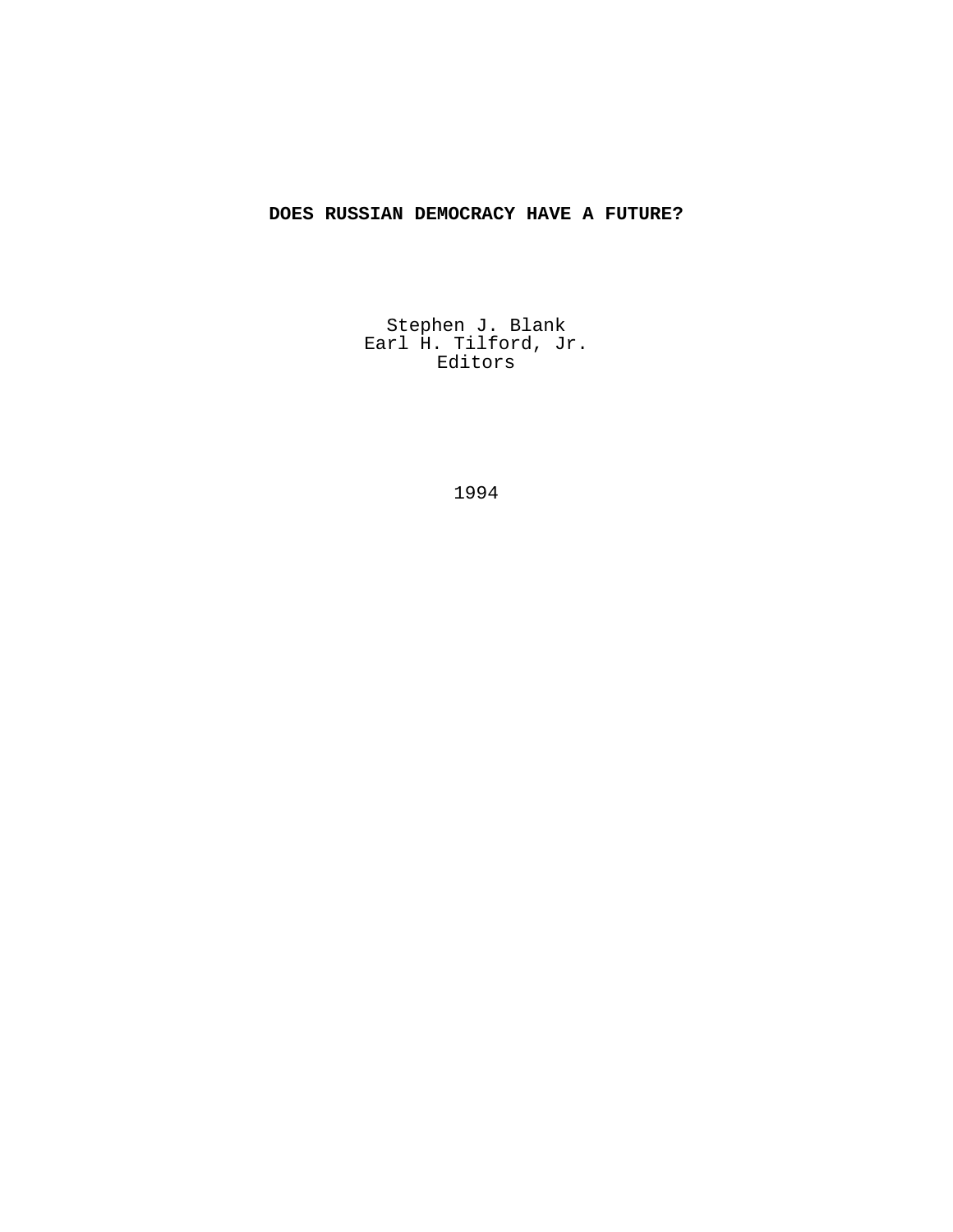The views expressed in this report are those of the authors and do not necessarily reflect the official policy or position of the Department of the Army, the Department of Defense, or the U.S. Government. This report is approved for public release; distribution is unlimited.

#### \*\*\*\*\*\*\*

Comments pertaining to this report are invited and should be forwarded to: Director, Strategic Studies Institute, U.S. Army War College, Carlisle Barracks, PA 17013-5050. Comments also may be conveyed directly to the Director of Research, Dr. Earl H. Tilford, Jr., by calling commercial (717) 245-3234 or DSN 242-3234.

#### \*\*\*\*\*\*\*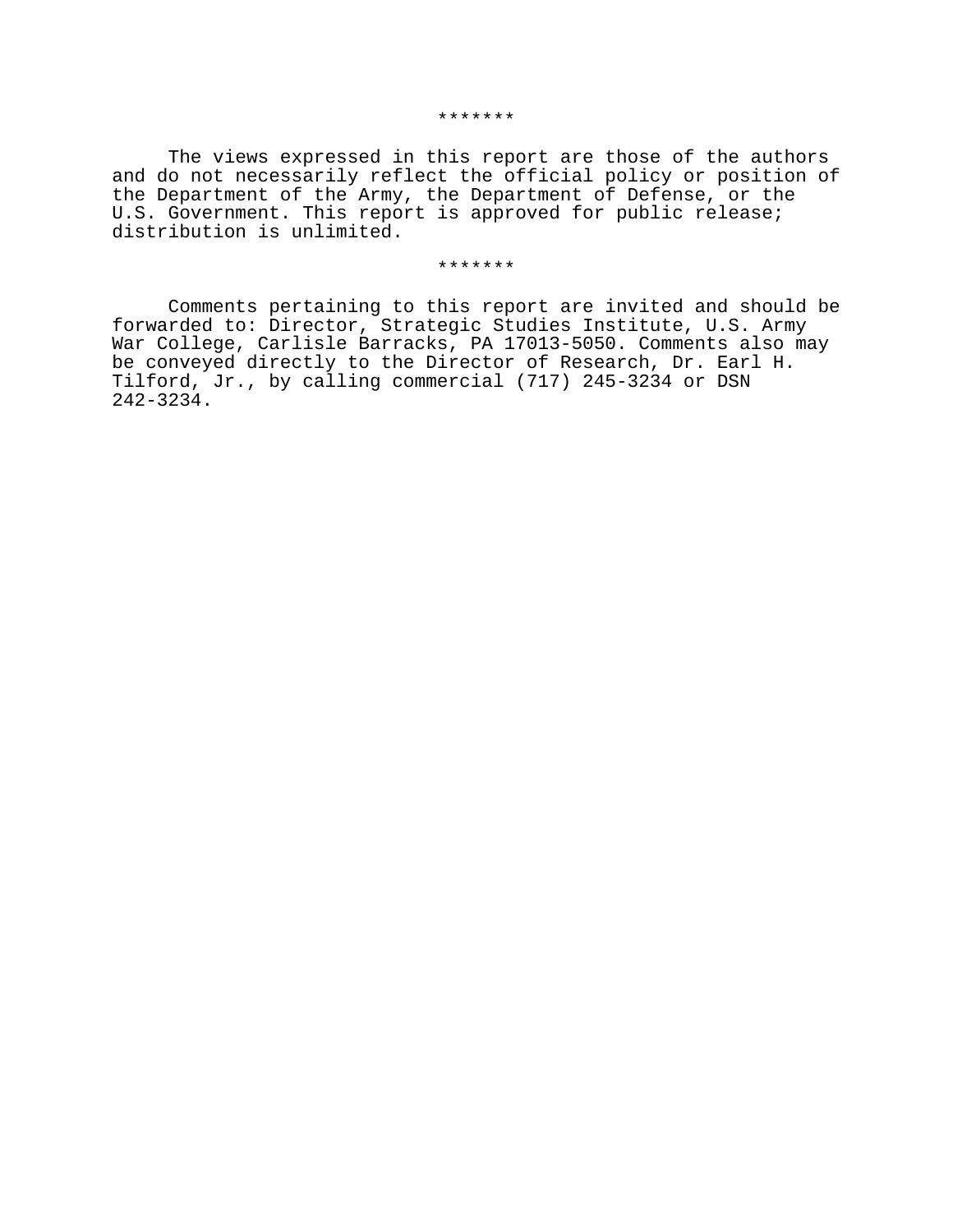## **FOREWORD**

In 1854, on the eve of the Crimea campaign, Antoine Henri Jomini wrote, "The Russian Army is a wall which, however far it may retreat, you will always find in front of you." The political unrest and economic disarray that followed the collapse of the Soviet Union and the disintegration of the Communist Empire have altered, but not crippled, the formidable strength of the Russian military. While the forces of democracy and reform survived the elections of December 1993, the very strong support generated by ultra-nationalist Vladimir Zhirinovsky reminds us that the future of Russia is far from determined.

In late January 1994, the Strategic Studies Institute, with the cooperation of the U.S. Army Center of Military History, hosted a Washington roundtable which addressed the impact of the December 1993 elections. Scholars from the Army, academia, and the strategic community met for a day of frank and sometimes spirited discussion. Each scholar was asked to provide a formal paper presenting his or her perspective on this subject. These proceedings are offered because the Strategic Studies Institute believes that Jomini's observations are as valid today as they were 160 years ago.

> JOHN W. MOUNTCASTLE Colonel, U.S. Army Director, Strategic Studies Institute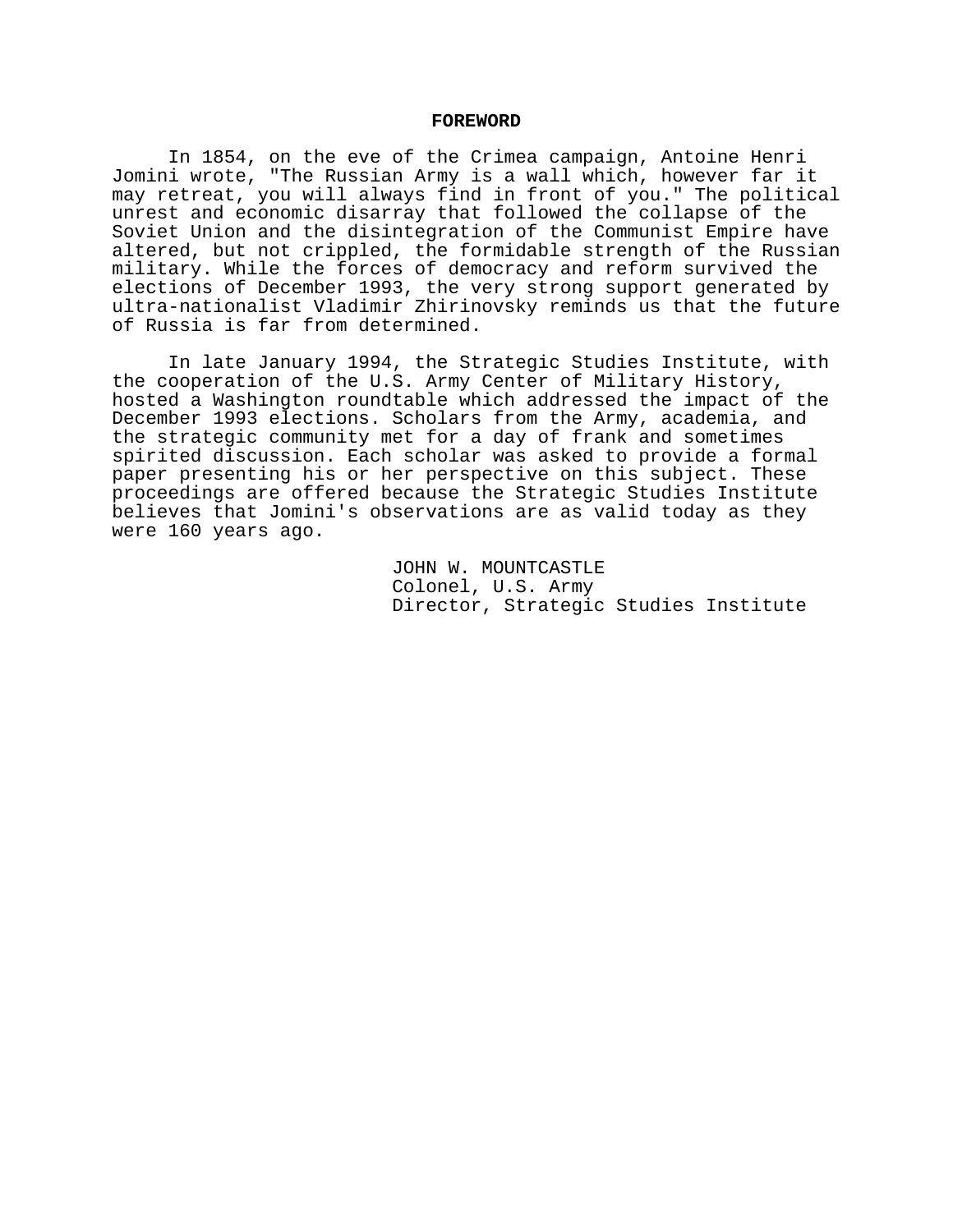## **CHAPTER 1**

## **INTRODUCTION**

#### Stephen J. Blank

Russia's elections in December 1993 produced shock and consternation at home and abroad. The rejection of reformers, the high turnout for the Nazi-like Liberal Democratic Party of Vladimir Zhirinovsky, and the low overall turnout reinforced latent fears of a turn away from democracy and towards confrontation with Russia's neighbors and international partners. Further developments since then: a growing tendency to concentrate power in the office of the President and/or the Prime Minister, the projected economic merger with Belarus, the aggressive foreign policy moves in 1993-94, increased possibilities for ethnic war in Kazakhstan and Crimea, the slowing of reform, and the exodus of reformers from the government only further heightened Western apprehension about Russia's future course.

Bearing these anxieties in mind, the U.S. Army War College and its Strategic Studies Institute convened a roundtable discussion in Washington, DC at the Center for Military History on January 31, 1994. The rapporteurs at the roundtable presented papers on the impact of the elections on the chances for democracy at home, relations with the United States (particularly military-to-military relationships), the stability of the Russian Federation, civil-military relationships, and the countries of Russia's "near abroad."

The roundtable organizers and speakers did not recommend specific policy options or speak on behalf of any policy or institution. Rather, their (and our) intention was to stimulate a lively debate from which an assessment of future trends could be derived and then presented to policymakers, scholars, and colleagues throughout the defense and academic communities. In this regard, the roundtable was quite successful. It more than accomplished its objectives, even going beyond them in the discussions that followed each paper. Those discussions grappled with the problems of devising an appropriate strategy of engagement with Russia and, to a lesser degree, its neighbors.

Stephen Blank of SSI assessed the impact of the elections on Russian democracy. He argued that the outcome, where reformers were dumped and 12 of 13 parties called for slowing if not ending reform and for more aggressive policies abroad, indicated that U.S. policy towards Russia had been greatly misconceived. Dr. Blank also called attention to the fact that absent stable, legitimate, and legally bound institutions, it is premature to claim that Russia is both democratic and a status quo power.

He found the reformers guilty of the same "sin" as their Bolshevik predecessors, namely the effort to revolutionize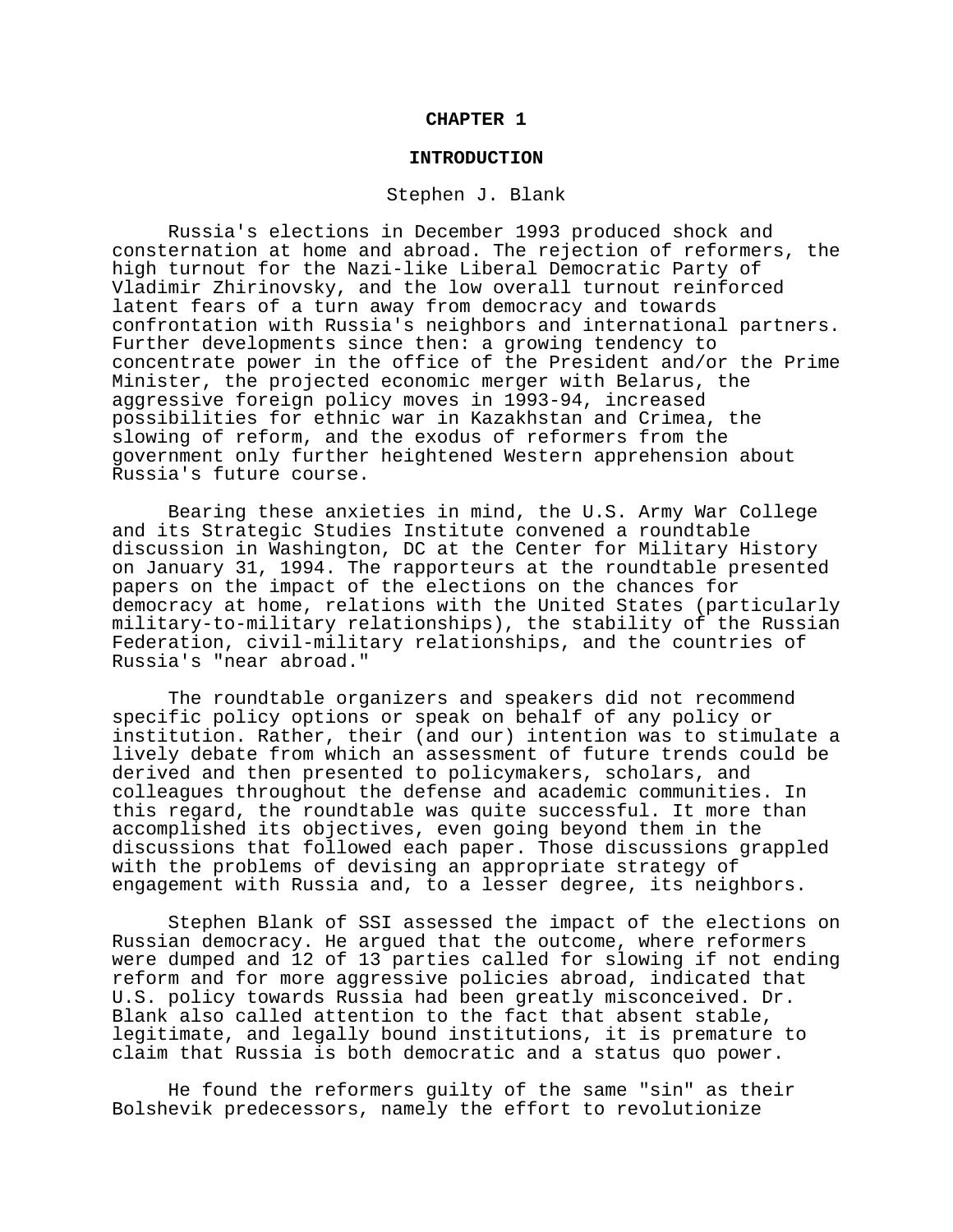Russian society from above in the service of an idea grossly at variance with the realities of politics and socio-economic life, namely neo-liberal economics. Although he clearly accepted the need for massive reform in 1992, he found a lack of attention to the problems of creating sound governmental institutions, without which no reform, not to mention a revolution, could succeed. As a result the reformers failed to create viable state agencies and instead reopened the historic gap between the Russian state and society. In effect, the bureaucracy has had to step in and try to rule Russia in its own name and interest, giving rise to a formation he labelled "Presidentialism."

This formation is essentially authoritarian. It is not bound by law, but it is penetrated from top to bottom by criminality and corruption, and also is inclined towards chauvinistic and even imperial tendencies in its conception of Russian state power. While calling itself democratic, it is actually reviving older Tsarist and Soviet patterns of state building and institutional development that impart a distinctly Russian meaning to this term. Following Max Weber's description of late Tsarism as a pseudo-constitutional regime, Dr. Blank contended that real power is increasingly concentrated in the office of the President or of the Prime Minister. These offices have subordinated major state agencies directly to themselves, exempting them from any legal or parliamentary accountability, a trend that can only have profoundly negative implications for a democratic outcome. Trends since then have shown that this system tends to duplicate itself inasmuch as Prime Minister Viktor S. Chernomyrdin has developed his own parallel apparatus or bloc in the government and Yeltsin's policies increasingly appear to be incoherent or at least uncoordinated.

Accordingly, a profound rethinking of the nature of Russia's evolution, requirements in reform, and policies is warranted. This rethinking not only applies to aid for reform and political support for Yeltsin and a Russo-centric foreign policy; it also involves reevaluating such issues as the stability of the federation, the nature of civilian control over the military, the future of U.S.-Russian military ties in a military heavily influenced by Zhirinovsky's message, and Russian foreign policies in the so-called "near abroad." Subsequent papers took up those challenges.

Jacob Kipp's paper set forth the ideological message and program of Zhirinovsky and the sources of his appeal to the Russian people. That message is one of glorified statism and racism; a kind of combination of Nazism and the worst excesses of the Russian imperial tradition. But it is couched in terms of a shared appeal to Russians based on Zhirinovsky's quite remarkable ability to make himself the exemplar or embodiment of the suffering of the Russian people at this time. Zhirinovsky glorifies the Russian state tradition and identifies empire and nationality with the state, making his message a lineal descendant of earlier traditions in Russian political thought,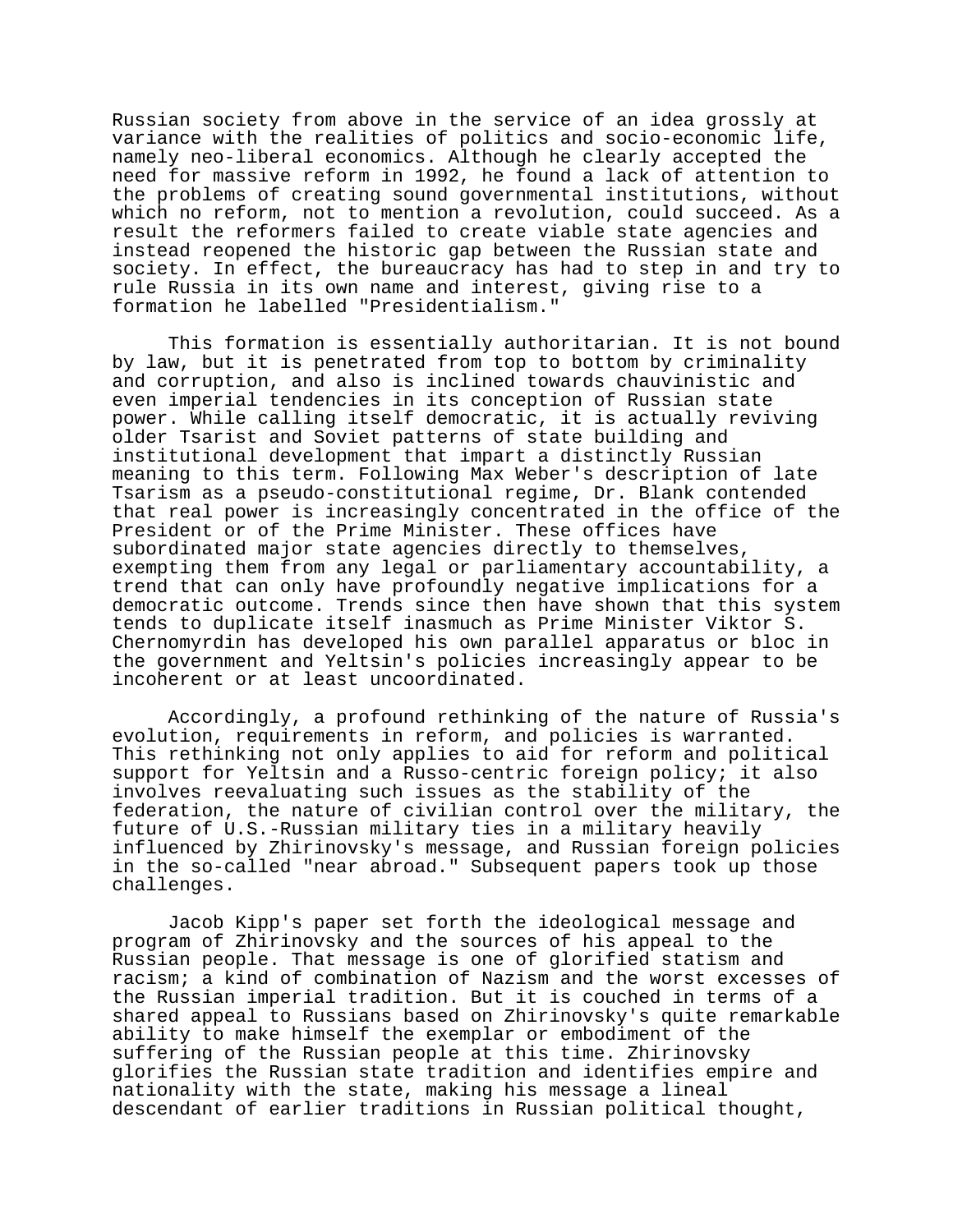e.g., Nicholas I's Official Nationality, which dominated political discourse for much of the 19th century.

At the same time, he makes that appeal in particularly strong terms to the military whom he characterizes as the personification of Russia's state tradition and as one of the most, if not the most, aggrieved sector of Russian society. The military and the common people, including Russians abroad, threatened by a loss of empire and the accelerating anomie of a society characterized by what Russians call Bespredel'--no limits--are thus joined together with his person as the embodiments of Russia. Essentially this appeal to what Dostoyevsky called "the insulted and the injured" and "the egotism of suffering" plays on the sense of victimization and desire for revenge that now pervades much of the country; where the humiliations of the last several years at the hands of foreigners, intellectuals, or Jews (i.e., whoever can be so characterized for purposes of political defamation and stigmatization) have gone without redress until now.

More practically, Zhirinovsky has organized extensively among the military; his ideology is especially pervasive among younger officers and males who feel particularly aggrieved at the loss of order in current Russian society. Accordingly, there is good reason to believe that he enjoys widespread and organized political support within the armed forces, a factor that makes their loyalty to Yeltsin suspect. Both Kipp and Thomas Nichols gave substantial evidence that the claim that one-third of the armed forces voted for Zhirinovsky was a deliberate underestimate of his strength among that group where he is busy both covertly and overtly organizing for what can only be characterized as an impending coup.

Zhirinovsky told David Frost in an April 1994 interview that he won over 50 percent of the vote in December and the election was "stolen" from him. Furthermore, he has had his party make him "Fuehrer" for 10 years, reinforcing its organizational similarities to the Nazi party. He has talked openly of a coup and of his intention to force presidential elections earlier than 1996, as now scheduled. And he influenced the legislature to grant amnesty to the coup plotters of 1991 and 1993, a move that fundamentally delegitimized the state and government and exposed Yeltsin's weakness to the world. At a time when military support for Yeltsin is questionable to say the least, Zhirinovsky poses the greatest threat to Russian democracy.

Should he come to power, his election would seriously imperil if not undo the delicate web of bilateral U.S.-Russian military contacts, lead to a militarization of issues stemming from Russians' rights outside of Russia, and could provoke military conflicts all along Russia's peripheries, if not civil war in Russia itself. His ascension to power, or attempt to do so, could therefore undermine all the fundamental principles upon which U.S. Russian policy is based. Should that happen, we might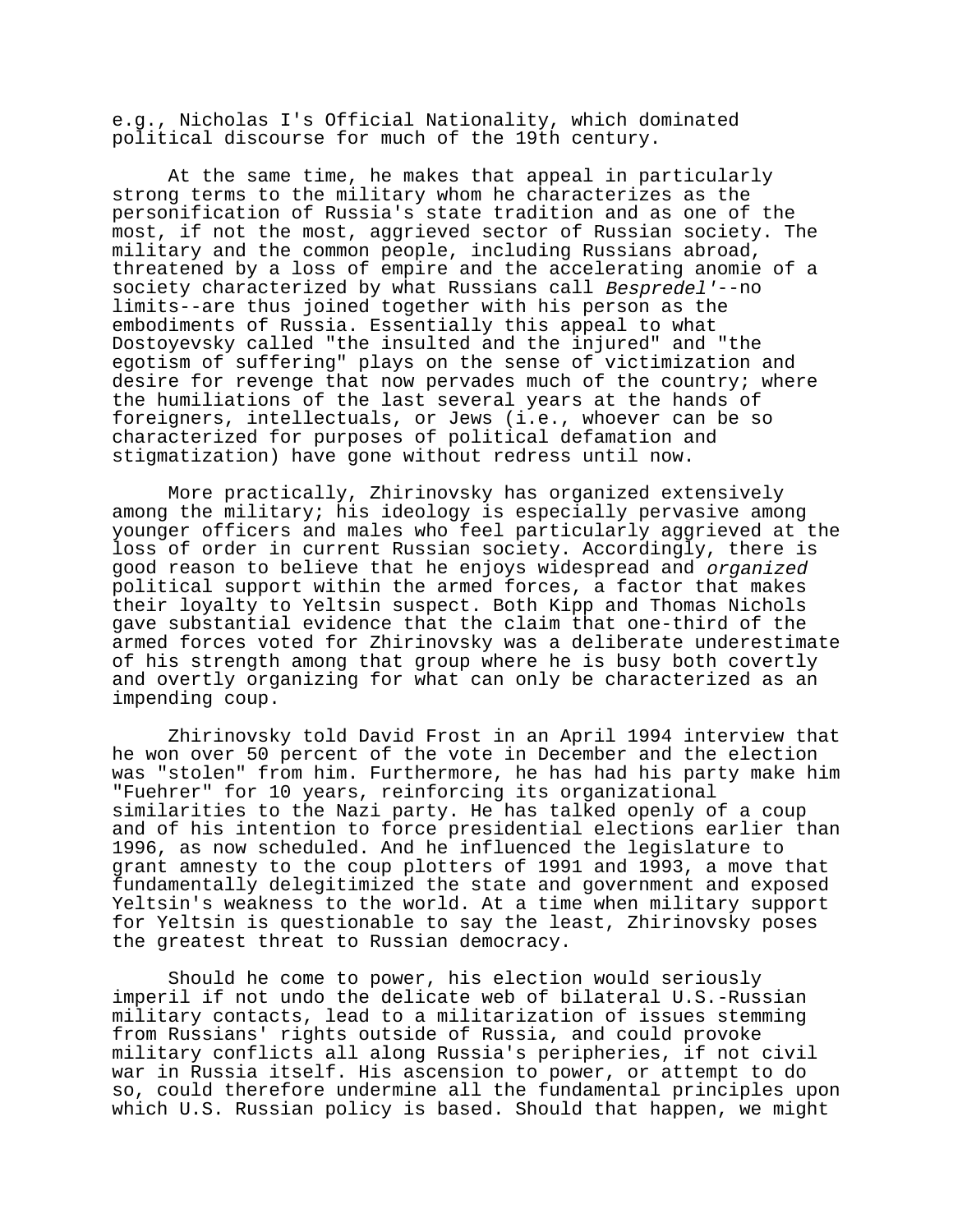enter a realm in which purely political and economic tools by which we have sought to assist and manage Russia's democratic transition may no longer suffice or apply to Russia's conditions. We would then have to consider seriously military responses to the threats Zhirinovsky would pose to Russia itself and its neighbors. That process would remilitarize the bilateral relationship with unforeseeable and incalculable consequences.

Thomas Nichols' paper focused on civil-military relations. He produced substantial evidence indicating how tenuous military support for Yeltsin is and how well Zhirinovsky has capitalized upon the military's disenchantment with reform. Nichols brought together press reports and election evidence, as well as personal interviews demonstrating that large sections of the officer corps (which now comprises almost 50 percent of the military) still show loyalty to a concept of the Russian state which is both imperial and in some sense Soviet. This is not to say that they are loyal to the Soviet military- political command system, but rather to the territorial empire that was formed under Soviet leadership and which that leadership identified with the state. In other words, they seek a renewed imperial state, which, as Russian tradition suggests, is the only way many of these people and the right wing's supporters can conceive of the Russian state and of Russia. This makes them receptive to Zhirinovsky's appeal, which combines statism, imperialism, and the draconian social morality of the earlier Soviet period. It is not a loyalty to the Soviet order, especially after Brezhnev, but rather to a sense of past glory and statehood, or political identity amid present frustration and even degradation.

Therefore, it would appear that the loyalty of the military to the government is deeply in doubt, a factor that makes any prognosis for democracy and renunciation of imperial temptations still more doubtful. In her paper on the stability of the Russian Federation itself, Jessica Stern underscored the ways in which Moscow has failed to decentralize its role as the center of a vast imperium and create genuine, durable, and legally institutionalized networks for the deconcentration of power. By refusing to delegate powers, although it cannot provide basic governmental services, stable economy, or law and order, Moscow has provoked local organizations to take power. This trend is reminiscent of 1917 when local organs of power, many of which were Soviets, had no choice but to take power to maintain any social order in their bailiwicks. The absence of binding laws and the lack of popular support for the new constitution, itself a blueprint for an authoritarian regime that is incapable of making the government work, raise the danger of both local secession or of coups at the center to make that power effective from the top down. Either way, Russia's internal stability cannot be relied upon; rather it is illusory. Stern's statistical findings suggest that 39 of 89 provinces voted against the constitution, and, in any case, as the amnesty crisis alluded to above shows, neither the legislature nor the executive is concerned to rule by law. Inasmuch as the state cannot provide basic economic services,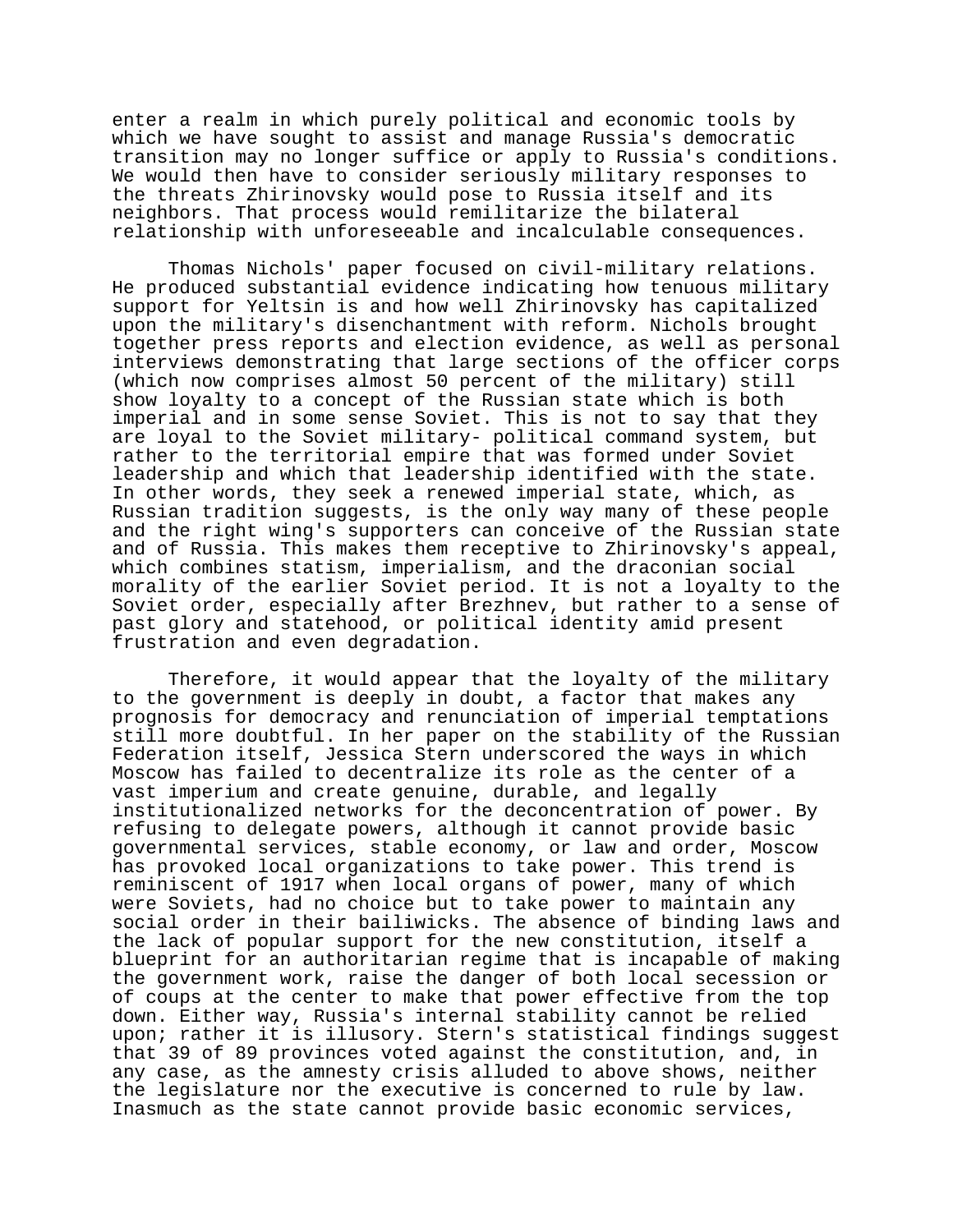local authorities have often entered into cooperation with local armed forces to take over responsibility for provisioning them. That process is leading to the formation of local civil-military ties, or even potential warlordism. Civil-military control from Moscow could break down in some of these areas and lead to political secession of provinces, especially those with large non- Russian populations. This secession could also lead to military localism and secession from the chain of command, an event which would almost certaily plunge the region in question, if not all of Russia, into the vortex of military conflict.

But it is not just the internal stability of the federation which is open to question. There are about 25 million Russians in the states around Russia, the so called "near abroad." As Ilya Prizel observes, the election returns intensified those states' fear that these populations could be mobilized as a fifth column or as a pretext for aggression against them as in Sudetenland and Czechoslovakia in 1938 and Poland in 1939. The use of these minorities as pawns in the Russian power struggle at a time when the gravest fears of Russia's development are pervasive only further reinforces the general sense of insecurity that characterizes the near abroad.

However, these states are themselves vulnerable because of their failure, outside the Baltic, to reform economically and provide sustainable bases for governing without prospective ethnic crises of this sort. Therefore, there is no current security alternative to the Commonwealth of Independent States (CIS) that is viable for these states except for their isolation amid increasingly deteriorating circumstances, both domestic and foreign. The Ukraine's current travails over the looming Crimean secession, and the provocation of military incidents by Russian sailors in the Black Sea Fleet, demonstrate the dangers to which Prizel referred. In Ukraine, any further loss of civilian control over the military combined with the playing of the ethnic card of Russians abroad, either by Zhirinovsky or by those who seek to coopt his message and support, could easily ignite a conflagration between forces having nuclear weapons on their soil. But even if there is no such conflict and the rivalry between Moscow and Kiev remains purely economic-political, Ukraine remains in the front line of the danger and is isolated in Europe. This is because it failed to reform and overcome the potential for ethnic and economic polarization in its domestic politics, and because it has mishandled its security policies.

Despite the agreement of January 1994 to denuclearize, Ukraine has yet to forge either workable political institutions that can coexist with each other, a meaningful economic reform plan, or a viable security concept that prevents it from being a Russian client or satellite. Inasmuch as Ukraine is the true key state in the region that determines whether a new Russian empire will come about or not, its own internal instability at a time when Russian appetites are growing and Russia's own crisis is by no means overcome can only leave one with a sense of ever present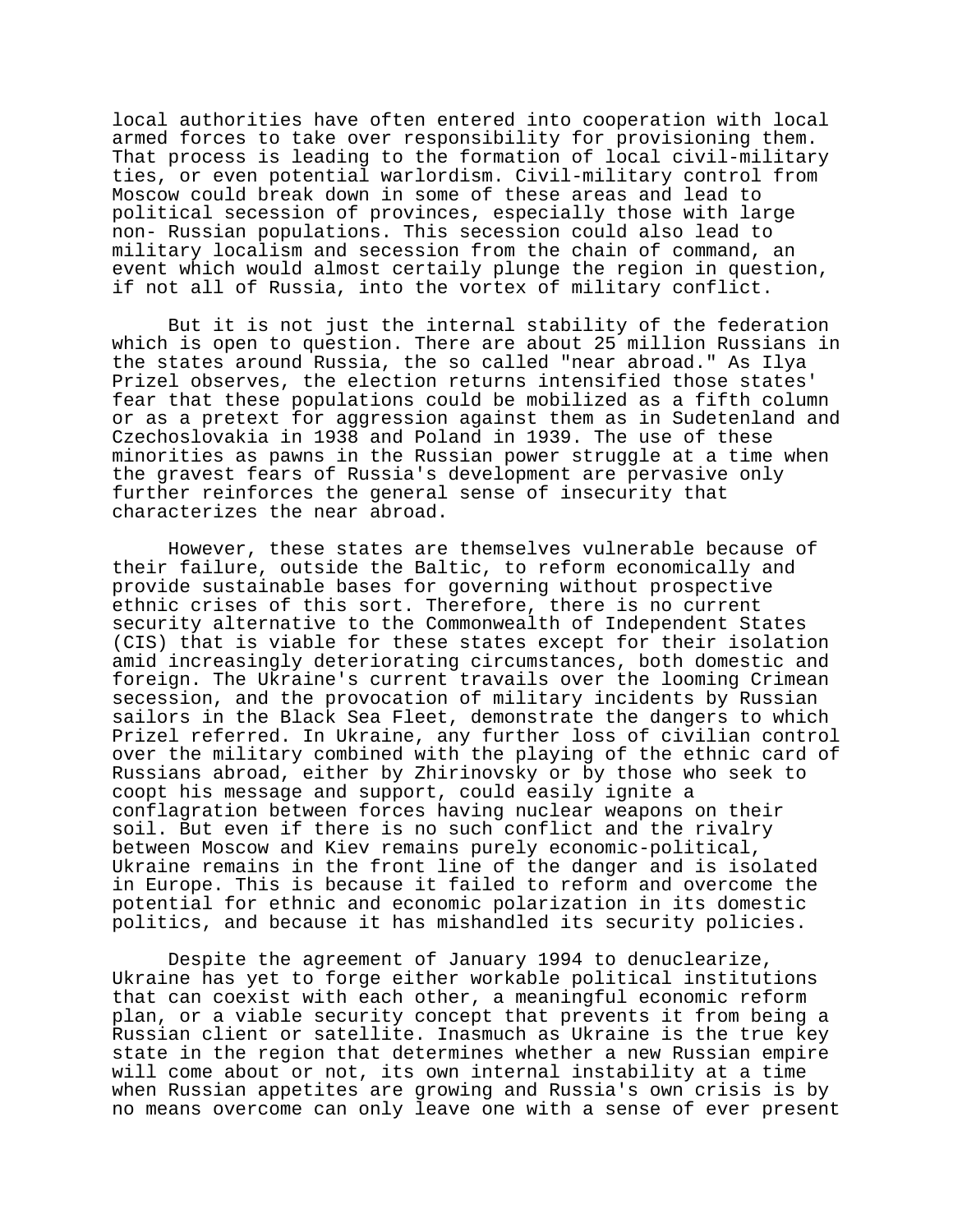danger there, and, more generally, in the near abroad.

These conclusions are offered, not in a spirit of partisanship, but rather, as we stated above, as the fruit of disinterested analysis and sober reflection. They all point to the need to rethink U.S. strategy and devise more comprehensive and coherent forms of engagement with all the states in the "post-Soviet space" before it is too late. And one should not think that there is much time left to do so, especially given the omnipresent threat of a coup against Yeltsin which could succeed. In regard to Russia, the hour is late and the institutions involved are naturally loath to change their modus operandi, but the work is essential, the imperative is urgent, and history won't wait.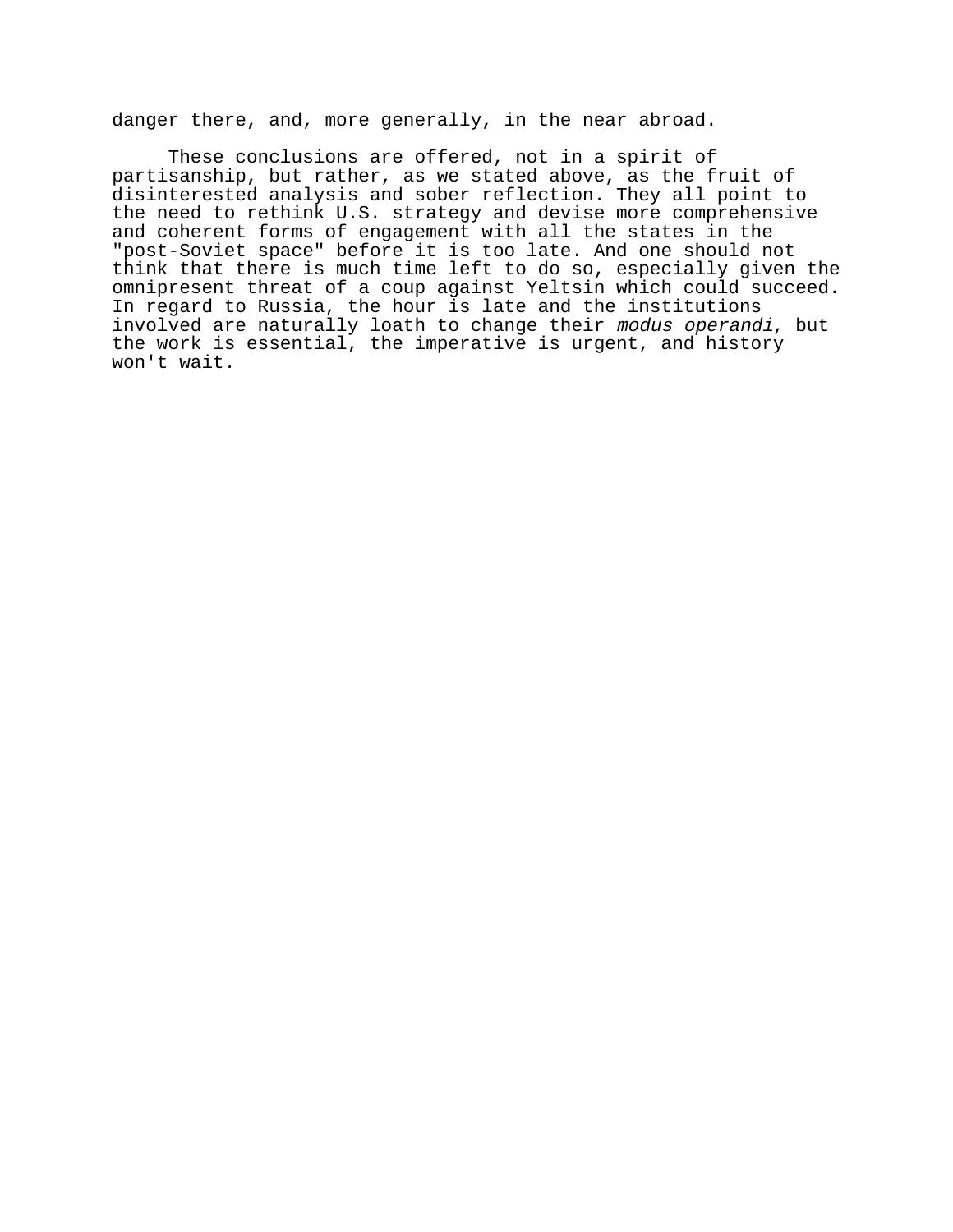## **CHAPTER 2**

# **THE IMPACT OF THE PARLIAMENTARY ELECTIONS ON RUSSIAN DEMOCRACY**

## Stephen J. Blank

In framing a government which is to be administered by men over men, the great difficulty lies in this: you must first enable the government to control the governed; and in the next place oblige it to control itself.

James Madison

# **Introduction**.

Russia's December 1993 elections produced shock, consternation, and surprise at home and abroad. The results highlight reformers' failure to create coherent or stable governmental institutions as specified by Madison, a failure having profound consequences. This analysis of the election's impact upon democratization focuses on his criteria: control of the government, control of the society. To grasp that impact we must also dispel myths that impair our understanding of Russian realities, address ourselves to those realities, and place them in the context of Russia's ongoing political and institutional history.

The first myth to be banished is that Russia's intelligentsia and political elite, our main source of opinion on Russia, are democrats as we understand the term. Far from being thoroughly committed democrats, they reacted to the returns with predictable hysteria, fear, disdain, and elitist contempt for the masses who had spurned the elite's noble self-sacrifice for them in taking power and creating mass poverty in a single stroke. The election returns reconfirmed for them the masses' basically uncivilized nature.<sup>1</sup> Far too many 'liberals' and reformers are ready now to throw out separation of powers and the rule of law to save reform.2 After the election many 'democrats' urged Yeltsin to form an authoritarian government of corporate or bureaucratic elites (following in Von Papen's example in 1932 Germany). That regime could only end as a bureaucratic despotism because only leading office holders and their clients would support it.<sup>3</sup> This reaction displays the intelligentsia's persistent undemocratic self-image as an elite called upon by history to save the masses from their ignorance and savagery.

The U.S. reaction was no less predictable and signified a continuing U.S. misreading of Russian reality. Although the embassy had warned that the antidemocratic forces were gaining on the reformers, those reports were disregarded in favor of pietistic, poetry-laden speeches of how Russia was making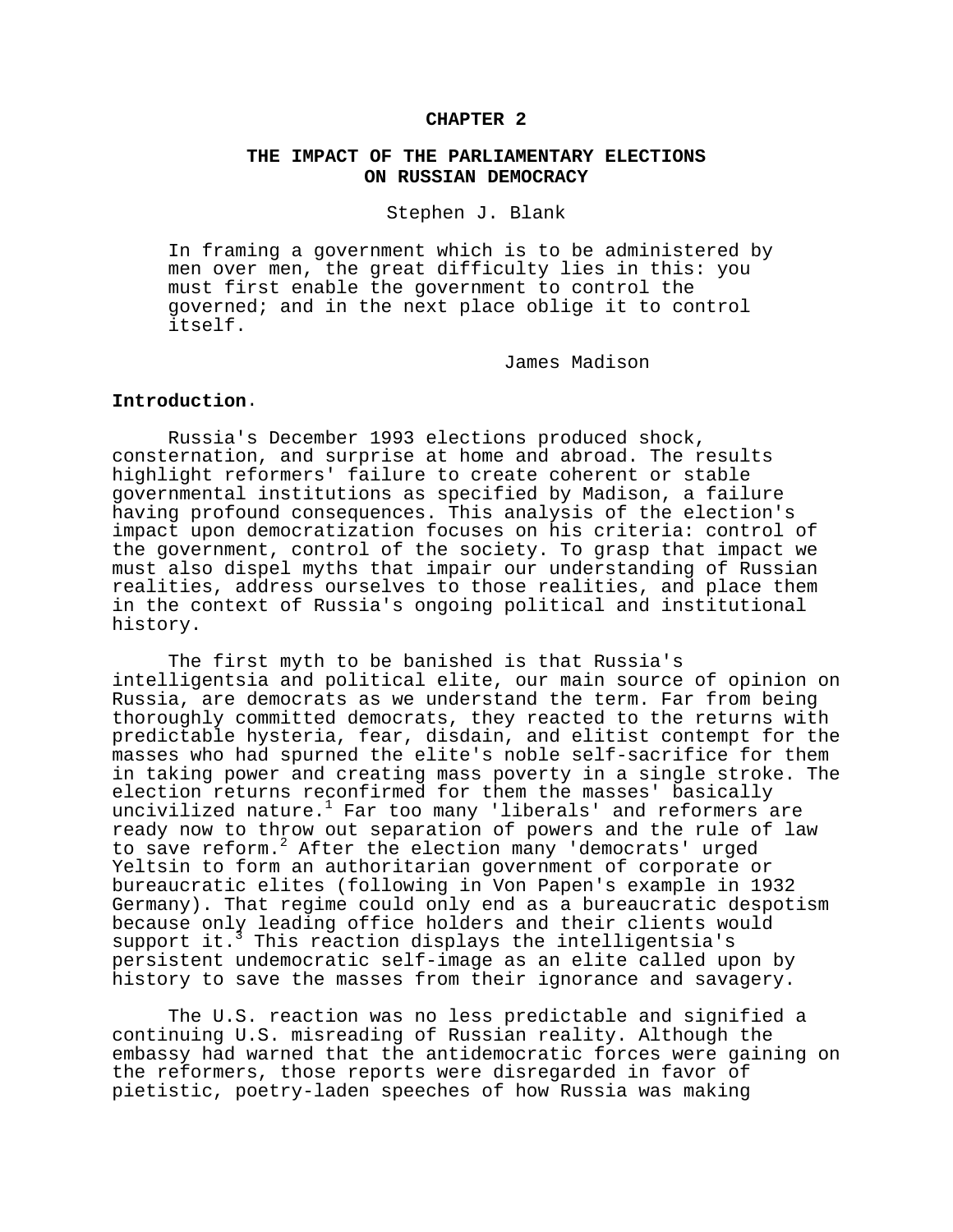democracy flourish.<sup>4</sup> When one considers that Russian developments like the election returns, the composition of the new cabinet, and Russia's adroit Bosnian initiative in February 1994 all surprised the Administration, the misreading of the election returns can only be seen as part of a pattern of misconceived policy or a second example of mythmaking. Those policies appear to be based as much on wishful thinking as on anything else. A third myth, that such an election is, as current political science tells us, our most reliable indicator that democratic consolidation is taking place, must go, too.<sup>5</sup> Fourth, the reaction abroad attributed the outcome almost wholly to widespread economic distress, a conclusion that initially led to U.S. pressure on the International Monetary Fund (IMF) to relax its policies and procedures for Russia, a shift that had devastating consequences.6 Now the United States wants more reform and more therapy although we cannot fund it and expect Yeltsin to follow policies we or the fiscal institutions we dominate recommend. This paradox reflects U.S. incomprehension that our effort to create a liberal Russia when we lack the resources to do so hurts precisely those who most need access to global capital markets to make the transition.

## **Russia's Political and Economic Crisis**.

But for sophisticated observers of Russia the results were not surprising. After all, we gave Ross Perot 19 percent of the vote in 1992 and George Wallace 14 percent in 1968 during enormous moral, political, and economic crises in American life and they were in many ways not unlike Zhirinovsky. Nor can we attribute this vote solely to economic distress due to Russia's botched reforms. That myth merely restates the vulgar notion that political action only reflects narrow economic motives. Rather, the election shows a society in profound political and moral, and economic crisis. The Yeltsin regime's failure to create viable political institutions is as much to blame as are its economic policies whose failures also stem from this mainly political deficiency in state-making.

 To grasp the election's impact on democracy, we must also start from basic political, institutional, and economic realities. Reform's fate was sealed when 12 of 13 electoral blocs advocated ending what they called shock therapy and a more aggressive, even imperial national security policy.<sup>8</sup> When Prime Minister Chernomyrdin proclaimed an end to reform and a reliance on social protection and state investment on November 23, 1993, i.e., before the vote, he read the public correctly.<sup>9</sup> Similarly President Yeltsin's observation that the public voted as much for order and strong leadership is not far wrong.10 Zhirinovsky's strong showing does not mean the 'end of reform' or signify that reform's course will be slowed down. Had he not existed those would still be the clear results of the election. In view of the elite's limited commitment to democracy and true democratic participation, it is a profound fallacy to believe it will bring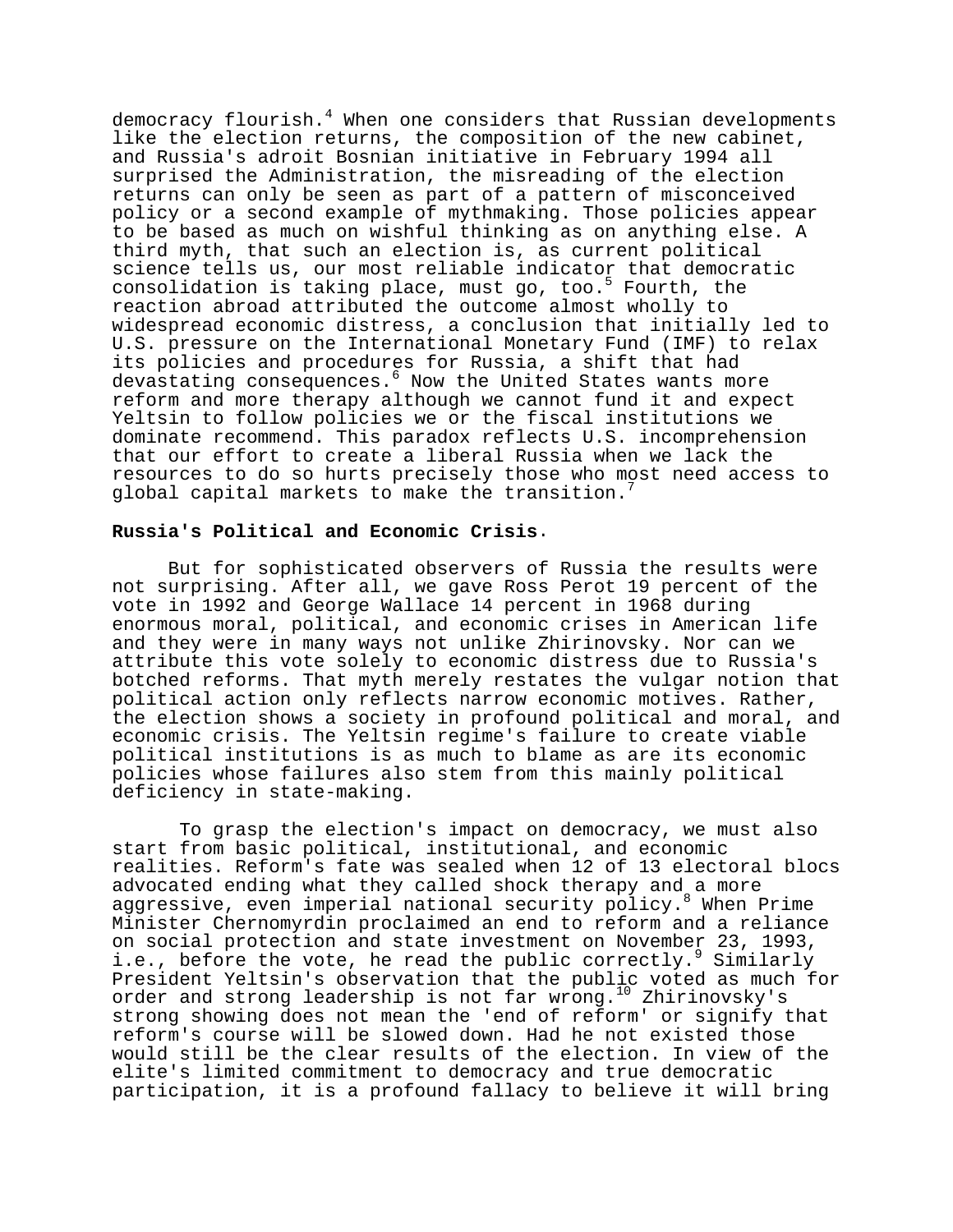about democracy as understood outside Russia. In practice, Russian democracy today means essentially what it or egalitarian ideologies always meant, a bureaucratic oligarchy led either by a strong bureaucrat--Yeltsin, today--or by a weak "Tsar." While it offers egalitarian or democratic rhetoric and seemingly democratic practices; it preserves the essence of bureaucratic despotism.

Another misreading of Russia is that the entire country is drowning in hardship. While this is true for far too many, it is hardly the whole story. Average wages have outpaced inflation in dollar terms, going from \$8 a month in January 1992 to \$87 in November 1993. Retail sales (adjusted for inflation) climbed 4 percent through October 1993 and for some goods like sugar or cars the rate of increase in consumption is much greater. More people can buy what they want even if too many remain trapped in dead ends.<sup>11</sup> Similarly Russia has an \$8 billion foreign reserve surplus and a \$14.3 billion trade surplus through September 1993. Russian banks hold another \$18 billion in declared foreign currency deposits and Russian firms have as least that much estimated in illegal foreign accounts.<sup>12</sup> This capital flight reflects skepticism about the future and a justified lack of confidence in the government. Indeed, even the government itself does not invest its money at home; it keeps the \$8 billion surplus abroad or in Russian banks.<sup>13</sup> That policy hardly inspires confidence at home or abroad but the figures show a rising potential for capital formation and productive investment.

This is not to say all is well; that is not the case. But the roof has not fallen in and need not do so. Indeed, it is as likely as not that an entrepreneurial and professional middle class will develop that in some sense will support capitalist reform, even if only because it and the state are tied by corruption. Corruption in Russia is hardly news, even if the violent crime that accompanies it is. Those phenomena reflect the demoralization and anomie that naturally stem from a breakdown of socio-political control. In fact, the explosion of visible corruption reflects democratization, for under Communism the state drove out criminals and entrepreneurs, and incorporated crime into itself.<sup>14</sup> Similar phenomena took place in the early New Economic Policy period and foreign observers believed then that the end of communism was imminent. Moreover, opinion polls and voting analysis confirm that generational, geographical, and economic cleavages that reflect the support of new industries and entrepreneurs for reform are real factors affecting Russian politics.<sup>15</sup> While there are far too many have nots; there are also many haves.

Nevertheless the election returns show the government and reformers to be in an impasse of their own making. Where shock therapy or the big bang (i.e., massive economic reforms all taken at once in accordance with Western prescriptions) has taken place with uninterrupted reforms, economic restructuring has accelerated and growth becomes possible. But where reform has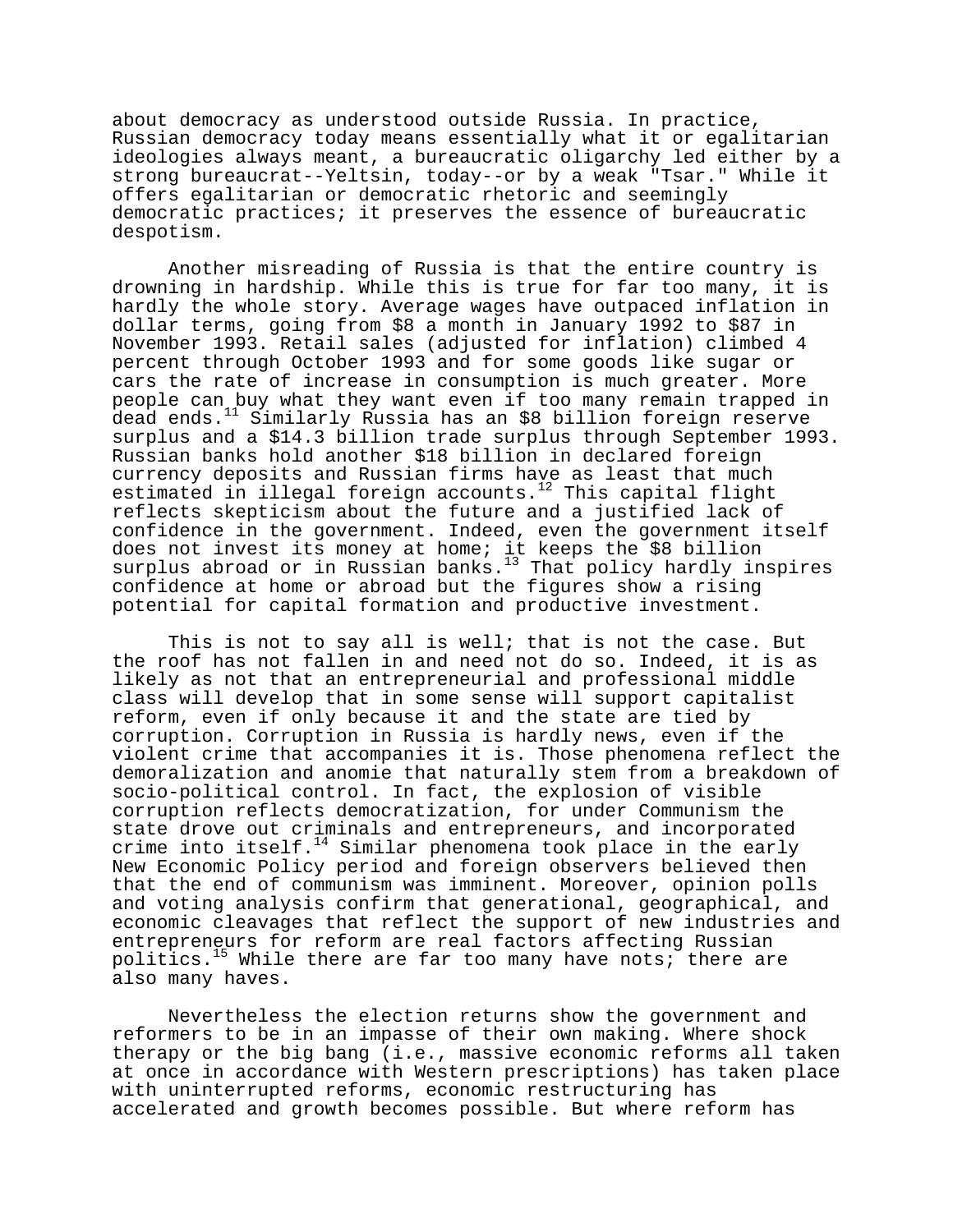been disrupted, suspended, or slowed, as in Russia, the socio-economic and therefore political crises are deeper, last longer, and resist progress more.<sup>16</sup> On the other hand, where reform has cut deeper, the political opposition to its costs has led to the return of Communist or socialist governments as in Lithuania, Poland, and, in 1994, very likely Hungary. Thus, further reform to impose monetary stability, cut subsidies to value-subtracting industrial dinosaurs, and terminate inflation risks mass unemployment and a political explosion. The payoff only comes later. On the other hand, a brake on reform will not alleviate suffering and will make it worse when reform must be faced. In addition, a brake upon reform perpetuates all the social disjunctions that give rise to Zhirinovsky-type phenomena. Ukraine, which followed in the steps of Yeltsin's opponents, exemplifies this catastrophe. Ultimately, reform is inescapable since the costs of temporizing are unbearable. But its costs are equally risky. And if one looks at economic prospects for Eastern Europe; profound, intractable, and long-term problems remain ahead. $17$ 

But rather then say shock therapy is the villain in the play, it is more accurate to torpedo another myth, i.e., that Russia, like Poland, went through shock therapy. While price controls are ending and privatization has done well, essential monetary stabilization has not taken place. Nor could it be because of the political realities that the reformers so rashly disdained. While ex-Finance Minister Fyodorov did his best to restrain inflation, the state still subsidizes losers and reinforces failure. Nor does it control the banking system. Russia has experienced a series of alternating shocks in a half-baked effort to impose shock therapy that has pushed recovery further into the future and will increase the level of suffering and dislocation from reform. Clearly the neoclassical economists who made up the government and advised it from the outside believed their professional dogma that homo economicus is the same in La Paz as in Moscow and that by some miracle of the market the state and politics could be eliminated from Russia.<sup>18</sup> Consequently, Russia now pays for a political failure to control monetary and industrial policy. This misreading of Russian politics and the disdain for it by the reformers and outside advisors like Jeffrey Sachs (who then washed his hands of Russia saying that nothing could be done and now blames the IMF at every  $\sigma$ opportunity)<sup>19</sup> have been the main intellectual obstacles to a viable government and a recovering economy. Shock therapy, once tried, was abandoned, proving itself to be a disastrous failure in Russia.

The main, seemingly economic, reason that price decontrol and privatization have not contributed further to faster recovery but have accelerated political unrest is the lack of monetary control expressed in continuing subsidies to uncompetitive producers. Ex-Deputy Prime Minister Egor T. Gaidar recently acknowledged that these subsidies, e.g., to uncompetitive agrarian producers, still continue.<sup>20</sup> Despite two years of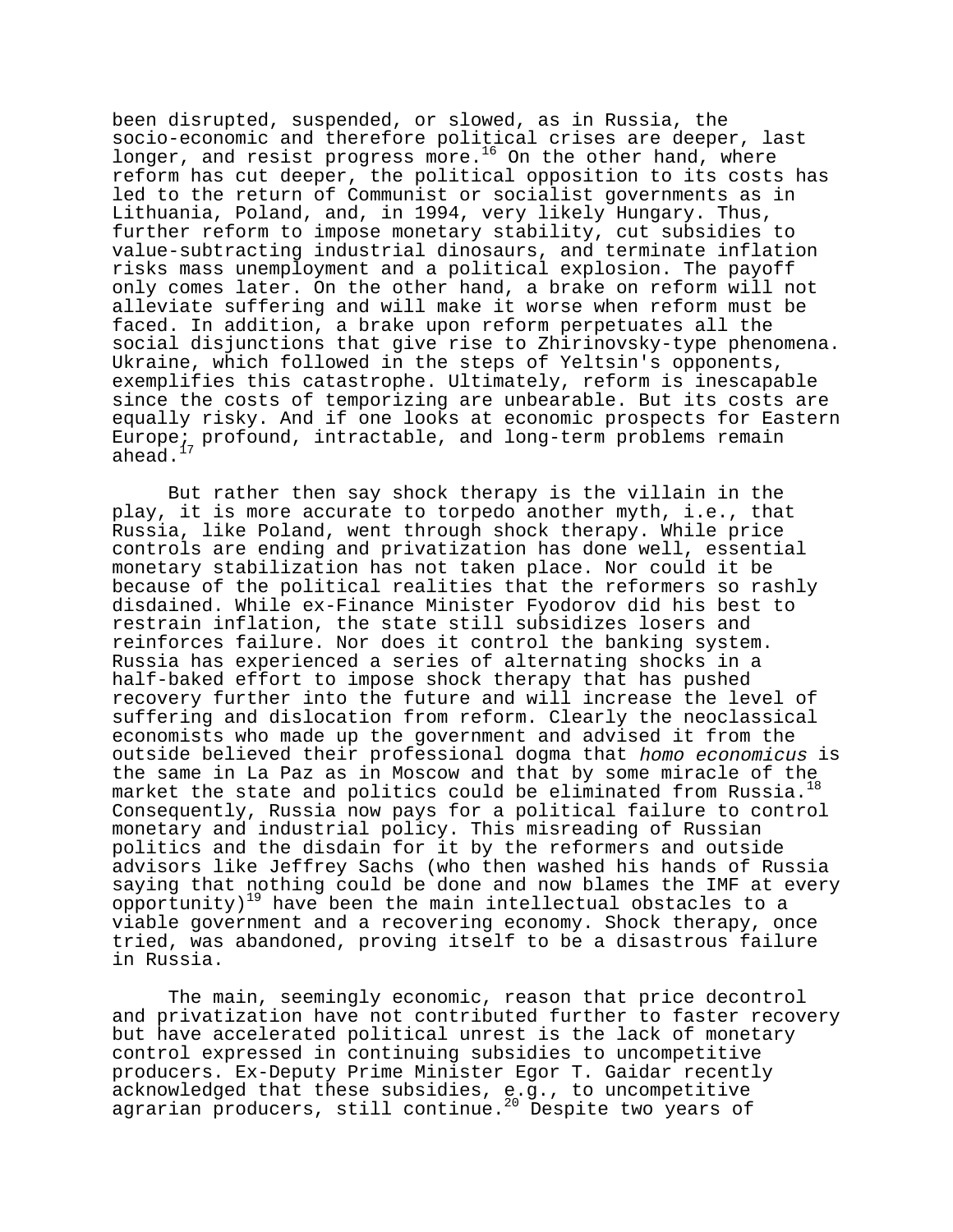supposed shock therapy, the largest item of state spending is still the 9-10 percent of GDP to subsidize the dinosaurs that costs more than education and defense combined, and demonstrates that the government still cannot control the economy.<sup>21</sup> Nor is the Voennaia Ekonomika, the military economy, undergoing the conversion that it needs and that would decisively democratize and demilitarize Russia. $^{22}$  Instead this sector still rightly counts on bailouts and subsidies and eludes effective market, not to say, state control. For instance, Mikhail Malei, a leading lobbyist for this group, celebrated the new constitution because the Security Council's 10 committees can substitute for the ministries and bypass coalition debates.<sup>23</sup> Subsidies and bailouts are policy decisions that display reformers' inability to sustain their ideology or see the need for coherent state institutions and politics in Russia.

The current inflation not only reflected state policy's internal incoherence, it led to the fall of the government in 1992. The new government remained divided throughout 1993. Ministers fought publicly with each other either to subsidize their constituencies or against inflation and subsidies, in all cases with no control over the State Bank. As Steven Erlanger reported for The New York Times,

His [Yeltsin's] decision to keep Yegor T. Gaidar, a current First Deputy Prime Minister and leader of the reformers, means the probable continuation of a government so divided that it has been unable to pursue a consistent economic strategy. After two years of on-again, off-again policy that can scarcely be called coherent, many Russian voters rebelled against this instability of an uncharted transition to a market economy.<sup>24</sup>

As if to confirm that assessment, Prime Minister Chernomyrdin repeatedly ruled out shock therapy while Yeltsin said Gaidar stays, a sure recipe for gridlock. Not surprisingly, the first post-election cabinet meeting broke up because of profound division over a new privatization program.<sup>25</sup> Even now, in April 1994, no new reforms have been undertaken although Chernomyrdin, to his credit, has heretofore resisted the pressure for further massive subsidies. Chernomyrdin unwittingly reflected the reality. He stated, quite wrongly, that the government worked harmoniously, and then noted,

But we have no particular contradictions. My job is to take account of all opinions, weigh everything and make the decisions. And this is what is important--the government program has been adopted, and not one of my colleagues had objections in principle. This is essentially a model of coalition government as it were: Its members adhere to different political positions but work harmoniously. $^{26}$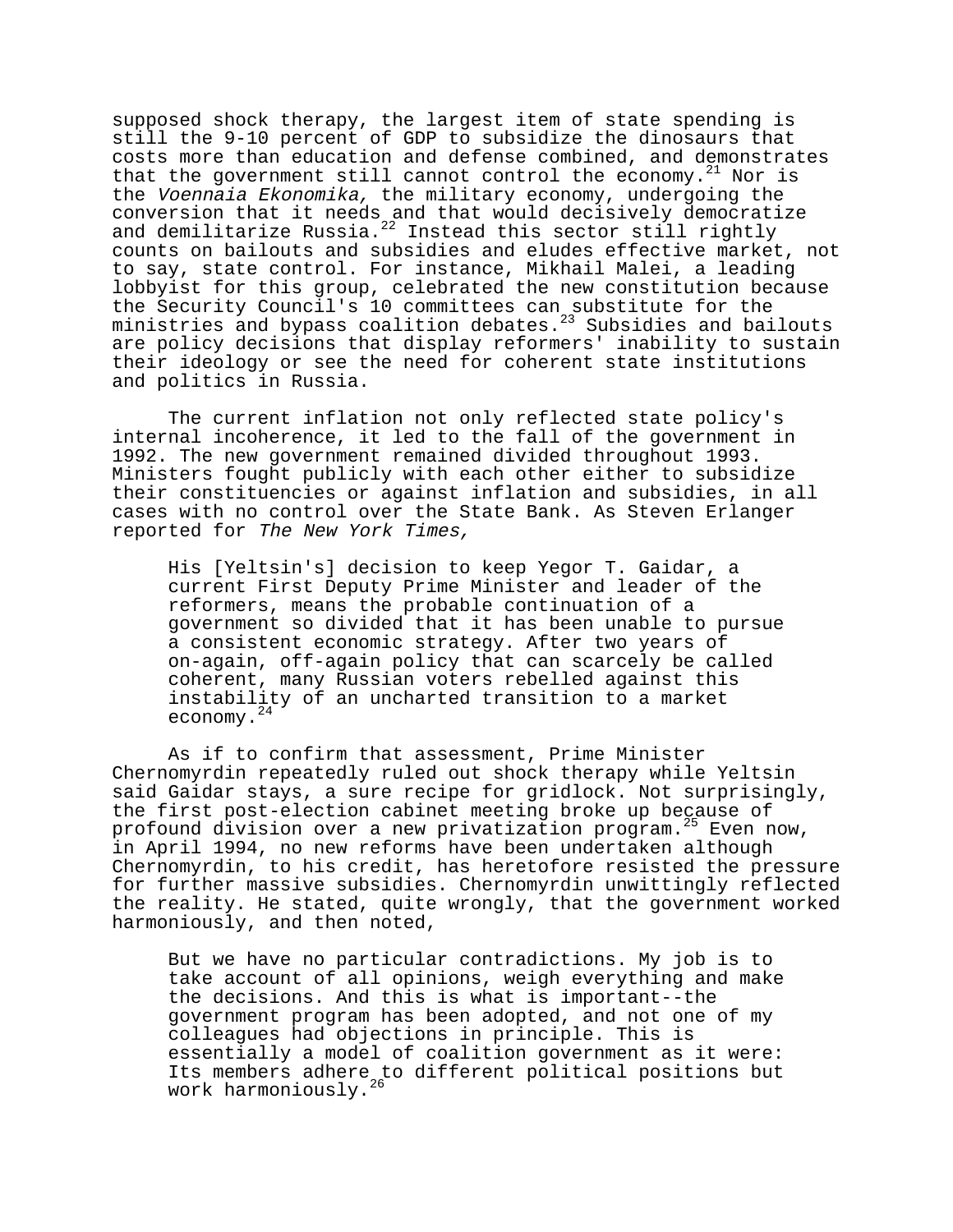That explains why they all campaigned against each other in the elections.

Here, on November 23, three weeks before the election, Chernomyrdin rejected further "shocks," or mass unemployment and showed that he had no understanding of modern bankruptcy or the need to stop subsidizing the dinosaurs. Yet press reports claimed the government intends a planned and consistent reduction in the money supply, production subsidies, and the deficit to 5 percent of GNP in 1994.27 These incompatible policies ultimately can only be reconciled by the departure of Fyodorov and Gaidar and bailouts for dinosaurs.

The current state of privatization reflects the paralysis of state policy. While Deputy Prime Minister Chubais, its architect, promotes the program's success, an essential aspect of success, ending subsidies and allowing uncompetitive firms to go bankrupt, languishes. One thousand firms are estimated to be insolvent, but nothing has happened to them or their workers because they still live off borrowed money and state credits. Since there is no social or manpower policy to redirect labor to productive enterprise, these firms continue to suck money out of the economy and promote inflation. Moreover, a new government decree on bankruptcies reserves for the State Property Committee most of the decision-making for insolvent firms. Banks and other financial institutions that are their creditors or have a direct stake in their survival or restructuring, will have little say in these matters. Thus, the lack of foresight about institutional reform has rebureaucratized the economy and will allow firms to use political connections to avert their inevitable demise.<sup>28</sup>

Finally, in his interview Chernomyrdin also admitted that "strictly speaking, there was no real social policy in the past year."<sup>29</sup> He conceded that the reform program amounted to privatization, decontrolling most but by no means all prices, and otherwise, nothing. He thus confirmed the implications of the decree on bankruptcy. Not surprisingly the voters repudiated the regime.

# **The Institutional Roots of Russia's Crises**.

Hence the government's failure, despite its victory over Parliament in October 1993 must be seen as preeminently a political one, i.e., failure to build viable coherent state institutions, laws, and policies, not shock therapy as such. The failure there was to propound a theory that cannot be implemented even where optimum conditions for it exist. This theory cannot be implemented because it cannot substitute the state for society as it intends to do, and do so in a technocratic, "scientific" manner. The result is the further weakening of social structures and the recourse to a new bureaucracy and presidentialism to make up for the lack of viable social supports for any policy. Consequently, the current political crisis will intensify unless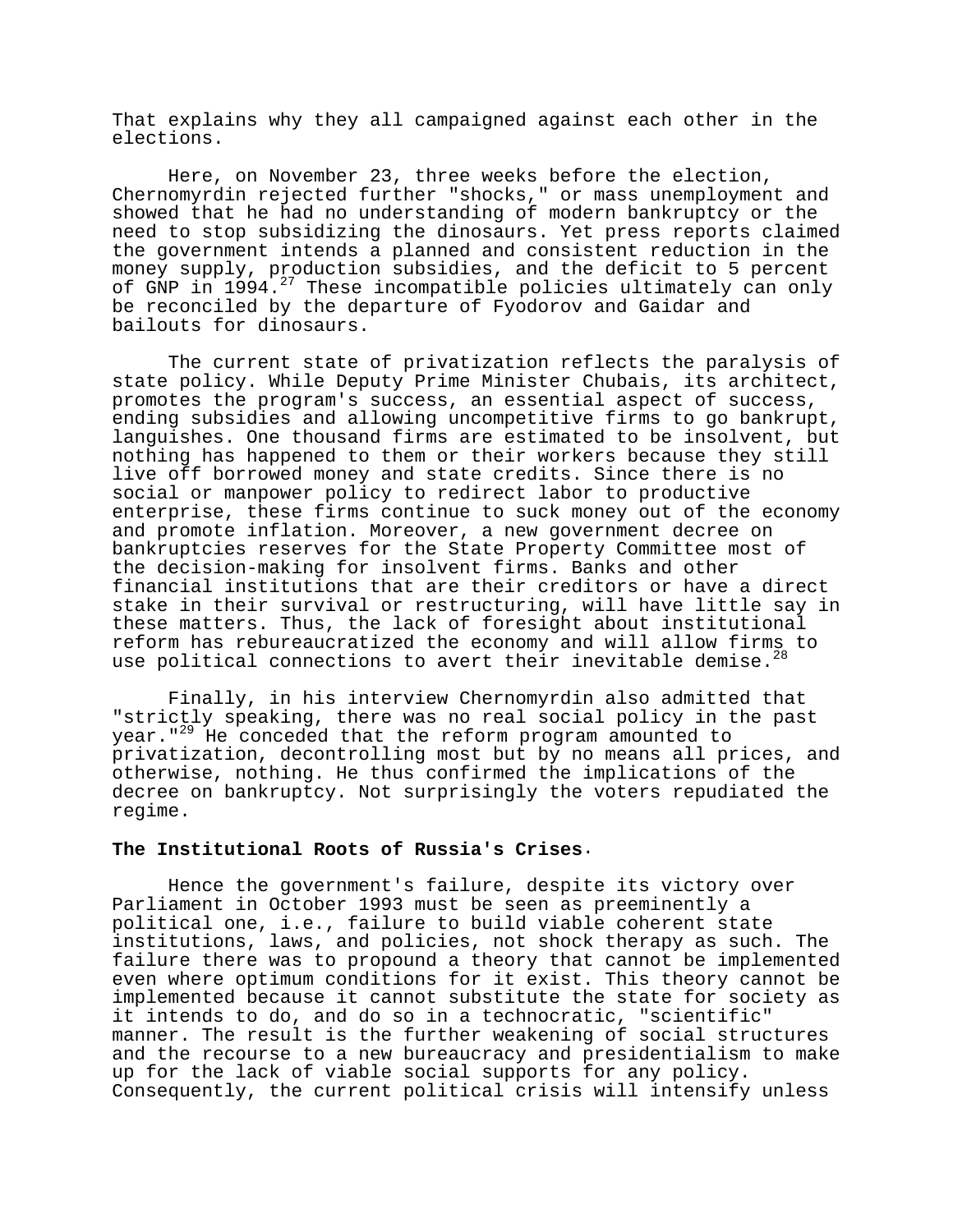state institutions become coherent, legitimate, and viable. Otherwise no policy is possible from this legislature. Should that happen the sole alternatives would be either a perpetual political and economic crisis whose dimensions and outcome cannot be predicted or the turn towards presidential authoritarianism described below.

Economic reform is as essential as before to rationalize production relations, create rational prices, continue privatization, and most of all achieve monetary stability as a precondition to real growth. However, institutional and structural political reforms are equally necessary to extricate Russia from its miseries. This failure to create a viable political order bespeaks the reformers' failure to 'crown the edifice' (the language of the reformers of the 1860s and chosen deliberately here) of their revolution from above, Russia's traditional form of pathbreaking political reform. Formerly everyone understood the need for a uniquely peaceful revolution to sweep away Communism and let a gale of 'creative destruction' destroy the old order to rebuild a viable democratic order in economics, politics, and security policy. Only now do observers see how crucial is political leadership where there are few or no "prerequisites for democracy."<sup>30</sup>

Political, institutional, and constitutional reform are at least as important as economic reforms and may even need to take precedence over them if the latter are to succeed. $31$  Reformers committed to Milton Friedman and Friedrich Hayek were ill-suited to the task because they faced an unresolvable contradiction. The vast economic and political measures that must be undertaken and the total institutional and cultural restructuring that must coincide with them are intrinsically long-term undertakings and are only possible by state action. Yet, if one is going to oust the state and totally renew it all at once, the magnitude of the challenge facing government can be accomplished, if at all, by a revolution from above that is only achievable by the most powerful and antidemocratic states.

In Russia's case this was even more demanding an agenda because there was no Russian state to take over and remodel as in Central Europe. Before 1991-92 there was no Russian state or governing institutions and the state itself had always came second to the party. Consequently, on top of everything else, the reformers had to create a state along with a market and they never understood how crucial that task was to for the success of a market economy. Contrary to classical liberalism, no market can succeed without a functioning and organized government. Equally important, the political reforms to expand democracy will quickly throw up institutions like Parliament and nascent interest groups who try to manipulate outcomes to suit their interests or control them to gain power over the process and distort the "pure theory" to which the government is adhering.<sup>33</sup> As many analysts now realize, political democratization, even when successfully carried out, almost unavoidably wars with economic reform.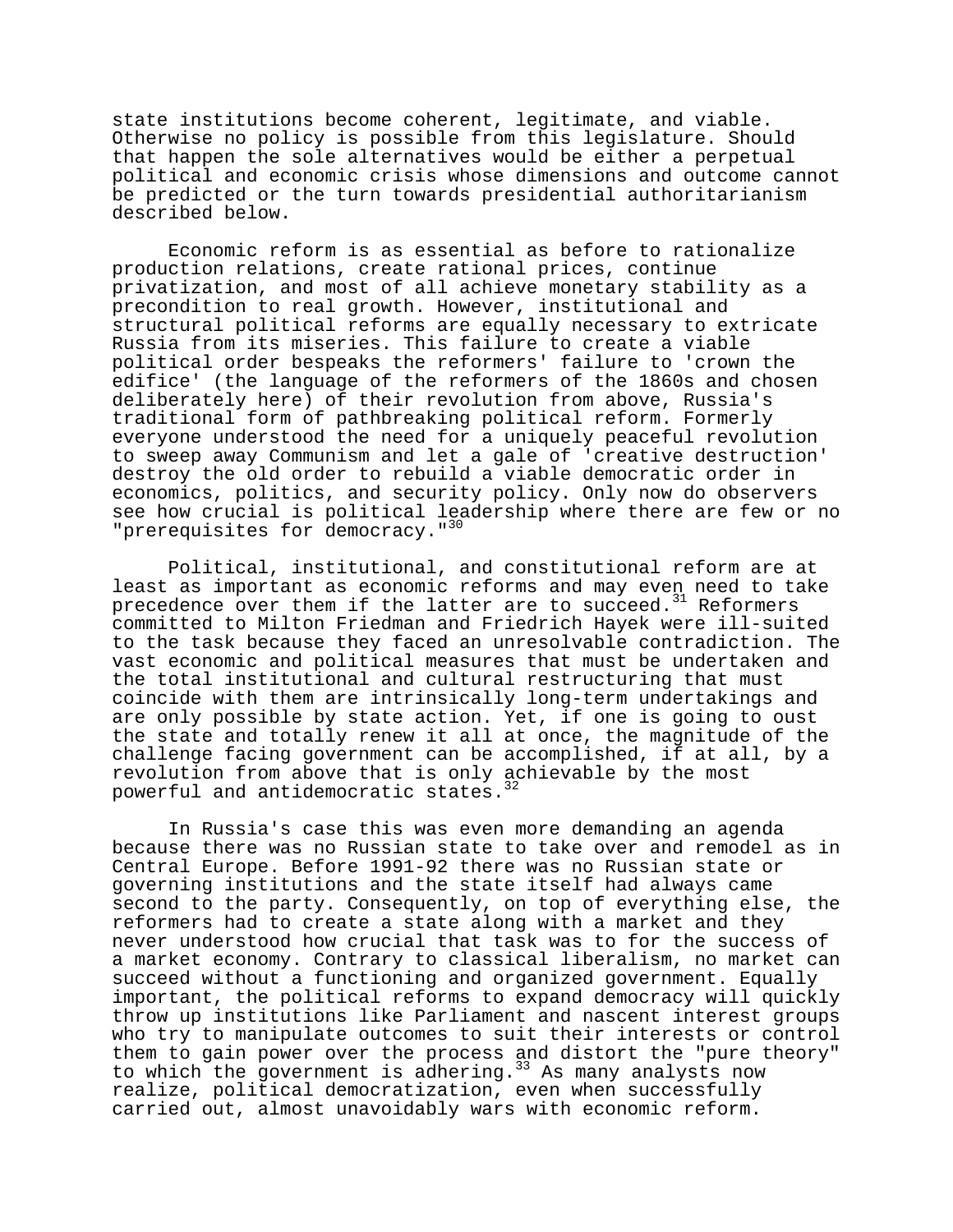Governments at all levels must now account to people who demand quick results and organize into rival interest blocs that bargain and negotiate with other interests and the leaders of the new expanded political arena. Thus,

The bargaining and compromise that are routinely required to achieve policy agreement in pluralist democracies imply a degree of incrementalism that economists have attacked as entirely inadequate and possibly detrimental to the needs of East European economies.<sup>34</sup>

It logically follows, therefore, that Russia and its former satellites require a strong lawful state to implement reform. That state must enjoy a firm basis of popular authority, and a well-trained, capable, honest, depoliticized, and, we may add, law-abiding bureaucracy.<sup>35</sup> The absence of precisely these forces, i.e., of social supports for the regime from below, contributed to the election results and tempts Yeltsin and his colleagues to elbow Parliament aside and govern by decree. Indeed, Yeltsin said as much in justifying a strong presidency, citing, inter alia, the extraordinary weakness of executive and state discipline. His only answer was a strong presidency, not the rule of law and a strong Parliament to which government must be accountable.<sup>36</sup> Until then no government can be legitimate, because essentially there will be rule by decree or caprice. If democratic legitimacy does not come primarily from "shared institutional guarantees for competitiveness," it will not come at all. Reformers will inevitably be tempted to rule undemocratically to impose their reforms.<sup>3</sup>

The elections and the coups that unseated Parliament in September-October 1993 tell us that Russia still remains stuck in its unending and still unconsummated revolutionary crisis. No new order can be discerned. Because they failed to create legitimate new relationships and structures and espoused the simple-minded idea that letting the market loose would automatically lead to a self-regulating equilibrium, as postulated by neoclassical economics, reformers neglected the need to build political support, as was done in the Czech Republic by Vaclav Klaus, or to build viable institutions. Instead, in good Russian style, they made another revolution from above with a basically elitist mentality and implications.

# **Towards Presidentialism**.

Paradoxically the so-called "Chicago boys" sought to use the state to make this revolution from above to remove the state from the economy. They failed to understand that the fact of state regulation cannot be an issue in 1993. Rather the quality and direction of that intervention is at issue and is crucial. Thus, the reformers fell into well-known traps of Russian and Soviet institutional history. Each minister quickly became an advocate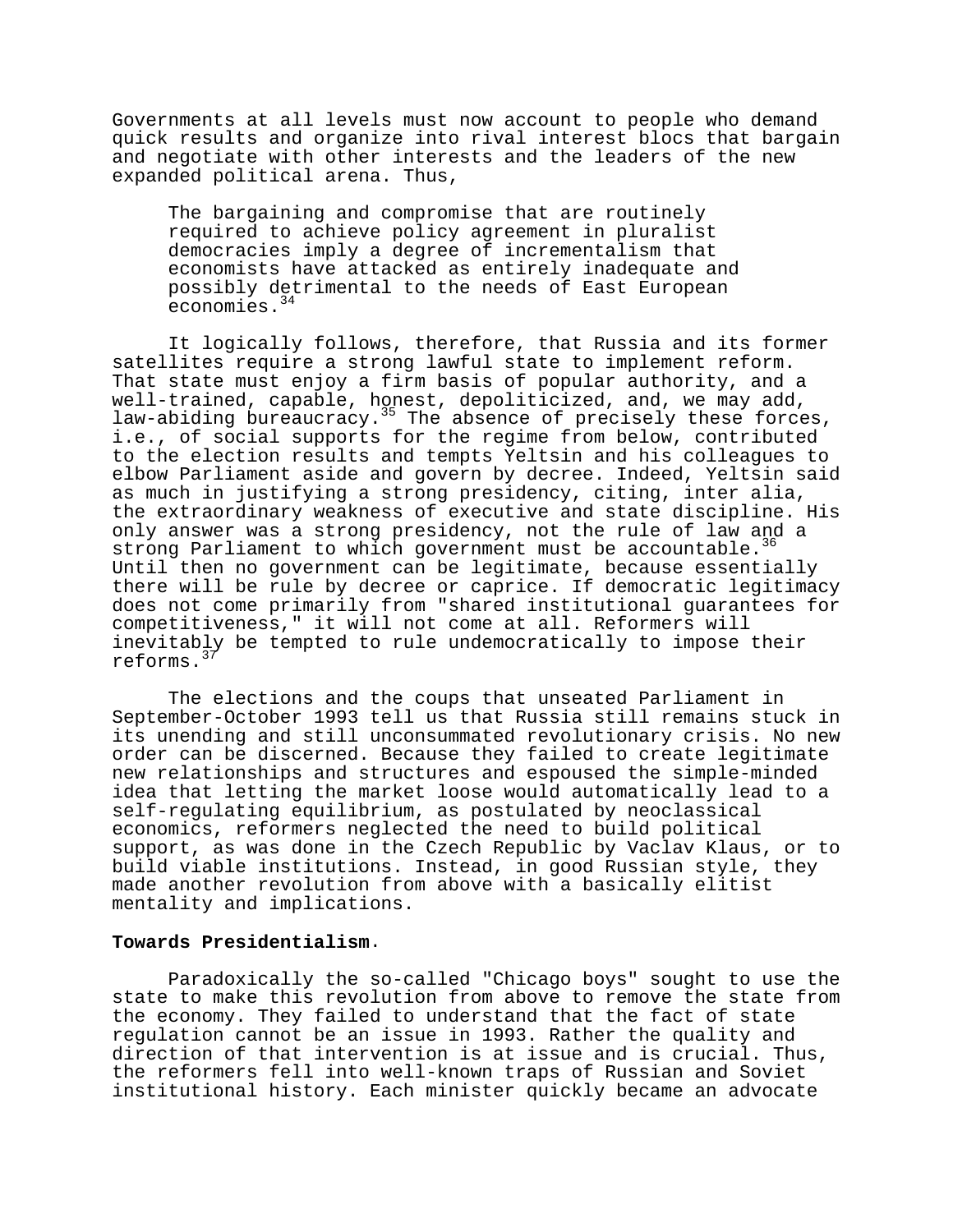for his ministry at the expense of others.<sup>38</sup> Like Tsarist ministers they soon publicly and privately complained about each other. Furthermore, like good Tsarist bureaucrats, they and Yeltsin have increasingly resorted to rule by decree to freeze out Parliament. Since they also believe the masses to be little better than ignorant savages, they became both increasingly highhanded and flouted any concept of rule by law. In true bureaucratic fashion they moved to depoliticize policy as much as possible and convert it into essentially administrative fiats, a long-standing Russian practice.<sup>39</sup> Worse yet, the new government succumbed quickly to corruption, without which the network of crime across the state and military cannot exist, and which quickly became a weapon of political intrigue within the cabinet.<sup>40</sup> But perhaps most debilitating for the rule of law, an essential ingredient of consolidated democracy, was the bureaucratic and rule-making proliferation that has occurred since 1991. Deputy Prime Minister Sergei Shakray observed in early 1992 that,

While acknowledging that there were (as of early 1992) more than twenty structures in Russia in the defense, security, and enforcement sectors operating without any coordination, Yeltsin's young legal adviser maintained this was probably a positive development, as the competitive struggle would allow the more competent institutions to prevail.<sup>41</sup>

One can see why Shakhray might favor this process, but it brings a smile of recognition to the student of Tsarist or Soviet institutional history, since this exactly replicates their beliefs and practices.<sup>42</sup> Such phenomena of intra-bureaucratic competition were and remain autocrats' constant tactics to preserve their power lest the bureaucracy become a self-perpetuating oligarchy not answerable to them.

These processes also reflect society's weakness wherein the state could try to take over more and more social functions. But Shakhray's view also explicitly renounces any effort by the state to control its own rule-making, defense, and security apparatus by law. This failure has had predictable results. All these agencies have since grown in number across the entire range of government, and neither the government, the old Parliament, nor the Constitutional Court has any conception of being bound and ruled by law. This state of affairs only leads to divided and paralyzed government, and is the quintessential institutional basis for the primacy of the Russian autocrat to continue. In this sense William Safire was probably not far wrong when he suggested that Yeltsin, although he will never admit it, was the election's real winner since he got his constitution with its formidable presidential powers, a convenient whipping boy with which to blackmail external audiences, i.e., Zhirinovsky, and it greatly diminished his proteges, all of whom were already thinking how they would run against him. $43$  Yeltsin has assiduously divided his proteges against each other to preserve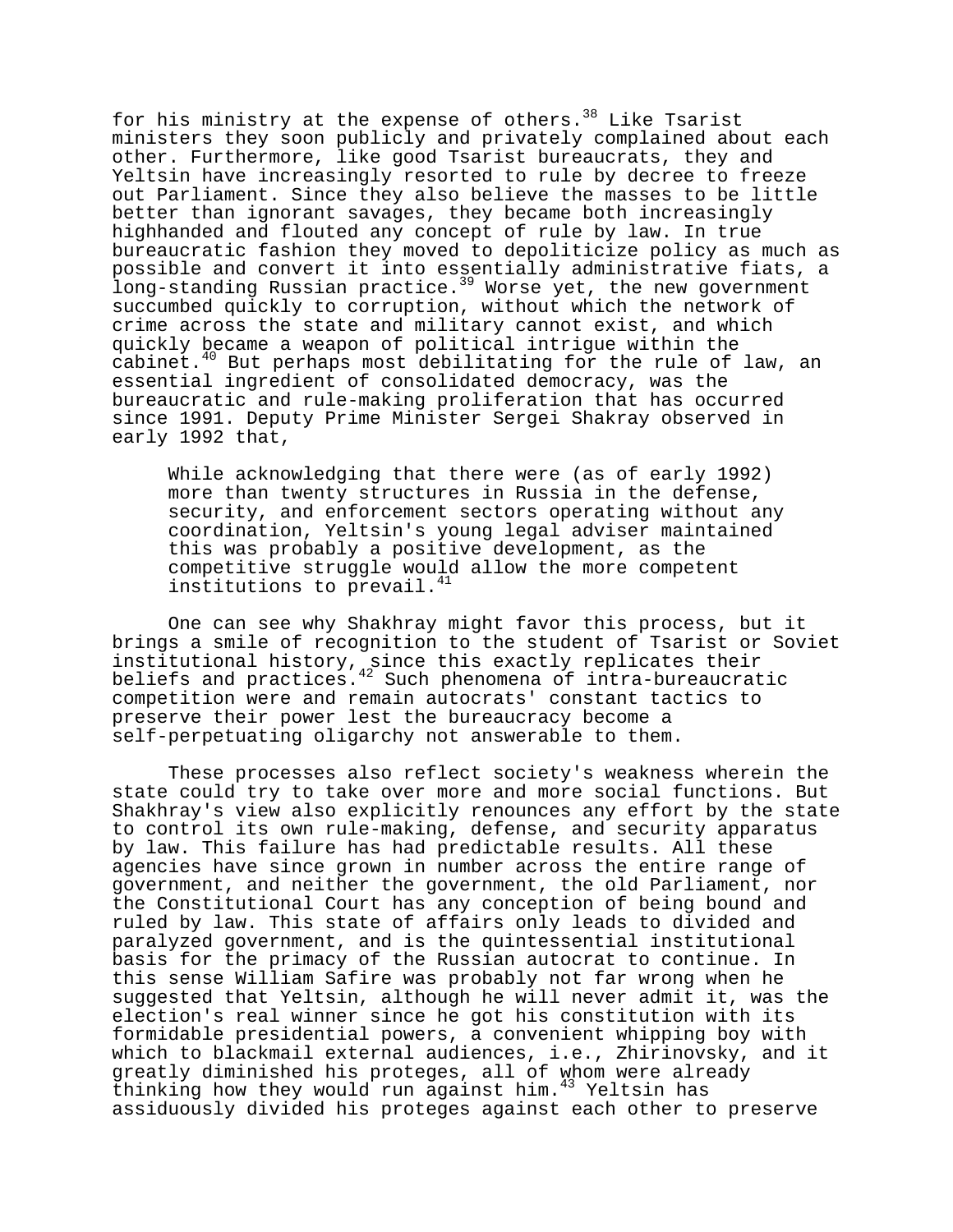his own undiminished prerogative. While this tactic helps him retain ultimate power and authority, it works against a rule of law state, coherence, and viable policies. But it does carry on Russia's political tradition of centralized autocratic rule.

Indeed, if we look at policies before and after the election we see the steady trend to centralize power in Yeltsin above and beyond any public, institutional, or legal scrutiny. Yeltsin, since October 1993, has pursued "untrammelled power" that removes him from accountability to anyone or any organization.<sup>44</sup> Today<sub>46</sub> like a Tsar, he says he is only answerable to his conscience. We need not even look to the crisis of September-October 1993 that led to the forceful end of Parliament as an example. Yeltsin had good reason to believe that his enemies there, Khasbulatov and Rutskoi, were planning their own military coup before that, thus justifying Yeltsin's preemptive strike of disbanding Parliament in September.<sup>46</sup> So too they provoked the open use of force in Moscow on October 3-4. Clearly neither they nor Yeltsin believe they were bound by laws or answerable to anyone. Yeltsin's defense of the Constitution's broad presidential prerogatives could have come from the mouths of any Russian leader. He claimed first, that the constitution really did bind him in important ways although he had shown earlier his readiness to rule by decree; second, that he had more interest in social stability than anyone else; and third, that the people themselves acknowledged the need for strong leadership, not only his.<sup>47</sup> But he went on to say,

I won't deny that in the draft the president's powers are really considerable. But what do you want? In a country that is used to Tsars or "great leader," in a country where clear-cut interests have not been defined and normal parties are only just beginning to emerge, in a country where executive discipline is extraordinarily weak and where legal nihilism is enjoying an unrestrained spree--in such a country, should we place our stakes only or mainly on Parliament? In six months, if not before, people would be demanding a dictator. Such a dictator would be found, let me assure you, possibly in the Parliament itself.48

Similar quotations from any of his Tsarist or Soviet predecessors could easily be found. But this one shows that Yeltsin does not see that the point of a Parliament is to impose executive discipline under law. Worse yet, Deputy Premier Oleg Soskovets announced in November 1993 that since Yeltsin had decreed the constitution into being he could, if displeased with any clauses, amend or abolish them by decree as well.<sup>45</sup>

On the other hand the need for executive self-discipline is clear. In Yeltsin's government, ministers routinely in public, and even in foreign press conferences, denounce their colleagues and their programs and demand that they resign.<sup>50</sup> Can one imagine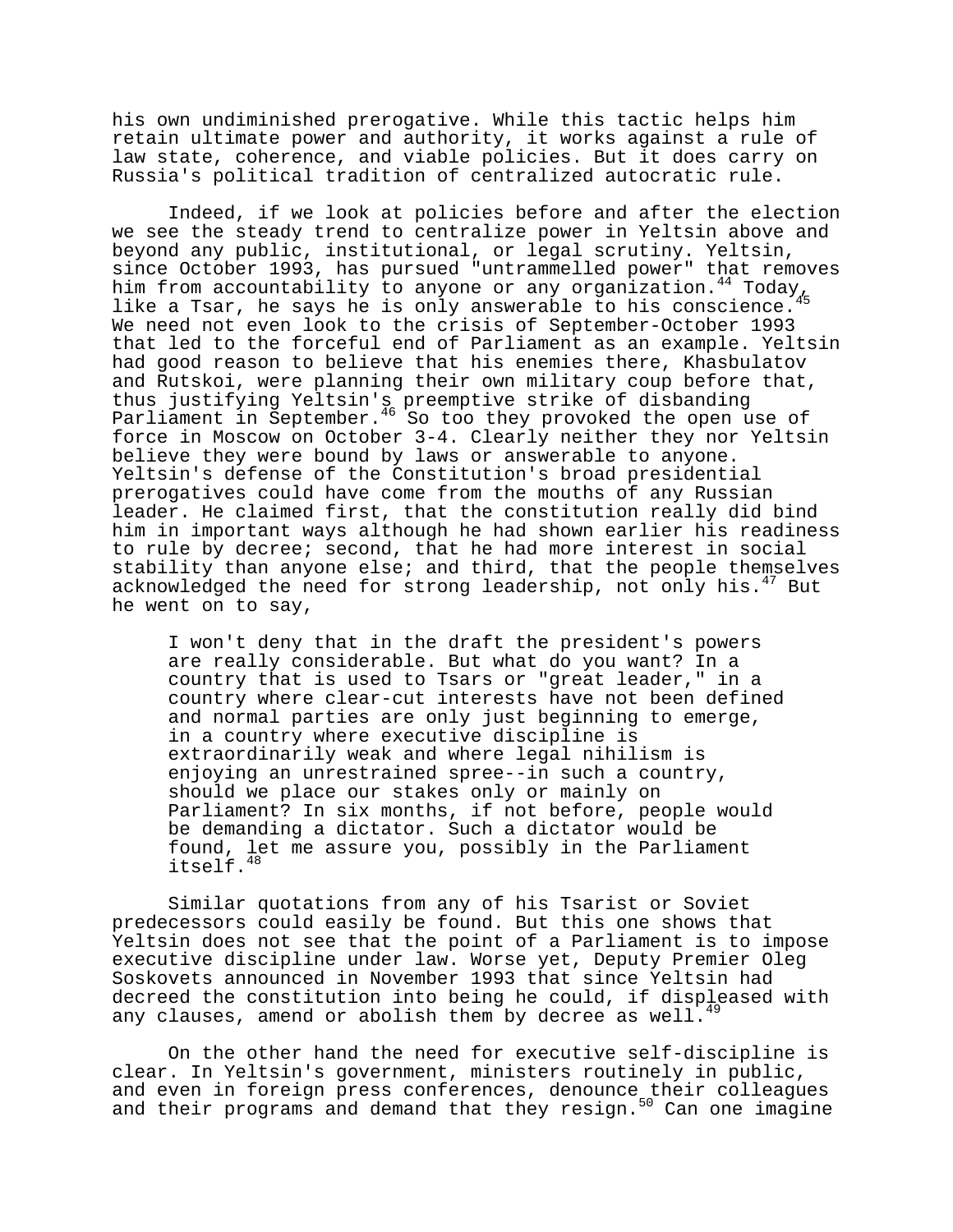a Deputy Prime Minister telling a newspaper interviewer three weeks before a Parliamentary election, "I have categorically parted with any hope that our leaders know where they're going."?<sup>51</sup> But Fyodorov did just that in mid-November 1993 when he denounced the lack of a political or economic strategy and lambasted his colleagues for being unprofessional and kept in the dark about many decisions until they come out--another hallmark of Russian autocratic practice.<sup>52</sup> Since the election it has only gotten worse with Chernomyrdin publicly calling on Gaidar and Chubais to resign.

# **Presidentialism: Its Nature and Content**.

Therefore, it is hardly surprising that we see a trend to concentrate power in Yeltsin personally or in his office that one might label presidentialism. This trend has also been accompanied by visible moves towards imperial restoration in the CIS, more public espousal of Russian chauvinism by officials and political analysts, and the military's growing role in politics. The latter phenomenon is seen in the very interesting military events in the Caucasus, increased suspicion that the military is not under strategic control, the security concept of May 1993, and the new military doctrine in November 1993.<sup>54</sup> Should those trends eventually predominate they would naturally doom Russian democracy. But the trends towards an imperial and authoritarian polarization of power in the person and office of the President can also be seen in more purely domestic issues as recently decreed. These trends predate the elections whose returns will probably still be used to justify their acceleration since public and state support for a tough line at home and abroad are clearly quite strong.

Presidentialism stems from the government's failure to control itself and society as Madison demands of state makers. Only now have reformers begun to understand the need for strong social supports to buttress economic or political reforms. Foreign Trade Minister Glazyev ruefully concludes that the reformers' hypothesis, that by eliminating large-scale state regulation and privatizing the economy market mechanisms would come into play and automatically ensure the economy's emergence from crisis and economic growth, was misplaced.<sup>55</sup> Instead the reformers misread the economy's nature. Therefore, he concludes that macroeconomic methods to prevent excessive growth in the money supply (i.e., tough monetarist policies) only work "if certain conditions for them exist at the microlevel, the most important of them being the presence of a competitive market environment and strict budgetary limitations on enterprises."<sup>56</sup> This statement is the newest reflection of an old dilemma of Russian reformers and revolutionaries--the society cannot support their vision which then is either disfigured or becomes the object of an authoritarian drive to impose that vision upon recalcitrant reality. Usually the result is a perpetual crisis. Glazyev now calls for an undogmatic evolutionary policy based on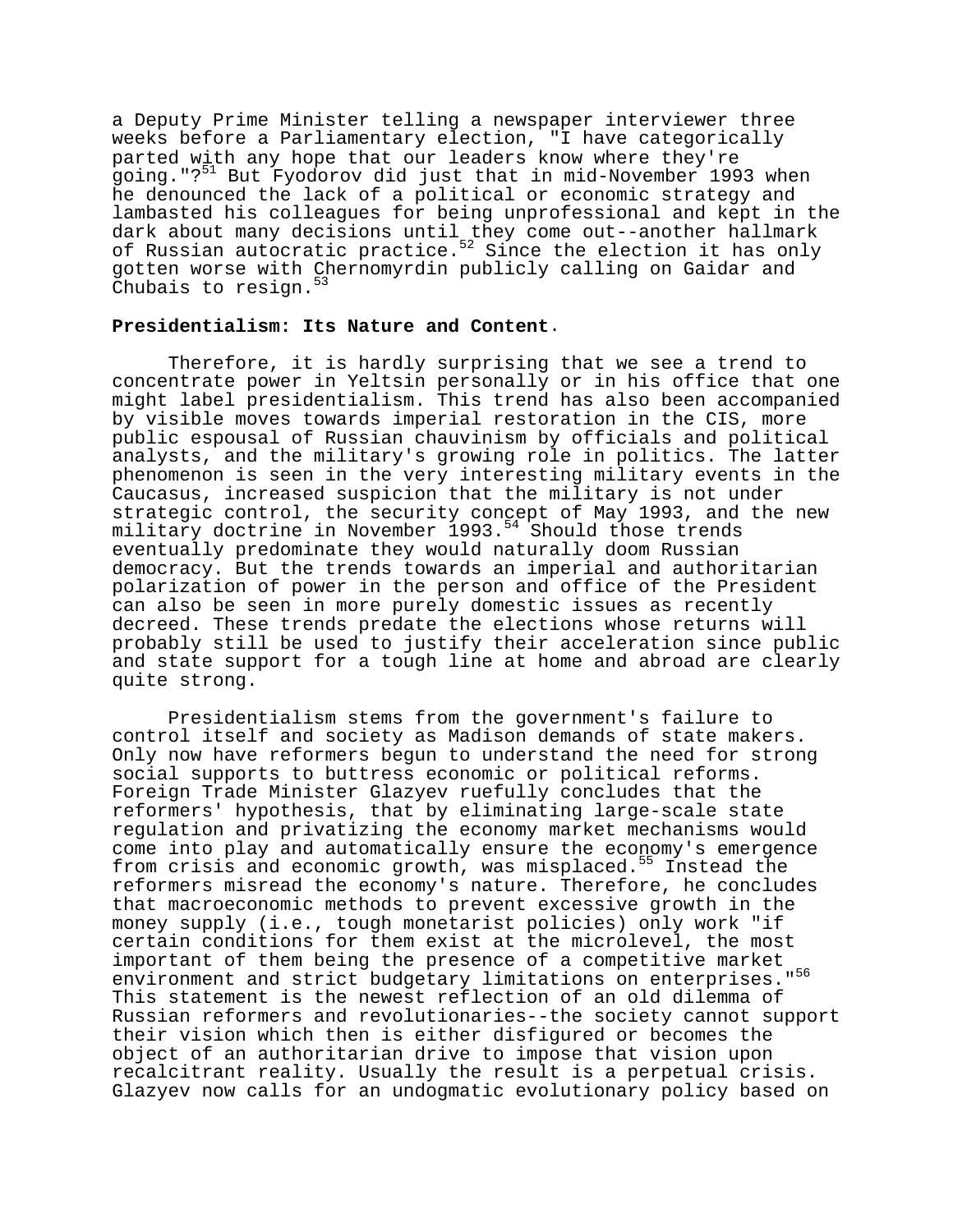real microlevel economic processes, but it probably is too late. Instead presidentialist authoritarianism will be called upon to create from the top down the institutional prerequisites for successful reform.

The presidentialist contempt for the law and the desire of strong-willed figures in authority to get on with reform against obstructive Communist local legislatures (Soviets) has also spread to the local level, reproducing autocratic tendencies across Russia. Local governments of all stripes are bitterly warring with the center over economic and political powers and mimic the authoritarian and presidentialist trends.

Chechnya's radical nationalist president, Dudayev, ousted the parliament in April 1993; that republic is now close to civil war. Kalmykia's reformist president Ilyuzhimov disbanded the parliament and vowed to replace it with a much smaller, more "professional" body. Yeltsin did not oppose Ilyuzhimov's actions, although they were in clear violation of the RF constitution. In Mordova, the conservative parliament ousted president Guslyannikov and ignored Yeltsin's demands that the president be reinstated. . . . The disregard of RF laws in all three republics illustrates the confusion over which law takes precedence: that of the center or that of the constituent republics. $57$ 

However one defines the struggle over the stability and constitution of the Russian Federation, it also obviously comprises local and central governments' fights to polarize power and authority in the hands of one man or center.<sup>58</sup> At the same time, Yeltsin and his followers wish to impose a federal constitution on Russia that levels all republics and regions and takes powers away from the former. Like any federal constitution, this one arranges power from the top down, not the bottom up as in a confederation, a historical anathema to Russian reformers and statesmen.<sup>59</sup> Presidentialist centralism, if it is successful, means institutional centralism in politics, law, and economics, Russian imperialism, and abets Zhirinovsky's or his allies' game.

Deputy Prime Minister Sergei Shakhray claims that throughout the entire current "transitional period" Russia will develop as an asymmetrical federation. Although Krays and Oblasts will be legally equalized with republics, "we will not be able to overcome national specifics, including the republic form of government in those regions where 15 percent of the Russian federation population lives but which occupy 51 percent of Russian federation territory."60 He also favors a superior position for the Russian people and that other peoples accept the notion that although they live in the Russian state it is an ethnic Russian state, not a state of all the peoples. Russia is at once an ethnic Russian state that affirms Russian "constitutional nationalism"61 but at the same time legally binds other inhabitants to be thus Russified as well. Shakhray's state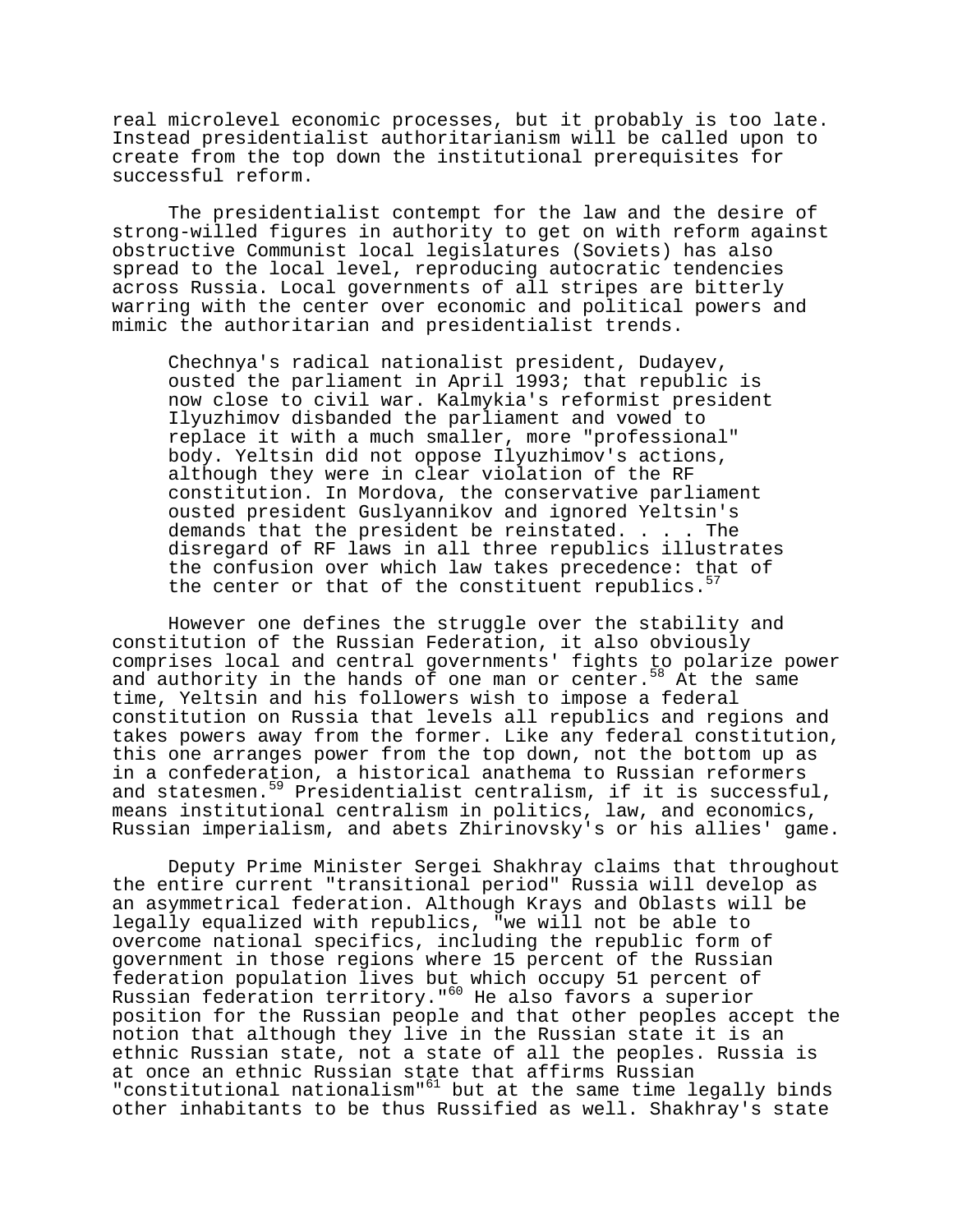strips them of any meaningful political rights while being at one and the same time ethnic and supra-ethnic. This sleight of hand is not far from Lenin's thinking on this question.<sup>62</sup>

It is also necessary, I think, to take into account such an important factor as the renewal of the process of the formulation of the Russian [Russkaya, i.e., ethnic Russian] nation after an interruption of 76 years. Who are the Russians in Tatarstan, for example? A part of the Tatar people or a part of the Russian nation? Unless we understand that the process of the formation of the Russian nation is going on and that it is upon the self-awareness [samochuvstviya in Russian] of the Russian nation that the self-awareness of all the other nations and peoples of the Russian Federation depends there could be very regrettable consequences in store for us. . . . the right to self-determination up to and including secession and formation of a separate state is unrealizable in Russia. It is impossible to create 150 ethnically pure states on one territory. And having recognized this reality, we must bear in mind that Russia is our common home and the Russian Federation is the single form of self-determination of all 150 Russian Federation peoples.<sup>63</sup>

Although Russia is an ethnic state, nobody else there can have one. Only later does he recommend creating national cultural autonomous entities for other peoples who have, of course, already self-determined themselves as Russians. One also wonders whether Shakhray's frank espousal of the state as an ethnic political formation except for Russia which self-determines other peoples within it as well would meet with Yeltsin's approval if Tallinn, Vilnius, Riga, and Kiev used the same argument. Such thinking, not all that far from Zhirinovsky's, has long since put those states on their guard, an apprehension that the elections' explicit rightward drift, has only further reinforced.

Shakhray's views also comport well with those of officialdom, for example, Yeltsin's personal representative in Sverdlovsk province, Vitaly Mashkov. He rejected the province's claim to republican status by saying, Moscow "is not against a territorial principle for the [administrative] division of Russia, or against its involving the consolidation of the members of the Federation. But this process should proceed from above."<sup>64</sup> Similarly the head of the Presidential Department on Work with Territories, Nikolai Medvedev, remarked that secession from Russia was out of the question since 18 of 21 federated republics are subsidized, and that it was a mistake to keep local administration intact after October 1993. He stated that "no reform will succeed without strong state power" and cited Chile as an example of overcoming crisis "through dictatorship."<sup>65</sup> It is worth noting that those who supported and planned the August 1991 coup were the first to invoke Pinochet and Chile. That this is being done again can only have the most ominous implications.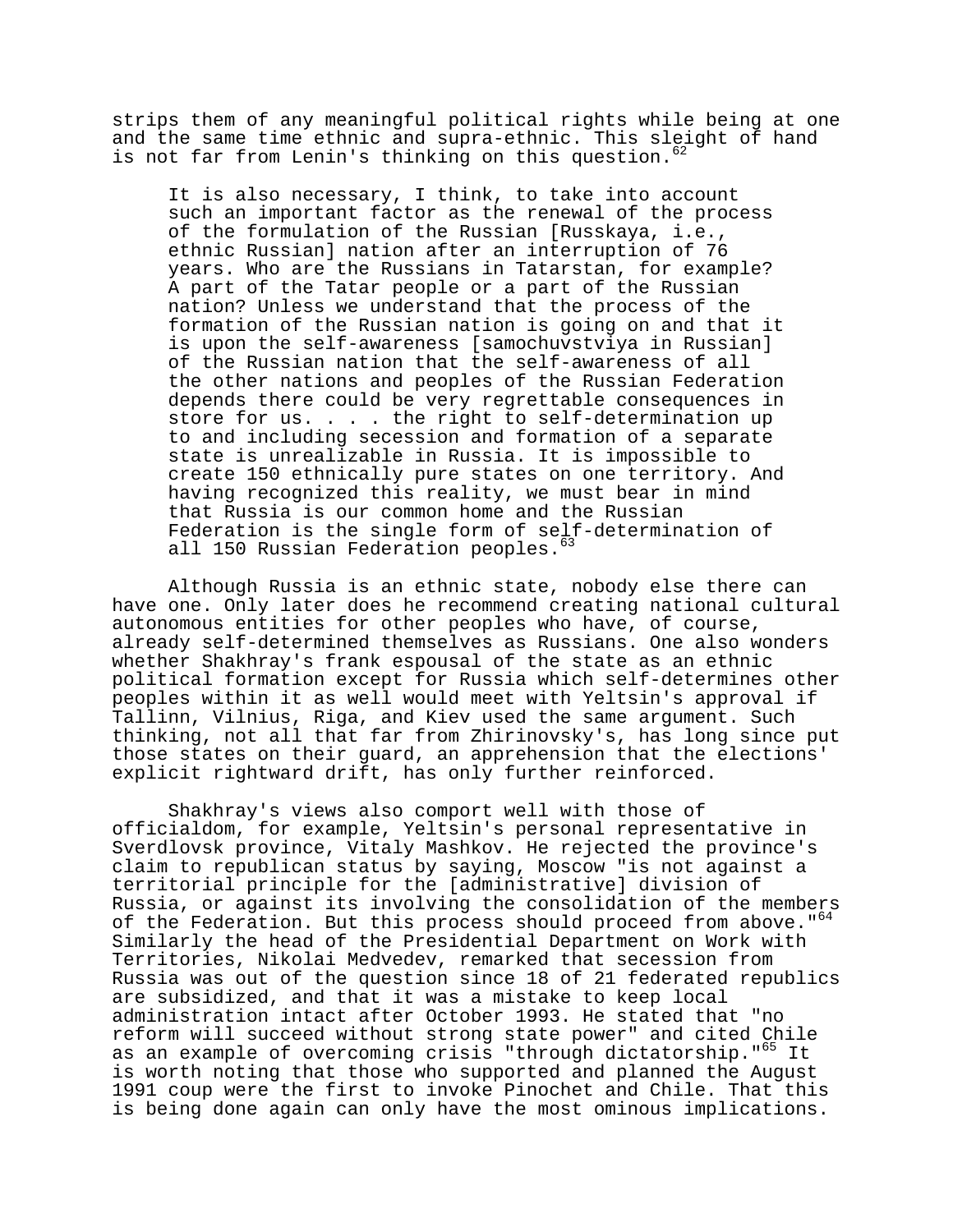The trends that predated the election: divided government, divided policy, presidentialism, a unitarian top-down approach to state building, and concentration of powers, not their separation; have been strengthened since then. To judge from statements and actions of Yeltsin and his advisors the drift to strong and at least quasi-authoritarian rule will likely continue, and true to Yeltsin's past instincts he will try to find common ground with the right and even Zhirinovsky. Thus his press secretary, Vyacheslav Kostikov, whom The Financial Times describes as a "Mephistophelean figure," reacted to the outcome by saying that much of the Fascists' and Communists' programs, "quite corresponded to the social aspect of the president's policies--that is the social policy of the state, patriotism, making Russia great."<sup>66</sup> Since Chernomyrdin had already publicly admitted that there was no social policy, this statement has interesting connotations. In like manner Yeltsin advisor Andranik Migranyan, an outspoken advocate of the 'iron hand' stated,

The results show the people want authoritarianism and not democracy, . . . Russia has no chance to have a democracy now. There is only a choice between different types of authoritarianism. . . . This parliament will be as hostile to executive power as the previous parliament.---[But] The parliament is a kind of circus.67

Medvedev also insists upon strong central authority and "the dictatorship of law."<sup>68</sup> In the aftermath of the October violence the Moscow police and authorities already showed their desire for the strong hand by their attempts to suppress civil liberties and beat up or harass Asiatic and Georgian foreigners. Similarly the government has never really permitted the media the space it needs freely to criticize it during the elections and tried to forbid any critique of Yeltsin and the proposed constitution.<sup>69</sup> Indeed, much evidence indicates that the media is regarded as a prize of the state, not as an independent agency.<sup>70</sup> Recently still more insidious policies have come to the fore.

By far the most dangerous one was Yeltsin's subordination of the Ministries of Defense, Foreign Affairs, Intelligence, and Police directly under his personal control, and the personal subordination of the Mobile forces to Defense Minister Grachev, a harbinger of Praetorianism. $11$  Apparently there will also be ministries for Russians abroad, a clearly imperialist move. At home, on December 17, 1993, immigration and border controls sought by Zhirinovsky came into force restricting the movement of peoples from former Soviet republics into Russia. The authorities have also suddenly found the internal passport system, autocracy's most obnoxious symbol, useful to preserve Moscow's "Russianness." The immigration and border laws also demand preferential hiring for Russians and can deport workers without work permits, i.e., companies must pay monthly minimum wages for permits. This decree arbitrarily reintroduces ethnic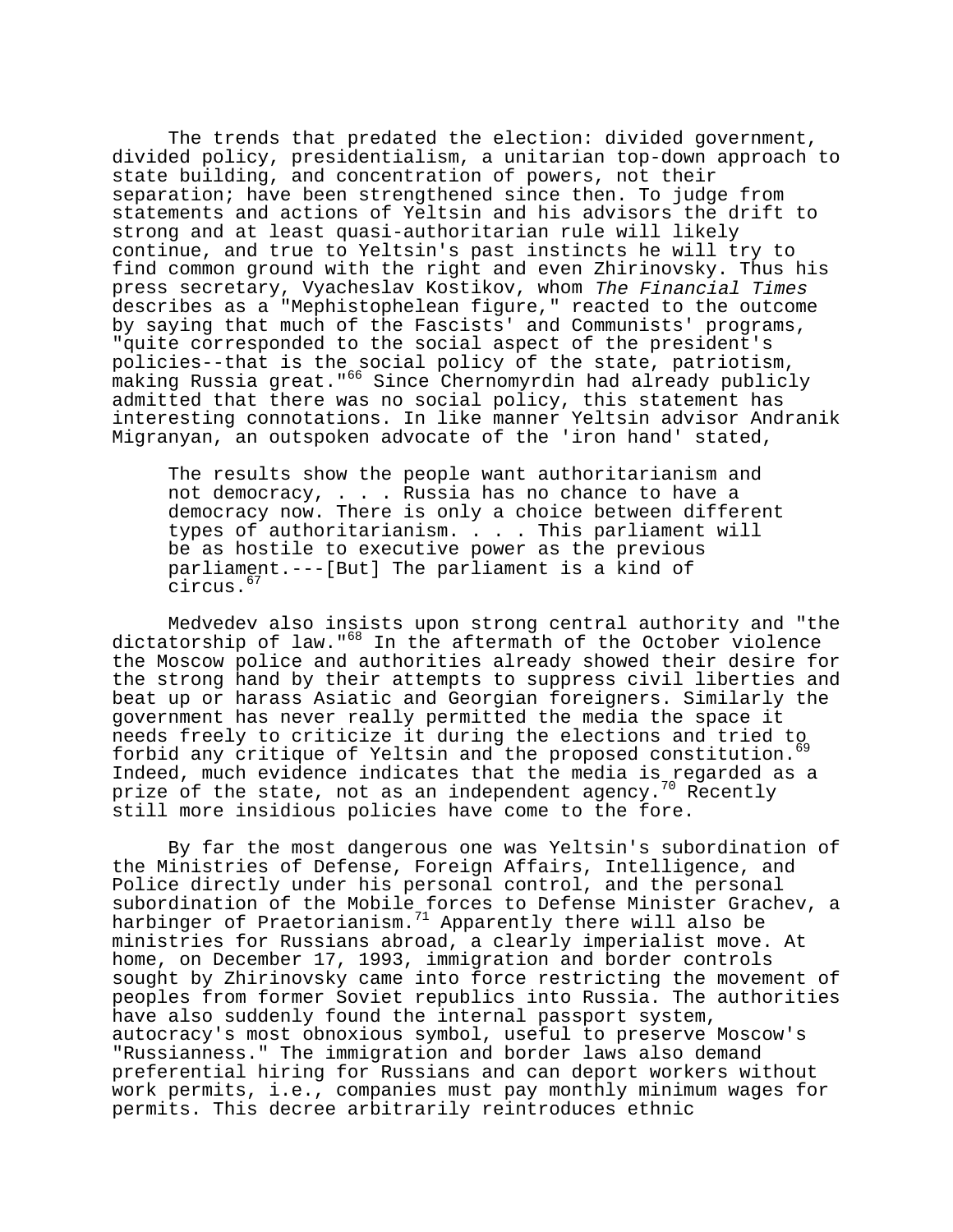discrimination into the labor market.<sup>72</sup> Yeltsin also reintroduced subsidized loans at below interest rates to producers of agricultural machinery, relics of the old order and a contradiction to a policy that was supposed to be phased out. Chernomyrdin simultaneously signed two decrees restricting Gaidar's Ministry of Economics from allocating export quotas or granting centralized credits without his permission. While that exemplifies bureaucratic politics, the decrees also made the distribution of these quotas the prerogative of the two top men in government, Chernomyrdin and his supporter Soskovets, men who are already overburdened and who cannot supervise these decisions adequately. These decrees also further politicized control over export quotas and centralized credits, reinforcing potential recipients' dependence on the political authorities.<sup>7</sup>

Yeltsin also decreed the amalgamation of all the government's, Council of Ministers', Parliament's, and Constitutional Court's own financial and economic services into one body under his business manager. Thus he bypassed all nonpresidential institutions and deprived them of any fiscal independence while giving himself and his manager a tremendous lever to force compliance with presidential policies. For instance, all contracts to construct and maintain real estate under these organizations' jurisdiction are now under his control and can be leased only if this directorate concurs.<sup>74</sup> This secret decree makes a mockery of all branches of government's economic independence, and freedom of assembly. It strongly attacks the principle of separation of powers and severely breaches the principle of parliamentary control of the purse. And it reminds journalists of the Central Committee's supervision of state offices. There is also a report that Chernomyrdin is contemplating creating a new first vice premier to oversee the power ministries (Defense, Interior, Intelligence). The implications of any such move would be enormous. They betray a suspicion of the military, a possible effort to downgrade the Security Council that already supervises these ministries, and the possible creation of a Minister of National Security, who would certainly be chosen for his political loyalty.<sup>75</sup>

Yeltsin's own administration now totals 3500 people and has taken over both the Kremlin and the old Communist Party's offices.<sup>76</sup> As *Izvestiia* noted, that staff is taking over more and more state functions, including legislative and judicial ones. The policies listed above reflect that trend and the inertia of the state bent on controlling both itself and society by undemocratic methods since it cannot either use or more likely abide other methods and their shortcomings. These policies, along with Glazyev's observations above, also display reformers' belated political education and failure to know what land they lived in. They naively believed, like Chubais, "that our work spoke for itself."<sup>78</sup> Like Yeltsin they did not create a political party because they believed they acted for the whole people, the national interest, and were above selfish appeals to bail out dinosaurs and other partial interests at the expense of the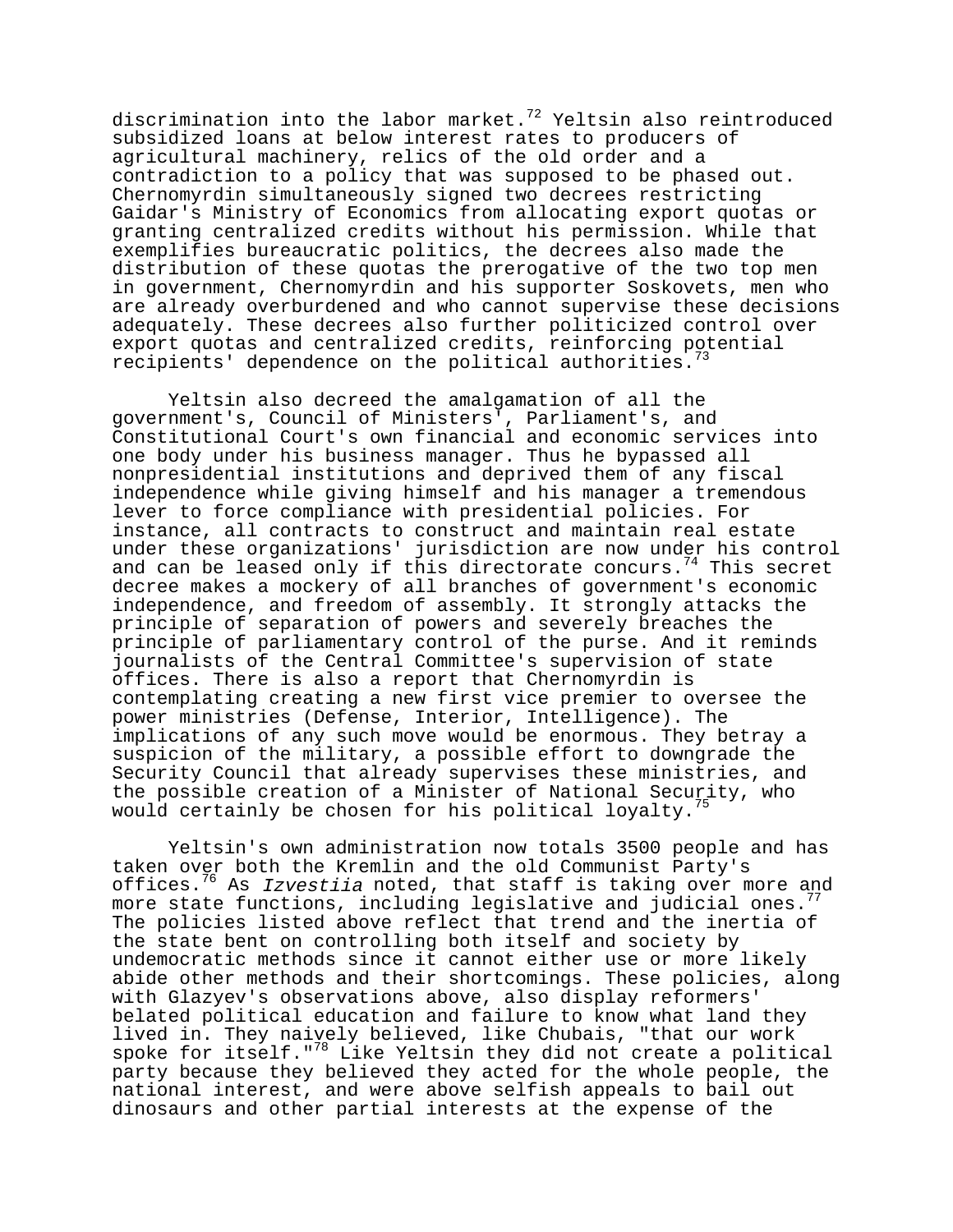people and state interests. They duly disdained mere "politics" and parties, believing them merely vehicles for selfish factionalism, a view that dates back to Ivan the Terrible and has invariably led to autocracy. When Yeltsin says "all parties are equal before the president," he may think he is following De Gaulle, but he really is following ancient Russian tradition. Even De Gaulle headed a party and would have been quite impotent without its organized mass support. Without stable presidential and opposition parties, the only alternative is authoritarian rule through a bureaucracy emancipated from all social supports and constraints, the logical outcome of Russian institutional history. Today we can expect further pressure for that trend to develop. The Parliament's first days shows the Communists to be the best organized force and able to forge a working coalition while the reformers are dispirited, divided, and with Gaidar's resignation from the government, increasingly isolated.<sup>79</sup> Those factors offer the government more reasons to bypass Parliament.

# **Future Possibilities**.

Now Yeltsin and his government are hoisted by their own petard and confront a situation where no real parties articulate and aggregate interests. Interests' lobbies which predated these new parties do that. Most of Parliament's delegates represent only themselves, as shown by their vote on salaries, and most parties are essentially inheritors of the local tradition of personality politics and lack of organization, also a hallmark of prerevolutionary parties. Only the Communists have over 500,000 members and the reform parties cannot join together. Although we are likely to see these groups' continuing fragmentation, a cabinet reshuffle, and attempts in and out of Parliament to coopt or neutralize Zhirinovsky and his allies; the one thing we are not likely to see is effective parliamentary action or power.

It is likely, for example, that different economic lobbies will seek directly to influence and contact executive branch officials rather than act through Parliament because the latter is so weakly organized and a minor player. In that case a form of corporatism and interpenetration among them and state officials, which to some degree replicates the Soviet and Tsarist pattern of lobbies and factions each seeking direct access to the Tsar or General Secretary, will ensue. That breeds disdain for and neglect of vital horizontal institutions and the replication of parallel but contending vertical chains of "family retainers" with the corruption and factionalism inherent in that system. Such politics both characterized previous autocracies and facilitated autocracy as its practitioners sought to channel and thereby limit the exercise of autocratic power.<sup>80</sup> The constitution will be increasingly a facade since the government cannot govern by it and dare not submit itself to the rule of law. Parliament cannot do otherwise either.

The bitterness engendered by the violence in October 1993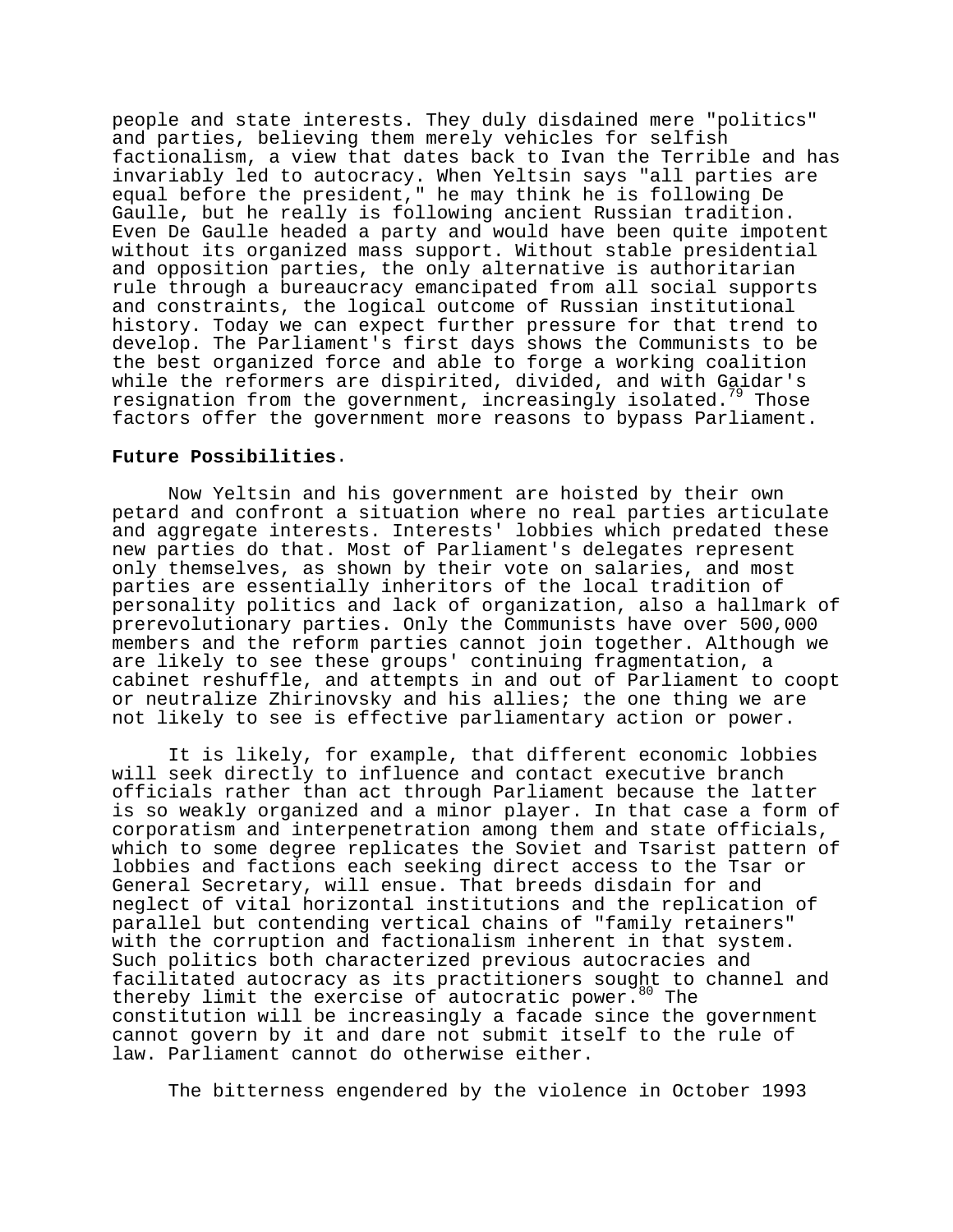will probably intensify because Parliament and/or the government may well be too Balkanized to act coherently for the national interest. That national interest, we believe, means privatization and monetary stabilization, as well as a social net for those caught in the process, not bailouts for the dinosaurs. It also means coherent institutional reform toward a genuine separation of powers and rule of law. To bring this off in peaceful conditions is hard enough, but given the mistakes in Russia to date it will probably be years and many zig-zags before and if Russia approaches European standards in either direction. Yet delays in democratic transformations are warning signs that trouble is ahead and that they may not be consummated.  $81$ 

Presidentialism, by its absolute nature, tends towards winner take all politics, strong but inflexible character, and inability to play a truly representational role, and along with other factors, will lead either to autocracy, dual power in a struggle with a similarly inclined Parliament (as in 1992-93) or to a breakdown of parliament and governance that may only be reconciled by military intervention.<sup>82</sup> Yeltsin has invited this by his statement on December 22, 1993 that he will stay above the rival parliamentary parties which "should be equal before the president." More accurately this means they should be equally weak and divided to give him a free hand to conduct what looks like a Gaullist experiment in leadership.<sup>83</sup> But while the conscious model may be Gaullism, the deeper tradition is the Russian autocrat standing above parties who seek to influence him directly and whom he can manipulate only by playing one off against the other.

The problem is that this mode of governance undoes both the rule of law and coherent institution building, the sine qua non of successful political transformation. In any case it will not be democracy, but likely resemble the interwar successor states in Eastern Europe where democracy was blocked and dictatorships generally triumphed, or Russia in 1905-17 when the Duma, the crown, and the government could not cooperate. Max Weber felicitously termed this sham-constitutionalism, Schein-konstitutionalismus, a facade of constitutional and legitimate legal authority behind which went on the real business of state.<sup>84</sup> Unfortunately it was not stable then and survived neither internal socio-political transformation nor war.

In today's desperate economy, overwhelming pressure towards strident mass politicization, dubious control over the armed forces, and where neighboring states are descending into an even greater crisis than Russia's, it remains an open question whether or how long this 'transitional period' and its accompanying structures may survive. At the same time observers have no confidence that any government can resist pressures from below and truly turn back from the abyss. As Sergei Khrushchev writes, there is no doubt that facing the threat of a general strike by coal miners, oil workers, teachers, and doctors who have not been paid for months, the government will pay off their debts and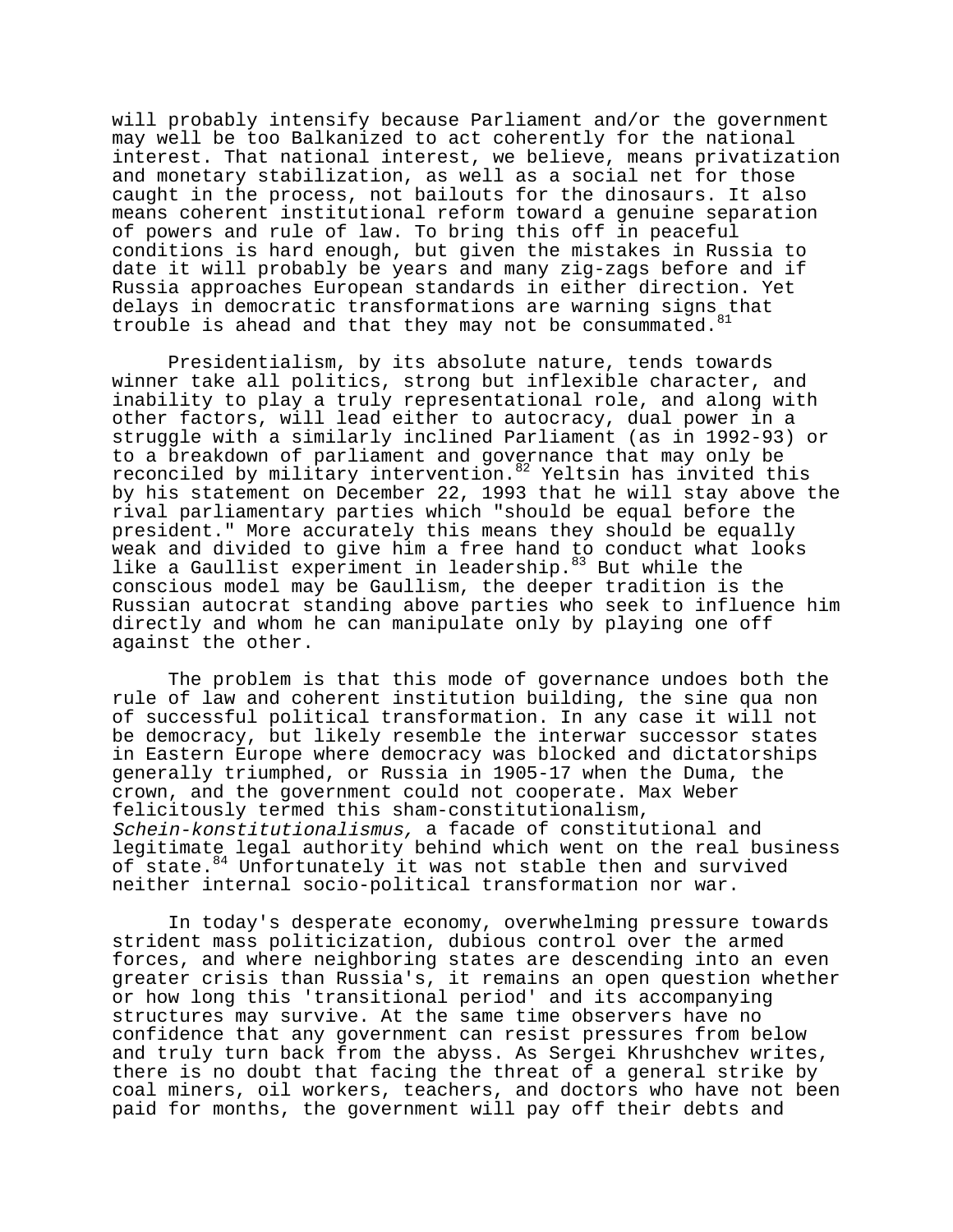restart the inflationary cycle. $85$  But an autocrat like Zhirinovsky or more sober types could do just that. Thus Yeltsin's presidentialism cannot inspire confidence in its ability to control either government or society. The government's viability, let alone democracy's durability, remains an open question.

# **Choosing Between Authoritarianisms**.

Many besides Migranyan see Russia's choices as either "mild" or harsh authoritarianism. That choice also need not be between Yeltsin and Zhirinovsky. Others could do just as well.<sup>86</sup> Obviously that is no choice but without Yeltsin a mild authoritarianism will be unchecked and perhaps uncheckable and its future unknown. The situation is not unlike 1922-23 in the USSR.<sup>87</sup> Furthermore, democratization means installing legitimate and long-lasting constitutions and institutions to immunize Russia against the decisive influence of personality or of the breakdowns on its periphery or in its neighborhood.

Here the international dimension enters the scene. Zhirinovsky's victory intensifies the already growing fears of revived Russian imperialism that we find across Eurasia. This military-imperial trend of Russian policy not only threatens Russia's neighbors but also Russia itself because Russia cannot sustain an empire without undoing democracy, demilitarization of its security policies, and fiscal stability. Yet along with presidentialism those negative trends are making a steady comeback. At the army's urging and at a ruinous cost to fiscal stability and conversion of military resources to civilian productive investment, Yeltsin scrapped plans to halve the army and raised soldiers' salaries while exempting them from income taxes. An army of 2 million men is now the goal since Yeltsin has had to buy the army.<sup>88</sup> But he increases neither his control nor their respect for him by so doing, a potentially explosive combination.89 Kostikov told ITAR-TASS that "undisputed emphasis in foreign policy will be given to protection of Russia's national interests and the rights of Russians and Russian-speaking people--on the basis of pan-national solidarity."<sup>90</sup> At recent CIS meetings Russia tried to win special status for the Russian diaspora in the members' states including dual citizenship, and sought to create a special Russian state office to oversee this process.91 This is the most explosive foreign policy issue imaginable and it alarmed all CIS members. But perhaps the most alarming move is the treaty that essentially incorporates Belarus' and its economy into Russia's. This treaty restores a ruble union, allows Belarus' central bank to issue rubles at a 1:1 ratio with Russia's, grants it access to Russian gold and hard currency reserves, and allows it to exchange rubles for hard currency at Moscow's hard currency auctions. Moscow will also transfer 1.6 billion rubles to Minsk at the 1:1 ratio although Russia's currency trades at five times that value. It also will charge below world market prices for energy to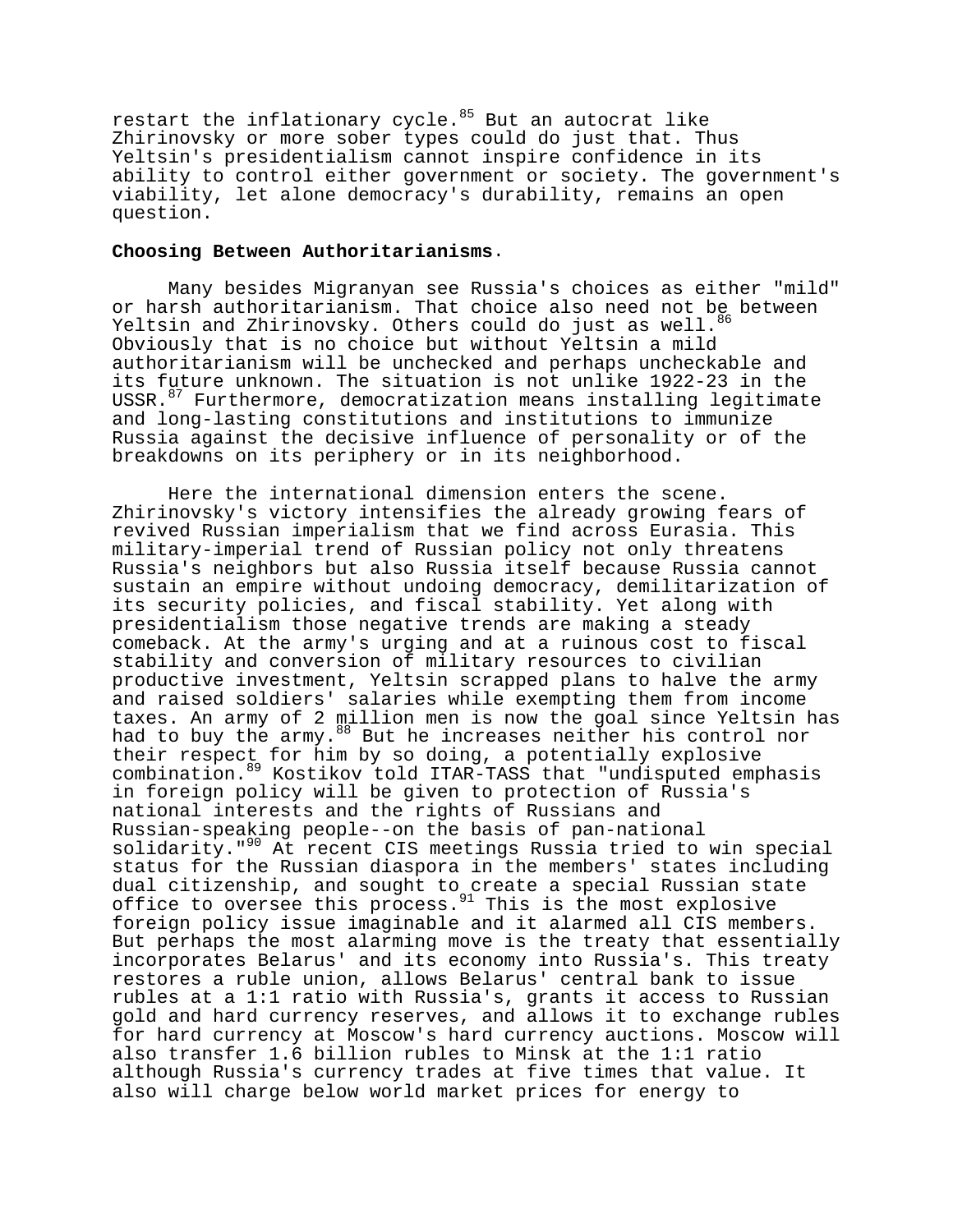Belarus. $92$  This destroys any hope of fiscal stability in 1994, drove Gaidar and Fyodorov out of the government, cements renewed imperial policy through an inflationary ruble union by giving Russia control of Belarus' industry, and satisfies conservatives' wishes. Russia is choosing empire and inflation over stability and the market.<sup>93</sup> Chernomyrdin openly linked the accord to pressure on Ukraine to fall in line with it.  $94$  This agreement also accords with successful defense and heavy industrial efforts to get new state subsidies from Yeltsin.<sup>95</sup>

This lurch to the right is partly a reaction to the election. But presidentialism predated the reformers' unexpected defeat. In October 1993, Yeltsin sought "unfettered" powers to be "invulnerable" to legislative, judicial, or republican challenges.96 As reformers' divisions became clear, Yeltsin administration officials sought to place the executive branch in an unassailable position and eliminate legislative and judicial restraints on presidential power.<sup>97</sup>

# **The International Repercussions of Russia's Crisis**.

The United States has tolerated all the imperial tendencies in security policy and has minimized their negative implications.<sup>98</sup> Yet despite this forbearance, steady pressure on Ukraine to denuclearize, and the crafting of a NATO policy explicitly aimed at satisfying arrogant Russian demands, Russian policy continues to run faster towards its appointment in Samarra, e.g., the accord with Minsk. As numerous analyses of Russia suggest, a benign security climate is essential to reduce the military's role in overall security policy and to induce a general ease and relaxation at home. Security abroad obviates a need for internal enemies because any credible notion of an internal enemy is tied to the visibility of an external one. Thus the current world situation, more benign than any since 1870, should limit military intervention in politics, the ability to sustain an imperial policy, and authoritarian prospects. Yet that is not happening. Purely internal developments are driving Russian policy in those directions despite our forbearance.

The foregoing analysis suggests that the stress on elections found in our political science does not suffice alone for democratization.<sup>99</sup> More is needed, e.g., separation of powers, legitimate and democratic political institutions, and the rule of law. As Dimitri Simes suggested, in early 1994, what we face is the return of Russian history.<sup>100</sup> Therefore we must restudy Russian history (and not just the superficial version that seems to be all Sovietologists remember from their education), particularly its abiding institutional and political dilemmas and learn from them. Close study of those trends will alert us to the fact that terms like rule of law state, constitution, democracy, in fact our whole political vocabulary, still mean something very different in today's Russia than in the West. While contemporary political science and analysis has much to offer, ultimately they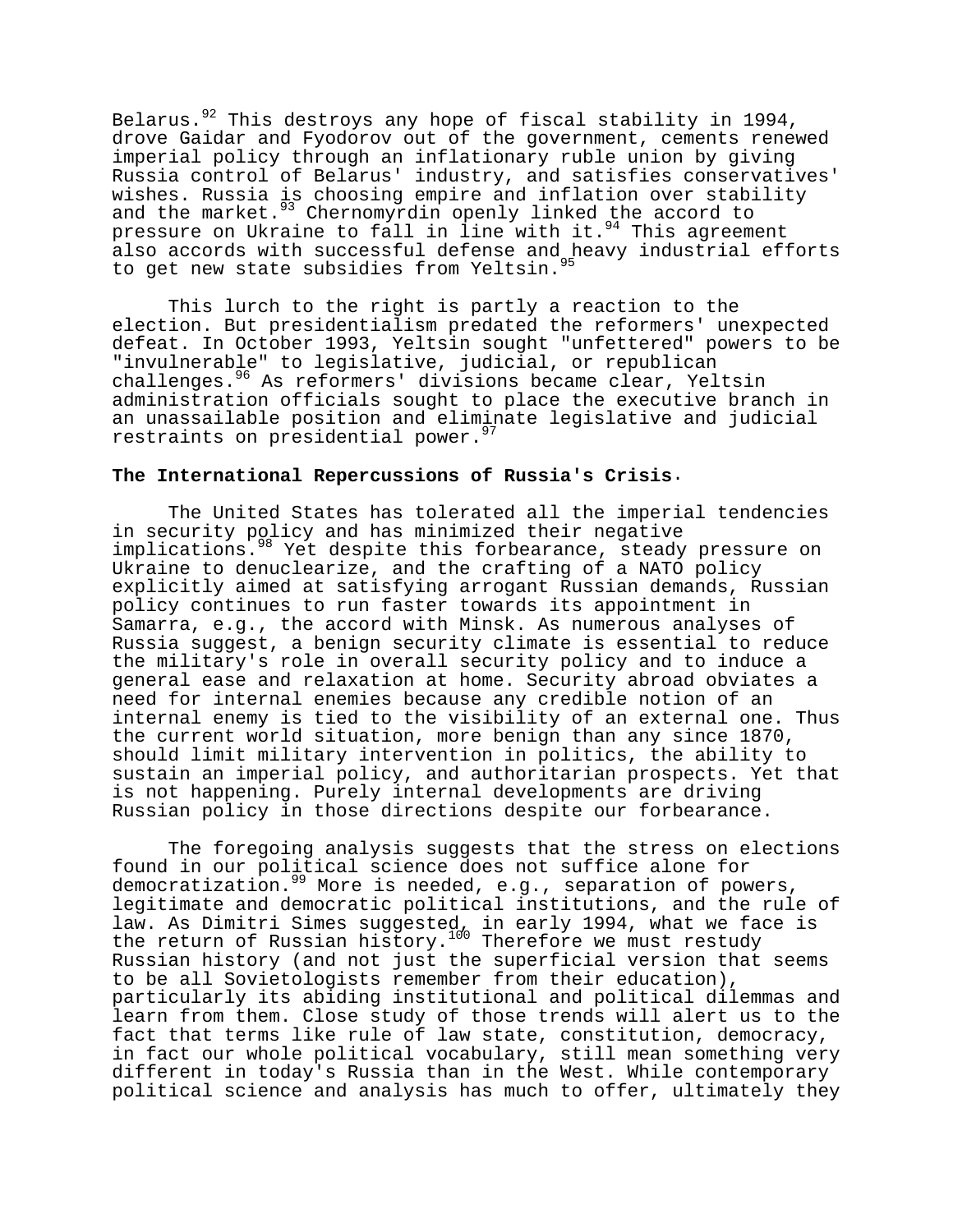fail to give either full or true answers to what is happening in Russia, the meaning of those events, or a way out.<sup>101</sup> The same is true for economics. After having formulated shock therapy, in 1992 Jeffrey Sachs publicly derided the reformers for not being politicians but mere problem solvers, powerfully underscoring our blindness to our ideas' impact in Russia.<sup>102</sup>

This fact alerts us to yet another relevant consequence of Russian history. In few other places is the disjunction between ideas, or what politicians think they are doing, so widely separated from real developments and outcomes. Those who thought they had ejected the state from the market by a radical 'scientific' revolution from above and abroad have unwittingly paved the way for renewed authoritarianism and bureaucratic despotism. If elections and at least seemingly democratic laws to form capitalist markets sufficed, we could clearly say we have a democratizing regime as the bulk of our neoliberal theory tells us. Unfortunately that is not the case and opposing trends have gained ground. Gaidar's and Fyodorov's resignation is the latest sign of that trend. Our government may think Russia is continuing, however imperfectly, to reform and quote Tiutchev that one must believe in Russia. However historians, politicians, and political analysts should generally prefer prose to poetry, especially in Russia. In that case we might, with Gogol, observe that Russia's troika is out of control and galloping madly into the future. Russia surely has a rendezvous with destiny. Unhappily it promises to be harder, more arduous, longer, and more troubled than anyone can see.

#### **ENDNOTES -- CHAPTER 2**

1. Fred Hiatt, "Russian Elite See Vote as Betrayal," The Washington Post, December 21, 1993, A17; Margot Light, "Democracy Russian-Style," The World Today, December 1993, p. 229.

2. Ibid., "'Democratic Organizations' Urge 'Enlightened Authoritarianism'," Foreign Broadcast Information Service Central Eurasia (henceforth FBIS-SOV), 93-243, December 21, 1993, p. 11.

3. "Gaydar Calls for Austerity, Admits Adjustment," FBIS-SOV, 93-246, December 27, 1993, p. 6.

4. Daniel Williams, "U.S. Focus in Russia Overlooked Nationalism," The Washington Post, December 19, 1993, p. A33; Robert D. Novak, "Reformers Overboard?" The Washington Post,<br>January 20, 1994, p. A27; and for a bitter and probably correct attack on U.S. policy, particularly Undersecretary Talbott, see Steven Erlanger, "2 Western Economists Quit Russian Posts," The New York Times, January 22, 1994, p. 4.

5. Giuseppe Di Palma, To Craft Democracies: An Essay on Democratic Transitions, Los Angeles and Berkeley: University of California Press, 1990, pp. 76-86; Samuel P. Huntington, The Third Wave: Democratization in the Late Twentieth Century,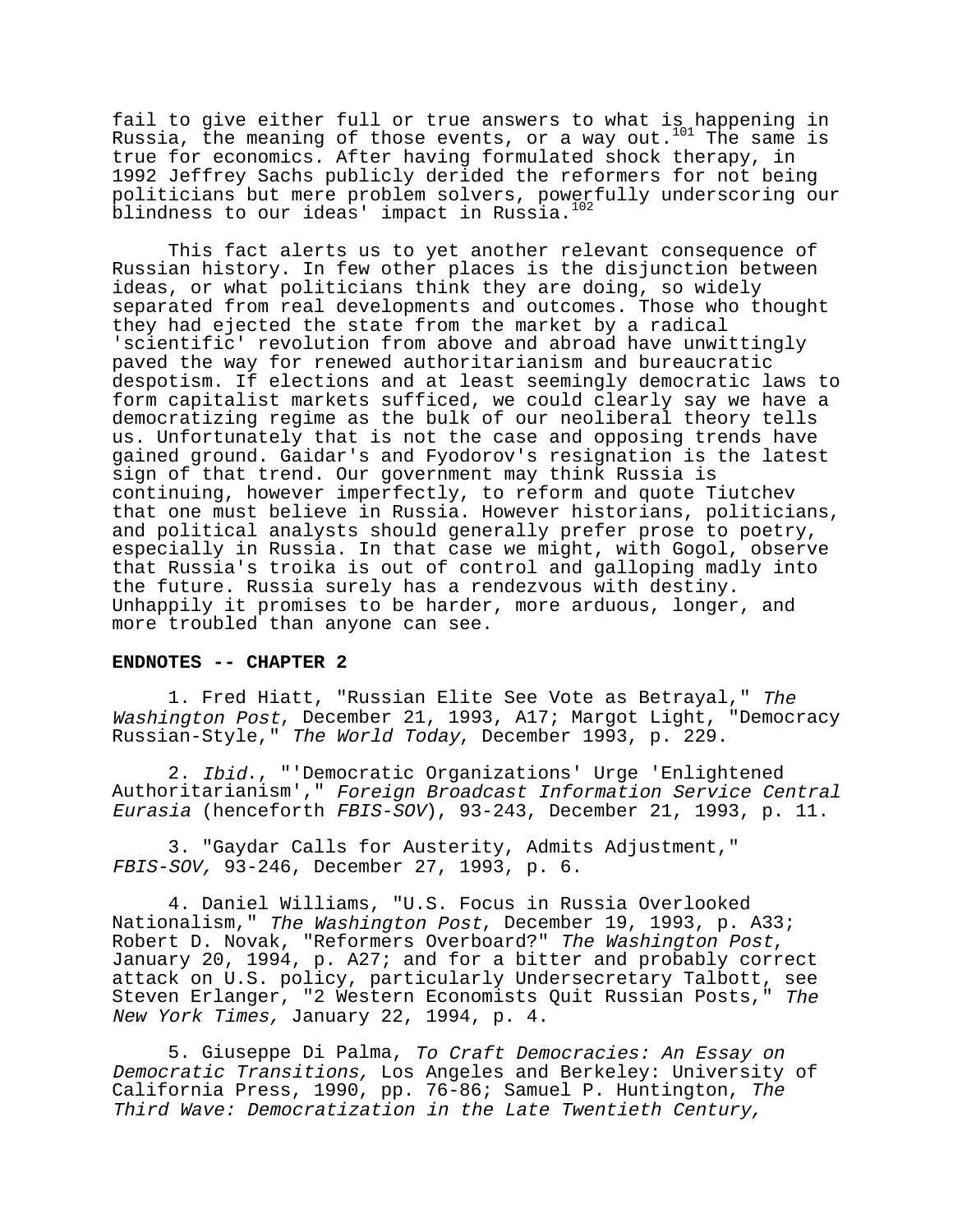Norman, Oklahoma: University of Oklahoma Press, 1991, p. 29. Another fact that was lost sight of is, as Che Guevara observed, that revolution cannot succeed against a government that, "has come into power through some form of popular vote, fraudulent or not, and maintains at least an appearance of constitutional legality."

 6. Elaine Sciolino, "U.S. Is Abandoning 'Shock Therapy' for the Russians," The New York Times, December 21, 1993, pp. A1, 14.

7. Peter Reddaway, "Visit to a Maelstrom," The New York Times, January 10, 1994, p. A17; Ann Devroy, "President to Urge Yeltsin To Press Reform Agenda," The Washington Post, January 6, 1994, pp. A1, 18; Penelope Hartland-Thunberg, "A Capital-Starved New World Order: Geopolitical Implications of a Global Capital Shortage in the 1990s," Washington Quarterly, Vol. XIV, No. 4, Autumn 1991, pp. 21-38.

8. "Can Russia Reform?" The Economist, December 11, 1993, p. 17.

9. "Chernomyrdin On Course of Reforms," Foreign Broadcast Information Service Central Eurasia: FBIS Report (henceforth FBIS-USR), 93-151, December 1, 1993, pp. 4-6.

10. Fred Hiatt, "Yeltsin Promises to Hold Course Despite Election," The Washington Post, December 23, 1993, p. A14; "Yeltsin Holds News Conference on Vote Results: Delivers Opening Statement," FBIS-SOV, 93-244, December 22, 1993, p. 1.

11. "Chernomyrdin On Course of Reforms," p. 3-4; John Lloyd, "Russia's Economic Prospects Start to Improve," Financial Times,<br>January 7, 1994, p. 2; "Real Earnings Show Surprising Gain as Output Falls," Current Digest of the Post-Soviet Press (henceforth CDPP), Vol. XLV, No. 44, December 1, 1993, p. 7; "Cruel To Be Kind," The Economist, December 11, 1993, pp. 23-24; "Chubays Comments on Progress of Privatization," FBIS-SOV,<br>December 1, 1993, pp. 43-44.

12. "Cruel To Be Kind," p. 24.

13. Sergei Khrushchev, "Economic Future in Russia," Brown Journal of Foreign Affairs, Vol. I, No. 1, Winter 1993-1994, p. 163.

14. Michael Scammell, "What's Good for the Mafia Is Good for Russia," The New York Times, December 26, 1993, p. E11.

15. "The 55th Parallel," The Economist, December 25, 1993-January 7, 1994, p. 62.

16. Leszek Balcerowicz, "Economic Development and Reforms in the Partner Countries," NATO's Sixteen Nations, No. 5-6, 1993, pp. 16-19.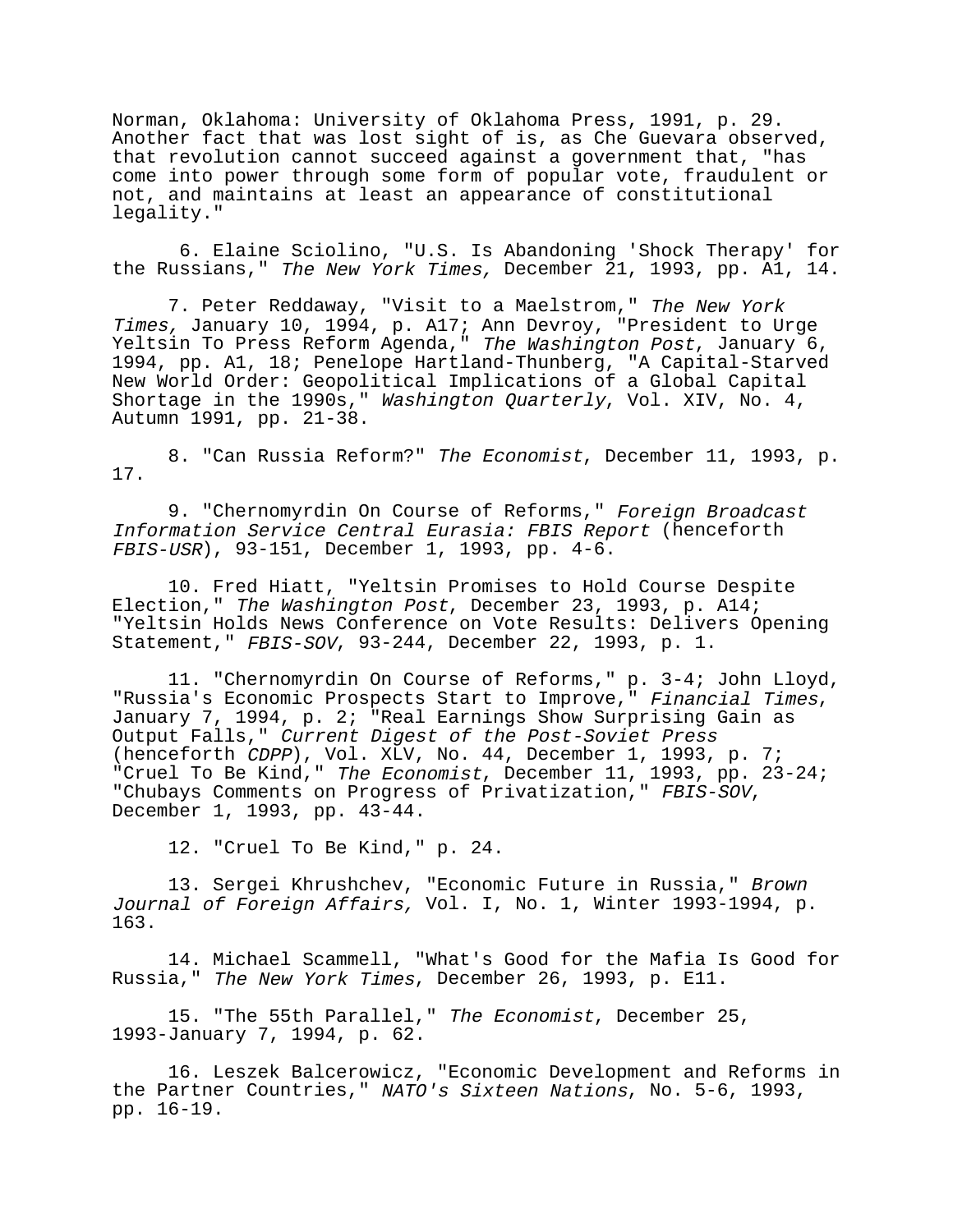17. Ben Slay, "The Postcommunist Economic Transition: Barriers and Progress," Radio Free Europe/Radio Liberty Bulletin, (henceforth RFE/RL Bulletin), Vol. II, No. 39, October 1, 1993, pp. 35-44.

18. Peter J. Stavrakis, "State-Building in Post-Soviet Russia: The Chicago Boys and the Decline of Administrative Capacity," Occasional Papers of the Kennan Institute for Advanced Russian Studies, No. 254, Washington, DC, 1993, pp. 25-42.

19. Michael S. Lelyveld, "US Experts See Russia Near Economic Collapse," Journal of Commerce, September 14, 1993, p. 1; Jeffrey Sachs, "The Reformers' Tragedy," The New York Times, January 23, 1994, p. E17.

20. "Does Not Want To Head Government," FBIS-SOV, 93-228, November 30, 1993, pp. 17-18; "Chernomyrdin's Team's Economic Performance Assessed," FBIS-SOV, 93-240, December 16, 1993, p. 58.

21. "Cruel To Be Kind," p. 24.

22. Stephen Blank, Challenging the New World Order: The Arms Transfer Policy of the Russian Republic, Carlisle Barracks, PA: Strategic Studies Institute, October 1, 1993, pp. 5-33.

23. Ibid.; "Military Lobbyist Views Military Production," FBIS-SOV, 94-003, January 5, 1994, p. 45.

24. Steven Erlanger, "A 'New' Russia: Yeltsin Needs Consensus and Cash," The New York Times, December 23, 1993, p. A8.

25. Margaret Shapiro, "Yeltsin Calls Vote Protest on Poverty," The Washington Post, December 22, 1993, pp. A23, 26.

26. "Chernomyrdin On Course of Reforms," p. 6.

27. Ibid., pp. 3-4.

28. Lee Hockstader, "Nearly Half of Firms Sold Says Russia's Top Privatizer," The Washington Post, December 29, 1993, p. A14; "Chernomyridn's Team's Economic Performance Assessed," pp. 58-59.

29 "Chernomyrdin On Course of Reforms," p. 6.

30. Di Palma, p. 8.

31. Thomas R. Baylis, The West and Eastern Europe: Economic Statecraft and Political Change, Westport, CT: Praeger Publishers, 1993, pp. 183-188.

32. Ibid., p. 183.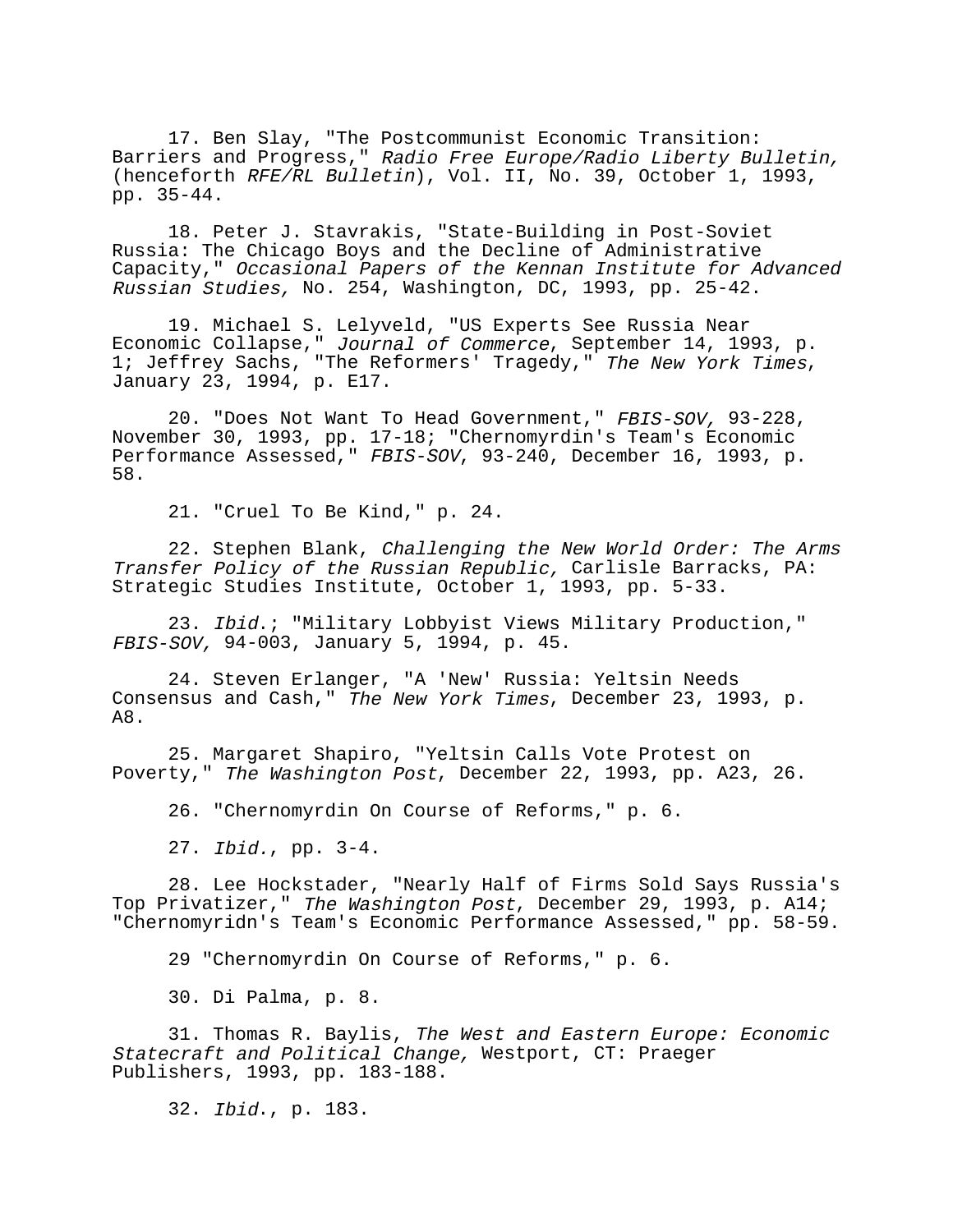33. Ibid., p. 175-186.

34. Ibid., p. 186.

35. Ibid., pp. 186-187.

36. "Yeltsin Defends Exercise of Presidential Powers," CDPP, Vol. XLV, Vol. 46, December 15, 1993, pp. 5-6.

37. Di Palma, pp. 72-73.

38. Stavrakis, pp. 18-37.

39. Ibid.

40. "Democratic Party, Communist Party Agendas," FBIS-SOV, 93-228, November 30, 1993, p. 28.

41. Quoted in Stavrakis, p. 21.

42. Stephen Blank, The Sorcerer as Apprentice: Stalin's Commissariat of Nationalities, 1917-1924, Westport, CT: Greenwood Publishing Group, 1994; George Yaney, The Systematization of Russian Government 1705-1911, Urbana, IL.: University of Illinois Press, 1973; and George Yaney, The Urge to Mobilize: Agrarian Reform in Russia, 1861-1930, Urbana, IL: University of Illinois Press, 1982.

43. William Safire, "Reading Yeltsin's Mind," The New York Times, December 20, 1993, p. A19.

44. John Lloyd, Dmitri Volkov, "Yeltsin Seeks Unfettered Powers for Presidency," The Financial Times, November 25, 1993, p. 24; Justin Burke, "Rift Grows Among Russian Democrats," Christian Science Monitor, October 21, 1993, pp. 1, 4; Dimitri Simes, "The Return of Russian History," Foreign Affairs, Vol. LXXIII, No. 1, January-February, 1994, p. 71.

45. Ibid.

46. Alexander Rahr, "Yeltsin and New Elections," RFE/RL Research Report, Vol. II, No. 34, August 27, 1993, pp. 1-6.

47. "Yeltsin Defends Exercise of Presidential Powers," pp.  $5-6$ .

48. Ibid.

49. Vera Tolz, "Constitution Could Be Reversed By Decree, Official Says," RFE/RL News Briefs, Vol. II, No. 49, November 30, 1993, p. 2.

50. Fred Hiatt, "Russia's Irrelevant Chaos," The Washington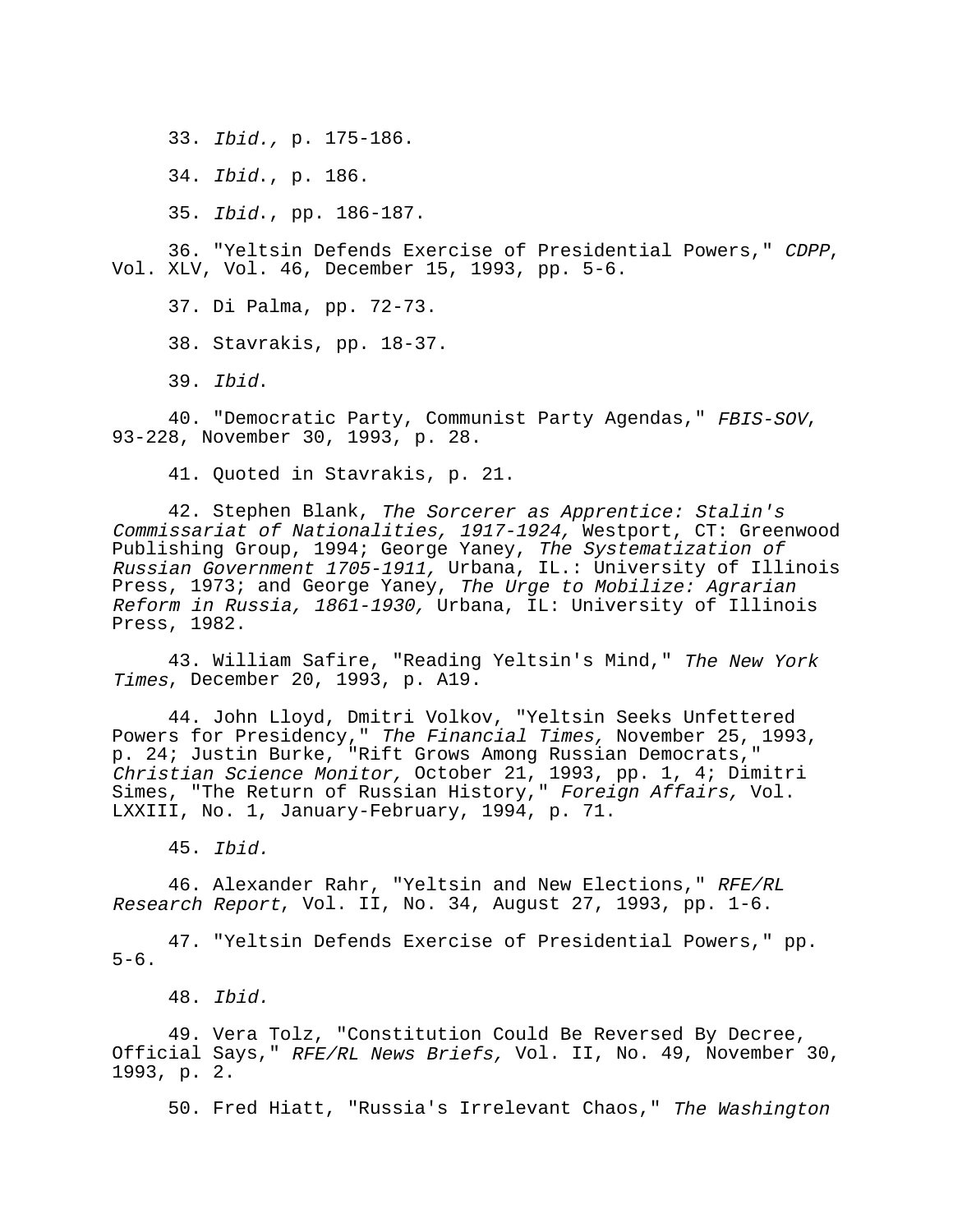Post, September 18, 1993, p. A1; "Shokhin Says Internal Rifts Hurt Trade Talks," FBIS-SOV, 93-230, December 2, 1993, pp. 9-10.

51. "Fedorov on Current Political, Economic Situation," FBIS-USR, 93-153, December 4, 1993, p. 34.

52. Ibid.

53. John Lloyd, "Yeltsin Sets Opposing Courses," The Financial Times, December 24, 1993, p. 2.

54. Mark Smith, Pax Russica: Russia's Monroe Doctrine, London: Royal United Services Institute for Defence Studies, Whitehall Papers No. 21, 1993; "Osnovnye Polozheniia Voennoi Doktriny Rossiiskoi Federatsii (Izlozhenie)," Krasnaia Zvezda, November 19, 1993, pp. 3-8.

55. "Glazyev Calls for a More Realistic Reform Policy," CDPP, Vol. XLV, No. 46, December 15, 1993, pp. 13-14.

56. Ibid., p. 13.

57. Jessica Eve Stern, "Why Russia is Not a State," International Security, Forthcoming, Spring 1994.

58. Vera Tolz, "Thorny Road Toward Federalism in Russia," RFE/RL Research Report, Vol. II, No. 48, December 3, 1993, pp.  $1-8$ .

59. Ibid.; "The Text of the Draft Constitution," CDPP, Vol. XLV, No. 45, December 8, 1993, pp. 4-16.

60. "Shakhray Interviewed on Political Beliefs," FBIS-SOV, 93-231, November 18, 1993, pp. 11-12.

61. Robert M. Hayden, "Constitutional Nationalism in the Formerly Yugoslav Republics," Slavic Review, Vol. LI, No. 4, Winter 1992, pp. 654-673.

62. Blank, The Sorcerer as Apprentice, Chapter 1.

63. "Shakhray Interviewed," p. 12.

64. "Urals Republic Abolished," CDPP, Vol. XLV, No. 45, December 8, 1993, p. 24.

65. "Yeltsin Aide Comments on Secession Issue," FBIS-SOV, 93-234, December 8, 1993, p. 18.

66. John Lloyd, "Bitter Harvest of Disunity," The Financial Times, December 15, 1993, p. 15.

67. Daniel Sneider, "Russians Spurn Reformers, Embrace Authoritarianism," Christian Science Monitor, December 14, 1993,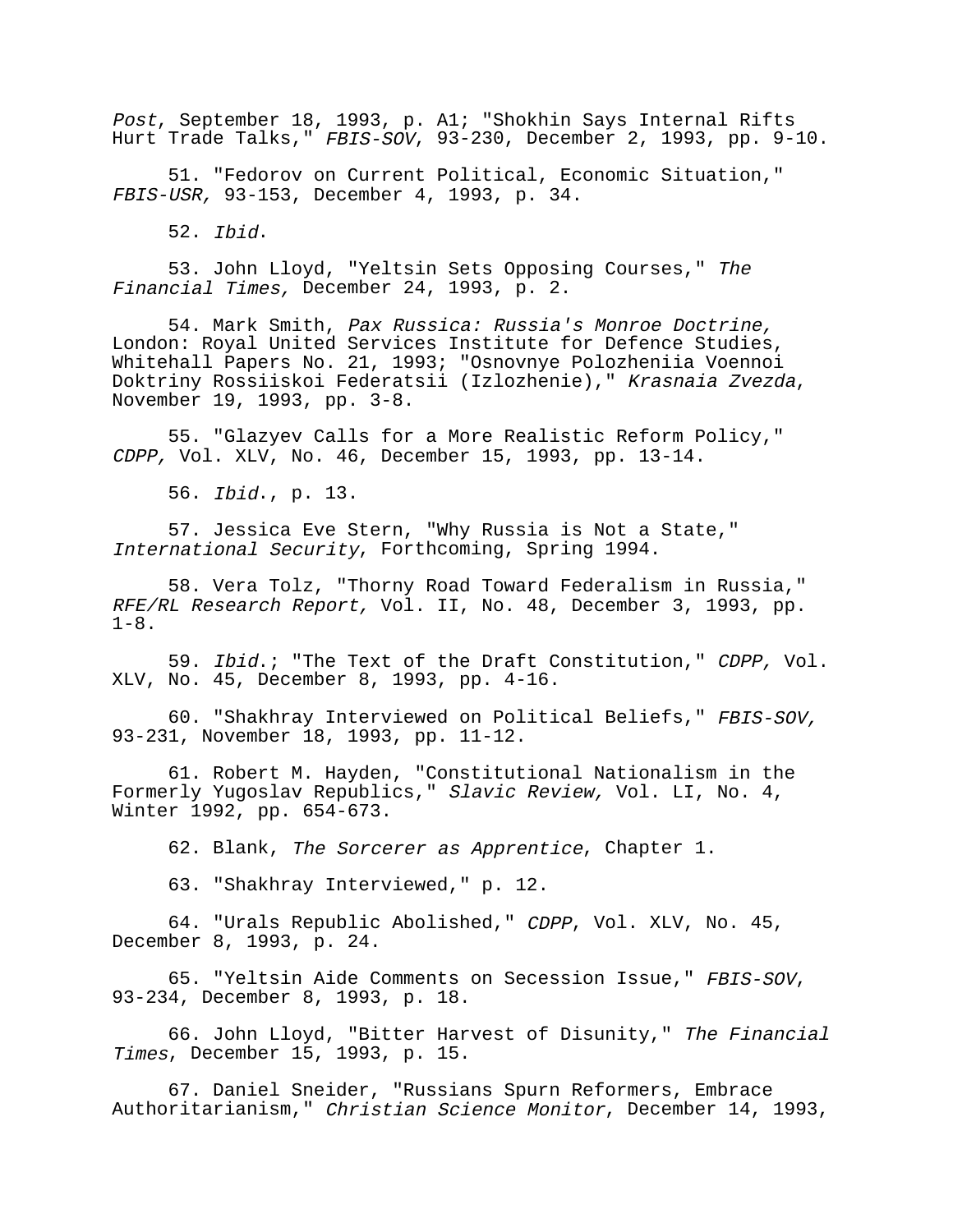pp. 1, 18.

68. "Further on News Conference," FBIS-SOV, 93-235, December 9, 1993, p. 33.

69. For example see Julia Wishnevsky, "Yeltsin 'Will not Allow' Criticism," RFE/RL News Briefs, Vol. II, No. 49, November 29, 1993, p. 1.

70. Vitaly Korotich, "Press Freedom: New Dangers," Uri Ra'anan, Keith Armes, Kate Martin, Eds., Russian Pluralism--Now Irreversible?, New York: St. Martin's Press, 1992, pp. 140-146; "Further Reaction to Yeltsin Edict on Media Organs," FBIS-SOV, 93-246, December 27, 1993, pp. 50-51.

71. Daniel Sneider, "Russia's New Parliament May Prove Just as Problematic For Yeltsin," Christian Science Monitor, January 12, 1994, pp. 1, 18.

72. Leyla Boulton, "Yelstin In Bid To Appease Opponents," The Financial Times, December 19, 1993, p. 3.

73. "The Economy," CDPP, Vol. XLV, No. 46, December 15, 1993, pp. 17-18.

74. "Presidential Administration's Powers Reviewed," FBIS-SOV, 93-238, December 14, 1993, p. 62; "Yeltsin Takes Economic Control of 'Power' Bodies," FBIS-SOV, 93-220, November 17, 1993, pp. 53-54.

75. "Plan for 'Watchdog' of Power Ministries Rumored," FBIS-SOV, 93-239, December 15, 1993, p. 65.

76. Celestine Bohlen, "Russia's Government Moves, But Seems Unsure of its Path," The New York Times, January 7, 1994, pp.  $A1-2.$ 

77. Ibid.

78. Leyla Boulton, "Voters Reveal A Weariness With Politics," The Financial Times, December 14, 1993, p. 2.

79. Steven Erlanger, "Russia's New Parliament Chooses Ally of the Communists as Speaker," The New York Times, January 16, 1994, pp. 1, 5.

80. Stephen Blank, "The Formation of the Soviet North Caucasus 1918-1924," Central Asian Survey, Vol. XII, No. 1, 1993, pp. 13-32; see also the military's demand for "its own man in Parliament," "Need for Military Representation in Parliament," Joint Publications Research Service Military Affairs (henceforth JPRS-UMA), 93-045, December 22, 1993, pp. 7-8.

81. Di Palma, p. 153.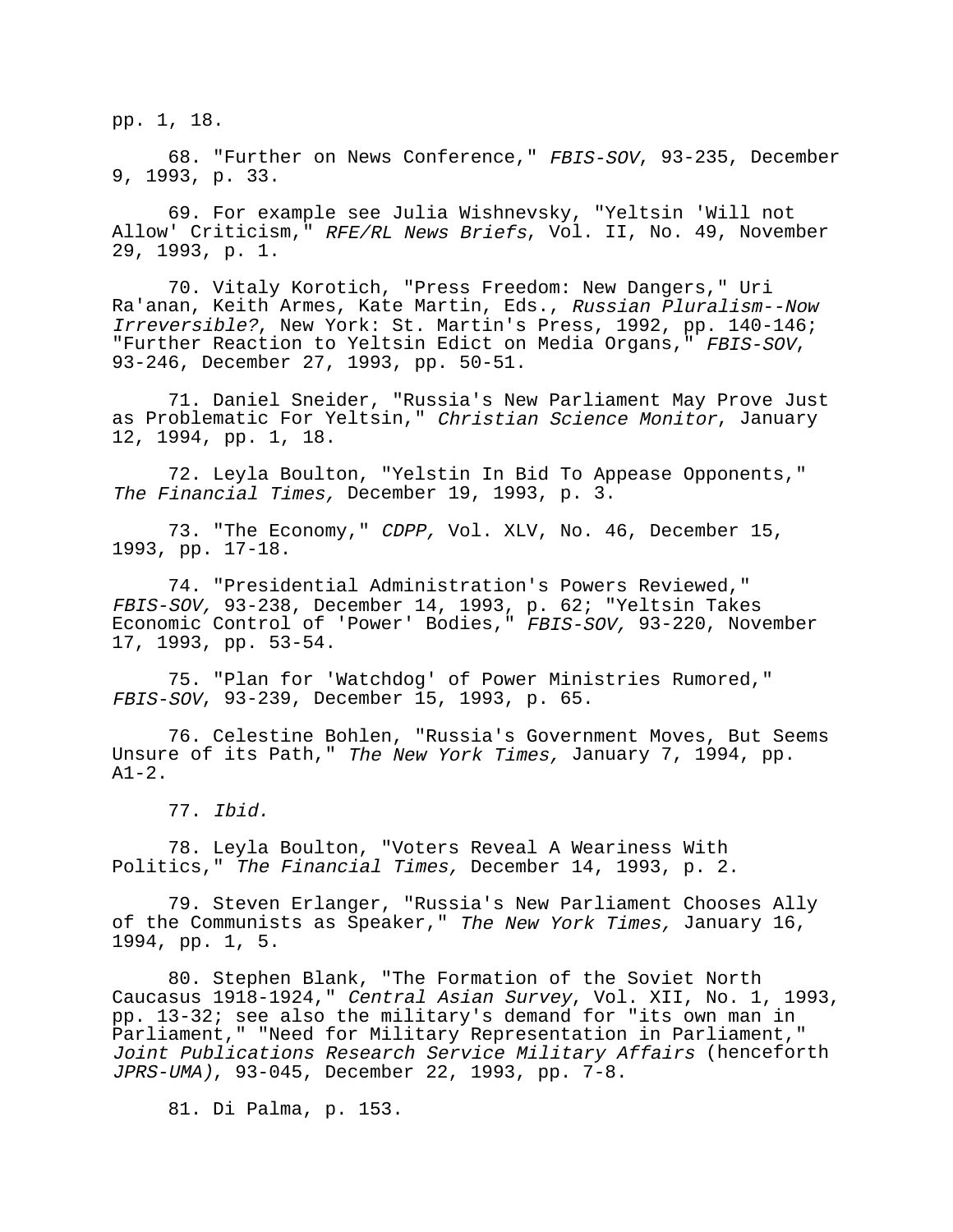82. Ibid., pp. 217-218.

83. Jim Hoagland, "Man of the Year(s)," The Washington Post, December 28, 1993, p. A15.

84. Richard Pipes, "Max Weber and Russia," in Richard Pipes, Russia Observed: Collected Essays on Russian and Soviet History, Boulder,CO: Westview Press, 1989, pp. 151-176.

85. Khrushchev, pp. 163-164.

86. Had Lenin returned, chastened by illness and what he saw during his idleness, he may well have shunned further revolutions from above and left behind a milder form of Leninism, perhaps a Yugoslav form (for argument's sake). But Stalin built on that foundation and created a still more monstrous, even unimaginably monstrous system on that basis.

87. Hoagland, p. A17.

88. "Defense Minister Grachev Holds News Conference: Details Strength of Armed Forces," FBIS-SOV, 93-249, December 30, 1993, p. 37.

89. "Yeltsin Said to Scale Back Plans to Slash Army's Size," The Washington Post, December 30, 1993, p. 18.

90. Leyla Boulton, "Yeltsin Pledges Tough Foreign Policy To Please Nationalists," The Financial Times, January 4, 1994, p. 1.

91. Steven Erlanger, "Ex-Soviet Lands Rebuff Yeltsin On Protecting Russians Abroad," The New York Times, December 25, 1993, pp. A1, 4.

92. John Lloyd, "Reformers Set for Opposition Role in Russia," The Financial Times, January, 9, 1994, p. 1; John Lloyd, "Russia To Incorporate Belarus Into its Economy," The Financial Times, January 7, 1994, p. 1; "Reform Politicians Lose Spirit As Old Ways Die Hard in Russia," The Financial Times, January 9, 1994, p. 2.

93. Ibid. 94. "Reform Politicians Lose Spirit," p. 2. 95. Ibid. 96. John Lloyd; Dmitri Volkov, p. 24. 97. Justin Burke, pp. 1, 4. 98. Williams, "U.S. Focus in Russia," p. A33.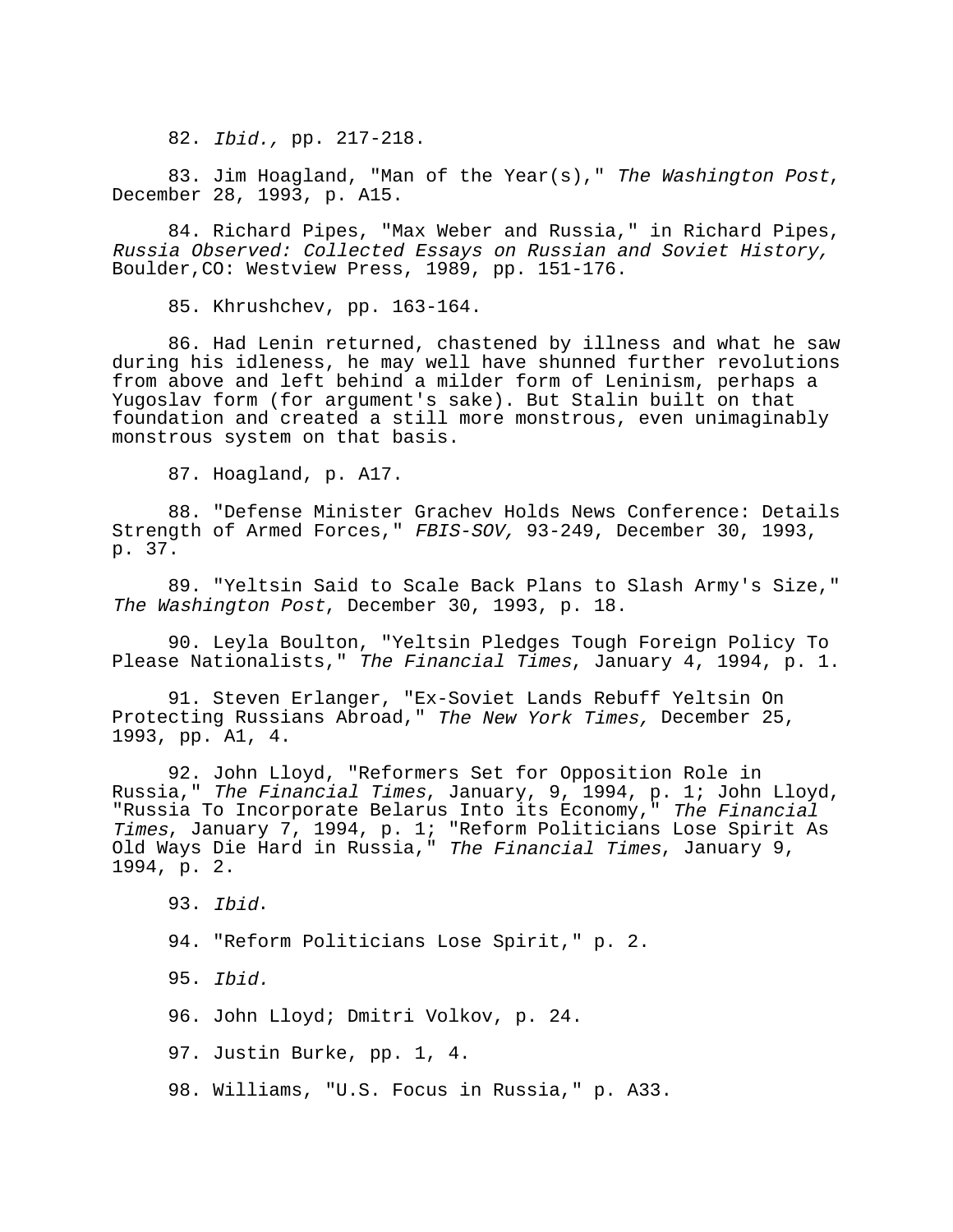99. For example, Huntington and Di Palma as well as the large literature on comparative democratization in Europe and Latin America.

100. Simes, pp. 67-82.

101. For an acknowledgement of this fact see John Armstrong, "New Essays in Sovietological Interpretation," Post-Soviet Affairs, Vol. IX, No. 1, April-June 1993, p. 173. For an assessment that really propounds that Russia is reaching these goals see Stephen Sestanovich, "Russia Turns the Corner," Foreign Affairs, Vol. LXXIII, No. 1, January-February 1994, pp. 83-98.

102. Institute for the Study of Diplomacy, School of Foreign Service, Georgetown University, "U.S. Diplomacy Toward the Former Soviet Union: Building a Strategic Partnership," Washington, DC, December 1992, pp. 82-83. Sachs also observed that Russia's reformers were proud they were not politicians but dealing with the pressure from critics was a political task. At the same time the perseverance of the military-industrial complex was a problem since it particularized politics and made the government worry about that interest rather than the people's interests. But while this association was the most powerful interest group or faction in Russia, "it is also reason to think that a top-down reform can work."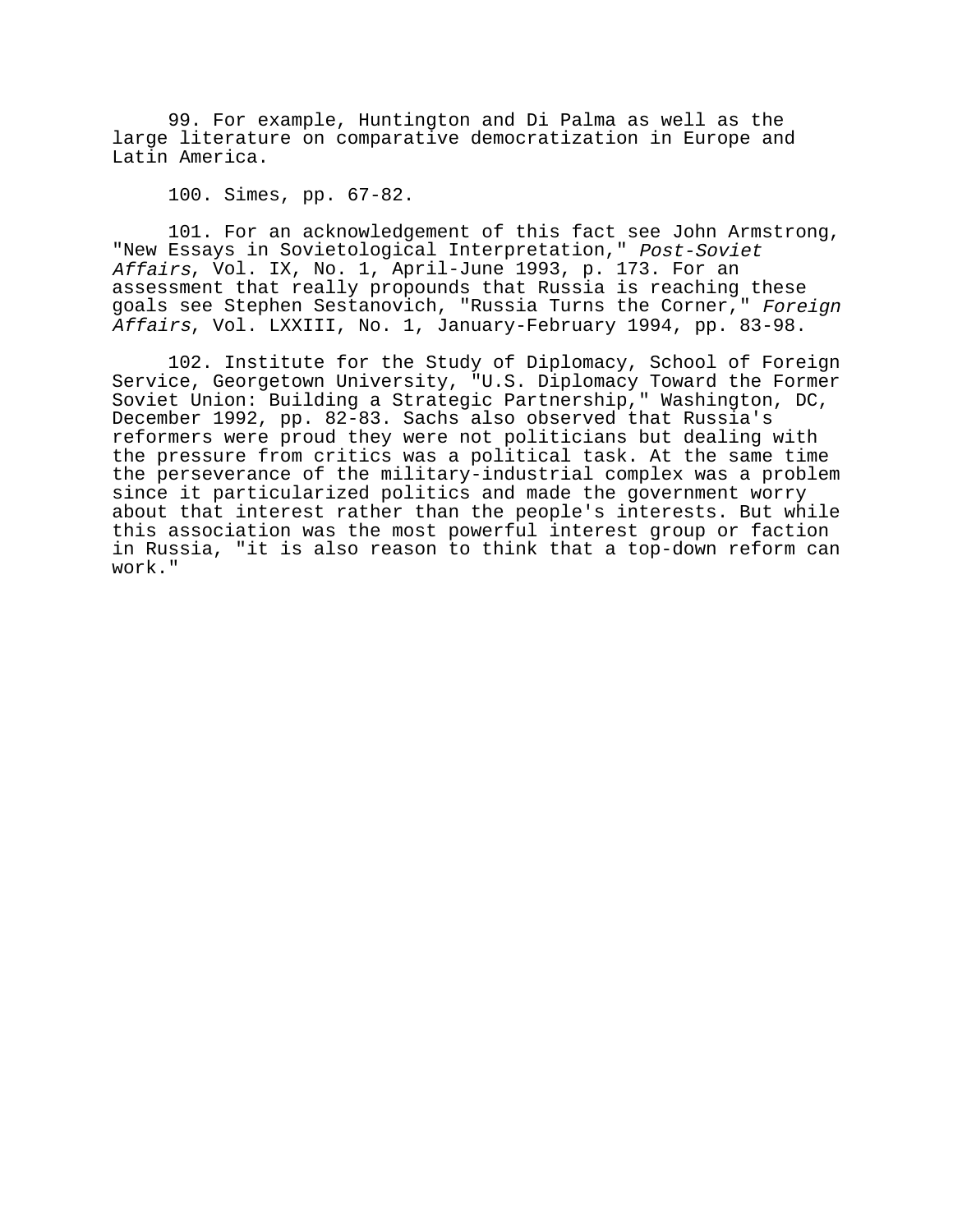#### **CHAPTER 3**

# **THE RUSSIAN ELECTIONS AND THE FUTURE OF MILITARY-TO-MILITARY CONTACTS: THE SPECTER OF ZHIRINOVSKY**

Jacob W. Kipp

#### **Introduction: The Russian Military**.

In 1985 when Mikhail Gorbachev embarked upon the process of trying to revive the Soviet system by reinvigorating "real socialism," his reform-minded advisors identified three distinct sets of institutions/elites within the Soviet polity which might serve as levers of change, i.e., the Communist Party, the KGB, and the Armed Forces. Gorbachev and his advisors choose to focus their hopes on the Party, since they believed the KGB to be institutionally opposed to systemic reform and viewed the military as a drain upon resources and a bastion of conservatism.1

In the end, however, the Party, too, proved unreformable. And in the 11 months leading up to the August Coup of 1991, as the process of reform got out of control and Gorbachev vacillated between repression and radical reform, conservatives in all three institutions made common cause in an attempt to restore order and central control. Rumors of coups and counter-coups abounded. In the first instance, after November 1990 this was in open alliance with Gorbachev in trying to suppress nationalist calls for independence in the Baltic states, culminating in the unsuccessful military crackdown in Vilnius, Lithuania, in January 1991. By that time, however, there were already signs of deep political divisions within all three institutions, associated with the emergence of an alternative power center in Moscow in the form of Boris Yeltsin and his supporters within the government of the Russian Federation. Gorbachev's drift back towards the center and Yeltsin's victory in the democratic and free elections for President of the Russian Federation in June 1991 gave a new cast to negotiations over a new union treaty. By the summer of 1991 the opponents of reform in all three elites were making common cause to restore order before the union treaty could be signed. At the same time reformers within all three institutions were rallying to Yeltsin's banner. There was a distinct shift in the Armed Forces as Party control broke down and politization threatened to undermine military professionalism. Although senior military figures played leading roles in plotting the August coup, others sided with Yeltsin and the vast majority of the officer corps opted to stay out of the struggle.

In the aftermath of the coup a purge of senior military leadership and renewed efforts to push through military reform coincided with the rapid and final disintegration of the Union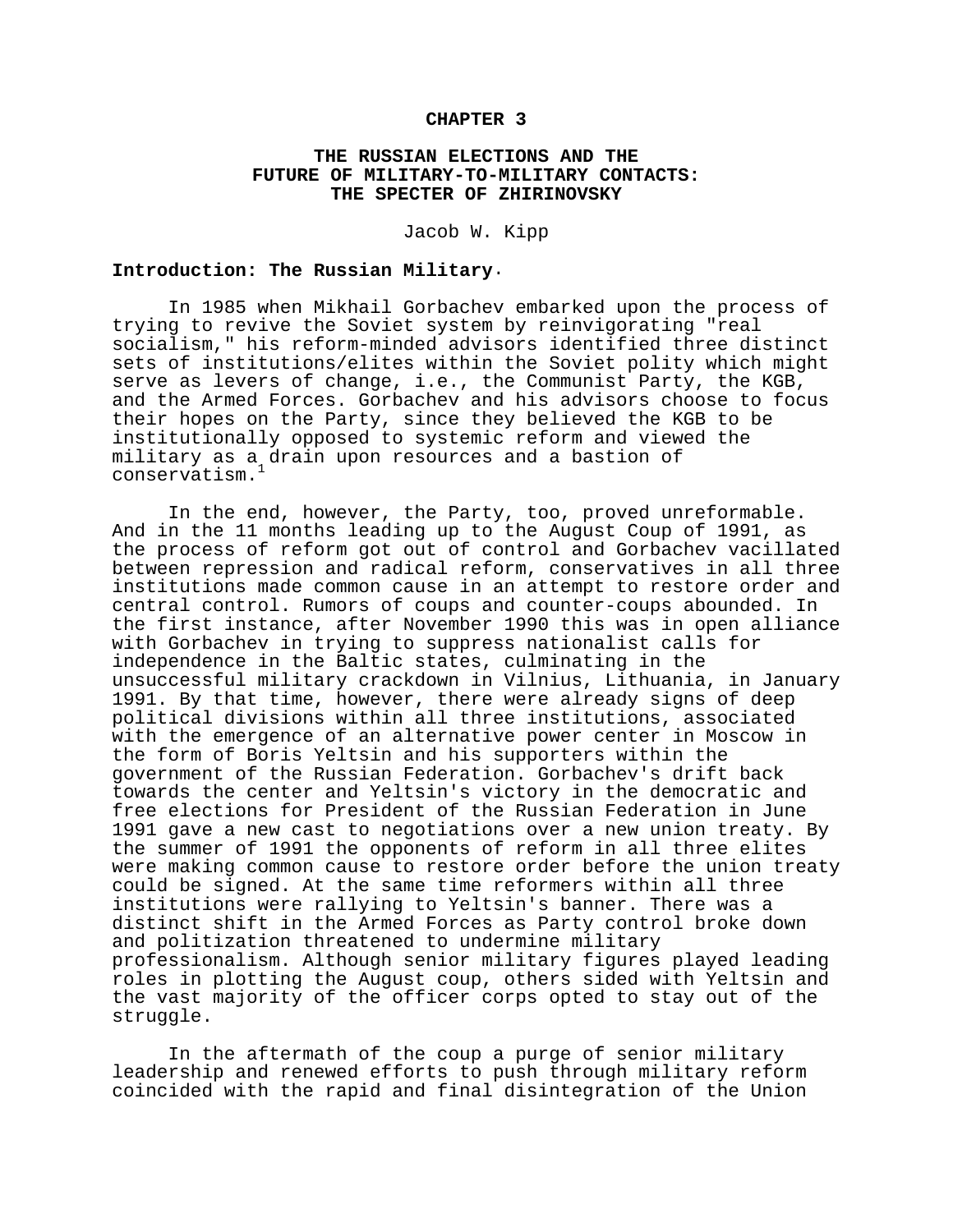itself, leaving many analysts to fear that with the collapse of the Soviet Union the successor states would be left with a "masterless army." There were fears that it would also become a hungry army and that its dissatisfactions would provide the spark for civil war. Efforts to maintain a unified defense ministry to direct a unified armed force for the Commonwealth of Independent States proved only a stop-gap measure. In the meantime the Russian government had embarked upon a series of reforms to democratize the government, speed the marketization and privatization of the economy, and open the society. By May the Russian government had begun building a national ministry of defense and armed forces. This attempt to re-nationalize the Soviet Army went hand-in-hand with efforts to bring it home from abroad, to reduce its size, and to reshape it to fit the needs of a democratic state. At the same time, the Army was drawn into fighting on the periphery of the old Soviet empire in Moldova, the Caucasus, and Central Asia. For the last 18 months the Russian Army has loomed as a key factor in domestic politics and in Russia's relations with the "near abroad." This role proved a particularly difficult challenge to the military when the executive and legislative branches of government moved into direct confrontation over the constitutional limits of each's authority as they did in the late spring of 1993. By late summer, soldiers were complaining that this political crisis would place an unacceptable strain on civil-military relations, as each of the sides tried to gain the military's support. In September, Yeltsin brought the crisis to a head by adjourning the parliament, calling for new elections for parliament and for a referendum on the new constitutions, and removing his Vice President. In October 1993, as the crisis reached its climax, a pofessional military, which wanted to stay above domestic political disputes, was drawn into armed struggle between Yeltsin and his opponents in the White House. In putting down that armed revolt the officer corps found itself in an awkward and unpleasant position. A month after the suppression of the coup President Yeltsin rewarded the officer corps with a new military doctrine. But rumors about conflicts among even those who finally supported the President, as they jockeyed for positions, suggested an unstable situation with the military itself.<sup>2</sup>

Whether Russia's military would play king-maker in the future, be content to be the power behind a civil government, or would assume overt control remains a topic of domestic and international speculation. In the scenario planning discussed in the Yergin-Gustafson forecast of Russia's future, the military occupies a key position in the resolution of the three key issues confronting Russia in its transition period, i.e., building democracy, a market economy, and a nation-state. In one scenario, that of the "Russian bear," the military actually takes power. The outcome of the transition period will shape Russian policy and thereby have a profound impact on the peace and stability of Eurasia. In this context military-to-military contacts have developed between the United States and Russian Armed Forces.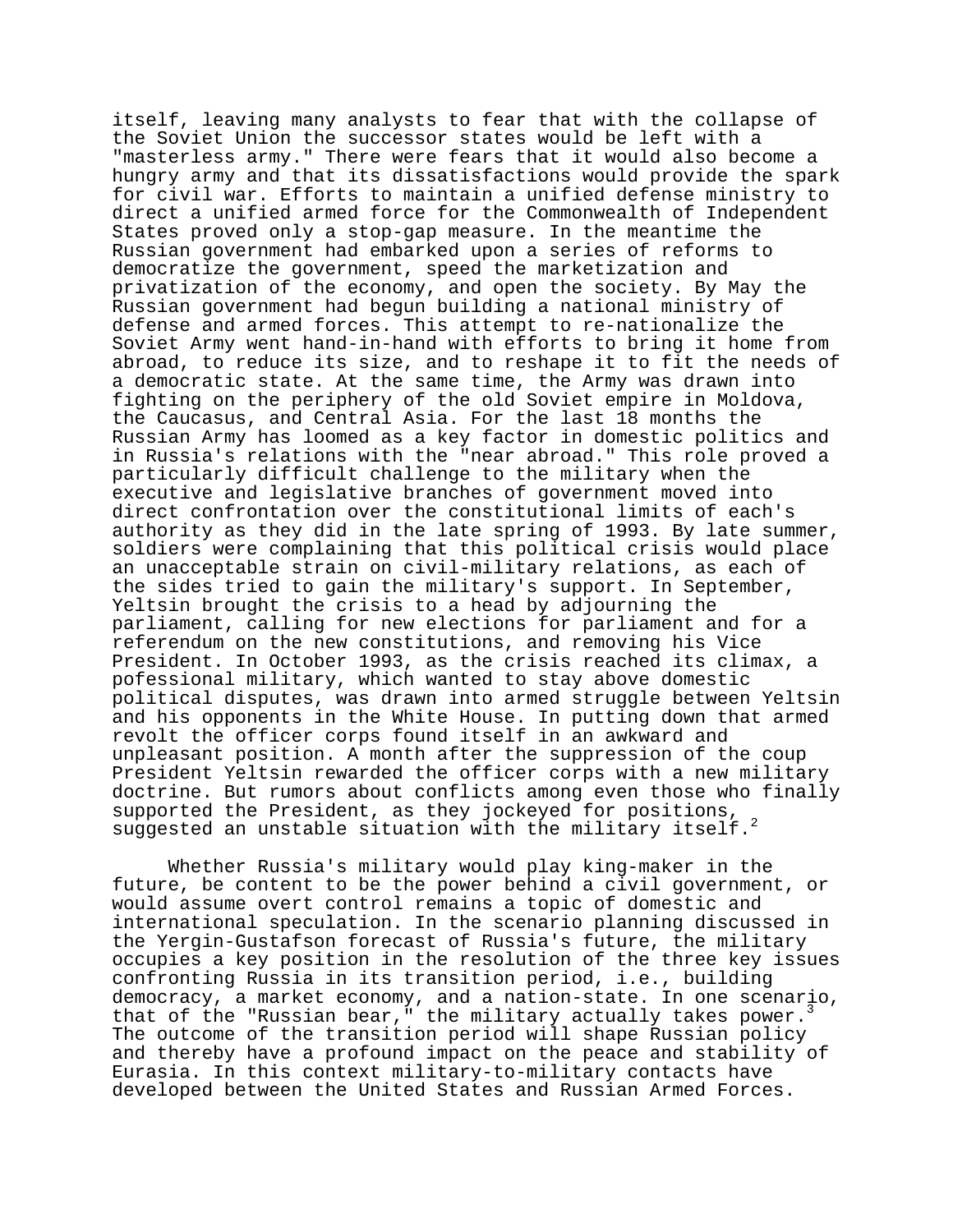### **Military-To-Military Contacts**.

Military-to-military contacts between the U.S. and Russian Armed Forces were born from those developed with the Soviet Armed Forces. While U.S.-Soviet military-to-military contacts between the cold war adversaries can be dated as far back as the 1970s and the Carter administration, they were disrupted by the Soviet intervention in Afghanistan. Contemporary contacts began with Gorbachev's strategic disengagement from Afghanistan and developed under the leadership of Admiral Crowe, the Chief of U.S. Joint Chiefs of Staff, and Marshal Akhromeyev, Chief of the Soviet General Staff. Initially, such contacts were part of the confidence-building measures associated with winding down the cold war and involved a wide range of activities from joint conferences, talks, and exchange visits. This program was well underway in late 1991 when the Soviet Union disappeared. A period of hiatus followed, while new institutions appeared and the shape of U.S.-Russian relations took form. By the summer of 1992, the U.S. Joint Staff under General Powell was once again actively engaged in developing a program of military-to-military contacts with the Russian General Staff. The content of the program had changed significantly. Democratic Russia was viewed as a partner with whom it was possible to conduct a radically different type of contact program. The mutually- agreed upon bilateral program stressed contacts that would enhance professionalism, build mutual confidence, contribute to downsizing and defense conversion, and encourage the subordination of the military to civil authorities within a democratic government. Russian officers attended U.S. service schools. American and Russian delegations visited schools, facilities and units. The planning of joint staff exercises in the area of U.N.-mandated peacekeeping activities has gone forward. The program has encouraged military transparency in many areas. In short, a bilateral program of cooperation and partnership has been developed over the last year and a half.

Over the same period, military-to-military contacts have also taken a multilateral form. U.S. military representatives participated in North Atlantic Cooperation Council (NACC) military-to-military contacts. In June 1993 General Grachev, the Russian Minister of Defense, was an invited participant at the opening of the Marshall Center for European Security Studies, an effort by the U.S. Department of Defense and German Ministry of Defense to support the efforts of Central and East European states, including Russia, to develop effective civil-military relations and national security, decision-making processes in keeping with democratic societies. At the opening of the Center then Secretary of Defense Les Aspin met with General Grachev and discussed the possibility of conducting U.S.-Russian peacekeeping exercises.<sup>4</sup>

NATO has further developed its military-to-military contacts program in Central and Eastern Europe in conjunction with its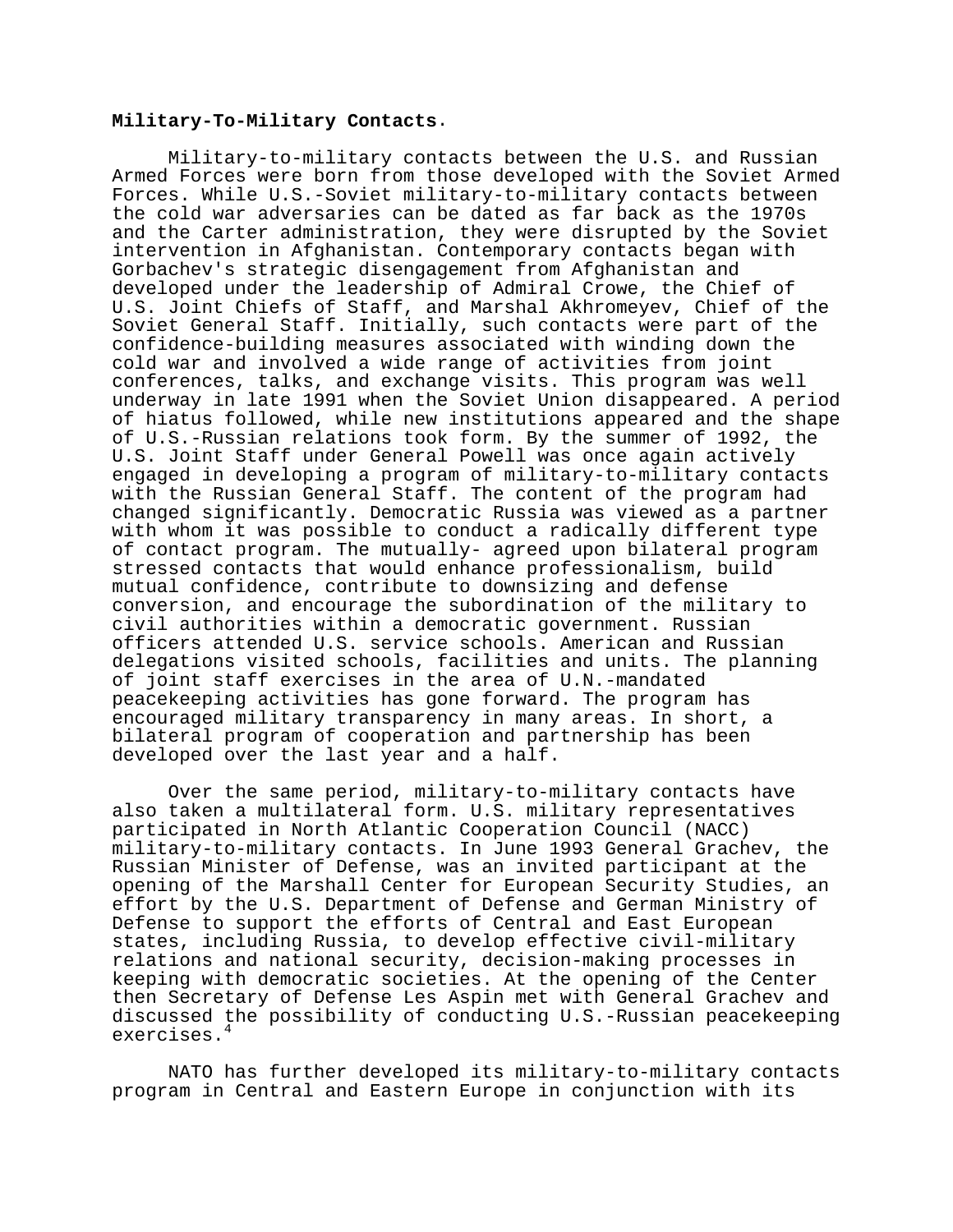NACC initiative and intends to deepen those contacts, including those with Russia. In October 1993 in the face of mounting pressure for immediate NATO membership by several Central European states, Secretary Aspin spoke of an alternative to immediate membership, which he identified as "partners for peace." Aspin spoke of all the states from the former Soviet bloc and spoke of military-to-military contacts as an important part of such relations.<sup>5</sup> In January 1994 NATO embarked upon its own Partnership for Peace and extended an invitation to Russia to join in those activities. These will include closer military cooperation and peacekeeping field exercises in 1994.<sup>6</sup> The United States had provided leadership in developing the concept of Partnership for Peace as a device for contributing to increased stability and peace in Central and Eastern Europe. The Russian government, which was hostile to the rapid expansion of NATO into Central and Eastern Europe, has said that it will look favorably upon cooperation under the Partnership for Peace, and so the task has emerged to coordinate the partnership initiatives with the existing the U.S.-Russian bilateral program of military contacts. On January 14, Bill Clinton and Boris Yeltsin signed a joint declaration heralding the achievement of "a new stage" in relations between Russia and the United States characterized by a "mature strategic partnership based on equality, mutual advantage, and recognition of each other's national interests." The declaration also stressed that Moscow and Washington are ready to "move forward on the path of openness and mutual trust" in their relations and pledged to continue efforts to overcome the division of Europe. Among the "urgent tasks" related to these efforts are "preventive diplomacy, peacekeeping and protection of human rights and the rights of national and other minorities."<sup>7</sup>

Thus, in bilateral and multilateral forums military-to-military contacts with Russia have developed in the direction of partnership with the objective of enhancing peace and security in Europe. Given the intensity of the conflict between reformers and counter-reformers, the fate of democratic reform and social transformation depends in good measure on the role the Russian military will chose to play in the continuing crisis. One road leads towards democratic consolidation, national rejuvenation, and the construction of a vital civic society. The other leads towards revived authoritarianism, national chauvinism, and the risk of civil war, regional war and even general war. Aid to Russia is an issue of historic proportions and assistance in transforming the residual Soviet Armed Forces into a Russian national army under elected civilian control is a vital part of that process.

Military assistance in this case may be the best insurance against militarism. A key to dealing with the military dimension of this crisis is Western engagement of the Russian Armed Forces, not as the old adversary, but as a new partner. Military-to-military contacts should address those defense and security problems that are our common legacy from the cold war. The capital issue is not who won the cold war--in a profound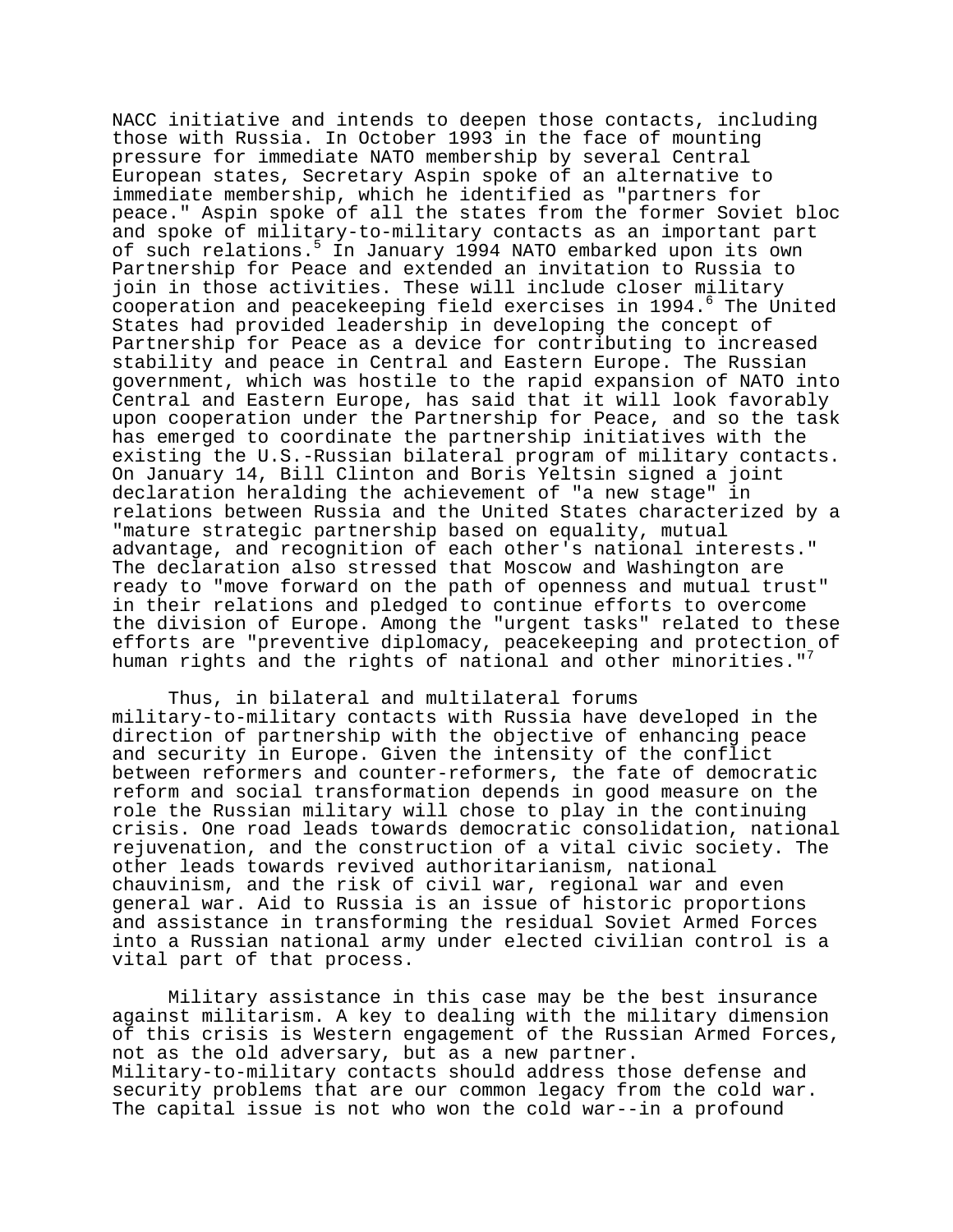sense we all did by avoiding the threat of "absolute war" which hung over our head for four decades--but who will win the peace.

Professional contacts, based upon mutual respect, are one of the ways of undercutting the Russian officer corps' isolation, frustration and fear. These contacts can be about problem solving, finding ways in which the U.S. military can support the processes of demobilization, military reform, defense conversion, and the development of new military doctrine. Much benefit will come from encouraging military professionalism and discouraging political adventurism. While Russia's crisis is immediate, the problem of integrating the new national armed forces into their states and societies exists across Central and Eastern Europe and in every one of the successor states from the former Soviet Union. Progress has been substantial, if viewed against the backdrop of four decades of cold war. Under the International Military Education and Training (IMET) program, Russian and other East European officers are being educated at American military institutions. More such contacts, including American officers attending Russian military schools, are in the process of development. Exchanges of instructors between military academies and our senior military colleges and universities are being given serious consideration. These and other contacts are aimed at mid-level officers, the professional center of gravity of each army, and have high potential dividends for long-term cooperation. These programs are designed to turn cold war adversaries into partners. The process of military reform and doctrinal development in Russia is turning the former Soviet Armed Forces into a national armed forces. If this leads to a new relationship, openness, cooperation, and professionalism will play a key role. Russia's new military doctrine speaks favorably of such military-to-military contacts which are seen as a prudent investment in good will and are intended to make a democratic outcome of Russia's transformation more likely.

Secretary of Defense William J. Perry in a recent speech at George Washington University, given on the eve of his departure to Russia, made a forceful argument for military cooperation with Russia even in the face of the continuing instability there. In that speech he noted that a successful partnership with a democratic and open Russia did not exclude rivalry in some areas and cited relations with France and Japan as cases of cooperation and competition.<sup>8</sup>

Over the last few months, however, a number of dark clouds have appeared on the horizon, calling into question the utility and feasibility of U.S.-Russian military-to-military contacts. The most conspicuous problems within the military sphere related to the role of the Russian military in the "near abroad," i.e., the tendency of Russia to militarize political disputes over the rights of Russian minorities in the near abroad, delays in the withdrawal of Russian troops stationed in other successor states, including the Baltic Republics (Latvia and Estonia), and the ambiguous role that Russian troops played in such regional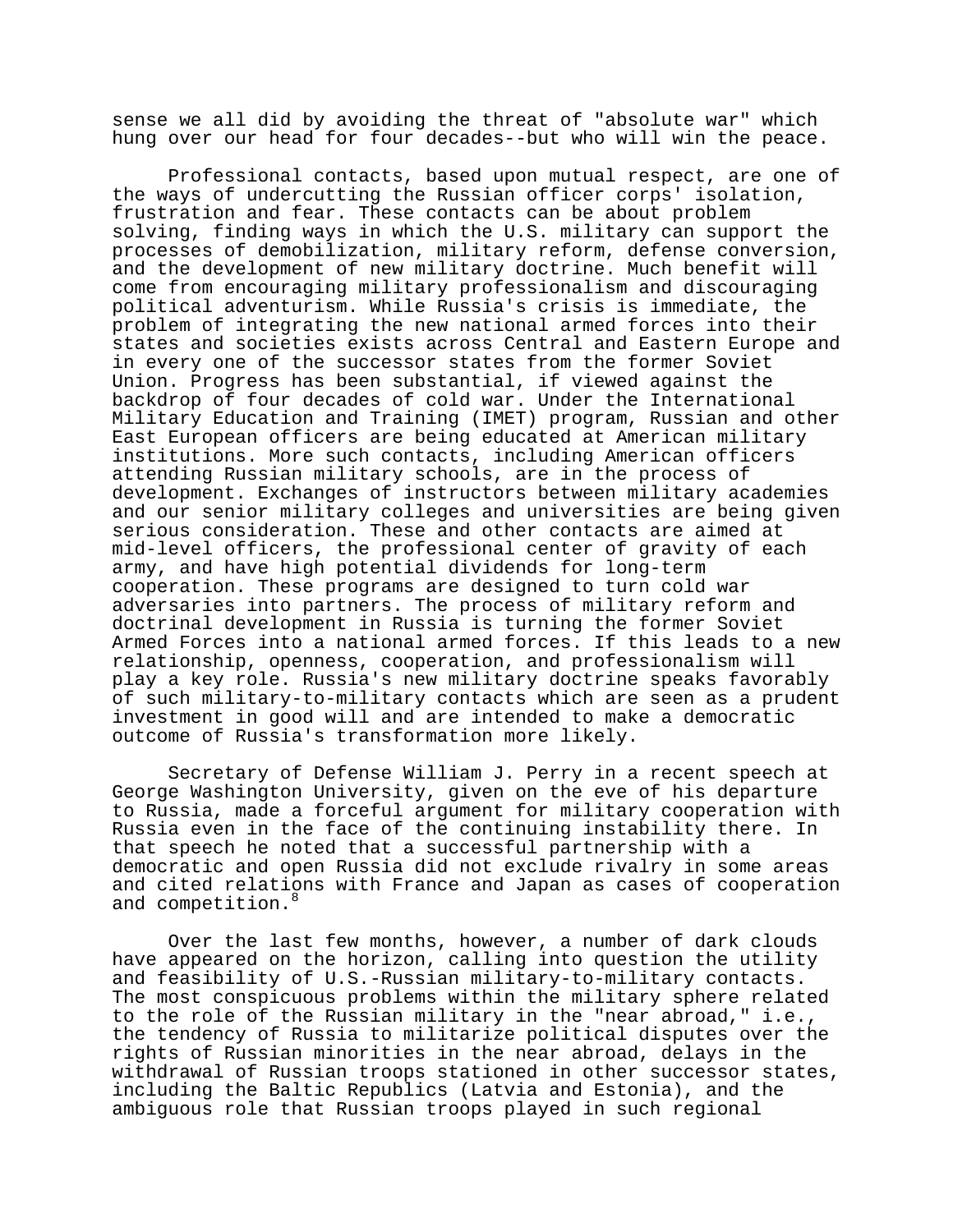conflicts as the civil war in Georgia or the question of General Lebed and his Russian 14th Army in Moldova. The darkest cloud, however, came with the December elections for parliament, which exposed the weakness of Russia's reformers and raised the specter of the statism, xenophobic nationalism and imperialism in the strong showing of V. V. Zhirinovsky and his Liberal Democratic Party (LDP), especially among the military. The success of Zhirinovsky's LDP has raised the prospect of a "worse case" scenario for the outcome of Russia's crisis. In his recent speech Secretary Perry noted, "Reality number two is a worse case outcome and is possible, and we must be prepared for it." That reality was a Russia emerging from its crisis as "an authoritarian, militaristic, and imperialist nation, hostile to the West."<sup>9</sup>

# **The December Elections and Their Aftermath**.

The initial response in Russia and the West to Zhirinovsky's electoral success could best be described as panic. Zhirinovsky was close to gaining power. On December 13, Reuters quoted Egor Gaidar, the leader of Russia's Choice, as saying that it would be "an enormous danger not only for Russia but to all humanity if there is the slightest chance that this man Zhirinovsky could really become the president of Russia."<sup>10</sup> Reformers issued calls for an anti-Fascist coalition, to include Communists, to stop him. Later, as the total composition of the new parliament became clear, the assessments of the threat became more measured. While talk of "Weimar Russia" and the rise of Fascism remained a common interpretation of recent events, mature observers stressed the mid-term dangers of Zhirinovsky using the electoral process to gain that presidency as a vehicle for dictatorship and personal rule. $11$  While in no way spreading panic about the Liberal-Democrats' strong showing in the elections, Serge Schmemann wrote in The New York Times that Zhirinovsky's electoral success was one of "the latest symptoms of a nation in the throes of a protracted revolution, ricocheting in all directions as it searched for its final course." $12$ 

The results of the voting for party slates in Russia's elections, in which his party got just under 25 percent of the total vote cast, have once again given Zhirinovsky's name notoriety in the West.<sup>13</sup> Two and a half years ago when he got six million votes and finished a remarkable third in the elections for the presidency of Russia he was treated as an anomaly. He was an extremist and a clown who got votes because he was a spoiler and a symbol of broad discontent among the masses. He and his Liberal-Democratic Party had appeared out of nowhere. By the late fall of 1991 informed observers were saying that because of rising discontent Zhirinovsky would have doubled his vote in any new elections.

As it was, with the center of political gravity shifting to the struggle between President Yeltsin and the Russian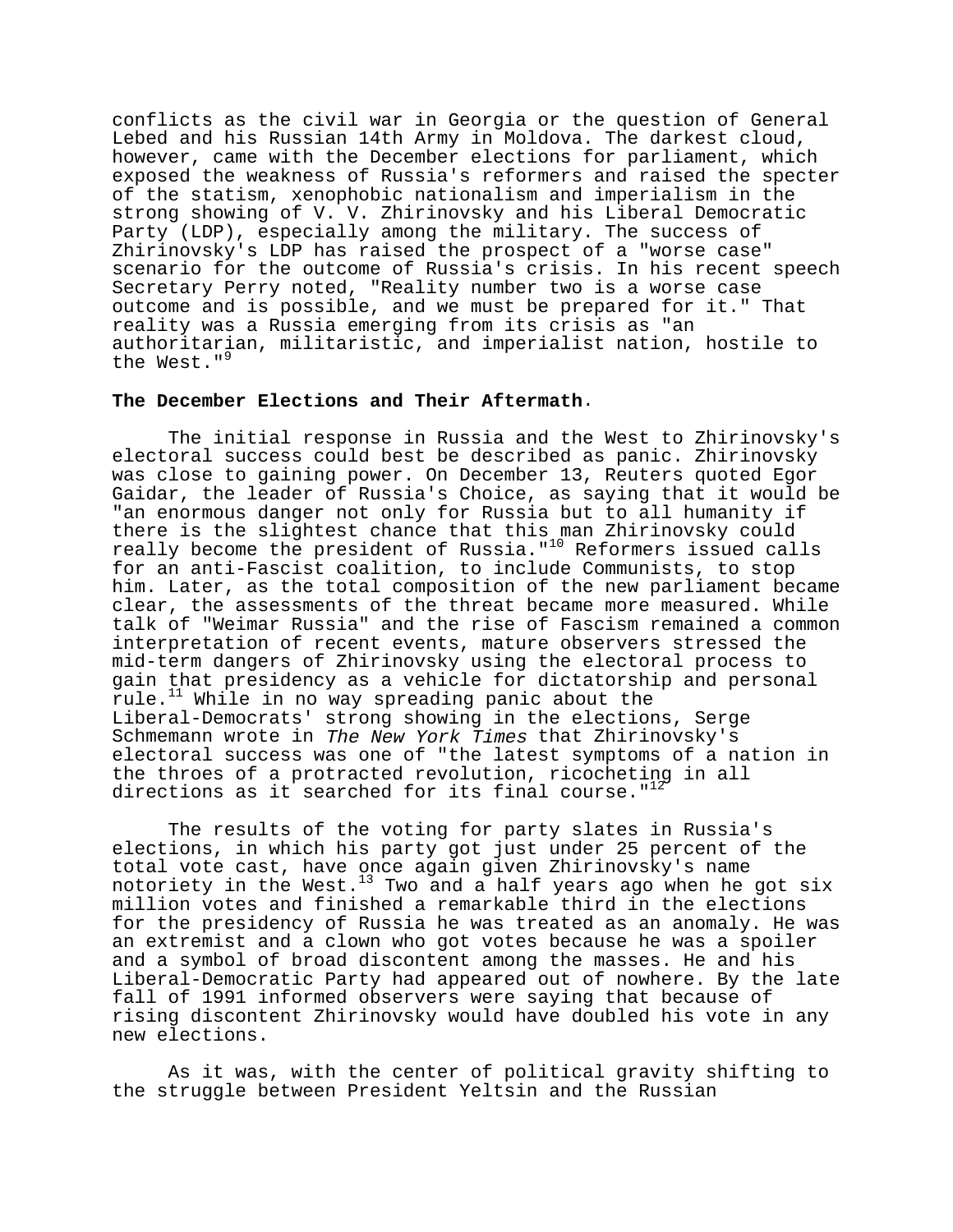parliament, he became the non-person of Russian high politics. Some journalists refused to interview him because they did not want to promote "the future dictator" or his party. $14$  No one wanted to talk about the "Zhirinovsky Phenomenon" in the hope that it would just go away. Zhirinovsky himself understood that the only path by which the Liberal-Democratic Party could come to power was through parliamentary elections, and already in 1992 began preparing for that eventuality. Zhirinovsky observed that the "democrats" until August 1991 had assumed that they would be in the opposition for an indefinite future period and had been broken by their easy victory over the Putsch and the collapse of the Soviet Union. He pledged not to repeat their mistakes and devoted his efforts to preparing for the next elections whenever they might come.<sup>15</sup> He worked on the assumption that they would come sooner rather than later. Yet, even up to the eve of the December elections, until survey results began to hint at a strong showing for Zhirinovsky, he was dismissed as a "harmless clown." 16 Some opposing politicians devoted considerable efforts to avoid being seen with Zhirinovsky on a television program. Alexander Yanov pointed out in an article in Novoye vremya in 1992 that Zhirinovsky was beyond the pale even for the Red-Browns. "In fact, the position of Zhirinovsky in today's Russia is the classic outsider, pretender, always appearing in times of trouble literally out of nowhere--at that moment when the forces struggling for power begin to loose public trust.  $"$ <sup>18</sup> Zhirinovsky himself stressed this role as outsider, first as a Russian living in "non-Russian regions" of the Union and then as "non-party" activist which prepared him for the role of oppositionist.

# **Zhirinovsky as Leader of the Liberal-Democratic Party**.

What has made Zhirinovsky into this specter haunting Russia's revolution? Why are he and his party so intolerable to both the "democrats" and their national-communist opponents? Answers to those questions may help to explain both the appeal of his Liberal-Democratic Party of Russia, and his political isolation. The answer can to be found in his very opportunistic program, which is blatantly imperial. To paraphrase Voltaire's comment about the Holy Roman Empire, the Liberal-Democratic Party of Russia is not liberal, democratic, a party, or about today's Russia. It is a front for nationalist, chauvinist, elitist, and imperialist ideas. At first glance, the designation "liberal-democratic" seems a misnomer. Yet, Zhirinovsky's choice of the terms liberal and democratic to describe his party is no accident. It is, rather, a conscious piece of political will to set his movement off from a host of other nationalist movements that range from monarchist to communist. It makes it possible for Zhirinovsky to treat the party as a tool of his personal search for power and to use it as a "centrist" base.

In Zhirinovsky's hands liberal is an ahistorical category designating his outsider status. This is a necessary condition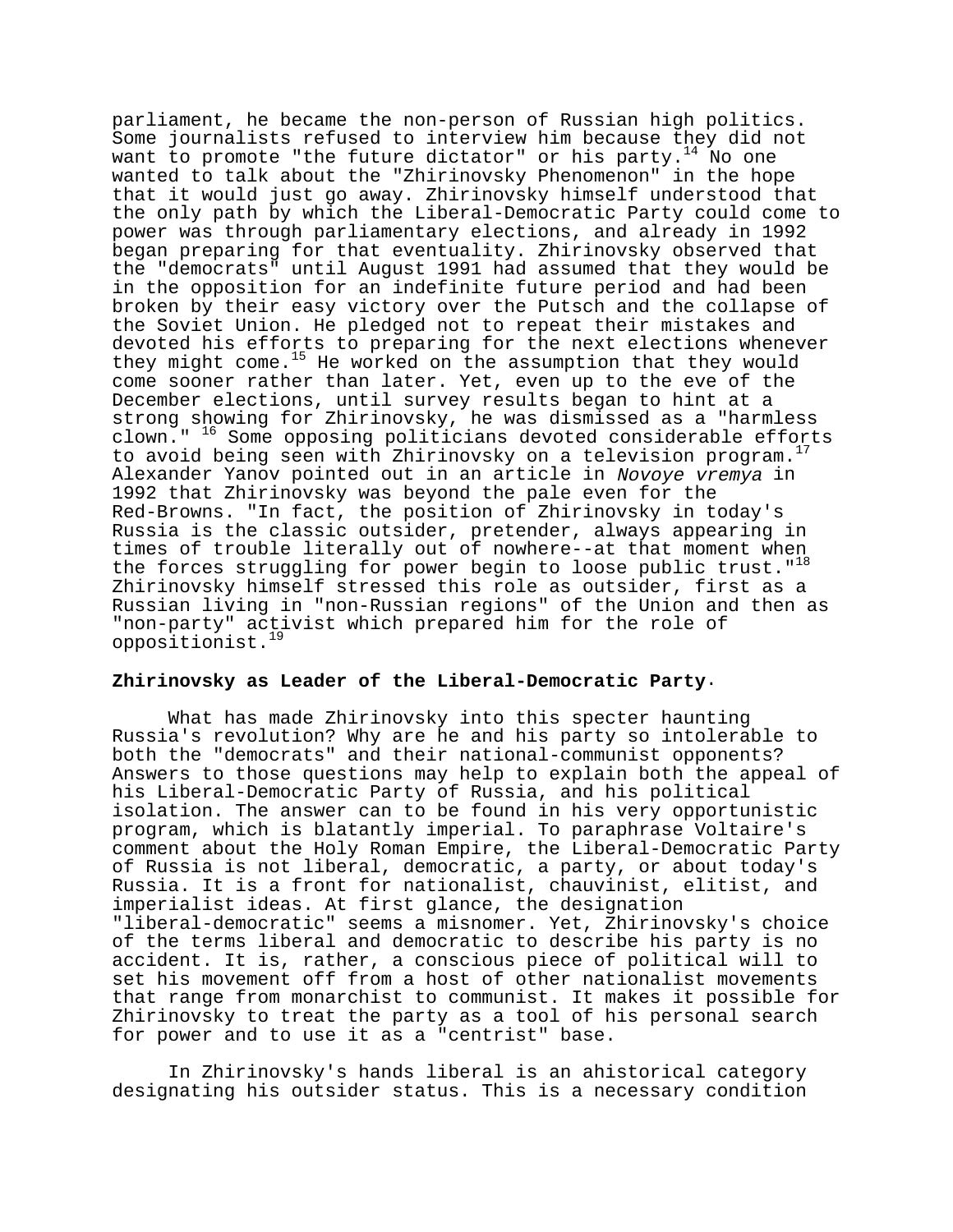for his political success since it allows him to invoke a mythic past before Soviet power and to place himself outside the political process that brought about the current crisis. Liberal in this regard is used by Zhirinovsky to invoke the idea that his party stands in the center of the political spectrum, in which the democrats and Communists occupy the extremes. The Party's slogan "Through a pluralism of opinions to the Superiority of the law," consciously invokes ties with Russian liberalism.<sup>20</sup>

Liberal and liberalism in its prerevolutionary meaning carried a notion of moderate reform and westernization. Russian liberals sought to build a civic society under law and were hardly radical democrats. Moreover, conservative nationalists, populists, and Marxists, who were at odds with one another on almost every issue, were united in their rejection of liberals and liberalism. Even the Christian existentialist N. Berdyayev could write that liberalism was a thing of the past. "Liberalism, democratism, parliamentarianism, juridical formalism, humanistic morals are yesterday's history, for all these forms of thought and life are based on the assumption that Truth is unknown and that perhaps the Truth does not even exist."<sup>21</sup> Liberals (and liberalism) have been branded parts of a utopian dream, disconnected from Russian realties. They were depicted as compromisers, spouting noble sentiments but achieving petty deeds.22 In short, liberal would seem to be the last term that a charismatic leader would embrace to build a mass movement in post-Soviet Russia.

But liberal-democrat serves Zhirinovsky's purpose very well since it puts him and his followers outside of Soviet politics. No group was subjected to more attack by the Communist Party than liberals. No concept was more rejected than the idea of gradual reform. Indeed, Western scholars in gauging the failures of liberal bureaucrats, Zemstvo reformers, and Constitutional Democrats have called attention to the disconnect between backward Russia and the liberals' advocacy of individual freedom within a civic society.<sup>23</sup> For the liberal, the emancipation of the individual and society from the oppression of an autocratic state could only come through a state under law (Rechtsstaat). But how one might create a Rechtsstaat in a multinational empire proved an unsolvable dilemma. Indeed, the ideologues of the Liberal-Democratic Party have invoked no less a liberal champion than Pavel Milyukov, historian, leader of the Kadet Party and Foreign Minister of the Provisional Government, to reject the concepts of "popular consciousness and national consciousness in favor of social consciousness," i.e., mass consciousness inside a given political and social order.

The gradual development of the state of consciousness according to the degree of the development of the process is also included in the number of necessary elements of social development. The carrier of this consciousness is, of course, not all of the popular mass. The Leading Historical Actors of the Epoch, i.e.,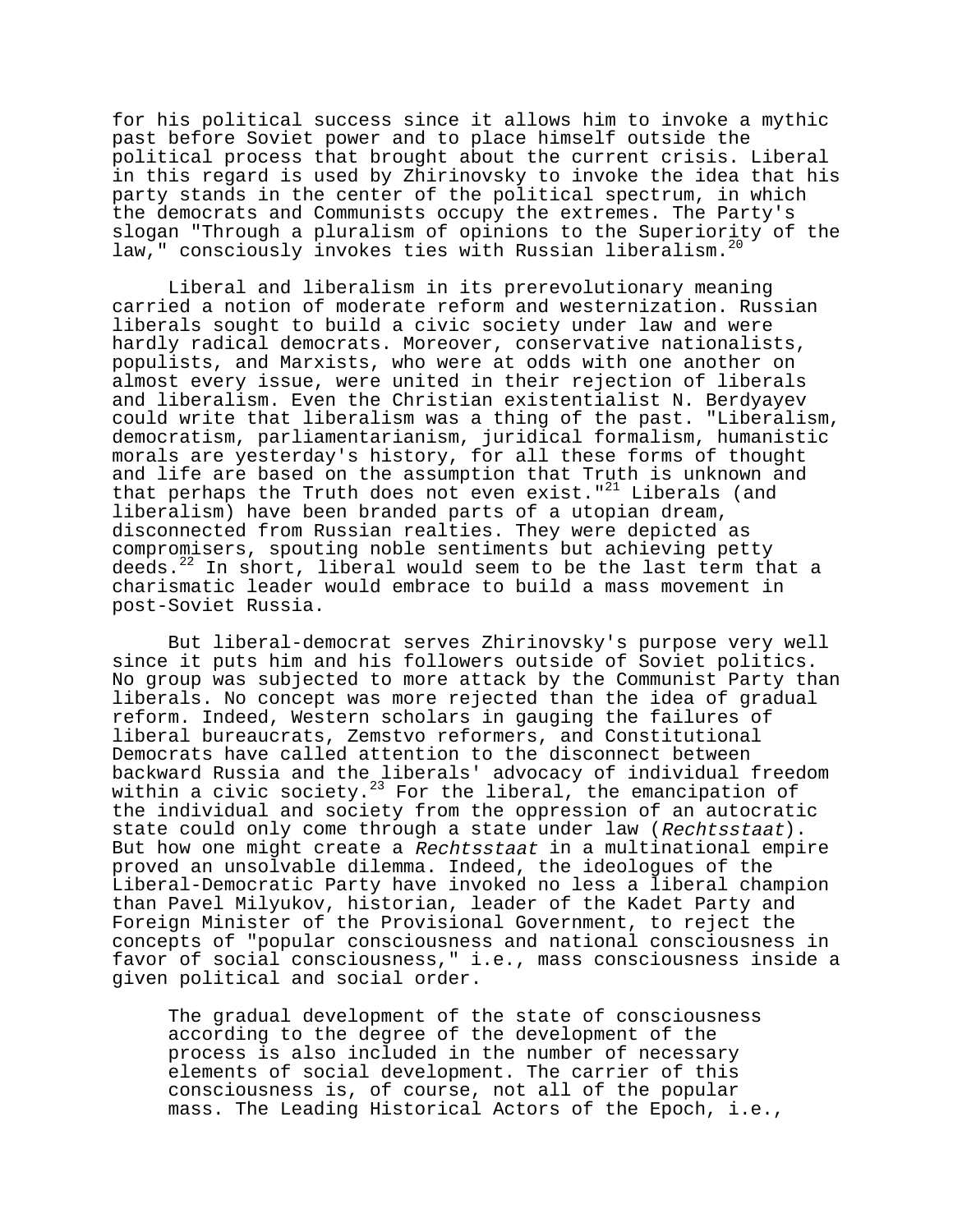the representatives of power and their advisors, are these carriers. $^{24}$ 

The importance of such leaders depends upon the degree to which their ideas and actions correspond "to the conditions of a given epoch." For Zhirinovsky, "statism" was, is, and will be the most important aspect of Russian social consciousness. Here Zhirinovsky and his party have broken with the liberal tradition on one key point. His party, like Lenin's Bolsheviks in 1917, was, even in 1991, ready to take state power into its own hands. $^{25}$ 

#### **Zhirinovsky, State Power, and Empire**.

Zhirinovsky has put that question of empire and state back on the political front burner after the 75 year Soviet experiment with a totalitarian solution based upon federalism in form and empire in content. Zhirinovsky's program addresses the key issue raised by Tolstoy, i.e., the relation of Russians to power (vlast') and statehood (gosudarstvennost'). As he observed in his address to the 3rd Congress of the Liberal-Democratic Party in mid-April 1992: "Political parties are created, leaders come and go, but our state must remain eternal [and] unshakable."<sup>26</sup> His vision of the state is centralized, authoritarian, and expansionist. While speaking of reform and even a European model "to go forward bravely towards a European model of society: a free economy, the rights of the individual in first place, a civic society," the road to be taken is quite different and is in keeping with Russia's tradition of "revolutions from above." "What is needed is a strict, centralized authority, otherwise no reforms will be achieved." Zhirinovsky has no time for separation of powers. "There must be one state, one president. But without a centralized economy."<sup>27</sup> Finally, there must be no challenges to Russian sovereignty and authority. For Zhirinovsky Russia is the empire. "For us the main [point] is the territory of our state. Return to us the historical borders and name of the state--we only want that!"<sup>28</sup> He has no time for federalism and expects "small nations" to accept their fate. Zhirinovsky speaks of restoring Russia to the imperial frontiers of 1900, when Russia included parts of contemporary Poland and Finland. He warns that any change in Russia's historic borders can only end in war.<sup>29</sup> In this fashion the very acceptance of the dissolution of the Soviet Union into sovereign successor states is an act of treason. The Liberal-Democratic Party rejects the creation of the Commonwealth of Independent States as an "illegal, anti-constitutional act."<sup>30</sup> Party ideologues refer to Commonwealth as the "Countries of Beggars and the Hungry" and a "public toilet."<sup>31</sup>

At the same time that he speaks of restoring Russia's historic frontiers, Zhirinovsky, the Turkic specialist and child of Kazakhstan, also has called upon Russia to expand to the south. This "final thrust to the south" Zhirinovsky has associated with a "final division of the world."<sup>32</sup> This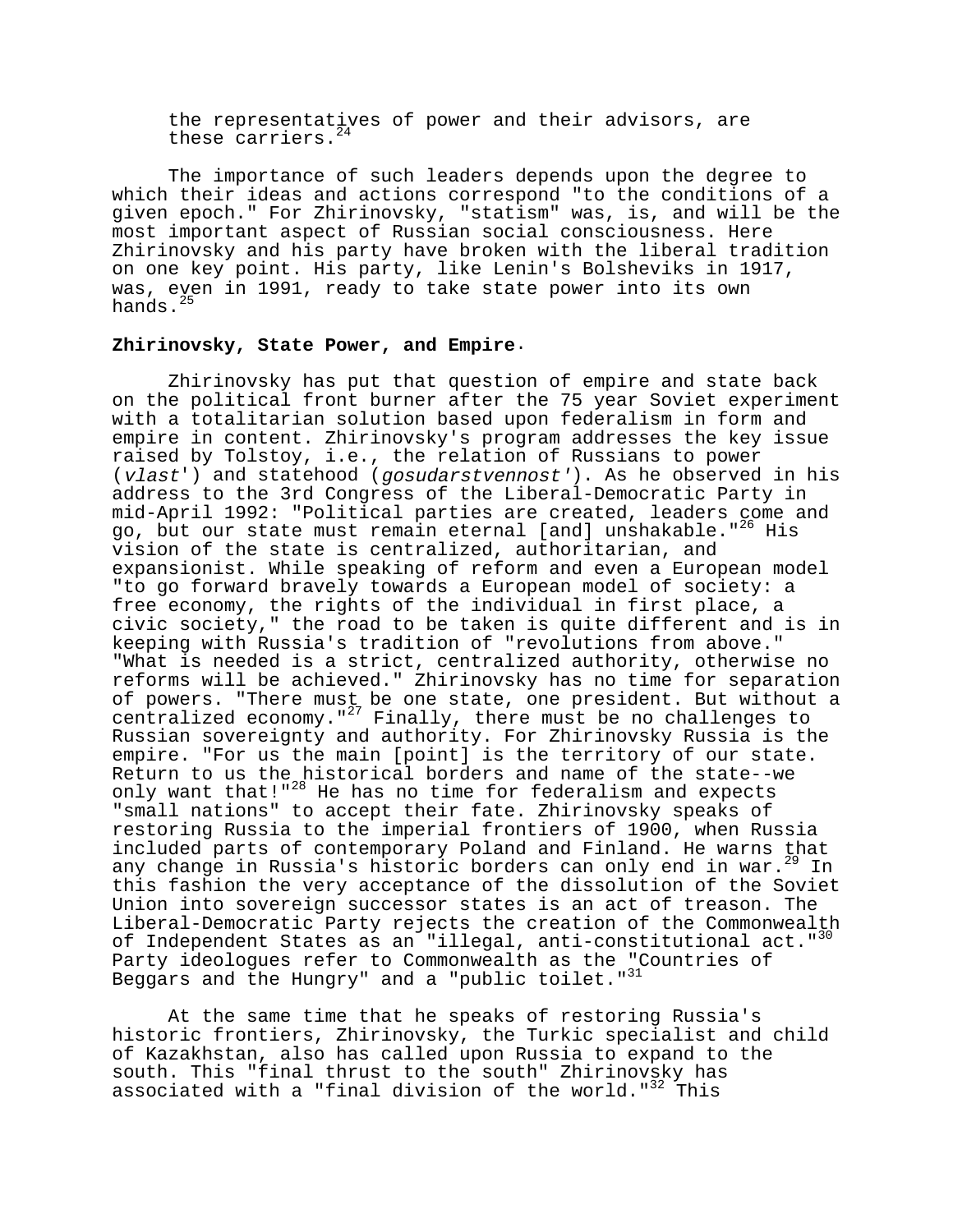geo-political coup is to be done as "shock therapy, suddenly, rapidly, and effectively" and will end with Russia and India sharing a common border. This would bring order from Kabul to Istanbul, eliminate the "red, Muslim, Turkic, and Islamic threats, and remove the threat of third world war."

The final "thrust" to the south. As I dream of it, Russian soldiers will wash their boots in the warm waters of the Indian Ocean and forever change to summer uniform. . . . That any platoon of Russian soldiers could bring order to any area. And even better that that would not be necessary. We must pacify that region forever.<sup>33</sup>

Zhirinovsky ties this expansion to the south to the question of nationality policy and the survival of the Russian nation.

In post-Soviet politics the question of national sentiment, i.e., the very definition of what it means to be a citizen of Russia, has taken on great importance, and no one has been more successful in manipulating Russian nationalism to his purposes than Zhirinovsky. Rejecting Communist federalism as "a pretty Bolshevik myth," Zhirinovsky's supporters oppose the idea of a territorial state in which citizenship is a function of residence. They reject a multinational, Russian Federation (Rossiyskaya Federatsiya) in favor of a centralized Russia (Rossiya) of one nationality (Russkiy) who share one culture and language. In short, they reject a state based upon a civic society in favor of an ethnic state. $34$  Non-Russians would be russified and the Orthodox religion given "dominant position."

The new Russia this is a state under law, an enlightened state, this is a powerful presidential regime, a powerful, multi-party parliament, this is legislation, which is for the ages, which we won't have to change every ten years. This is a Constitution, which respects everyone from infant to elder. This is a unified symbol throughout the entire country--the black, yellow, white flag, the state flag of Russia. It must wave over all state institutions in every region of our huge Fatherland. This is the country's anthem, one anthem. This is the state language, the language of inter-ethnic communication, Russian. This is a single monetary unit--the ruble.<sup>3</sup>

Zhirinovsky's ideologues understand the force of such ideas in the struggle for power and note the weakness of their Communist and democratic opponents in trying to enlist Russian nationalism in their cause.

Those democrats who were responsible for CIS and the ensuing reforms, according to the Liberal-Democratic Party's ideologues, embraced radical reform and revolution in the interests of their masters, the United States. Thus Egor Gaidar, the architect of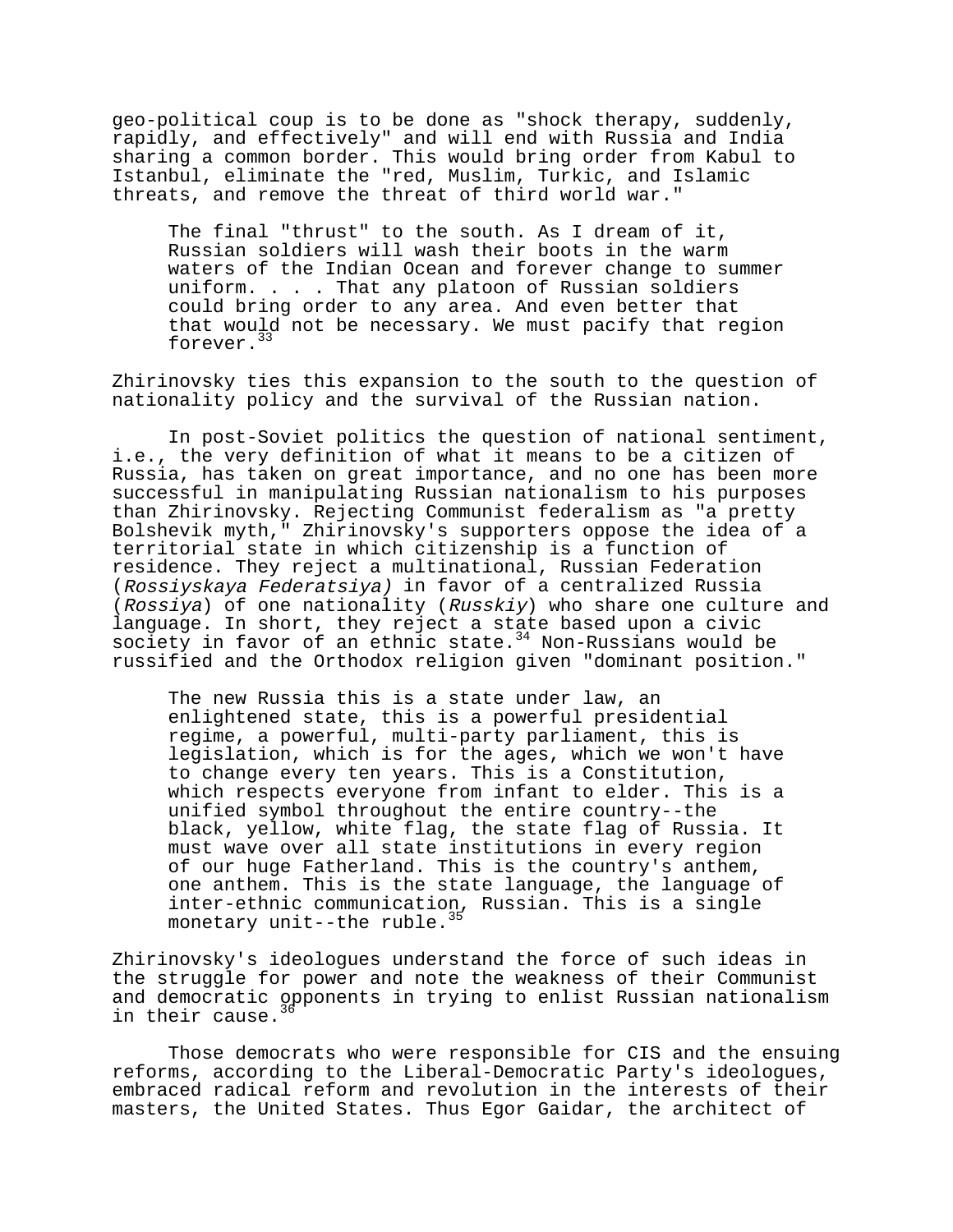"shock therapy," and his supporters are labeled "comprador democrats or more exactly false democrats." With its notion of a national bourgeoisie in the service of foreign capital, Zhirinovsky's use of the term is a throw-back to Marxian criticism but from a nationalist perspective. As used by Zhirinovsky, liberal has an elitist tone. One of his supporters even spoke of "the noble Liberalism of Zhirinovsky."<sup>37</sup> True democrats are dedicated to Russia's national interests and are the sworn enemies of the "comprador democrats," who would sell out those interests by serving the United States. True democrats, according to the Liberal-Democratic Party, form a natural governing elite of the "serious, enlightened, honest, intelligent, gifted, broad-minded, experienced, and competent."<sup>38</sup> Thus, the struggle for power in Russia is depicted as among corrupt party apparatchiks, corrupt democrats in the service of foreign capital and the domestic mafia, and this noble elite. Under these circumstances a multiparty system is an excess. In Under these critical canceled a more-post of the strict<br>its place, for the transition period there would be strict, centralization under the LDP to resolve economic problems.

#### **Zhirinovsky and State Capitalism**.

The economic program of the Liberal-Democratic Party could be described as a return to state capitalism under the banner of a highly-efficient, socially-oriented economy, which would embrace privatization and even private property. But it is a program designed to protect the state structure and stability. State-directed "industrialization" under Peter the Great, tsarist reformers after the Crimean War, and Stalin serve as the model for building a national economy and catching up with the West.<sup>40</sup> This position, which owes more to Friedrich List than Karl Marx, rejects "shock therapy" in favor of state-directed development so that Russia can avoid becoming an economic colony within the world market, i.e., the supplier of raw materials and an importer of industrial goods. One model for such a course is imperial Japan, where the state directed the gradual transformation of the country into an industrial superpower. This has led S. F. Dergunov, one of the ideologues of the LDP to posit the following thesis regarding Russia's economic transformation:

[as capitalized in the original] THE ECONOMY OF THE TRANSITION PERIOD OF THE FORMATION OF MARKET STRUCTURES MUST OPERATE ON THE BASIS OF STATE PROGRAMS INVOLVING THE CREATION OF COMPETITIVE SECTORS, MODERN INFRASTRUCTURE, THE STRUCTURAL TRANSFORMATION OF THE ECONOMY. AN OBLIGATORY ELEMENT OF THESE PROGRAMS IS A PLAN FOR THE GRADUAL, ORGANIZED CURTAILMENT AND TRANSFER OF STATE PROPERTY INTO MARKET STRUCTURES--ITS [property's] PRIVATIZATION.<sup>41</sup>

Dergunov states only two factors which would make this program of state capitalism work. First, it is true to national traditions--"for our country state programs are natural." Second,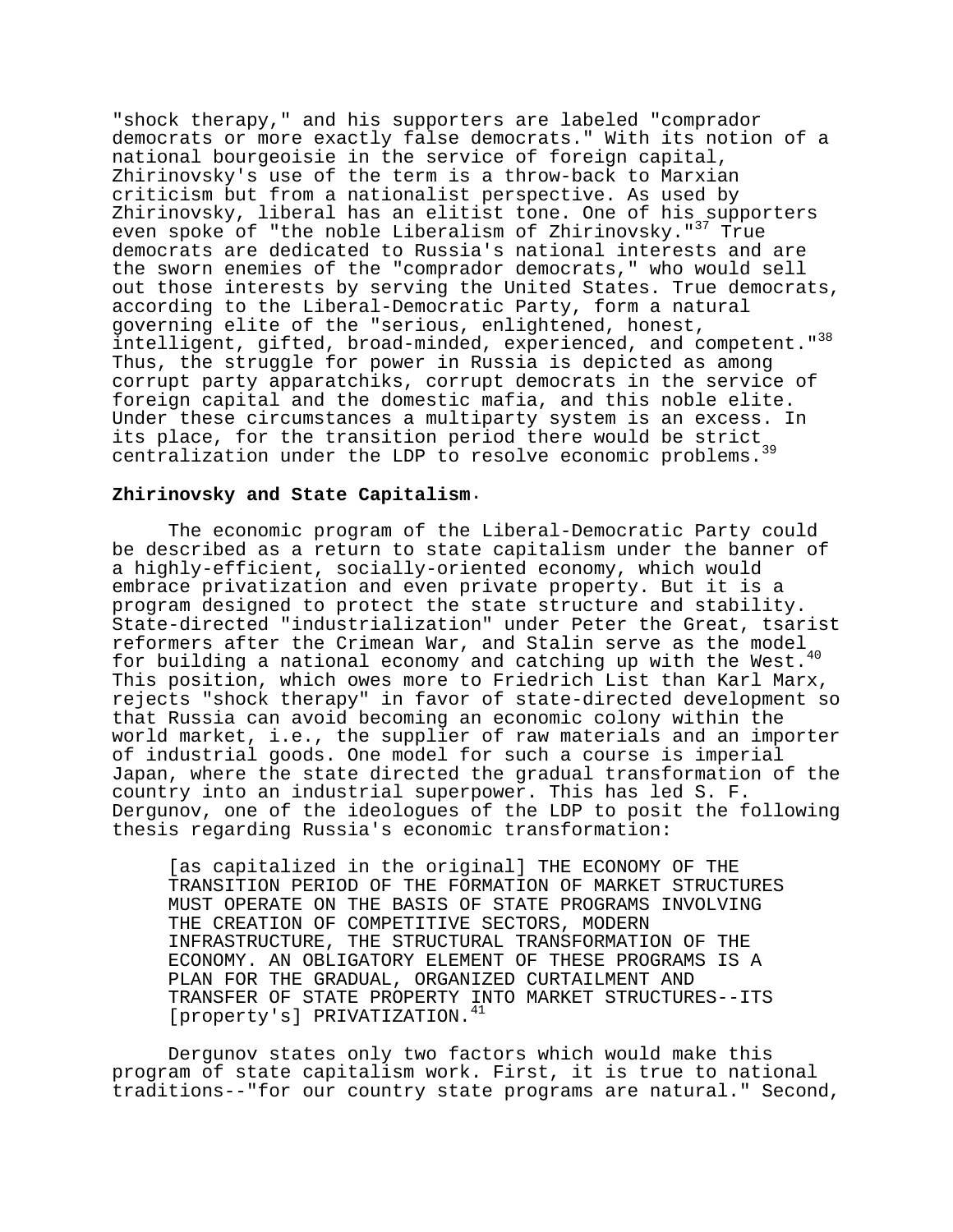it would require only minimal retraining for managers. The model of state capitalism invoked here are "tough mobilization methods" like those used in the relocation of industry in 1941. $^{42}$  In this manner the LDP's program in 1992 sought to build an alliance between Communist managers of enterprises via state direction and their personal enrichment via state-directed privatization. The program promised to take privatization out of the hands of the bureaucrat (chinovnik) and put it the hands of citizens. The privatization program of the LDP calls for a 3 year process of conversion of most enterprises into "self-financing" ventures and a leasing arrangement with funds used to cover social programs. The LDP program also calls for financing the privatization fund run by the Russian State Bank. The fund would be divided evenly the first year and then subsequently more would go to a privatization fund to finance state privatization certificates on which an annual dividend would be paid. The ownership of such certificates would be confined to Russian citizens and Russians living abroad to avoid the injustice of "foreign or shady capital" buying up enterprises on the cheap. $43$  Playing upon the economic chaos created by hyper inflation, the LDP places the blame for declining production and collapse of many enterprises on the Yeltsin's government's slavish behavior in the face of the demands of the World Bank and the International Monetary Fund.

The LDP's answer to Gaidar's "Shock Therapy" was to declare: "We do not need great shocks."<sup>44</sup> The LDP's program calls for a state-regulated program to stimulate production by using a gradual conversion of the monetary system to a "non-cash, convertible ruble" (beznalichnyy konvertiruemyy rubl')that would exchange at 1 ruble to 1 dollar. This would be achieved by restoring state control over the trading in foreign currencies via the State Bank, which would control the buying and selling of "non-cash, convertible rubles" and would effectively restore the state's role in controlling exports and imports.<sup>45</sup> For Zhirinovsky and the LDP, state power is the critical instrument in the process of national transformation and provides the rationale for a particularly Russian version of state capitalism. Nowhere is the uniqueness of this model more evident than in their approach to the issues of land ownership and the peasant question. Stability and order take on the greatest importance. And in this sense stability comes from maintaining the link between Russian national consciousness and the village. Russians are, in this view, a colonizing people, and their forms of landholding, especially the commune, are ways to preserve order and prevent the emergence of a rural proletariat. Stability in the post-Soviet village depends upon maintaining collective ownership via the kolkhozy (collective farms) and sovkhozy (state farms). Writing on the emancipation of the gentry's serfs in 1861, Zhirinovsky has quoted with favor the remark of the liberal bureaucrat, N. A. Milyutin. Zhirinovsky fully supports the idea of "N. A. MALYUTIN  $[sic]$ ," when he spoke out in favor of emancipation with land: "You want to make the peasants as free as a bird (i.e., free them from serfdom but give them no land). We want to make them free as a bird, but a bird that has a Nest."<sup>46</sup>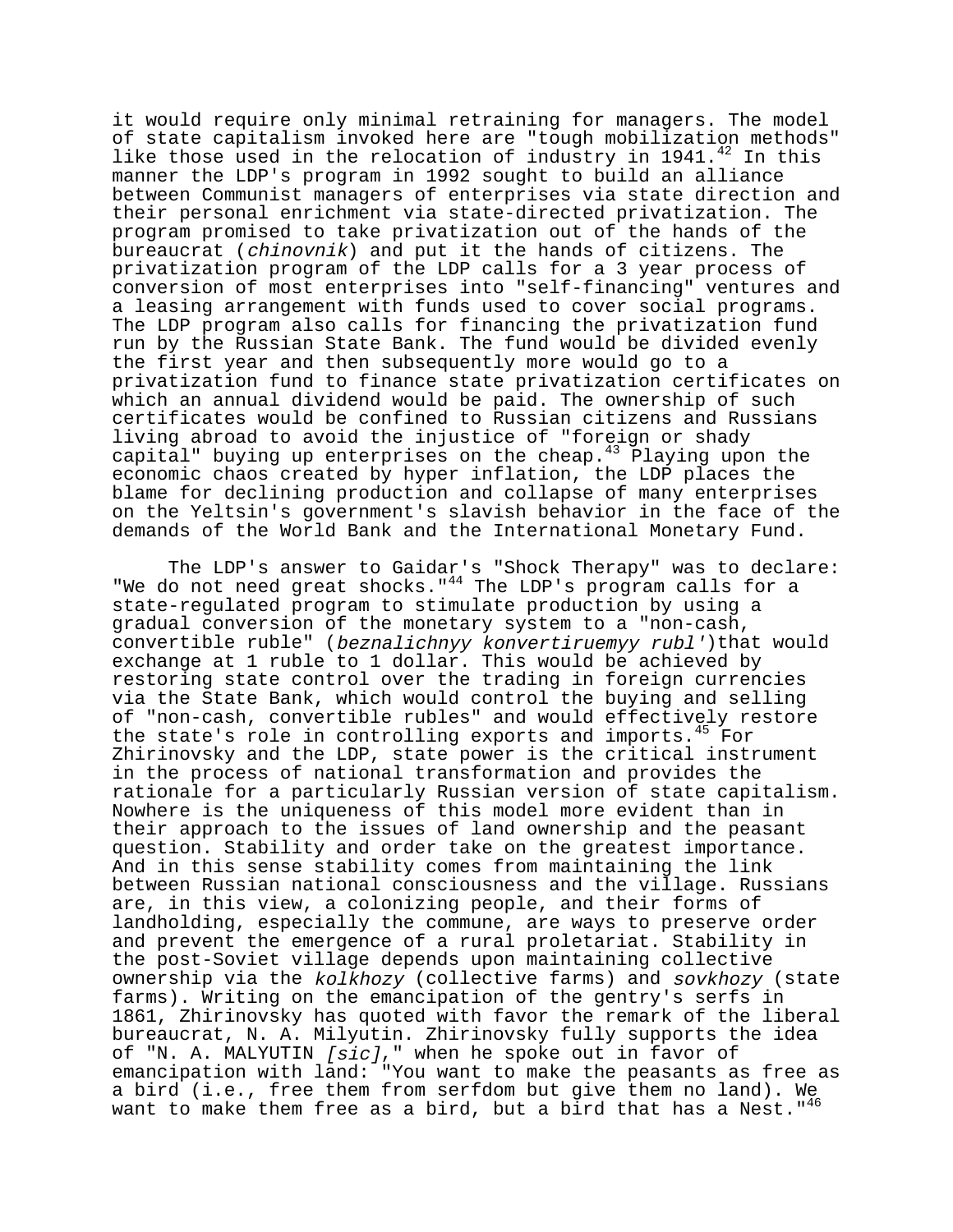Stability is in the interests of the state supported emancipation with land and the maintenance of communal agriculture to protect the peasantry from "kulaks, blood suckers and generally more prosperous people able to purchase their land from poor peasants [bednyaki]."<sup>47</sup> Today, this means maintaining collective farms to prevent the appearance of a new landless agrarian class. It is not an argument about economic rationality or efficiency, but a social policy of stabilization and order that also reflects the interests of the social strata composed of collective and state farm managers.<sup>48</sup>

Thus, in Zhirinovsky's state capitalism the industrial and agricultural managerial elite are to see their interests served and to view Zhirinovsky as an ally, particularly if they seek a special arrangement with the state to support their enterprises or look to intervention to protect their products from foreign competition. Recent survey research on the social groups who tended to vote for Zhirinovsky has identified two such groups. The first is middle-aged men from state enterprises in provincial towns and cities. They are threatened by loss of their jobs as their enterprises go bankrupt. These are men from the old Soviet working class, who have lost security and have gained little or nothing through the reforms. In their minds they remain Soviet citizens. The second group is young men from 25 to 40 from large cities, who are better educated and have been apolitical. What seems to draw these supporters is Zhirinovsky's image on television, an image of power and decisiveness.<sup>49</sup> They are a generation shaped by Perestroika and the collapse.

# **Zhirinovsky and the Nationality Question**.

Zhirinovsky's views on the nationality question follow those on the state. While declaring that he is not a chauvinist, Zhirinovsky speaks of a state run for Russians and tells those of other nationalities who do not like it to leave. A unitary Russian state is his answer to the threat of anarchy. In place of the existing federal system with attention to the rights of national minorities, Zhirinovsky has proposed a return to a provincial [guberniya] system of local government.<sup>50</sup> Guberniya was the tsarist term for province, and in imperial Russia it was a unit of government run and directed by the central government under the control of the Ministry of Internal Affairs with the governors appointed by the Emperor. Thus, rejecting Marxist-Leninist solution to the nationality question and the Wilsonian version of national self-determination, Zhirinovsky returns to the age of historic nations, whose power and authority are manifest in their historical, political, economic, social, cultural and, not least, military claims. The Russian Empire is not a luxury but a means of national survival for a colonizing people. "Russians everywhere become a national minority, gradually being destroyed. This will be the slow murder of the Russian nation. Because nowhere is there purely Russian territory, nowhere . . . . If we follow such a path, then the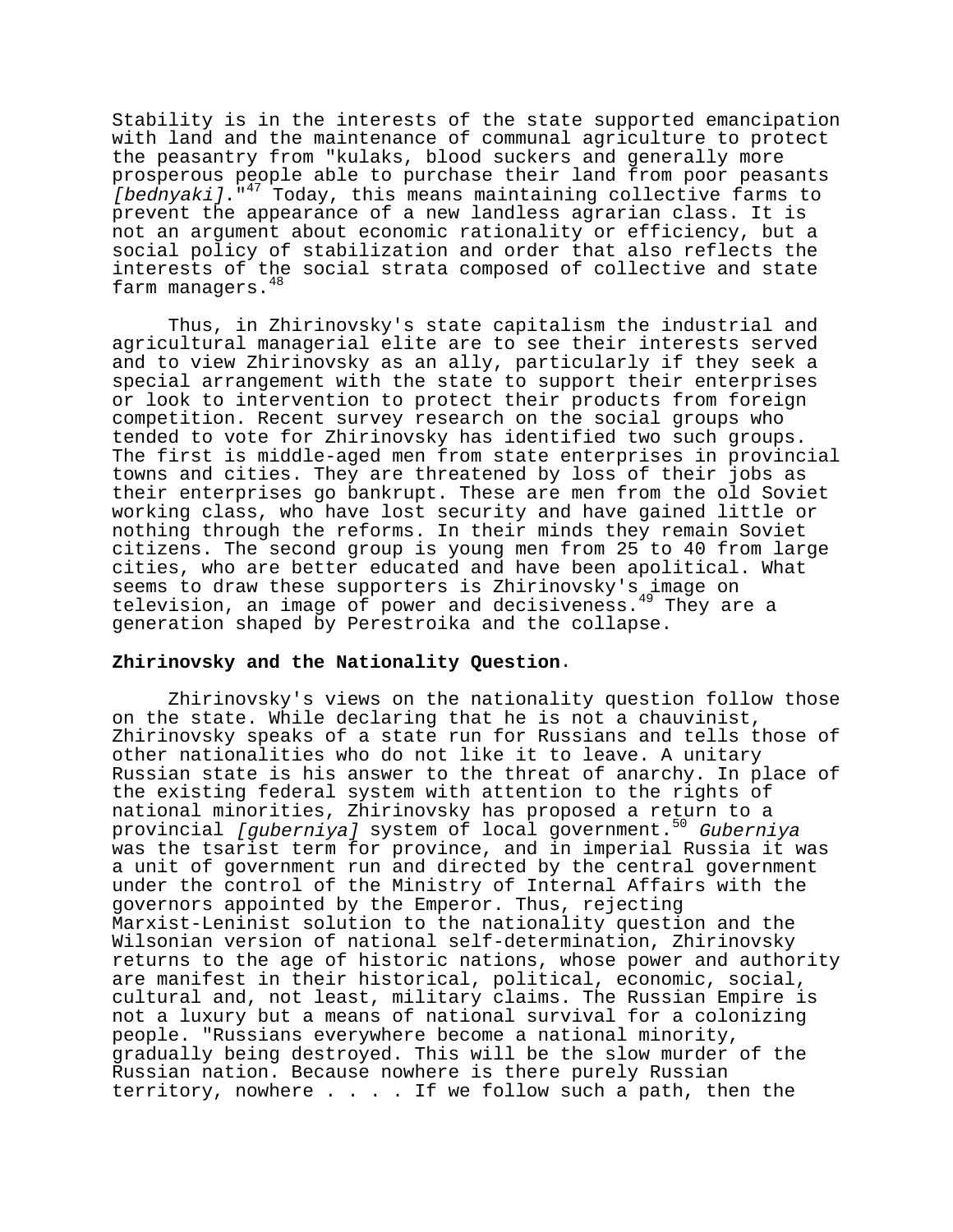# Russian nation will die."<sup>51</sup>

Zhirinovsky's claim to being at the forefront of post-Soviet politics is bolstered by his fundamental breaks with the values of the past. United with small bands of overt Russian Fascists, such as A. P. Barkashov and the Movement "Russian national unity" (Rescue natsional'noye edinstvo), Zhirinovsky has reconsidered the role of Adolph Hitler, in history.<sup>52</sup> When asked about his evaluation of Hitler, Zhirinovsky cited a generational shift away from those older Russians who hated the Fuhrer to a new generation who look on National Socialism differently: "Today's young people look on all that differently, some even to some degree sympathize with the ideals of national-socialists." Zhirinovsky did note that some extreme measures had harmed Germans but concluded: ". . . but in general his ideology does not contain anything negative in itself."<sup>53</sup>

### **Zhirinovsky's Liberal-Democracy as National Socialism**.

Ideologues of the Liberal-Democratic Party have gone much further than the leader himself in claiming ties with Nazi Germany and Hitler. Igor Minin has said that national socialism forms the "third force" in Russian politics between Communists and democrats, both of which have discredited themselves by their hostility to the national idea. "The true carrier of the ideals of national socialism is the national-patriotic movement," of which the Liberal-Democratic Party will assume leadership. In this fashion Zhirinovsky's party intends to coopt the rest of the Russia right and to militarize it. The national-patriotic movement will require its own paramilitary formations, like Hitler's SA, called the Druzhina (guard) and organized into the "Agitation and Propaganda Groups" (gruppa agitatsii i propagandy) and the "Protection-Assault Groups (okhranno- shturmovaya gruppa) for street operations during electoral campaigns (protection of LDP meetings and the break-up of opponents' meetings). These groups are to be organized "in each micro-district, block, and in each factory" and be composed of 10-15 persons, including 1-2 experienced activists and several military."<sup>54</sup>

The same ideologists have also been very candid about the Liberal-Democratic Party's foreign policy. The Liberal-Democratic Party's theorists look on the ties between the internal political struggle and foreign policy and see a symmetrical relationship between "national and antinational forces in both cases." The LPD views "capital" as objectively "antinational" and will use state control to limit such tendencies by controlling investments and profits. This national system of political economy "would seek to exclude the possibility of foreign-trade tricks on the difference of internal and world prices." In short, this would be a state dedicated to national autarcky of a statist and militarized nature: "Of course, all enterprises necessary for the functioning of the state structures must be state property. For example, defense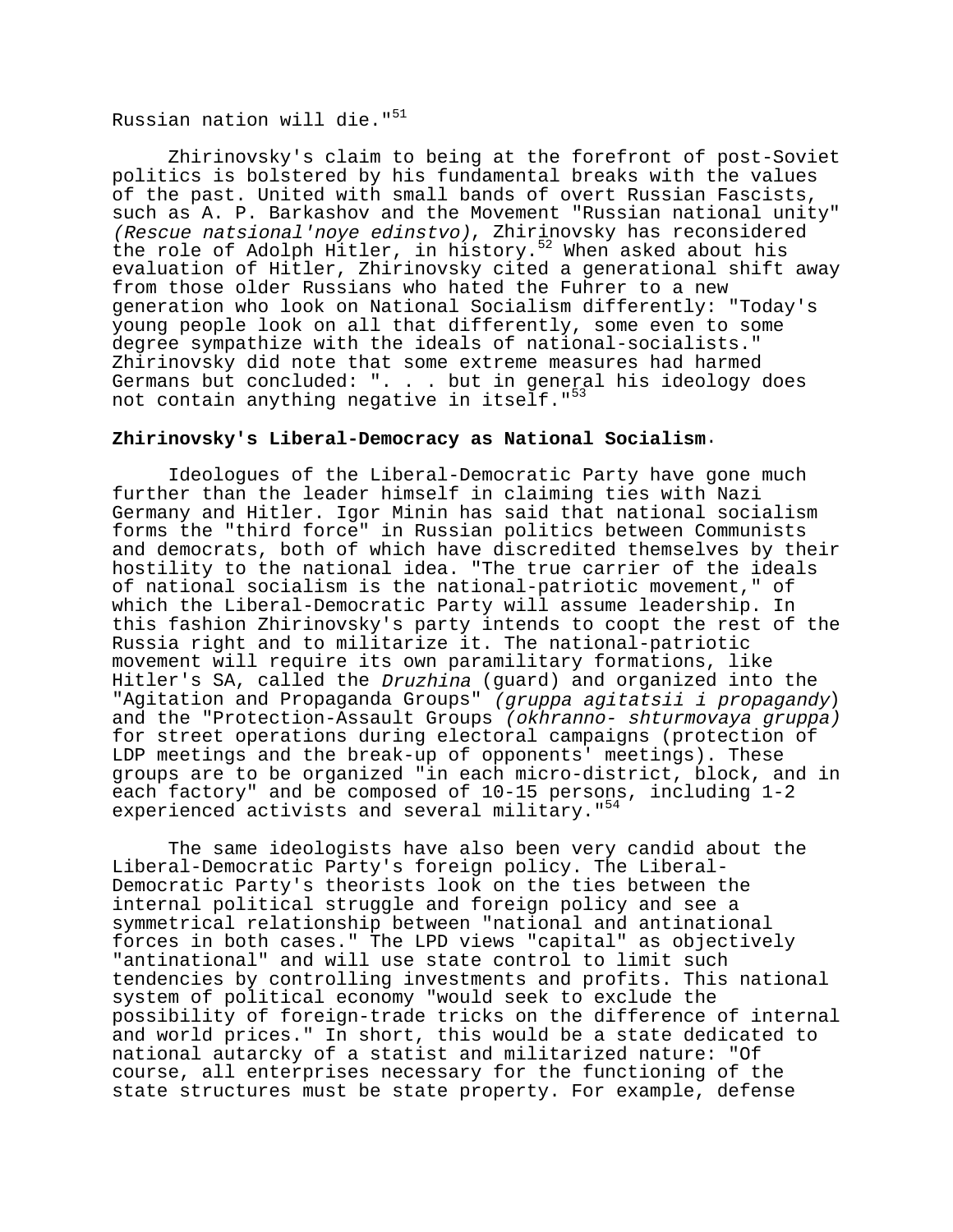industry enterprises, railroads, major enterprises under the control of republics."<sup>55</sup> It is, of course, a rejection of the economic reforms of Yeltsin's democrats, which the LDP blame for bringing nothing but inflation, unemployment, poverty, chaos, and disorder. By rejecting Communism and democratic reform, the LDP ideologists have positioned themselves as saviors with no responsibilities for past failures or current problems. More important, they present a convenient scape-goat upon which to blame past and current problems. Egor Gaidar is persistently caricatured in LDP literature as Yeltsin's "Jew."<sup>56</sup> Gaidar, the democrat, became Gaidar, the thief--the court Jew, using his position for personal gain for himself and his clients. "And Zhirinovsky achieved success because he presented himself as the defender of the nation, ready to deal with its oppressors."<sup>57</sup>

Just as the LDP seeks to build a common front of nationalist forces in Russia against anti-nationalist forces, i.e., communists and democrats, so it seeks to build similar connections abroad. The key to this process is an international, anti-Semitic alliance. The chief source of "subjective" anti-national forces is "Zionism." Minin has asserted: "Zionism has as its final goal the establishment of the economic and political supremacy of Jewry in all the leading countries of the world and is a direct result of the basic features of the national character of the Jewish people." In this case, the LDP's version of national socialism claims that it will practice a "humane" policy towards "Jews" and confine its version of the final solution for Zionists.58 Viewing the governments of the United States, France, and Great Britain as tools of international Zionism, the LPD ideologists will seek to reduce contacts with those governments. They will also seek to accelerate the emigration of Jews out of Russia and will reduce the influence of Jews in the mass media by imposing national-proportional representation on such positions. Indeed, they view such proportional representation as the vehicle for maintaining Russian hegemony in a centralized, multi-ethnic state.<sup>59</sup>

# **A National-Socialist Foreign Policy**.

In seeking to create an alliance against Zionism, the LDP ideologists look to those capitalist countries which have retained a government with a "national," as opposed to cosmopolitan character. Not surprisingly this leads to a rather ahistorical interpretation of contemporary German and Japanese society and a search for nationalist allies in these societies.

We are speaking first of all about Japan and Germany. Everyone knows the patriotism and faithfulness to national values of the Japanese people. The Japanese government maximally, to that degree allowed by capitalism, has used the features of Japanese national character and in its turn has adapted to them as much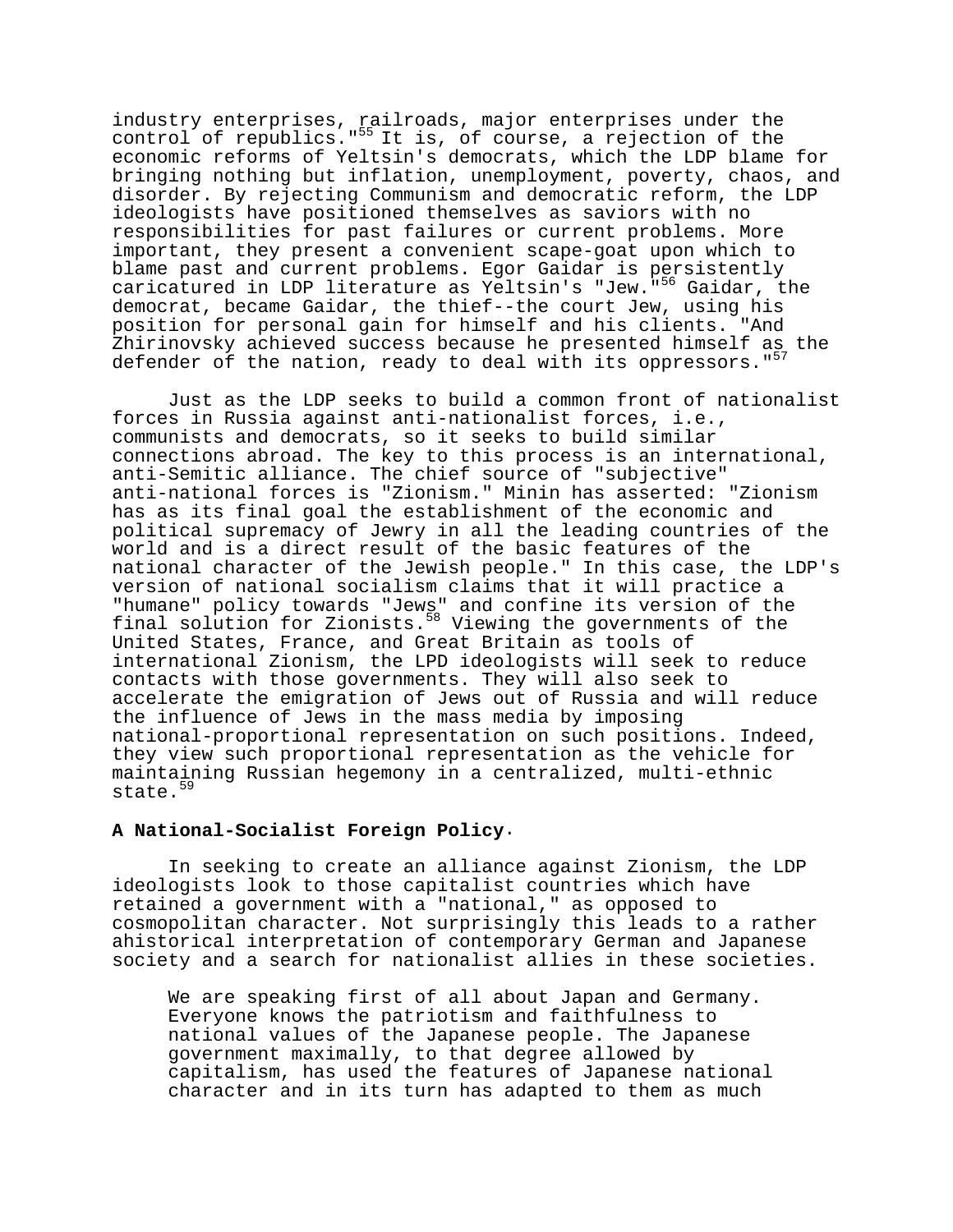as possible. Now it feeds off the fruits of its correct strategy.

Germany has had a difficult fate. It is located in the very center of Europe and that means in the very epicenter of subjective anti-nationalist forces and as a consequence 150 years of its history have taken place under the influence of the continual struggle of the German nation against these influences. We will not discuss the details of this struggle or the mistakes made by the Germans. What is important is that this struggle did not end with the unification of the German states but entered a new phase.

National socialism supports the maximum widening of cooperation with the most nationalist governments, in particular Japan and Germany. Only this cooperation can bring good to our nation and help in the matter of constructing national government.

In short, the foreign policy objectives of Zhirinovsky's movement can only be achieved by overthrowing the existing world order and undermining the position of the United States in that order. Race figures prominently in that foreign policy. Ideologues of the Liberal-Democratic Party speak of the yellowing, reddening, and blackening of the world's population and even use the metaphor of a white Fay Wray in the hands of King-Kong to describe the fate of the white race. This is, according to the Liberal-Democrats a threat to that civilization itself, which gives more than it receives, loosing both "its way of life and its purity of blood," while undermining "other pretty patriarchal civilizations of other peoples."<sup>61</sup> Thus, the solution is to challenge the dominant, cosmopolitan order represented by the United States in the name of the development of "parallel civilizations" with a single dominant power directing the development of that civilization and its associated region.

In the end Zhirinovsky predicts the United States will fall because of its own internal contradictions arising out of the cosmopolitan character of its society. This crisis will force a weak and divided America to give up its leading role in defending the current world order and lead it to adopt its own version of the final thrust to the south. "We say to the Americans: Stop in time. We say to Bill Clinton: Do not repeat the mistakes of Napoleon and Hitler. . . . America will also soon start to come apart. Within it very many contradictions already exist. From these many problems and inter-ethnic confrontations are created."<sup>62</sup>

### **The Liberal-Democratic Party and the Army**.

Given the conscious cultivation of National-Socialism, one would expect that the Russian military, with its ties to the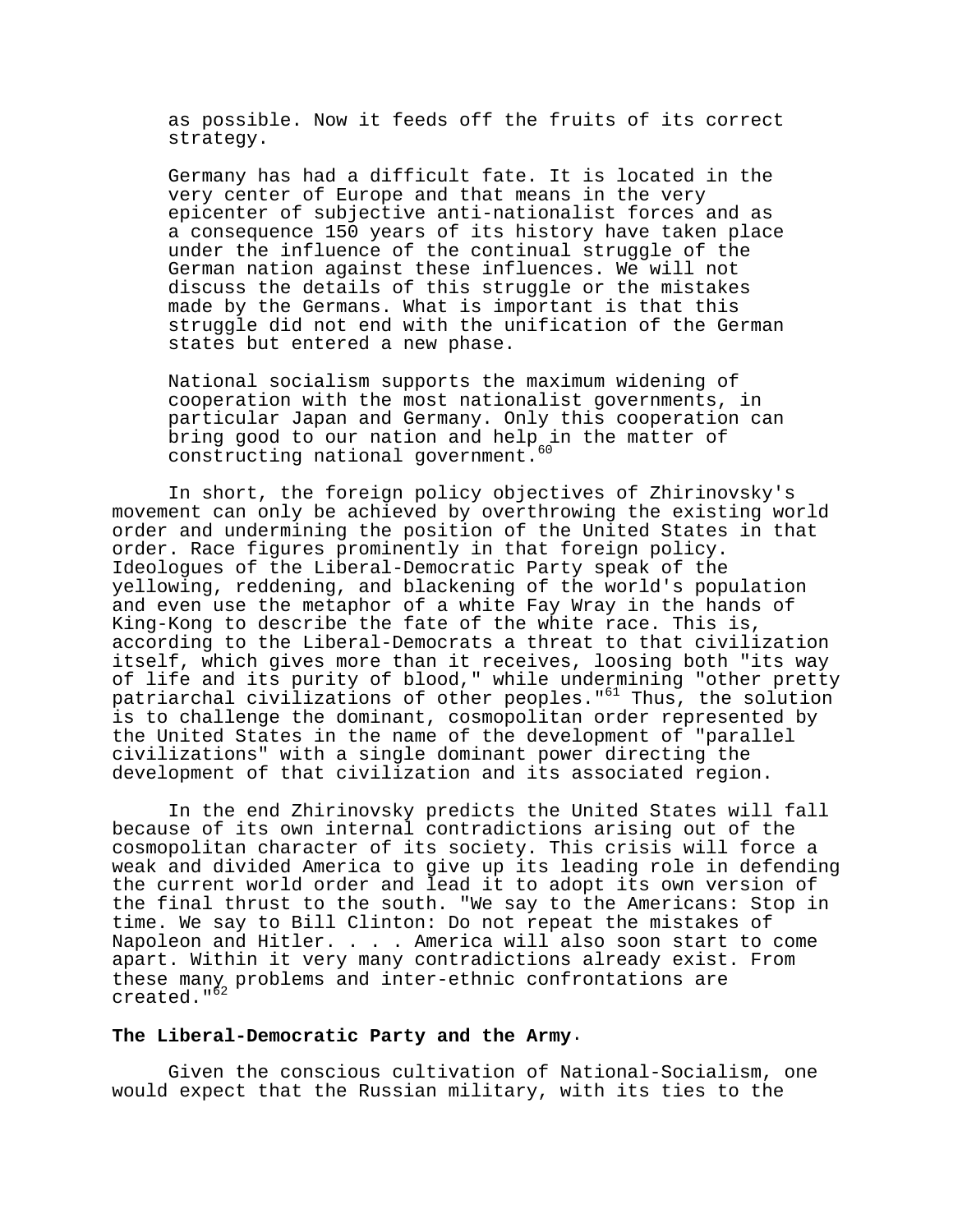historic victories of the Red Army over the Wehrmacht in what most Russians still see as a "just war," would not be particularly hospitable to Zhirinovsky and the Liberal-Democratic Party. Indeed, the Party's Program in 1992 even challenged the concept of a mass army based on conscription and called for "a gradual abolition of universal conscription to a well-planned transition to the formation of a professional army."<sup>63</sup> Regarding the future of the military, the LDP's Military Program pledges financial support for a strong army and a security policy of "sufficient defense" under Napoleon's slogan: "He who does not want to feed his own army will end up feeding a foreign one." The Program also speaks of "the gradual reduction of the level of confrontation, disarmament on the basis of strictly parity bases." It commits the Party to the creation of "deserved living conditions for servicemen and their families." Moreover, the statism of its ideology, which emphasizes empire and order, finds strong support in the military because it opposes those actions which lower the prestige of the Armed Forces, including the use of the army to "resolve the problems of other countries," i.e., international peacekeeping, the internal use of the armed forces within the country, and "the distortion of the fatherland's military history, the conscious discrediting of the army in public opinion, and the lowering of the honor and worth of the defenders of the Fatherland."<sup>64</sup>

Zhirinovsky views the army as a potential ally in restoring order, if it can be won over to the LDP. "I see such a Russia. She will have the most powerful army in the world, strategic rocket forces, our missiles with multiple warheads. Our space combat platforms, our space ship 'Buran' and our 'Energiya' missiles--this will be missile shield of the country."<sup>65</sup> His views are close to those Red-Browns, who dominated the editorial policy of The Military-Historical Journal of the Ministry of Defense during the tenure of General-Major V. I. Filatov in 1989-1991.<sup>66</sup> He has stated: "The destruction of the army must stop immediately. This is the last [institution] that we have that has a unified, healthy power. It can stop the collapse of the state, for the political forces of compromise have not achieved mastery there."<sup>67</sup>

Zhirinovsky's approach to winning over the army is to create a new unity between the army and the nation by mobilizing both around a shared image of a "foreign enemy," and for all practical purposes this is the United States as a power and Zionism as an ideology. He is holding out to the army future glories through which it will be reborn.

We need another border. We must either reach the shores of the Pacific and Indian Oceans or cut ourselves off from the south behind a 'Chinese wall.' . . . That means there is only one variant. We must execute this operation under the code name 'final thrust to the south.'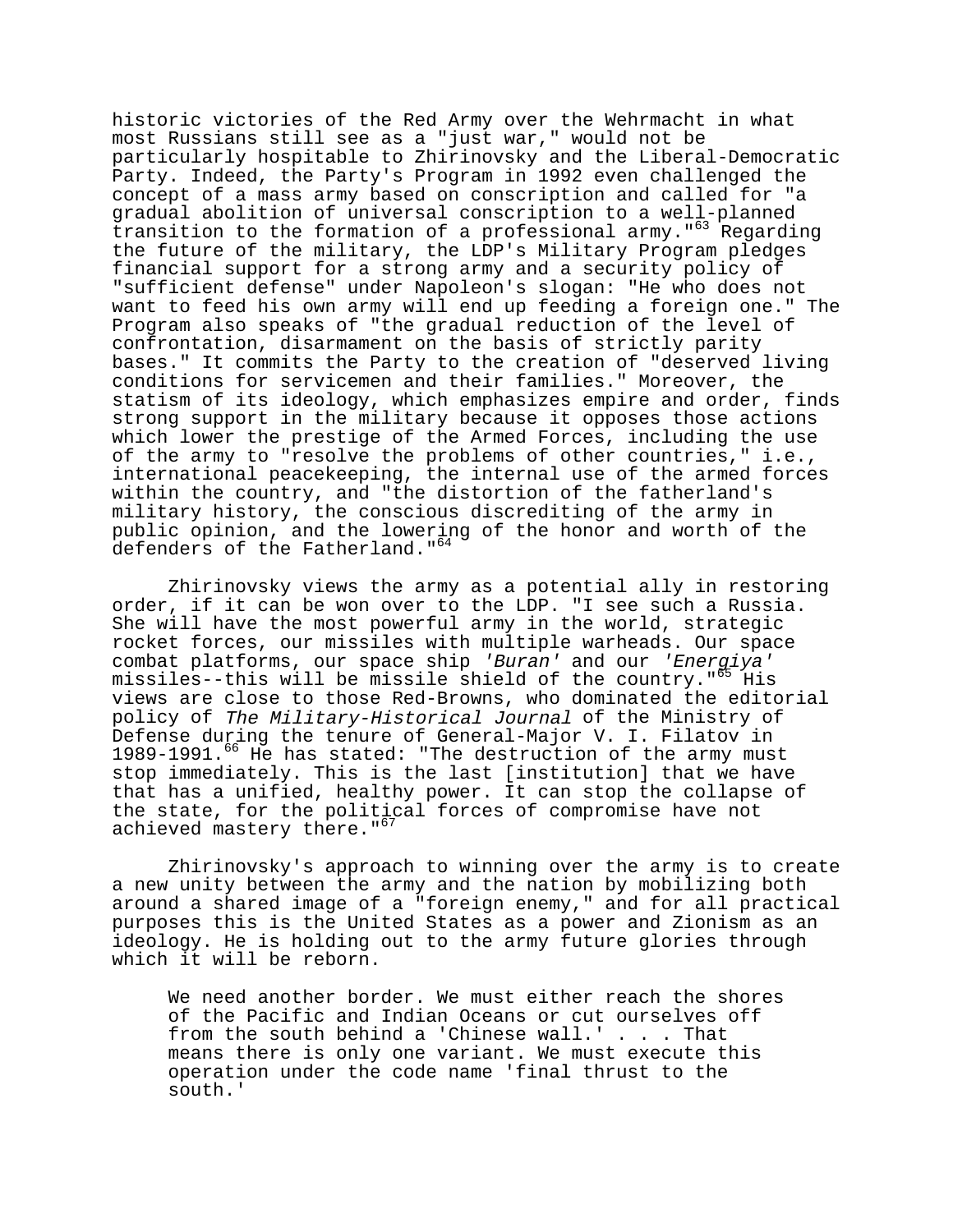Our army will accomplish this task. This will be the means to revive the entire nation. This will be the basis for the rebirth of the Russian Army. The new armed forces can be reborn only as a result of combat operations. The army can not gain strength in garrisons and barracks. It needs a goal, mission. Such was the mission-- counter the threat of German occupation, and gave birth to red regiments and divisions, for the struggle against the foreign invaders. Thus a powerful Red Army made its appearance. Today a Russian Army must be reborn, if it finishes with the fighters in Central Asia, in the Caucasus, in Moldavia, if it executes the operation to set up Russia's new borders in the southern direction. All this will provide stimulus for the development of the economy, transport, communications, for the extraction of resources for production, light industry, cheap labor, the possibilities of building new main lines to Deli, Teheran and Baghdad, new air lines, and new highways.<sup>68</sup>

At the Party's 3rd Congress many speakers addressed the military and its fate. The LDP set out to use the politization of the military to its own ends, seeking to discredit the government and the current military leadership. It played upon the loss of prestige felt by the officer corps. K. N. Popov spoke of a collapse of discipline, tanks rusting in Siberia, warships unable to put to sea, planes that could not fly. He criticized the current military leadership as businessmen and not commanders. The only hope was to spread the Party's ideas among "mid-level officer corps, where many are sympathetic to our ideas."<sup>69</sup> The Party's propagandists were instructed to take their message into the barracks and academies to gain support against a compromised military leadership. So M. I. Musatov, Leader of the LDP's Moscow Organization, reported at the Party Congress.70 V. I. Ivanov also appealed to the officers and men of the Soviet Army, who with the dissolution of the Union had been left to swear allegiance to new masters.

We must remove this mark of shame from our army, an undeserved mark but continually, assiduously applied. We must declare publicly: you are not guilty of anything and have nothing for which to blame yourself. Your banner is not stained. You only obeyed orders. And those who gave a second oath, let them think about what troops, who are given other oaths, stand.  $11$ 

The implications of this position were made clear in another speech, when a naval officer spoke of the Party's efforts to organize its own detachments within the armed forces themselves. Captain 3rd Rank Yu. L. Savin, serving in St. Petersburg, also spoke of a growing chaos and violence in the near abroad, the popular inertia at home and governmental incompetence as they affected the armed forces: "the troops will not go against the people, but the troops will march against thugs (pogromshchiki).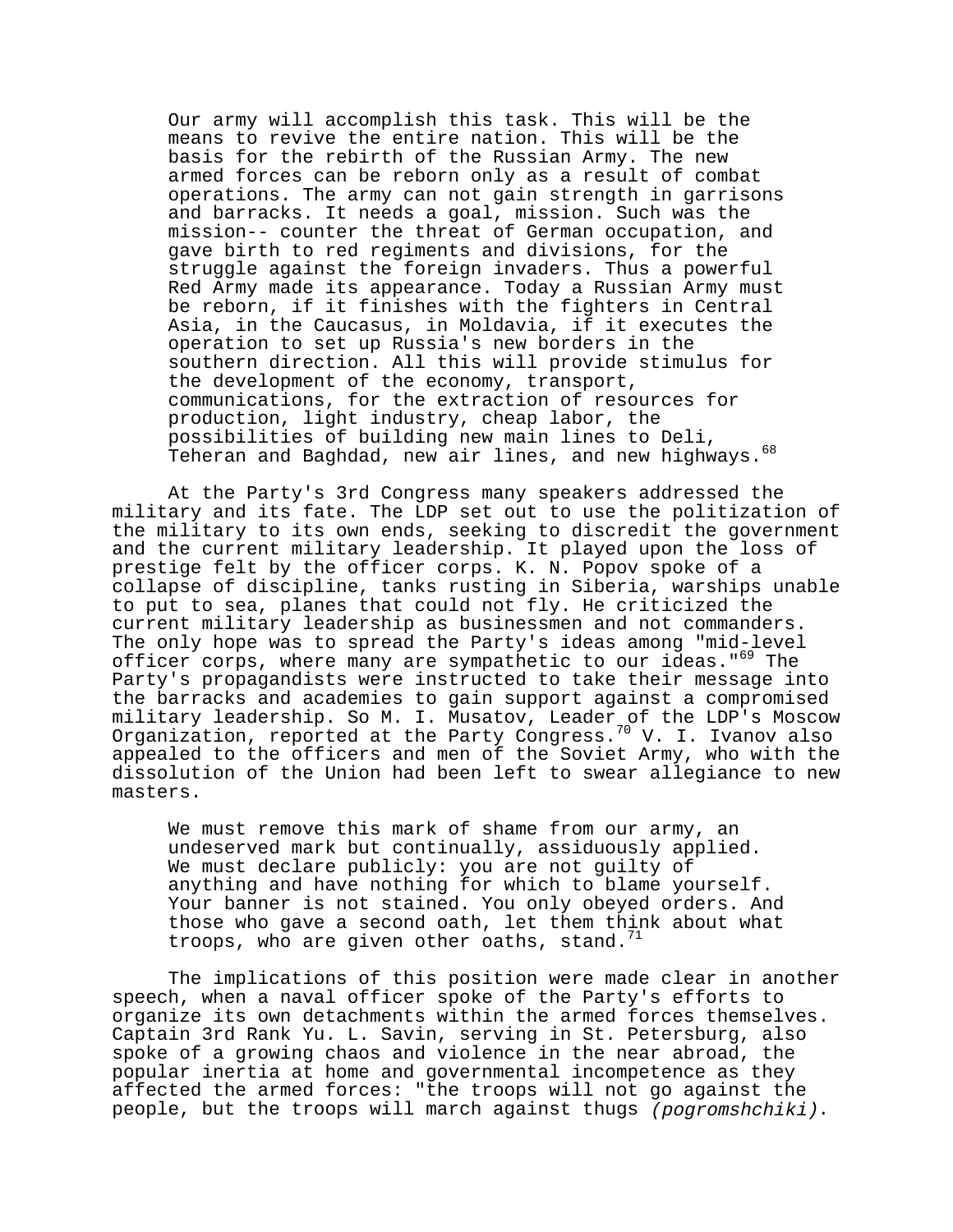Therefore, we, the St. Petersburg Organization, have created self-defense detachments."<sup>72</sup>

The LPD's efforts in the military did pay off in the December elections for Parliament, when one third of the military voted for their slate of candidates.<sup>73</sup> The actual number of military personnel voting for LDP is hard to estimate. Various figures regarding the percentage of military personnel in specific units, branches of the armed forces and institutions that voted for Zhirinovsky and the LDP have appeared in the press. The more sensational ones have gotten the widest attention: 87.4 percent of those who voted in Taman Motorized Rifle Division and 74.3 percent of those who voted in the Kantemirov Tank Division, two of the garrison divisions in the Moscow Military District, went for Zhirinovsky, as did 72 percent of the voters in the Strategic Rocket Forces, and 40 percent of the Air Force. Among the students and staff of the Humanitarian Academy, i.e, the renamed and supposedly reformed Lenin Political Academy, 93 percent voted for the LDP.<sup>74</sup> Since most of these soldiers voted at civilian polling places, it is very difficult to know on exactly what basis these figures were compiled. More solid figures exist for the Russian garrisons in the "near abroad" or in isolated communities within Russia proper. Helena Fiedorcowa, writing for Polska zbrojna, reported: ". . . in Tadjikistan Zhirinovsky received 43.4 percent of the votes of the military electorate, in the garrisons of the Black Sea Fleet 19 percent, in Kaliningrad 29 percent, in the units stationed in Georgia and Turkmenistan around 40 percent."<sup>75</sup> President Yeltsin gave the figure of one-third for the LDP vote within the armed forces at a recent press conference and stated: "We are worried about this and appropriate measures have been taken."<sup>76</sup>

On December 22, Yuriy Belichenko, writing in Krasnaya zvezda, defended the large army vote for Zhirinovsky in the following terms:

The Army voted for itself, for its own interests, which certainly are not narrow, corporative, petty interests but state interests. For a strong, united and patriotically-oriented Russia. For politicians not to drag it into their games in the future. For the Army to be respected and socially protected. For worthy service for its new recruits and a worthy life for its veterans.<sup>7</sup>

Speaking more bluntly, General Valdimir Dudnik, chairman of the Army and Society organization, which draws much of its strength from the Humanitarian Academy, asserted: "the army has bidden adieu to Yeltsin."78 Dudnik overstated the case. The bulk of the military remain committed to Yeltsin as Commander in Chief, but a political struggle is underway for the Army. And the momentum seems to be in Zhirinovsky's favor.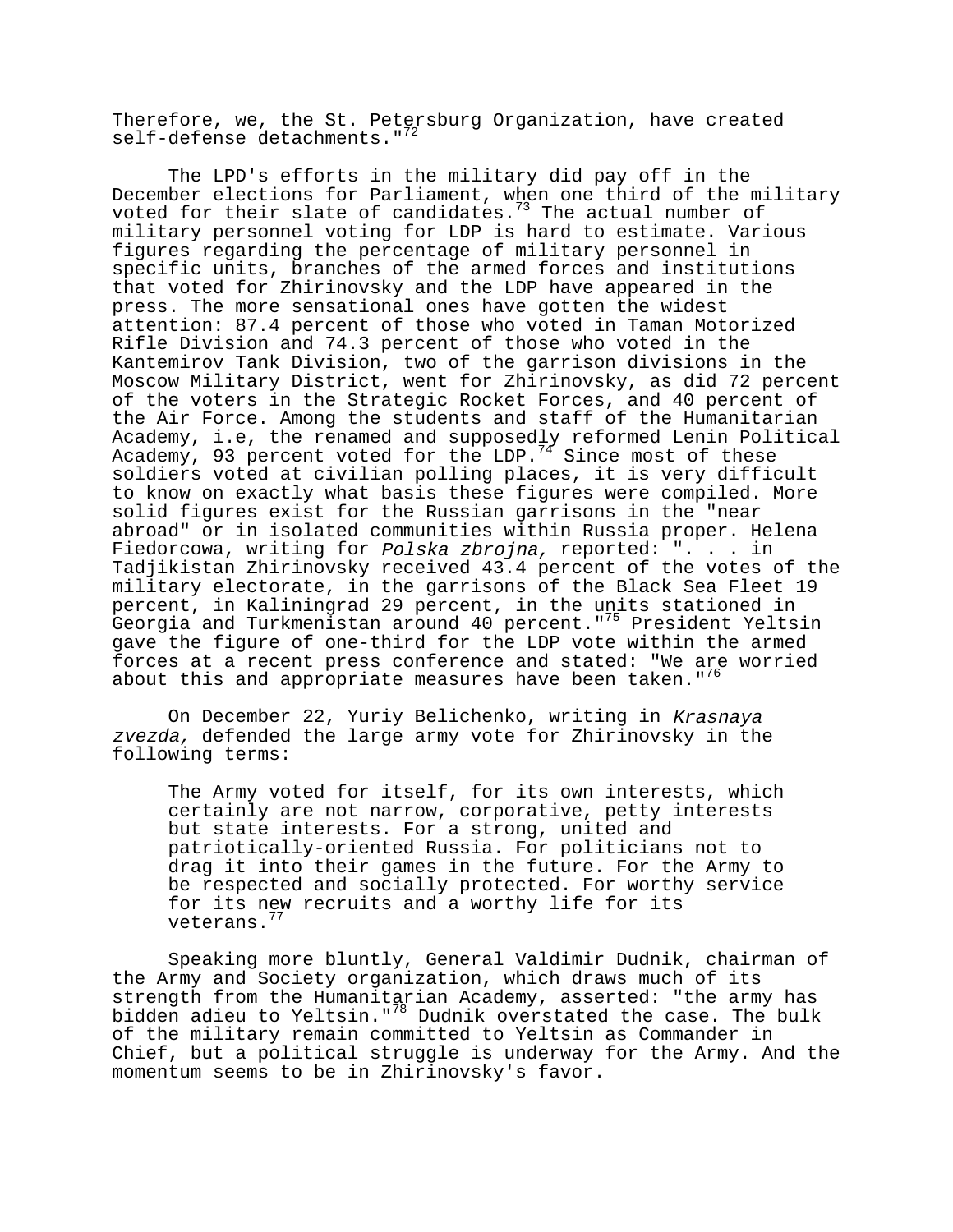#### **Zhirinovsky as Charismatic Leader**.

While the ideology and program of the Liberal-Democratic Party are important as a guide to the popular appeal of the Party and as some hint to its possible policies, should it come to power, Zhirinovsky as leader and symbol has much to do with the movement's success. There is no shortage of radical, Red-Brown opponents to Gorbachev and Yeltsin, but Zhirinovsky has been able to steal their thunder and emerge as the undisputed voice of the opposition. Of course, the fact that other opposition figures managed to discredit themselves, e.g., the Gang of Seven who in August 1991 tried to save the Union by coup, or Khasbulatov and Rutskoy who were defeated and discredited in October in their struggle with Yeltsin, has made his task easier. But one should not underestimate his appeal. In August 1991 he openly sympathized with the Putsch and his political career seemed over. In 1992 he sided with the parliamentary majority against Yeltsin's government. In both cases temporary setbacks became the basis for political recovery and expansion of his base of support. Zhirinovsky's appeal has been the subject of analysis by supporters and opponents. While many democrats underestimated him in the elections of 1991 and 1993, others have considered him the only serious, consistent, oppositional challenge to Boris Yeltsin's leadership.<sup>79</sup>

Moreover, the LDP's propaganda cultivates an image of Zhirinovsky as a "leader of a new formation." He is depicted as a leader thrown up by the people, who is hated by those "democrats" eager to sell the Russian nation into the slavery of foreign capital. To his followers Zhirinovsky represents exactly the antidote to the excess of democracy, i.e., disorders, arbitrariness, the anarchy of production and a catastrophic decline in the living standards of working people. In him they see the basis for a "firm, intelligent, and powerful authority [vlast']."80 Zhirinovsky is "ready to be a strict Papa."81

Typical of this view of Zhirinovsky is the portrait of Zhirinovsky as "leader" drawn by I. S. Kulikova in a article attacking the Mayor of St. Petersburg, Anatolyi Sobchak. Sobchak is presented as unprincipled careerist, seeking power as an end in itself. Zhirinovsky, who shares with Sobchak the distinction of being a lawyer, followed a different road to politics. Zhirinovsky began "with a program and its delineation first for himself, of the concrete ways to save the motherland from the impending crisis." Zhirinovsky rejected self-promotion and found he could not trust other parties and so set out on the difficult path of building his own movement, the Liberal-Democratic Party. His ideas, according to Kulikova, were ones already proven abroad and even in Russia before revolutionary excess drowned them in 1917. Zhirinovsky's appearance, indeed the "Zhirinovsky Phenomenon," is depicted as "historical necessity, the consequence of perestroika, glasnost, and democratization of our much suffering society."<sup>82</sup>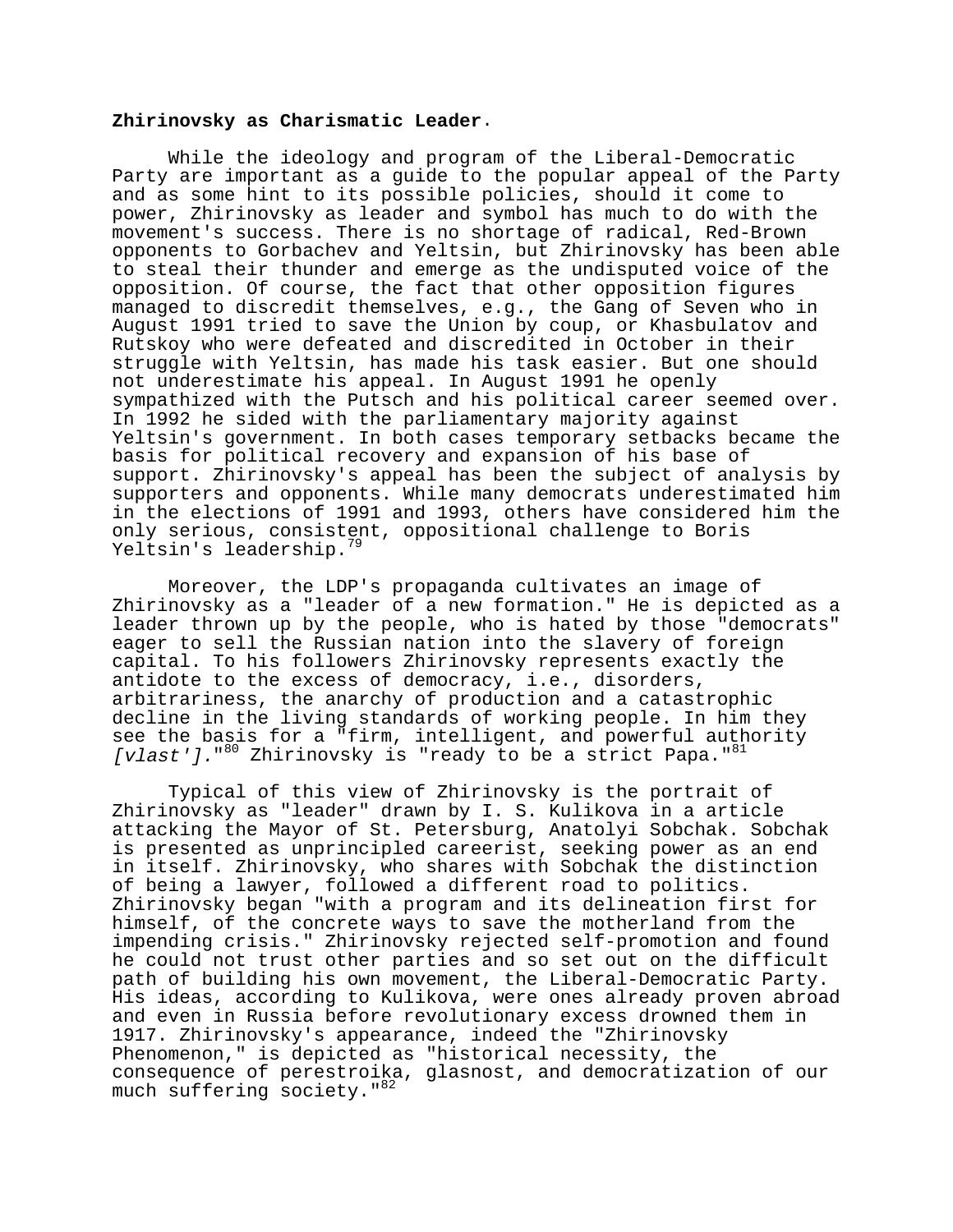Zhirinovsky's propagandists present him as a man from the people, who understands their suffering and longing. As he has declared at each campaign meeting, "I am one of you."83 He lives in a two-room apartment and is an astrological Taurus. 84 No one put red carpets in his path. Rather as a Russian in Kazakhstan he found his path blocked by what he called "colonialism in reverse." $85$  He had to develop his skills as a fighter and expend his energy in the process of entering into the political arena.<sup>86</sup> He is depicted as the continual victim of distorted reporting from the press, unfounded charges that he is a Fascist, Communist, uses narcotics, or worked for the KGB.<sup>87</sup> Reading this propaganda, one is struck by two points: first, the utter naivete of these presentations of the leader and, second, the calculated cultivation of the leader's image as a cult figure, whose power and appeal is vested in the masses themselves, who see in him the embodiment of their collective experience. This is, in short, meta-politics of the type seen in Weimar Germany--the politics of the outsider who becomes the embodiment of the nation's hopes, fears, and anger. It was a role that Boris Yeltsin played against Mikhail Gorbachev after his exile from Kremlin politics. In Zhirinovsky's case, however, the exile, in fact, played the role of minor clerk, Gogol's Akakiy Akakievich, in service of Brezhnev's stagnating order, where lawyers served the interests of the Party-State order. In Zhirinovky's case his own model seems to be that of the reformist bureaucrat, an N. A. Milyutin, who has liberated himself from serving a capricious tsar and may act in the interests of the state, which he understands and represents. $88$  In the end, society is to be reshaped in the interests of the state by reform from above.

Critics of Zhirinovsky divide into two broad camps: those who dismiss him as a clown and see darker forces manipulating his phenomenon and those who take Zhirinovsky's appeal seriously and have tried to fathom the nature of his charisma. Those who see Zhirinovsky as a tool focus on the dark forces in the old Communist Party and KGB, who have sought to use him for their own ends. Those who focus on his charisma do not deny the efforts by such forces to use Zhirinovsky, but emphasize his emancipation from their control. One of the most astute observers in this regard is Alexander Yanov, a scholar and journalist who has devoted considerable time to the study of Russian Fascism and extreme nationalism. Yanov has described Zhirinovsky's position in Russia as "the classic situation of the outsider, the pretender, if favorable, who are always created in times of trouble literally out of nowhere--at the moment when the forces struggling for power begin to loose the trust of the public."<sup>89</sup> Of all the Red-Brown leaders seeking power, no other has "the Lumpen recklessness, unbridledness, amorality, tactlessness, anti-intellectualism, and charisma" of Zhirinovsky.<sup>90</sup> Yanov describes Zhirinovsky as a late 20th century "Robin Hood," whose foreign policy pronouncements are matters of practical politics. He openly declared that he would embark upon nuclear blackmail of the West once he came to power. This approach, which would seek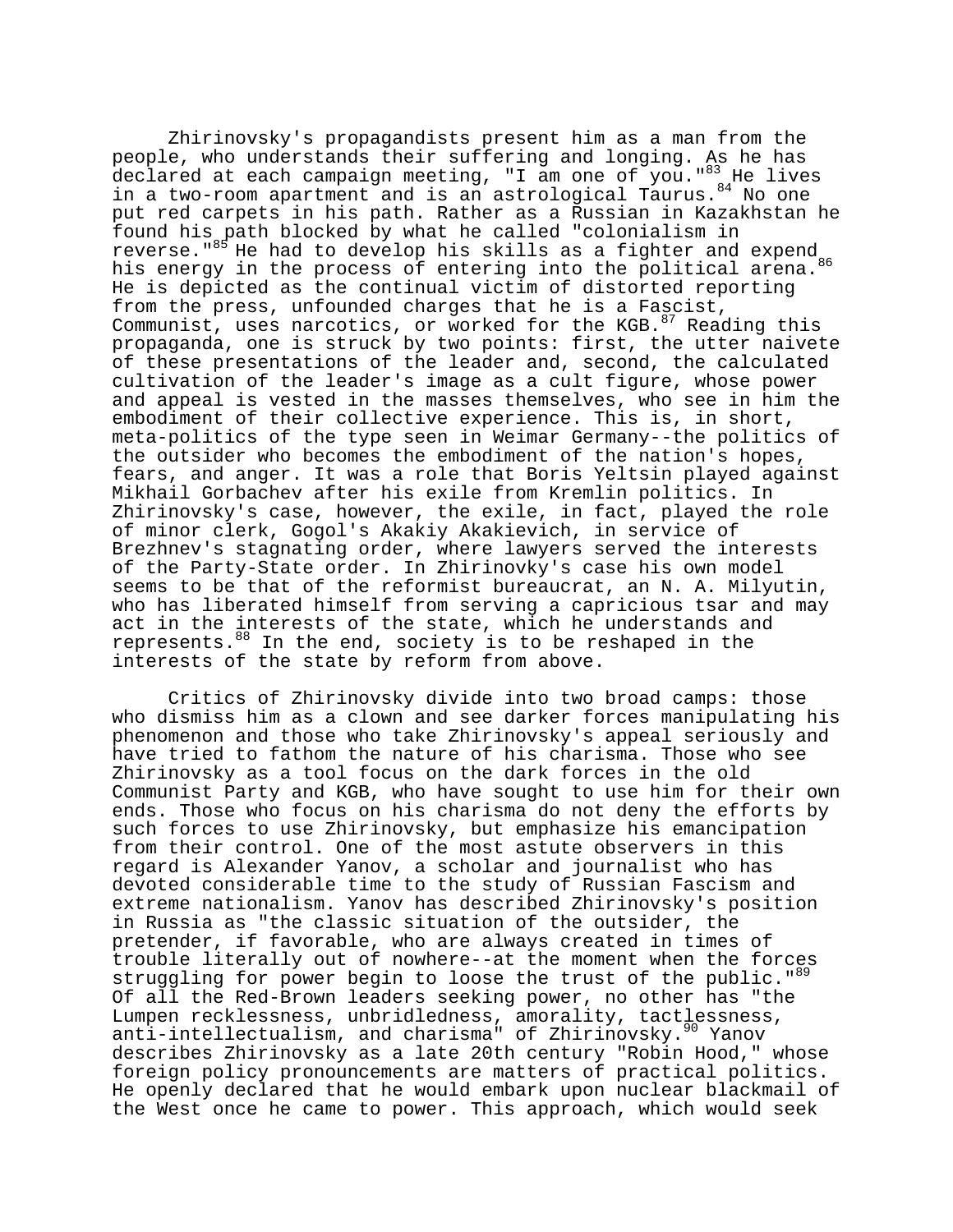to end Russia's crisis by simple extortion of the West, would, as Yanov points out, violate all the rules of international politics. But for Zhirinovsky such an argument is irrelevant. Rules are meant to be broken if this will enhance his drive for power. In the area of nuclear deterrence this has special relevance. "In distinction from conventional Russian and Western politicians, he is prepared to risk mutual destruction." 9 (emphasis in original) This is more than simple blackmail and represents a throw-back to the pre-nuclear era when a leader like Hitler could speak of naked force and decisiveness in creating "a completely new political universe." "This new universe exactly reflects the situation of his country, a situation of total collapse. He intends to thrust it upon the world." $92$  His universe is a nightmare answer to Western claims of a new world order. With nothing to loose, he is willing to threaten cities with nuclear destruction in exchange for getting what he wants. Zhirinovsky, born after the Great Patriotic War and during the nuclear era, is unmoved by either the terrible losses of that war or the even greater casualties his nuclear blackmail could bring in its wake.

The electoral performances of Zhirinovsky and his party make this more than a matter of Zhirinovsky's own unbridled ambitions and fantastic projects. His new universe is one of a restored and expanded empire, stretching into the Middle East and allied with like-minded powers in Germany and Asia.

Yanov sees Zhirinovsky's electoral support coming from the broad strata of Soviet society who were "Lumpenized" by the totalitarian regime and left without status or protection by the collapse of that regime. In an interview with Yanov, Zhirinovsky openly admitted seeking a mass political base from these de-classe elements of society upon which he can build an electoral majority and reach power. When Yanov warned that such an approach carried the risk that such forces, when they did not get immediate satisfaction of their demands from his government, would within hours turn up and devour it, Zhirinovsky answered, "History will show."93 Zhirinovsky's universe invites comparisons with Dostoyevsky's worst nightmares about marginalized and superfluous men in a world without God or morals. His world is populated by Raskolnikovs, Grand Inquisitors and Father Karamazovs. Zhirinovsky in commenting on his birth in Kazakhstan and the 18 years he spent there has referred to himself as "a peripheral Russian" who felt this marginalization there and even in Moscow, where he was admitted to the elite Institute of Eastern Languages of Moscow University. Among the children of the Soviet elite he was a gifted outsider. Throughout the Brezhnev era of stagnation he served as a minor official until, as Yanov observes, Perestroika created a market for his politics of anger and frustration.<sup>94</sup> Reading Zhirinovsky's autobiography one is left with the impression that the early frustrations and burdens of life strike a very responsive cord with many Russians of his generation, who put up with so much, while others with better access to power and privilege prospered. Zhirinovsky asserts that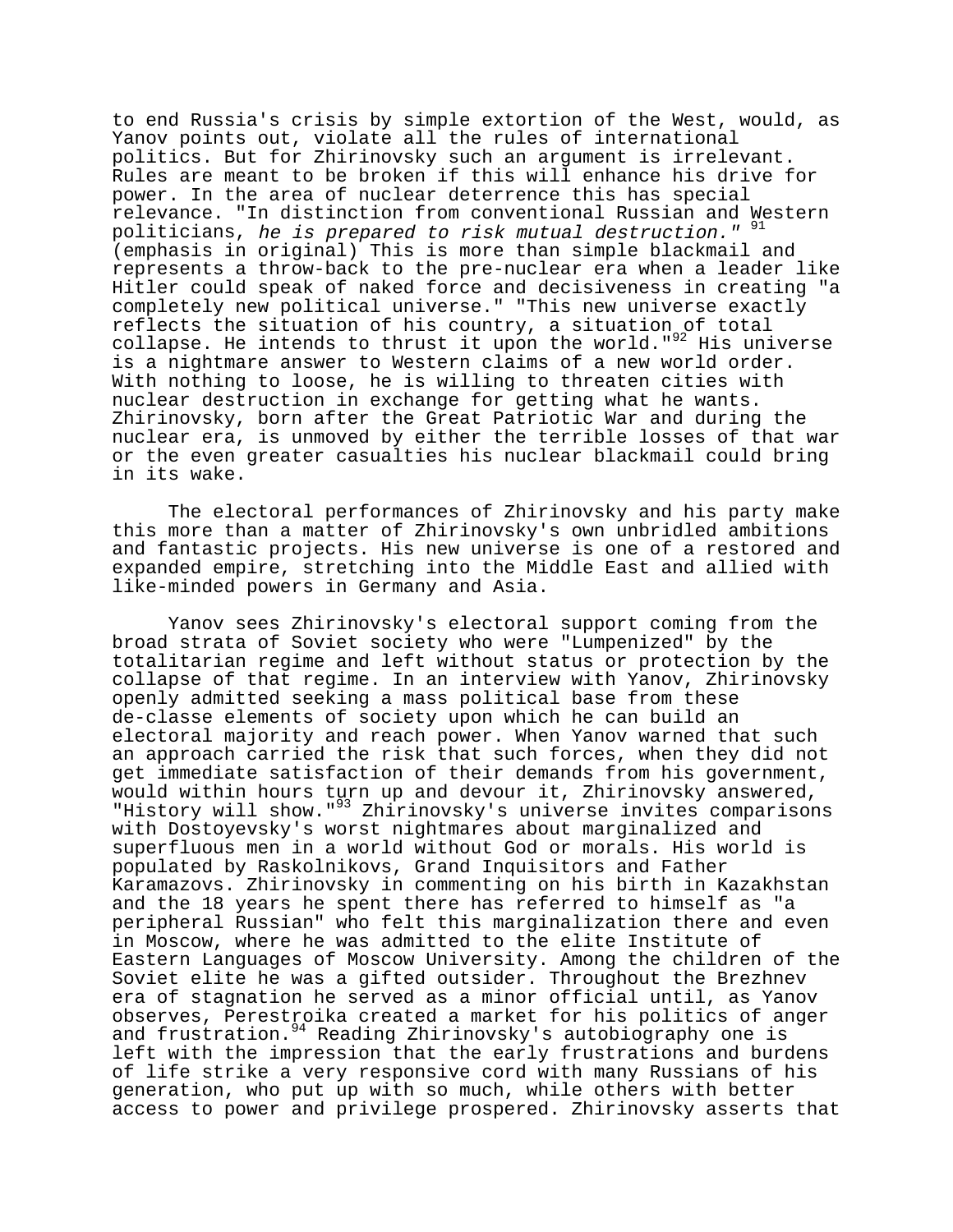his own sufferings prepared him for the struggle for power. Of Gorbachev, Zhirinovsky wrote: "Gorbachev lived a sweet life. Why did he destroy the country and could not do anything good? He was weak, because he had everything. The son of the chairman of the kolkhoz, that means the son of the estate owner  $(pomeshchik)$ . He lived like a little lord (barchonok) already then."<sup>95</sup> The blows that Zhirinovsky suffered have given the leader the will to power.

This marginalization has contributed to his sentiment for empire by conquest. The strong take what they can and the weak suffer. It is the morality of the labor camp and a perverse Hobbesian struggle for survival. In such a universe there are no constraints. "Here for him the concepts of legitimacy, property, or law do not exist."<sup>96</sup> What does exist is the state. In this regard the state holds all property and territory in its interests. Once having held territory and possessing sufficient power to enforce its authority, the state may claim back any territories or peoples that were within its domains. Other peoples either lack a state or have a state too weak to act in defense of their interests. As Yanov observes, "This is simply the logic of a gulag thief erected here in the ranks of state policy."97 In an interview in a Lithuanian newspaper Zhirinovsky stated:

The Baltic region is Russian land. I will shoot you. In the border zone of Smolensk oblast' I will begin to collect nuclear waste, and you, Lithuanians, will die from radiation sickness. I will remove the Russians and Poles. I am the lord, I am a tyrant. I follow in Hitler's footsteps. 98

# **Conclusion**.

For the last 2 years since the collapse of the Soviet Union Zhirinovsky has devoted his efforts to preparing his party for upcoming elections. In the fall of this year, when Yeltsin moved against the Parliament the LDP was ready to compete in parliamentary elections and benefited from those preparations. However, the ultimate prize is still Zhirinovsky's own election as president. And whether those elections come in the spring of 1994 or in 1996, the point is that Zhirinovsky will be competing for a powerful presidency that could give him the leverage to initiate his foreign and domestic program. In assessing his own chances for success, Zhirinovsky has declared: "Give me a billion dollars, and I will become president of Russia."<sup>99</sup> Given his program and base of support, he is much closer to realizing his objective today than he was only a few months ago.

Zhirinovsky is neither a Russian Hitler nor a simple throwback to "Black Hundredism." He and his party are distinct products of the Soviet system and its collapse. The chaos and disorder of the last several years have created a climate of fear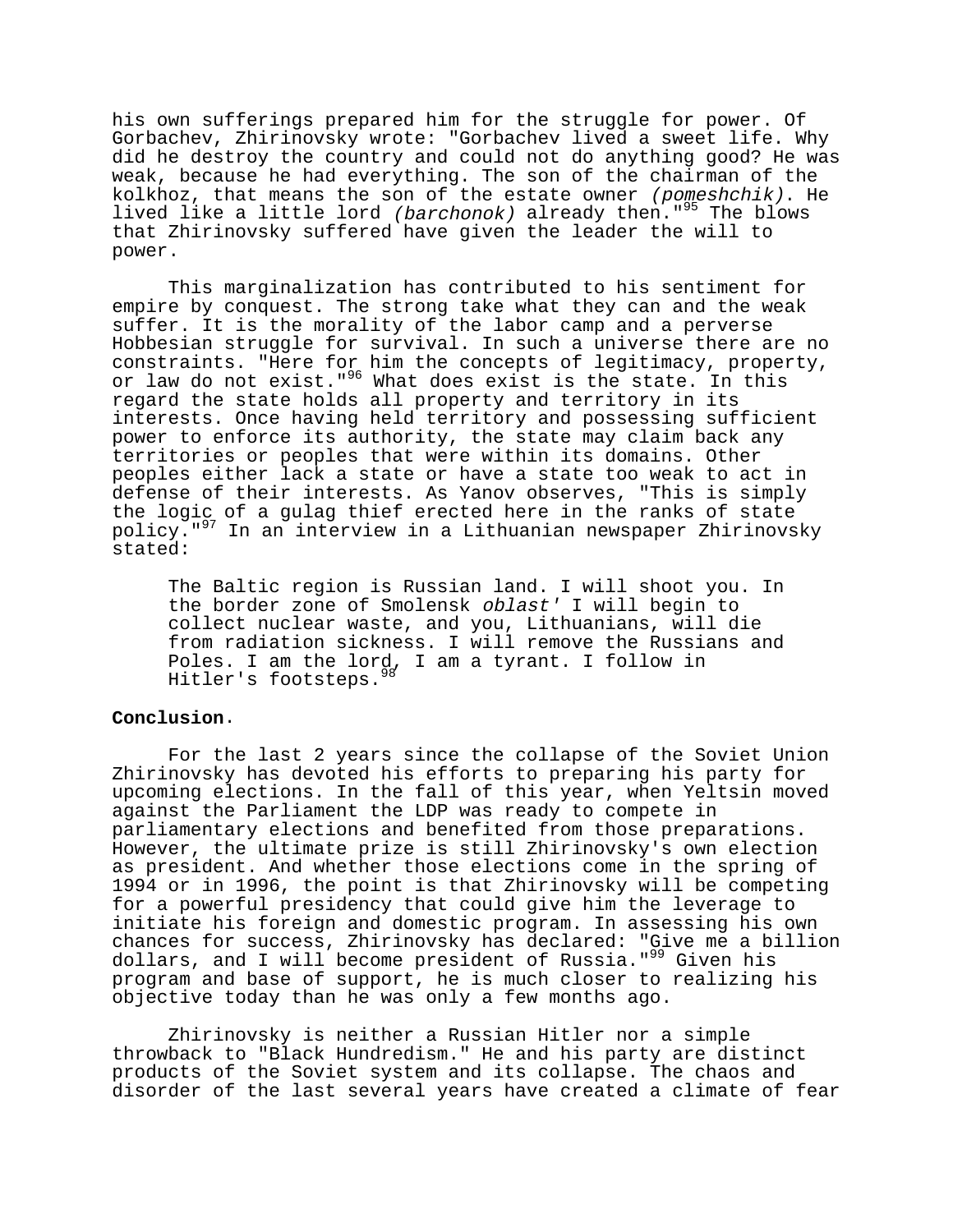and anger, which he has been quite astute in exploiting. That he is a Russian statist, an imperialist, authoritarian, xenophobe, and anti-Semitic is without question. But this mix is joined with a vulgar charisma that gives him broad appeal to those seeking order and security. Given his amorality and declared willingness to engage in nuclear blackmail and take risks, his raise to power would signal an end to any hope for a democratic Russia and the prospects for a renewed era of confrontation with a Russian state bent upon overturning the international balance of power and reasserting its hegemony by conquest. Zhirinovsky in power means war:

Let Russia successfully execute its final 'thrust' to the south. I see Russian soldiers, assembling for this final southern campaign. I see Russian commanders in the staff headquarters of Russian divisions and armies, drawing the line of march of the troop formations and the final points of the march routes. I see airplanes at airbases in the southern districts of Russia. I see submarines cruising along the shores of the Indian Ocean and assault ships approaching the shores along which the soldiers of the Russian Army already march, armored personnel carriers are moving, huge masses of tanks move forward. [italics in the original] At last, Russia completes its final military campaign. It once and for all excludes war from the south for Russia, and from the north it was already long ago impossible. To the West they will understand this. And to the East they will also understand this.<sup>100</sup>

We have heard the soliloquy of this self-proclaimed, would-be tyrant but need not be slaves to his plots. The Army is a key vehicle on his road to power and in the execution of his plans. He is our sworn enemy. We can not afford to stand aside and let those plots unfold. His final thrust for empire could turn the next century into another nightmare of total war and human suffering. To ignore this threat and to give up our efforts to aid Russian democracy will only aid his cause. Our enemy is not Russia, its people, or its Army. Rather, they are a battleground. Just as we seek partnership with a democratic Russia and support military-to-military ties to enhance professionalism and the integration of the Army into an open and free society, so we must oppose Zhirinovsky and his party. Zhirinovsky is the most foul product of that revolt against totalitarianism and empire now recasting Eurasia. We will master this bastard child of revolution, or he will surely master us.

Military-to-military contacts are one way in which the West can undermine the xenophobic chauvinism to which Zhirinovsky has appealed in his struggle to gain influence within the Army. So long as Russia remains committed to democratic reform, we should continue these efforts. What is required at the present time is a strategy of active engagement to bring bilateral and multilateral efforts into a coherent whole so that they can have the greatest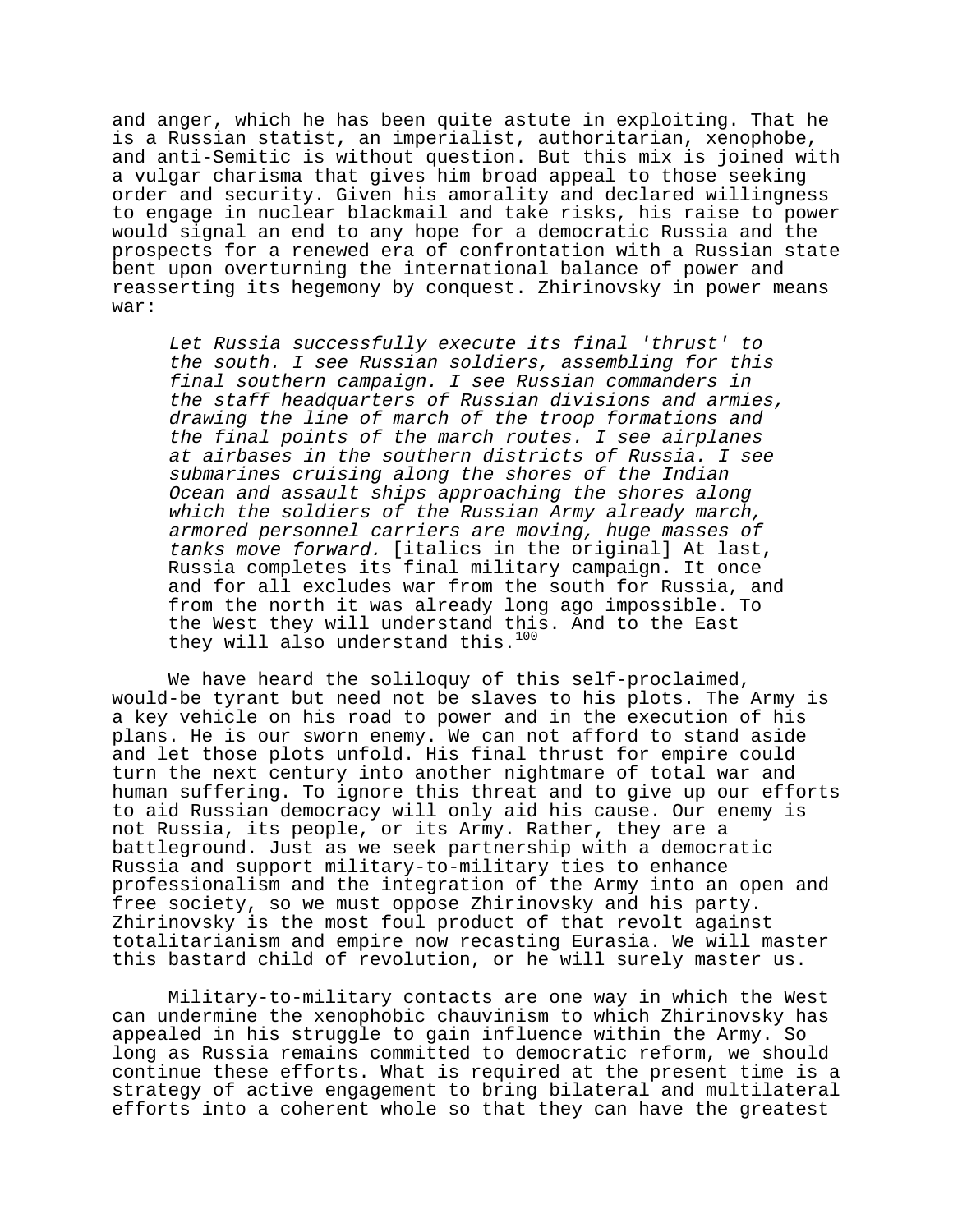influence on the views of Russia's mid-level officer corps, i.e., the center of gravity of the Armed Forces.

Partnership for Peace, by extending a hand to democratic Russia, holds out the promise of a peaceful and whole Europe. At the same time it also asserts that, should Russia and its Army come under the sway of Zhirinovsky or others with his imperial ambitions, then the West is prepared to look most closely at using NATO to create a broader system of collective defense to prevent the reassertion of Russian hegemony by force of arms in Central and Eastern Europe.

#### **ENDNOTES -- CHAPTER 3**

1. Conversation with Dr. Sergei Blagovolin, Moscow, IMEMO, June 15, 1993.

2. Jacob W. Kipp, "The Politics of Military Doctrine: Russia's Military Facing a Transition Period," FMSO Blue Cover Study, Ft. Leavenworth, Kansas, 1994 forthcoming.

3. Daniel Yergin and Thane Gustafon, Russia 2010 and What It Means for the World: The CERA Report, New York: Random House, 1993, pp. 141-157.

4. Los Angeles Times, June 6, 1993, p. A1.

5. The New York Times, October 22, 1993, p. A1.

6. NATO, "Declaration of the Heads of State and Government Participating in the Meeting of the North Atlantic Council Held at NATO Headquarters, Brussels, on 10-11 January 1994," Brussels, Belgium: NATO Press Service, 1994, p. 3.

7. RFE/RL Daily Report, No. 10, January 17, 1994.

8. Michael R. Gordon, "Perry Says Caution is Vital to Russian Partnership," The New York Times, March 15, 1994, p. A4.

10. RFE/RL Daily Report, No. 238, December 14, 1993.

11. Leonid Volkov, "'Muynkhen' g-na Zhirinovskogo. I nash svami," Novoye vremya, No. 2, January 1994, pp. 14-15.

12. Serge Schmemann, "Russia's Elections: A Dose of Invective," The New York Times, December 19, 1993, p. E3.

13.Serge Schemann, "Votes Born in Anger," The New York Times, December 15, 1993, p. A-8.

14. Andrey Vandenko, "Sokol Zhirinovskiy," Novyy vzglyad, No. 38, 1992, p. 1.

<sup>9.</sup> Ibid.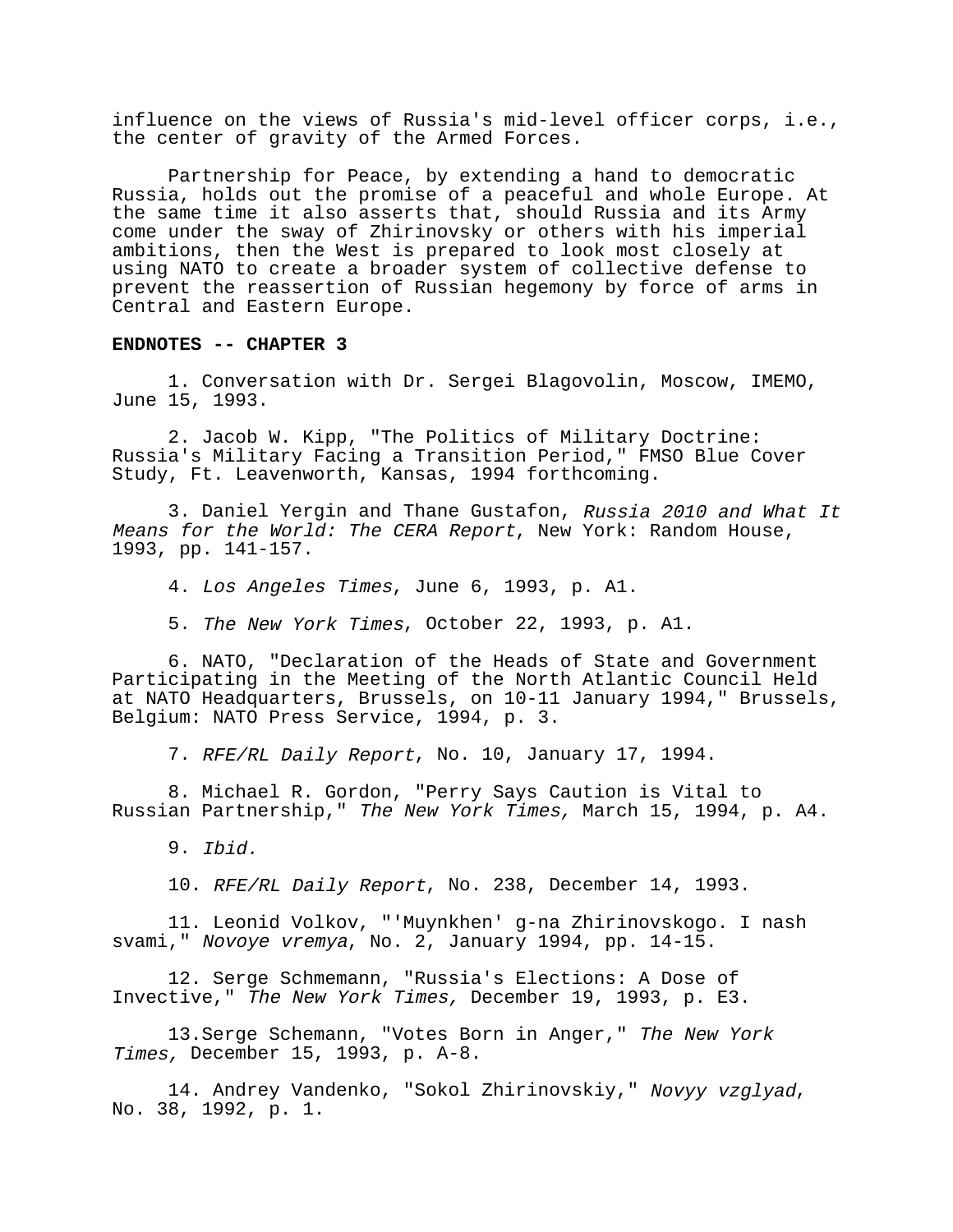15. Ibid.

16. RFE/RL Daily Report, No. 237, December 13, 1993.

17. Argumenty i fakty, No. 45, November 1993, p. 5.

18. Alexander Yanov, "Fenomen Zhirinovskogo," Novoye vremya, No. 41, 1992, p. 8.

19. Vladimir Zhirinovskiy, Posledniy brosok na yug, Moscow: LDP (Liber'no-demokraticheskaya partiya), 1993, pp. 48-49.

20. E. A. Kolkotin, "LDP - partiya tsentra," Liberal, Nos. 6-7, 1993, p. 14.

21. Lyudmila Saraskina and Larisa Piyasheva, "Rossiyskiy liberalizm: Luchshe byt' svobodnym chem nishchim," Stolitsa, No. 46, 1992, p. 6.

22. M. E. Saltykov-Shchedrin, "The Liberal," in Tales from M. Saltykov-Shchedrin, Moscow: Foreign Language Publishing House, n. d., pp. 139-145.

23. George Fischer, Russian Liberalism, Cambridge, MA.: Harvard University Press, 1958, pp. 203-204.

24. "Samosoznaniye sotsial'noye i natsional'noye: S tochki zreniya P. I. Milyukova," Liberal, No. 2, 1992, p. 21.

25. Zhirinovskiy, Posledniy brosok na yug, p. 57.

26. V. V. Zhirinovsky, "Politicheskiy doklad i vystupleniya predsedatelya LDP V. V. Zhirinovskogo," Liberal, Nos. 6-7, 1992, p. 3.

27. Kulikova, "Fenomen Zhirinovskogo," p. 9.

28. Ibid.

29. Ibid.

30. Zhirinovsky, "Politicheshiy doklad . . . ," p.3.

31. Sergei Zharikov, "Vysshaya rasa," Sokol Zhirinovskogo, No. 2, May 1992, p. 13.

32. Zhirinovskiy, Posledniy brosok na yug, p. 64.

33. Ibid., p. 66.

34. Aleksey Vinogradov, "Rossiyu Russkim," Sokol Zhirinovskogo, No. 2, 1992, p. 7.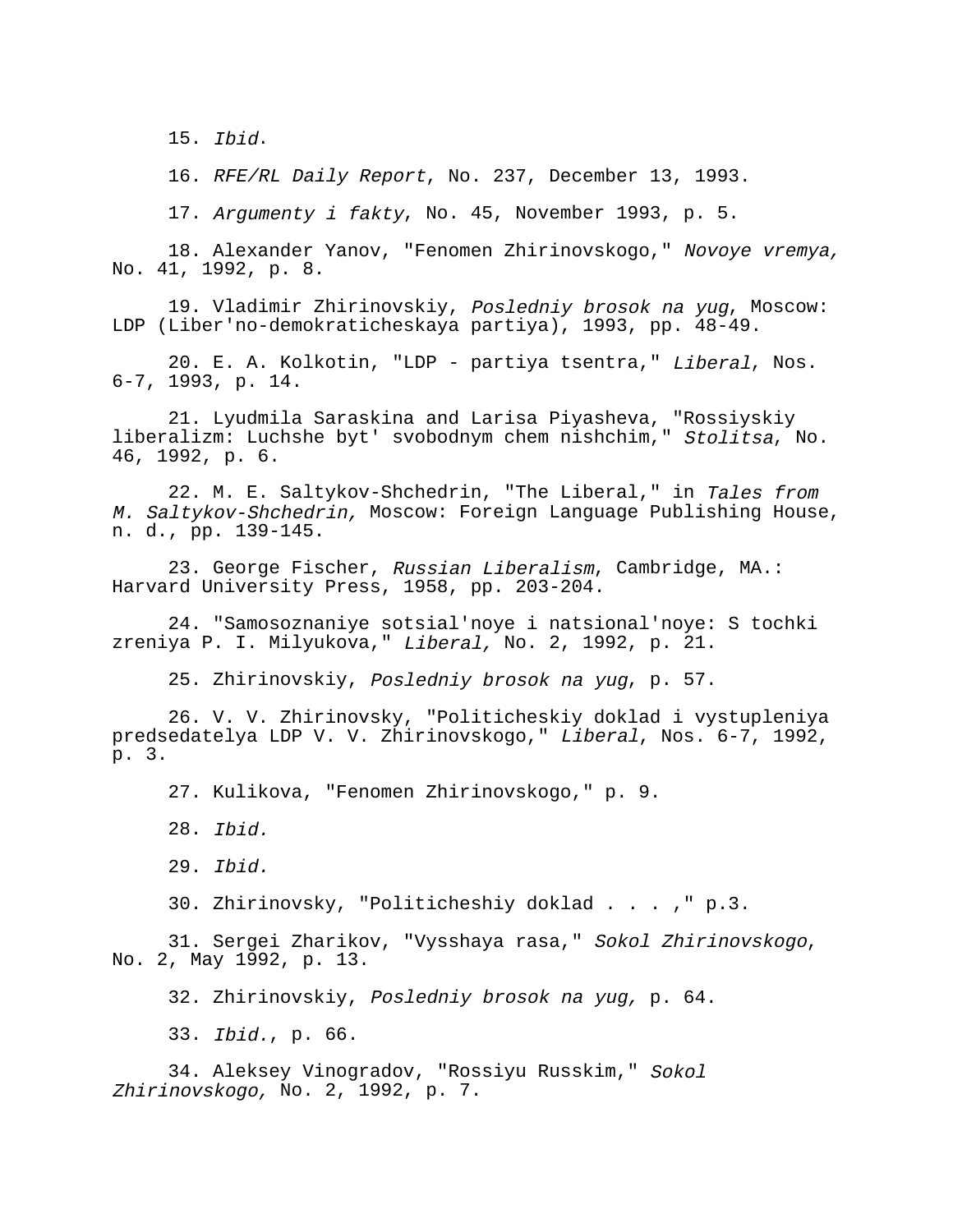35. Zhirinovskiy, Posledniy brosok na yug, p. 113.

36. Ibid.

37. Anatoliy Ivanov, "Blagorodnyy liberalizm Zhirinovkogo," Sokol Zhirinovskogo, No. 2, May 1992, p. 5.

38. Kolkotin, "LDP - partiya tsentra," Liberal, Nos. 6-7, 1992, p. 14.

39. Kulikova, "Fenomen Zhirinovskogo," p. 27.

40. A. Antropov, "Tri Industrializatsii Rossii," Liberal, No. 2, 1992, p. 12.

41. S. F. Dergunov, "Ekonomika perekhodnogo perioda," Liberal, No. 2, 1992, p. 13.

42. Ibid., pp. 13-14.

43. S. Zhebrovskiy, "Privatizatsiya cherez arendu (Kontseptsiya privatizatsii v interesakh vsekh grazhdan," Liberal, No. 2, 1992, p. 9. Zhebrovsky drew up the economic strategy that the LDP followed in the recent parliamentary campaign and has been nominated by Zhirinovsky to be shadow minister of economics. Zhebrovsky is a physicist by training, taught at various technical institutes, and was a science editor for Sovetskaya Entsiklopediya, and Mir publishing houses before joining the LDP apparatus. On Zhebrovsky's career and role in LDP "shadow government" see: Izvestiya, December 18, 1993, p. 4.

44. Kulikova, "Fenomen Zhirinovskogo," p. 38.

45. "Ne svobodyye tseny na energoresursy, a gosudrstvennoye regulirovaniye ekonomicheskoy deyatel'nosti (Kontseptsiya stimulirovaniya vnutrennego proizvodstva)," Liberal, No. 2, 1992, p. 10.

46. V. V. Zhirinovskiy, "O sud'bakh Rossii: Zemlevladenie i krest'yanskiy vopros," Liberal, No. 2, 1992, p. 23. Zhirinovsky seems unique among contemporary Russian politicians in his invocation of statist reformism and its tsarist champions, i.e., Count P. D. Kiselev, N. A. Milyutin, S. Yu. Witte, and P A. Stolypin. See Plekhanov, "Ya - odin iz vas," pp. 87-88.

47. Ibid., p. 23.

48. "Osnovye zadachi i tseli LDP," Liberal, Nos. 6-7, 1993, p. 31.

49. Steven Erlanger, "Who Voted for Rightist in Russia? Mostly Nervous Men, Poll Shows," The New York Times, December 30, 1993, p. A-4.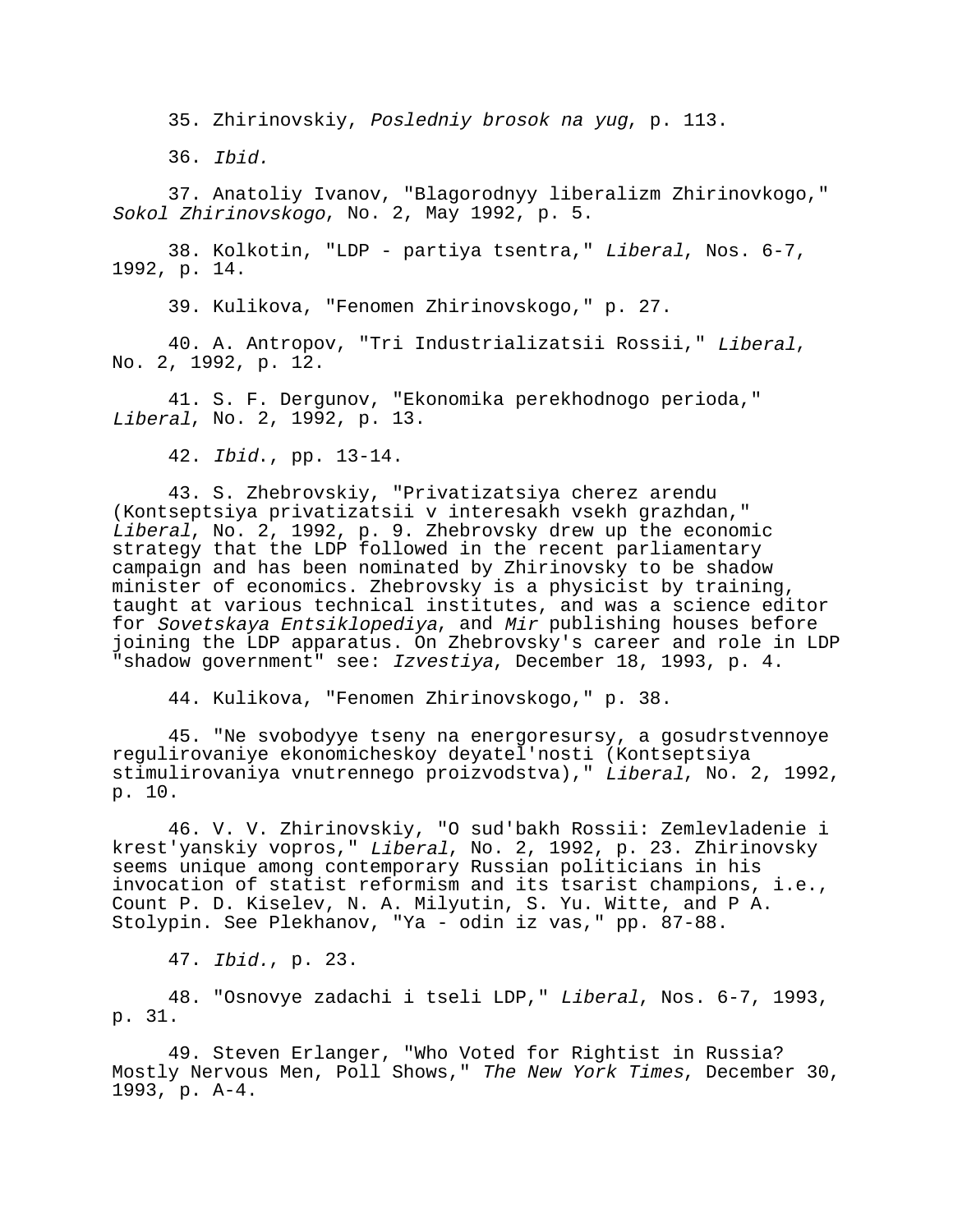50. Kulikova, "Fenomen Zhirinovskogo," p. 17. The Perm Organization of Zhirinovsky's Falcons (Sokoly), the youth organization of the LDP, is reported to have proposed the amalgamation of Perm and Sverdlovsk oblasts to create one guberniya. They already have their candidate for the governorship, a young medical student, and have laid out a program to expel all Gypsies, Trans-Caucasians and Vietnamese from the Guberniya and to restore law and order by introducing a new criminal code and execution by firing squad. See: RFE/RL Daily Report, No. 243, December 21, 1993.

51. Yanov, "Fenomen Zhirinovskogo," Novoye vremya, No. 41, 1992, p. 12.

52. Alexander Barkashov and the Movement of Russian National Unity differ from Zhirinovsky in that the former is overtly Fascist in its signs, symbols, and language. Their slogan "Russian Order" (Russkiy poryadok), their symbol (crossed blades over a swastika), and their creed of racism and anti-Semitism leave no doubt about their program and direction. Barkashov openly sided with Rutskoy and Khasbulatov in September 1993, his followers in their black uniforms were to be seen around the White House, and with the armed coup of early October and its suppression he and his followers were driven under ground. In December Barkashov was wounded in a drive-by shooting and then arrested in his hospital bed. Zhirinovsky, on the other hand, seeks to be embraced by them without making an overt commitment to their program. Zhirinovsky, rather than rejecting all of the Soviet period as a Jewish-Masonic conspiracy against the Russian nation, has tried to build a link through the concept of state and empire that knits Muscovite, Imperial, and Soviet Russia. His imperial ideology in this regard is inclusive, even if it has to hint at some points, such as his reappraisal of Hitler. On the ideology of the Movement of Russian National Unity see: Azbuka russkogo patriota, Moscow, Dvizhenie, "Russkoye natsional'noye edinstvo," 1991; and Russkiy poryadok, No 2, 1992. On Barkashov's fate see RFE/RL Daily Report, No. 2, January 4, 1994.

53. Vandenko, "Sokol Zhirinovskiy," Novyy vzglyad, No. 38, 1992, p. 1.

54. Igor' Minin, "Teoreticheskie osnovy natsional-sotsializma," Sokol Zhirinovskogo, No. 2, 1992, pp. 10-11.

55. Ibid., p. 12.

56. Liberal, No. 6-7, 1992, pp. 8, 17, 29.

57. Leonid Pronskii, "Spiriticheskiy seans v Rozhdestvo: Dukh Nikolo Makiavelli o rossiyskikh 'gosudaryakh'," Rossiya, January, 11, 1994, p 8.

58. Ibid., p. 11.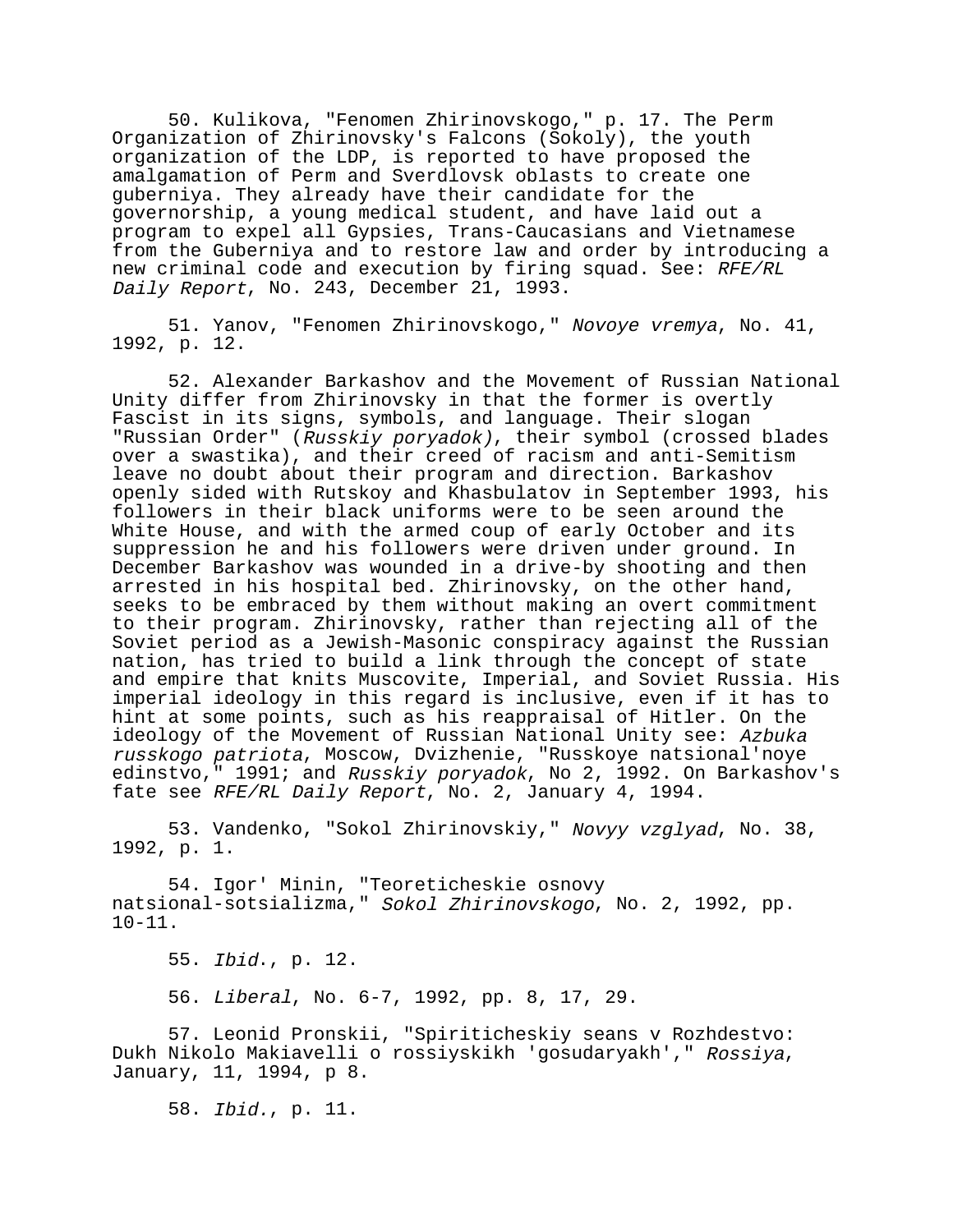59. Ibid., pp. 11-12.

60. Ibid., p. 12. German radical right parties share this view of the world. Gerhard Frey of the German People's Union Deutsche Volksunion Party attended the 3rd Congress of the LDP and is quoted in the LDP's organ, Liberal, as speaking with admiration of the LDP's program and saying that his organization "stands opposed to America's supremacy in the world and seeks that Russia should be powerful and occupy a deserved place in the world." (p. 7)

61. Andrey Arkhipov, "Novyy poryadok: Parallel'nye tsivilizatsii," Sokol Zhirinovskogo, No. 2, 1992, p. 8.

62. Zhirinovskiy, Posledniy brosok na yug, pp. 118-119.

63. "Platforma Liberal'no-Demokraticheskoy Partii," Liberal, No. 2, 1992, p. 2.

64. "Osnovnyye zadachi i tseli LDP," Liberal, No. 2, 1992, p. 31.

65. Zhirinovskiy, Posledniy brosok na yug, p. 112.

66. On the ideology of this group of civilians and soldiers see: Jacob W. Kipp, "Perestroika and Order," Military Review, No. 12, December 1989, pp. 10-12. Filatov and Karem Rash after the<br>failure of the August Putsch joined the Red-Brown forces at Den' and Sovetskaya Rossiya. Filatov kept a semi-official position for a time as editor of *Situatsiya,* the weekly newspaper of the Internal Troops of the MVD and served on the editorial board of Na boevom postu, the journal of the Internal Troops.

67. I. S. Kulikova, "Fenomen Zhirinovskogo," in E. A. Kocherin, ed., Fenomen Zhirinovskogo in: Biblioteka Zhurnala Kontrolling, Seriya "Tayny vlasti v organizatsiyakh," Vypusk 3, Moscow: Kontrolling, 1992, p. 10.

68. Ibid., p. 70.

69. Liberal, No. 2, 1992, p. 6.

- 70. Ibid., p. 7.
- 71. Ibid.
- 72. Ibid.
- 73. RFE/RL Daily Report, December 23, 1993.
- 74. Sovetskaya Rossiya, December 21, 1993, p. 1.
- 75. Helena Fiedorcowa, "Zyrinowski -- zonglovanie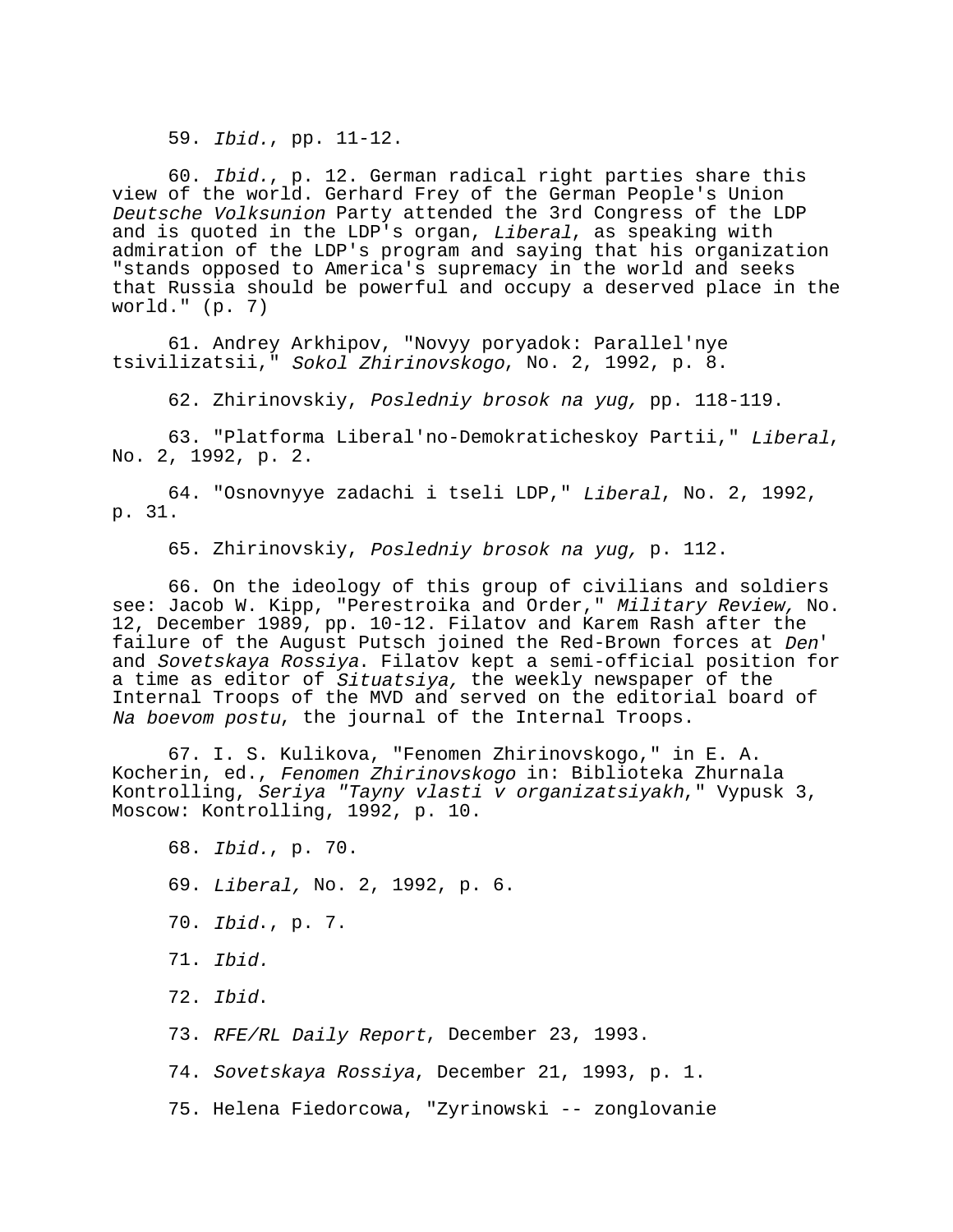obietnicami," Polska zbrojna, December 15, 1994.

76. RFE/RL Daily Report, No. 245, December 23, 1993.

77. Krasnaya zvezda, December 22, 1993, p. 3.

78. Sovetskaya Rossiya, December 21, 1993, p. 1.

79. Unlike Speaker Khasbulatov and Vice President Rutskoy, who both were Yeltsin allies in 1991, Zhirinovsky has been a consistent opponent of Gorbachev and Yeltsin.

80. Ibid., p. 16.

81. Kulikova, "Fenomen Zhirinovskogo," p. 29.

82. Ibid., p. 6.

83. S. N. Plekhanov, "Ya - odin iz vas," in Kocherin, Fenomen Zhirinovskogo in Biblioteka Zhurnala Kontrolling, Seriya "Tayny vlasti v organizatsiyakh," p. 82.

84. One should not dismiss the fact that Plekhanov saw fit to give Zhirinovsky's astrological sign as a piece of human interest. As if in revolt from the objectivity imposed by formal adherence to "scientific Communism," a long-suppressed, underground interest in the occult has emerged as a popular mania in Russia. Radio programs carry daily charts as do many mass-circulation newspapers. The author remembers his first interview with supporters of Boris Yeltsin in April 1990. In addition to Yeltsin's objective qualities as a leader, they cited two astrological charts, one for Yeltsin and one for Russia, which supposedly confirmed a common fate, including a period of challenge over the next several years and then a positive future beginning in 1993.

85. Plekhanov, "Ya - odin iz vas," p. 84.

86. I. Kulikova, "Sobchak, k bar'eru," Liberal, No. 2, 1992, p. 27.

87. Kulikova, "Fenomen Zhirinovskogo," p. 57.

88. The statist predilections of many reform bureaucrats in 19th century Russia is discussed in: W. Bruce Lincoln and Jacob W. Kipp, "Autocracy and Reform: Bureaucratic Absolutism and Political Modernization in Nineteenth-Century Russia, "Russian History, Vol. VI, Pt. 1, 1979, pp. 1-21.

89. Alexander Yanov, "Fenomen Zhirinovskogo," Novoye vremya, No. 41, 1992, p. 8.

90. Ibid., p. 13.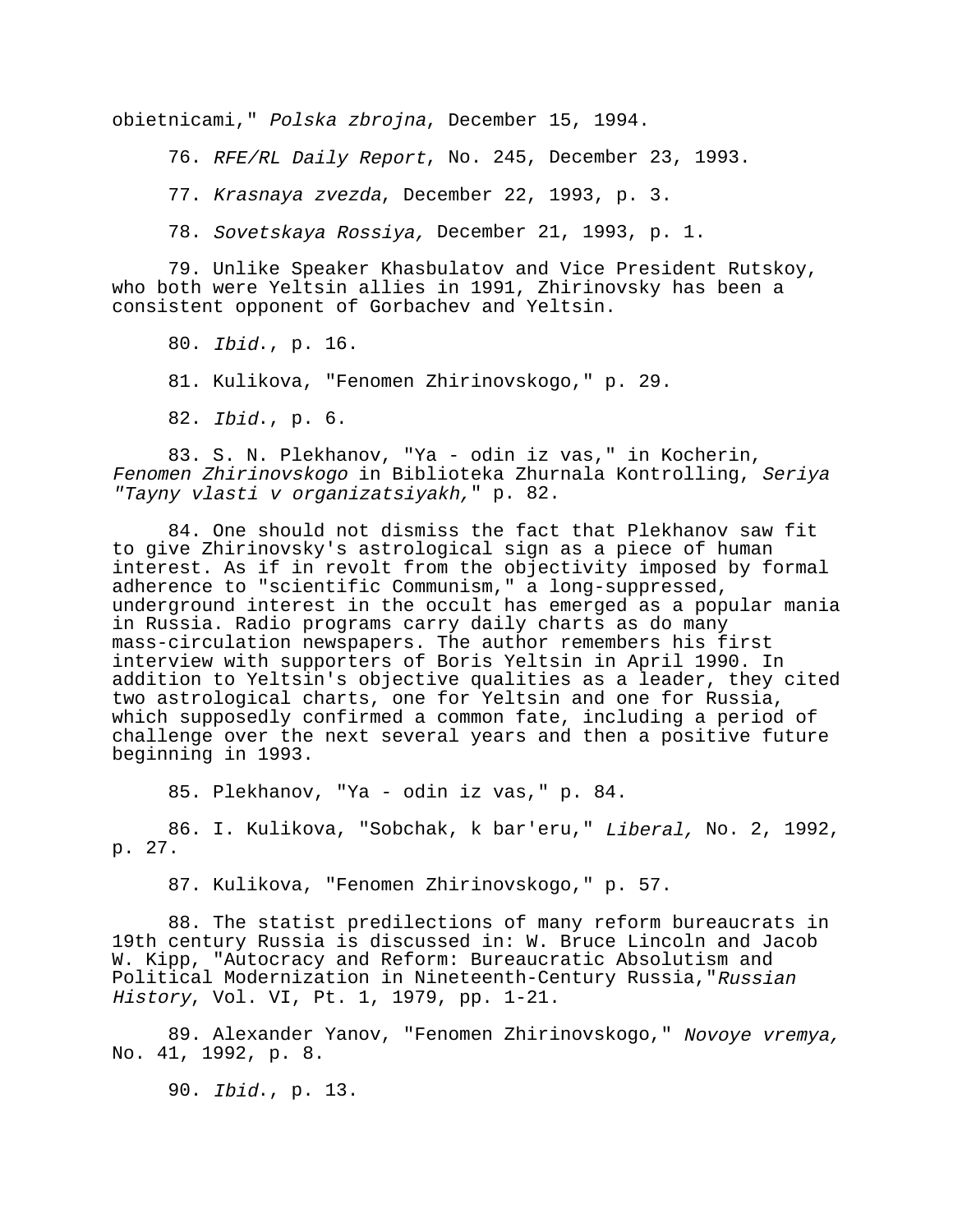91. Ibid., p. 9. 92. Ibid. 93. Ibid., p. 10.

94. *Ibid.* Upon graduation he was sent to study for eight months in Turkey, where "he got into some sort of trouble and ended up in jail." This turn of events effectively ended his career as an area specialist. Then he served in the military in the Trans-Caucasian military district. On his return to Moscow he worked for the Committee for the Defense of Peace and took night classes in the Law Faculty of Moscow University. He became a mid-level Soviet bureaucrat with frustrated ambitions and hatred toward those who had ruined his chances. Of his six classmates at the Institute of Eastern Languages Plekhanov states one was the son of a general, one the son of a deputy minister of Foreign Affairs, one the son of a senior official in the Central Committee of the Party, one the son of a directorate in the State Committee for Foreign Economic Ties. Plekhanov, "Ya - odin iz vas," p. 85.

95. Zhirinovskiy, Posledniy brosok na yug, p. 49.

96. Yanov, "Fenomen Zhirinovskogo," Novoye vremya, No. 41, 1992, p. 10.

- 97. Ibid.
- 98. Ibid., p. 12.
- 99. Ibid.

100. Zhirinovskiy, Posledniy brosok na yug, pp. 142-143.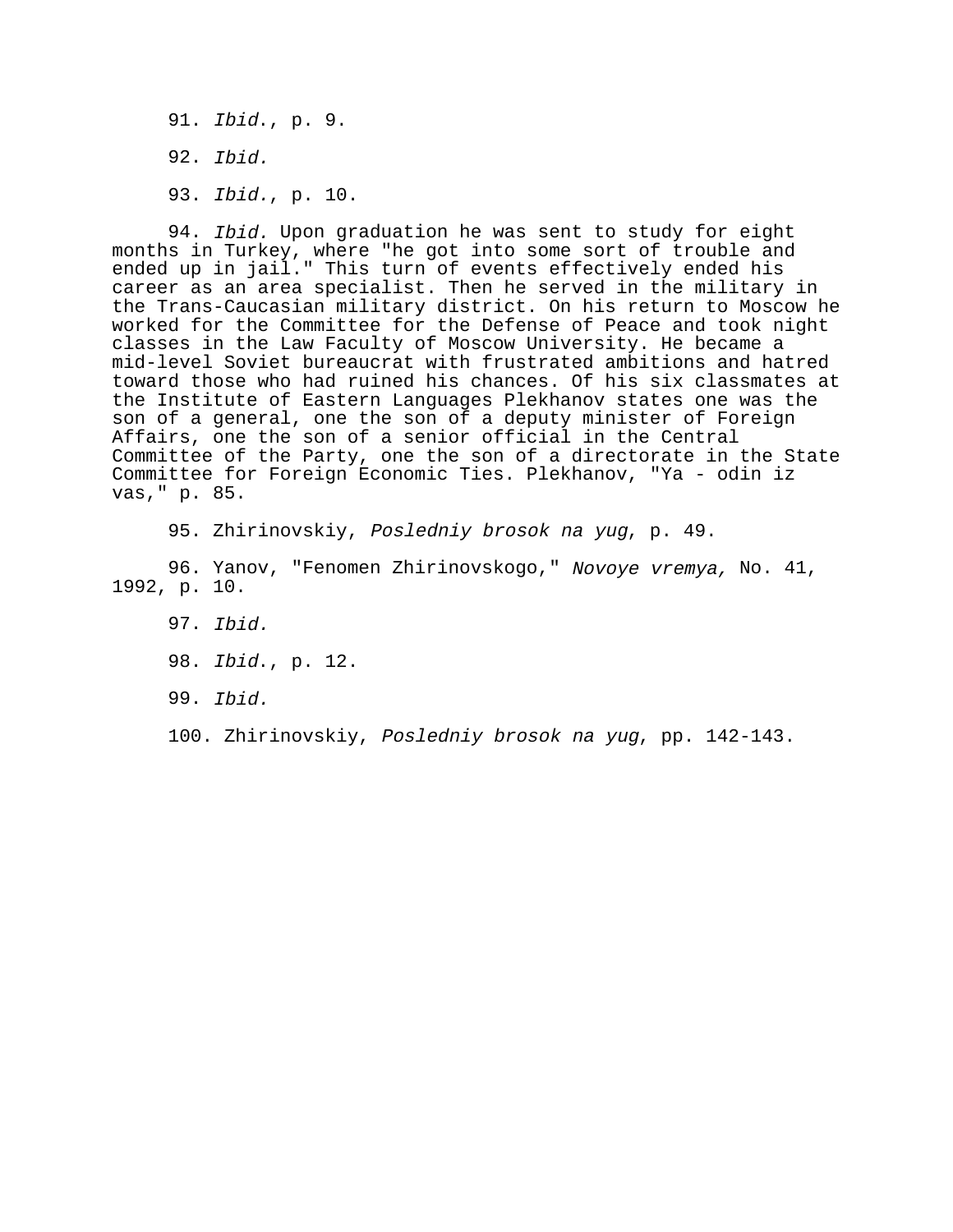### **CHAPTER 4**

### **THE IMPACT OF THE RUSSIAN ELECTIONS ON CIVIL-MILITARY RELATIONS**

Thomas M. Nichols

# **Introduction: An "Electoral Mutiny?"**

Still reeling from the shock of Vladimir Zhirinovsky's victory in the December 12, 1993 Russian elections, observers in Russia and the West soon realized that Zhirinovsky had won not only among a broad spectrum of Russians, but also decisively carried the vote among perhaps the most important and unpredictable segment of Russian society: the Russian Armed Forces. This chapter seeks to identify the sources of Zhirinovsky's popularity among the armed forces, to consider the impact of that support on Russian civil-military relations, and to examine military loyalties in the wake of the October 1993 attack on the Russian Parliament and the subsequent December elections, which The Economist likened to "an electoral mutiny."<sup>1</sup>

As of this writing, it appears that the military is emerging as a forceful broker in Russian politics, capable of altering domestic and foreign policy priorities to suit its own values and interests. Indeed, such fears are already being voiced by Russian political leaders of various orientations. "I have a feeling," former CIS Commander in Chief Evgenii Shaposhnikov said after the elections, "that today power structures [i.e., military and security forces] are completely beyond presidential and governmental control."2 Foreign Minister Kozyrev concurs; "The armed forces," he told *The New York Times*, "have a foreign policy of their own."3 Civilian defense analyst Sergei Rogov adds: "The effort to build a civilian-led Defense Ministry has failed miserably . . . For this I blame Yeltsin, who believes that letting the military do what it wants is safer politically, so the army is uncoupled from the weak Russian state."<sup>4</sup> And several Russian commentators have been unnerved by Defense Minister Pavel Grachev's ostensibly joking remark made in response to a question about what the military would do if the new Parliament amended the recently revamped Russian military doctrine. If that happens, Grachev said, "We shall amend the parliament."<sup>5</sup>

Before taking up these and other issues, it is important to consider the scope of Zhirinovsky's victory among military voters.

#### **The LDPR and the Armed Forces**.

In attempting to gauge military support for the Liberal Democratic Party of Russia (LDPR), one fact becomes clear from the available evidence, however scattered or incomplete: the military supported Zhirinovsky in numbers at least equal to, and almost certainly much greater than, the support the LDPR found in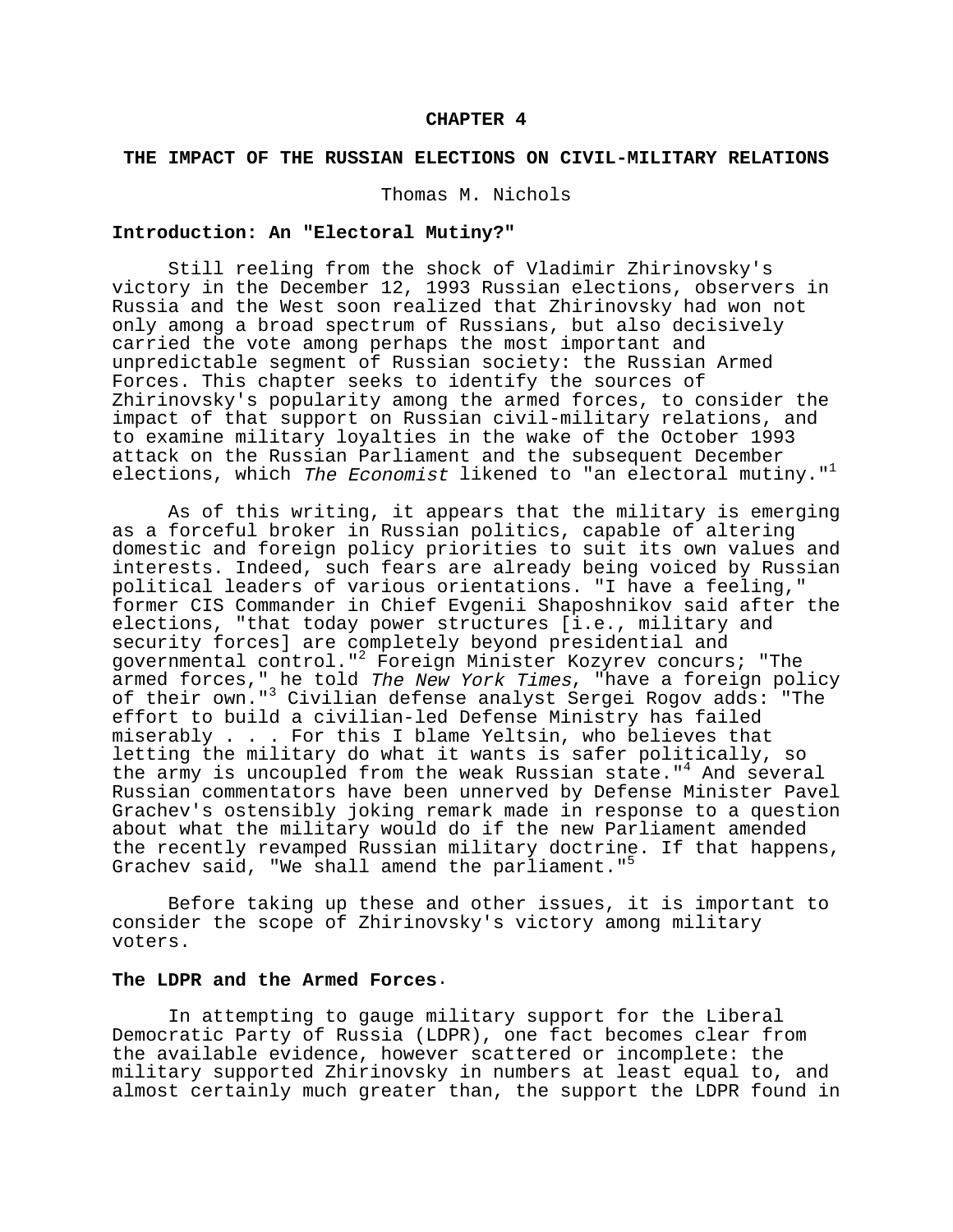society at large. A complete accounting of the military vote in the December election will never be available, since most servicemen and officers voted at public (otkrytii) polling stations, where their votes were tallied in the aggregate vote. Nonetheless, even if the reported results from stations at military facilities represent only 1-2 percent of the military vote, they still tell an alarming story. $<sup>6</sup>$ </sup>

Initial reports indicated that some two-thirds of the Strategic Rocket Forces had voted for the LDPR, and The Economist reported that Zhirinovsky had actually won 93 percent of the vote at the "Russian Military Academy."<sup>7</sup> When the votes were later tallied more completely, the actual composition of the military vote was even more disturbing. The Russian press has cited both the Central Election Commission and the Ministry of Defense as confirming that 72 percent of the SRF voted for the LDPR, with the Communists taking 16.5 percent and Russia's Choice a distant third with 5.8 percent; worse, the "academy" referred to was actually the Humanitarian Academy, the successor to the old Lenin Political-Military Academy.<sup>8</sup> The new academy was supposed to be the foundation for a new breed of Russian officer, although academy officials have admitted that this has proven to be a difficult transition to make.<sup>9</sup>

In other regions, the LDPR seemed to do as well if not better. A spokesman for the Central Electoral Commission said that the LDPR "proved popular among servicemen in the Far East and Baikal Military Districts," but he did not say how popular--a revealing omission in itself.10 (Later reports claimed that Russia's Choice came in fourth in the Far East District with 4.3 percent of the vote; the LDPR came in first with 19 percent, the Communists next with 11.5 percent, and Civic Union third with 8.5 percent, the remainder apparently spread out over several smaller parties.)<sup>11</sup> The LDPR also came in first in voting among soldiers serving in Georgia, with Russia's Choice second and the Party of Russian Unity and Accord third. Again, however, no figures were listed; one would assume that a close race with Russia's Choice would have been reported with hard numbers in order to minimize Zhirinovsky's victory. These numbers were obviously available, since the authorities reported that voter turnout among Russian soldiers in Georgia was 83 percent, with 80 percent approving the new constitution.<sup>12</sup>

 Moscow television tried to put a better face on the results, reporting a few days after the election that Russia's Choice won "a number of battalions" of the Moscow Military District, with Russian Unity and Accord second and the LDPR third.<sup>13</sup> But Sovetskaia Rossiia, citing figures from the Moscow Times, claims that the final tally in the Moscow Military District (reports of "some battalions" notwithstanding) actually revealed a smashing victory for Zhirinovsky: 46 percent for the LDPR, 13.7 percent for the Communist Party, and 8.5 percent for Russia's Choice.<sup>14</sup> The report goes on to claim that  $87.4$  percent of the Taman division, and 74.3 percent of the Kantemir division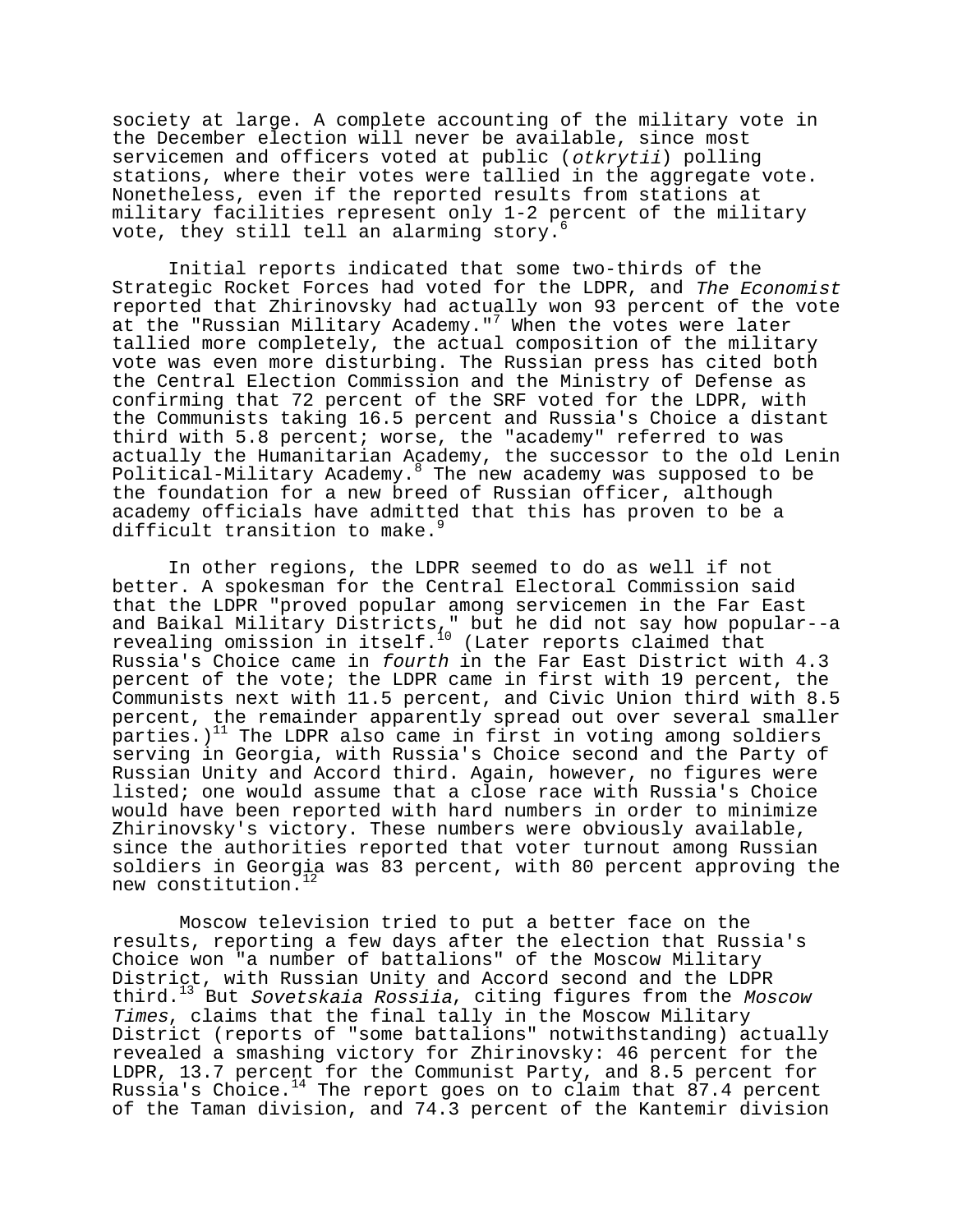(supposedly, after the October events, the President's own division) voted LDPR. The Russian Air Force, according to this report, also gave the LDPR a commanding plurality of 40 percent, compared with 11.5 percent for Russia's Choice, and 8.7 percent for the Communist Party, although how the Moscow Times was able to isolate the "Air Force" vote was unclear.

The Russian Ministry of Defense has tried to minimize the political damage done by the vote. The large military vote for the LDPR presents a picture of the military that is quite dissonant with the image favored by Grachev and others in the MOD of an army that is pro-Yeltsin and pro-reform (and in foreign affairs, nonaggressive). Even though there was some good news (initial results indicate that some 70-80 percent of servicemen voted for the new constitution), Russian journalist Pavel Felgengauer has rightly noted that "evidently, the Defense Ministry's current policy is to keep from the public, if possible, the data on how the army voted on party lists."<sup>15</sup>

Elena Agapova, Defense Ministry spokesman, retorted that it was "intolerable and irresponsible to draw conclusions to the effect that servicemen voted only for the leader of the LDPR," especially since the majority of military men voted at public stations and their votes are therefore unknown. Agapova was apparently unaware of the tenuousness of her denial; after all, if results at the restricted polls show a large LDPR victory and results of military voting elsewhere are unknowable, then why is it "irresponsible" to draw the statistically appropriate conclusion? Agapova claimed that results of voting at restricted stations "cannot reflect a true and complete picture of the results of the ballot in the Armed Forces, as the number of servicemen who voted at restricted polling stations constituted less than 1 percent of the [military]."<sup>16</sup> As in previous reports, Agapova issued this denial without mentioning exactly which results at the restricted stations were to be ignored, or exactly what the numbers for each party were.

Even if the actual votes of the majority of servicemen are difficult to find, military candidacies are not, and it should be mentioned at this point that the LDPR managed to field more military candidates for the Duma than any other party. Whether this was because other parties shunned military candidates remains unclear in most cases. As far as Russia's Choice was concerned, military men were discouraged from running by retired Col. Gen. Volkogonov, military adviser to Yeltsin and himself a Russia's Choice candidate.<sup>17</sup> This was in marked contrast to remarks by Admiral Chernavin, commander in chief of both the Soviet Fleet and the present Russian Fleet, and a candidate from Civic Union, who was disappointed that there weren't more military candidates, "because, of course, there must be representatives in parliament who have first-hand experience of [military issues]."<sup>18</sup>

In any case, of the 25 active-duty servicemen and officers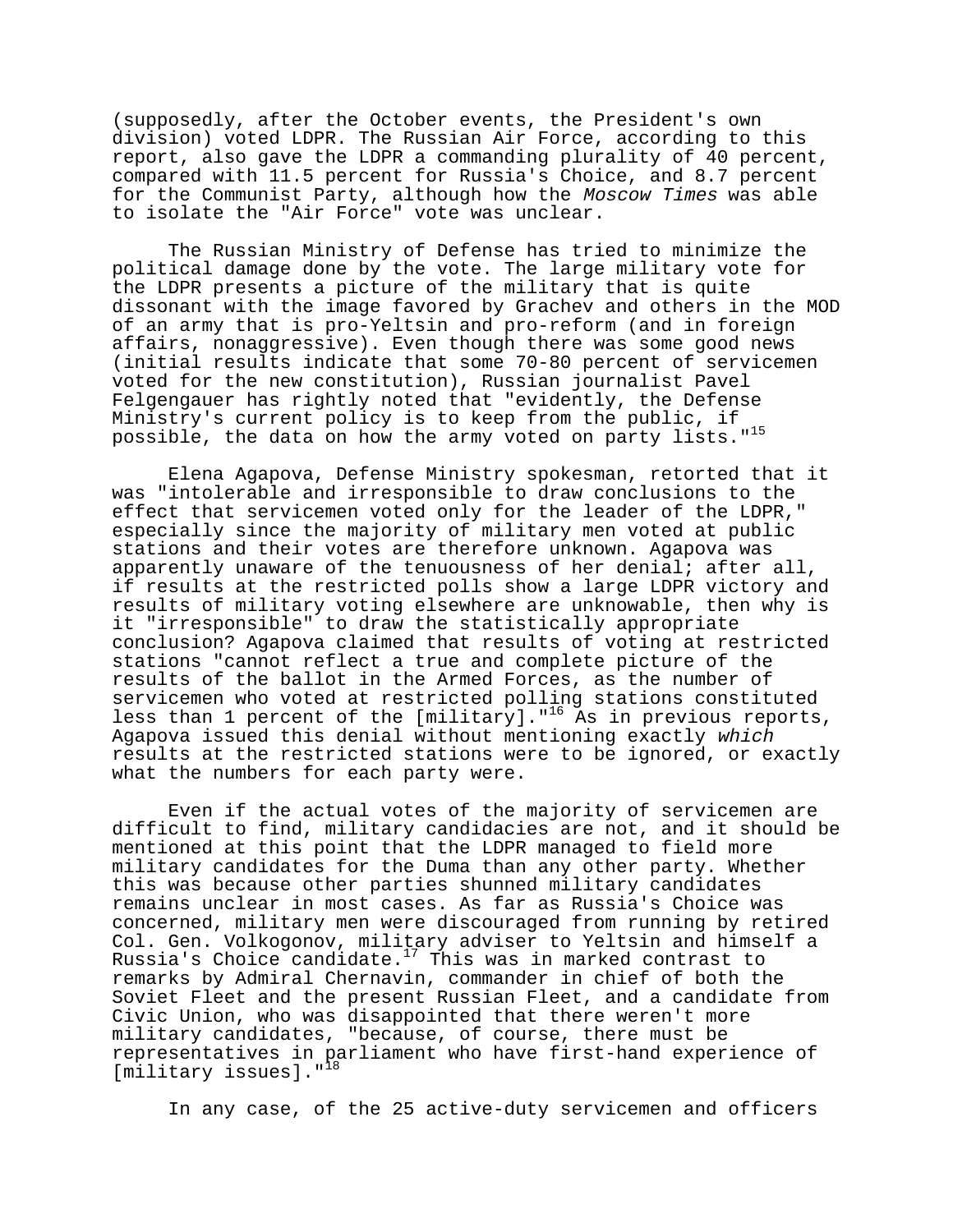(and two semi-retired officers) who stood for office either from single-member districts or on party lists, the majority (10) were sponsored by independent voter groups.<sup>19</sup> These independent candidates were mostly enlisted men, all but one of whom came from areas outside of Moscow or St. Petersburg. The next largest group of military candidates, however (8), represented the LDPR. All were enlisted men, except for Professor (and colonel) G. Lukava, who is actually a former senior instructor from the Lenin Political-Military Academy. Nor were these old men or senior officers: the average age of the LDPR candidates (excluding Lukava) was 43.7, and all are apparently enlisted men. Of the other parties that fielded military candidates, the Russian Movement for Democratic Reforms, led by Marshal Shaposhnikov, included three other servicemen, while Civic Union had Chernavin and one other senior officer listed; Russia's Choice, the Democratic Party of Russia, and the Communist Party each had one (although the Russia's Choice candidate was actually Volkogonov, who is no longer an active-duty officer). As of this writing, no information is available about which of these individual candidates will serve in the Duma. However, the relatively large number of military candidates running on behalf of the LDPR, combined with the large margins for Zhirinovsky among military voters, shows a clear pattern of support for both Zhirinovsky and his party among Russian military personnel.

In the ensuing weeks after the election, Yeltsin's government finally came to terms with the scope of Zhirinovsky's victory. Presidential spokesman Vladimir Smirnov admitted that "Most Russian servicemen voted for the Liberal Democratic Party . . . Press reports on this are correct," even though Yeltsin himself had claimed only days before that Zhirinovsky had garnered only one-third of the military's votes. Smirnov laid the blame for the vote on "current educational work in the Army, which has reshaped the Communist doctrine into a national-socialist one."20 Smirnov did not specify what kind of "educational work" was being done with the troops, and he seemed to imply that poor pay and harsh conditions in the military were also to blame. But Zhirinovsky's showing may have been helped significantly by political workers, and the price to be paid is the disbanding of the political apparatus. On December 21, the Defense Ministry decided "to substantially reorganize" the Main Personnel Directorate (the former MPA). "The former political propaganda bodies," according to Segodnia, "have been deemed 'unreformable' and a decision has been made to abolish them."<sup>21</sup> The "question" of the Humanitarian Academy, the report continued, is soon to be "resolved" as well. (It should be noted that this is not the first time the former MPA has been slated for disbanding, and whether this happens remains to be seen.)

In sum, the Russian government is faced with the hard fact that the military supported the government's worst enemy at the polls in even greater numbers than the population at large. All previous assumptions of military loyalty must be discarded, by political figures in Moscow as well as political analysts in the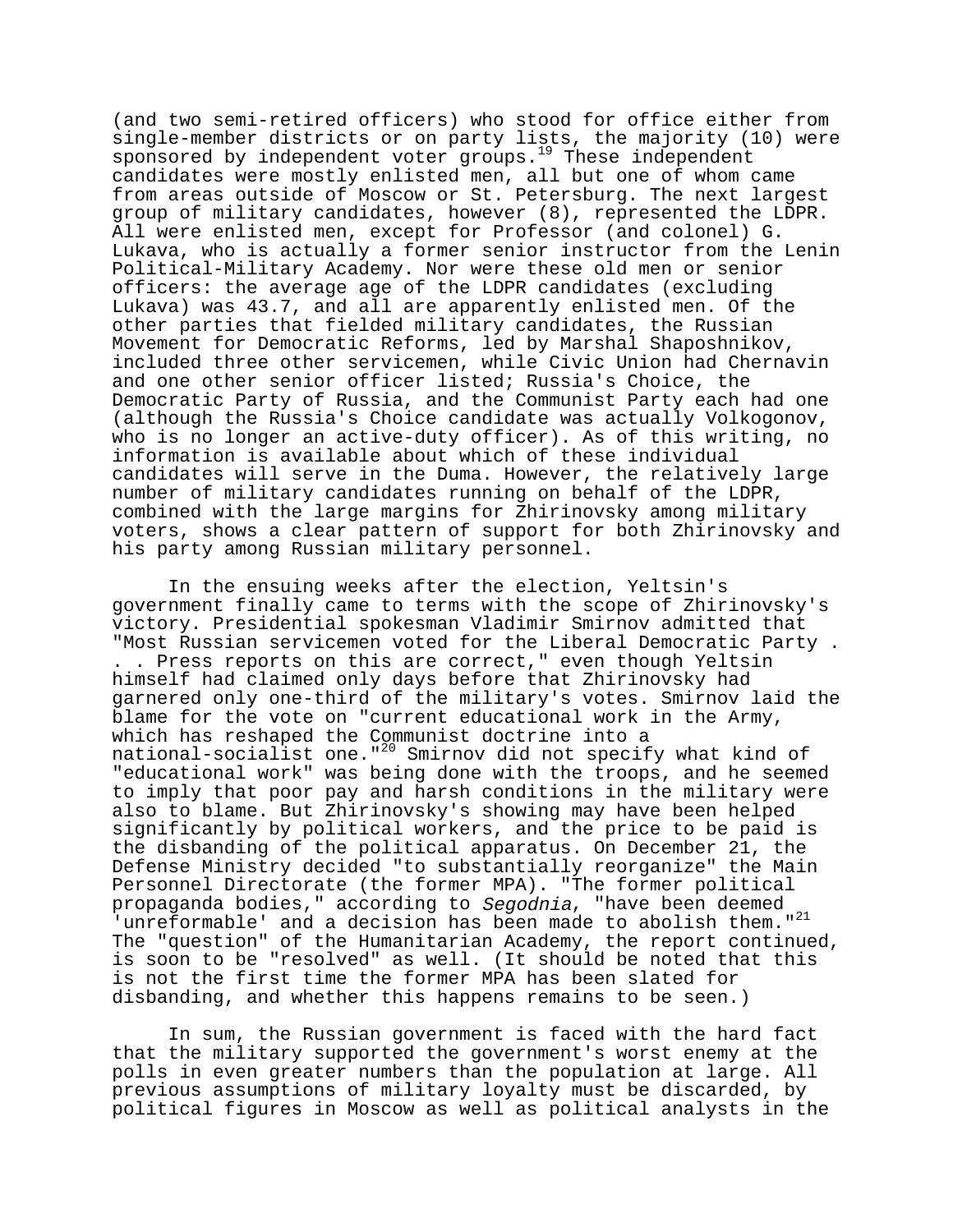West. Even some military commentators have argued that this is effectively the end of any viable relationship between Yeltsin and the Army; this "army salvo of voting slips," as Maj. Gen. Vladimir Dudnik (head of the "Army and Society" group) has put it, means that the military "clearly has said 'Goodbye' to Yeltsin."<sup>22</sup> A colonel serving on the General Staff has been even more blunt: should the incumbent president "become unamenable to [the military] for some reason or other," he said, then "Boris Yeltsin's illusions about his power functions will be dispelled at once."<sup>23</sup>

How did this situation come about? The events of the 1991 coup attempt and the apparent obedience of the military in the 1993 attack on the White House had convinced many Western observers that the military was well in hand. Stephen Meyer, for example, represented the complacency of many sovietologists in early 1992 when he argued that the months prior to the 1991 coup represented "the illusion of increased military institutional influence in Soviet policy-making," and that the coup itself was "merely one event in a long sequence of political shocks" that served to "hasten" military reform. [emphasis original] $^{24}$  One might well wonder what military reforms were in fact "hastened" by the coup; in December 1993, Marshal Shaposhnikov told the Russian press that there had been "no substantial progress in army reform," and this and other reports suggest that it is reform, and not military influence, that has proven illusory.<sup>25</sup> The outcome of the December election indicates not only that the events of 1991 and 1993 were misinterpreted, but also that our understanding of the basic orientation and loyalties of the Russian (and Soviet) Armed Forces is essentially flawed.

Three factors need to be taken into consideration when discussing the influence of Zhirinovsky and the future of Russian civil-military relations. First, the Russian and other CIS militaries still carry the strong imprint of seven decades of Soviet control, and in particular of Soviet indoctrination.<sup>26</sup> These military organizations are still staffed by officers who cannot conceive of serving any state but the Soviet Union, and still identify the Soviet imperial system as their "fatherland."

Second, the October 1993 attack on the Russian Parliament divided military loyalties, and forced many officers (who were suffering significant material deprivations under Yeltsin's reforms) to reconsider their role in Russian political life. On one hand, they had vowed to remain aloof from politics; on the other, they were being used as an instrument of political force against many men whom they viewed with some sympathy--in some cases, as former comrades-in-arms.

Finally, much in Zhirinovsky's platform--such that it was- appealed to men who had suffered the humiliation of finding themselves in a crumbling, third-rate army after joining, long ago, one of the two most powerful military organizations on the planet. Zhirinovsky's call to humble the Baltic states, fight to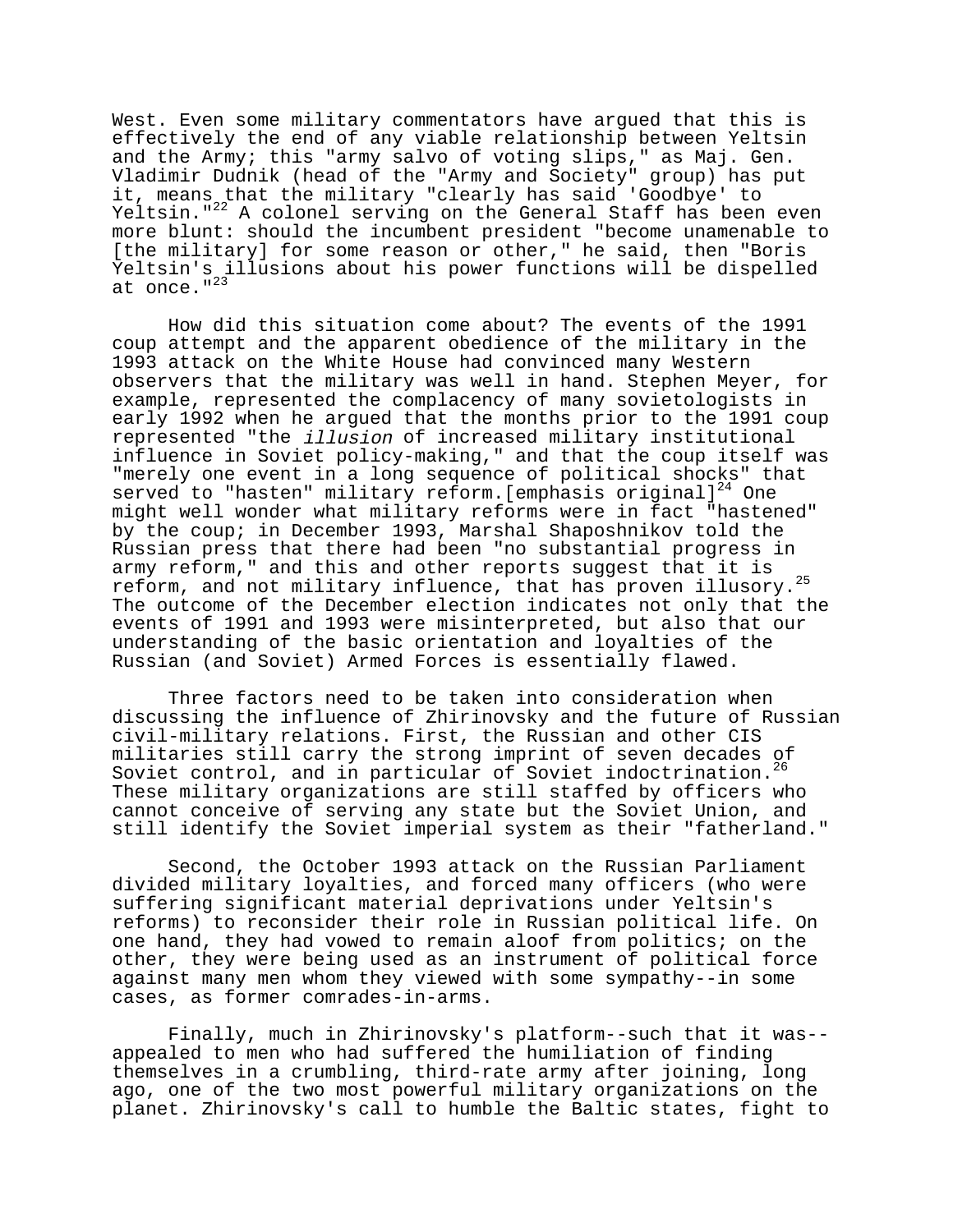victory in Afghanistan, destroy Germany and Japan, reestablish the Union (and then the Empire), all this and more found resonance in a group of men who had sworn to lay down their lives for a state that no longer existed and a cause that, until Zhirinovsky appeared, seemed all but forgotten.

These issues are considered in more detail below.

### **The Persistence of the "Soviet" Officer**.

One aspect of Russian civil-military relations that deserves brief mention is the persistence of what may be thought of as the "Soviet" officer. This is the professional officer who joined the Armed Forces of the USSR, served in various areas of the old Union and the former Warsaw Pact, and in general believed in the rectitude of the Union and the ideals for which it stood: internationalism, socialism, Marxism-Leninism. This might well be called a kind of Soviet nationalism, and it provided a receptive audience for Zhirinovsky's bizarre program of recreating the Empire within the boundaries of the Soviet Union while settling old scores with traditional Russian and Soviet enemies.

The attachment of these officers (who I believe represent the majority of the CIS officer corps in Russia and elsewhere) to the old Union was more visceral than intellectual, and the present situation seems to them abhorrent--and temporary. As Serge Schmemann of The New York Times put it, "At home, torn by the breakup of the Soviet Union into forces with conflicting loyalties and missions, many officers deplore the collapse of the superpower they served and do not accept its dismantling as final. The hammer and sickle still adorn the military's seal just as the empire mentality prevails." $^{27}$  This is more, however, than just stung pride. "The military," one unnamed senior officer told Argumenty i Fakty in November 1993, "lives by the idea of a state. We are convinced," he continued,

that the breakup of the USSR into separate states, executed contrary to the will of the people expressed in the 17 March 1991 referendum, is a short-lived phenomenon . . . And if the Union under any name is not restored in the nearest future, the politicians will be swept out. The Armed Forces will find the means to "convince" them of this.<sup>28</sup>

When Argumenty i Fakty asked Major General Aleksandr Vladimirov (now recently retired, but known as a reformist officer since at least 1990) for his response to such comments, he repeated a line heard from military reformers as early as 1991: "We need a purge of all enforcement structures, including the military. Far from all generals and officers share democratic values. Germany underwent denazification after the war; we, and first of all the military, must undergo decommunization." $^{29}$  Col. Gen. Dmitrii Volkogonov, once one of the most conservative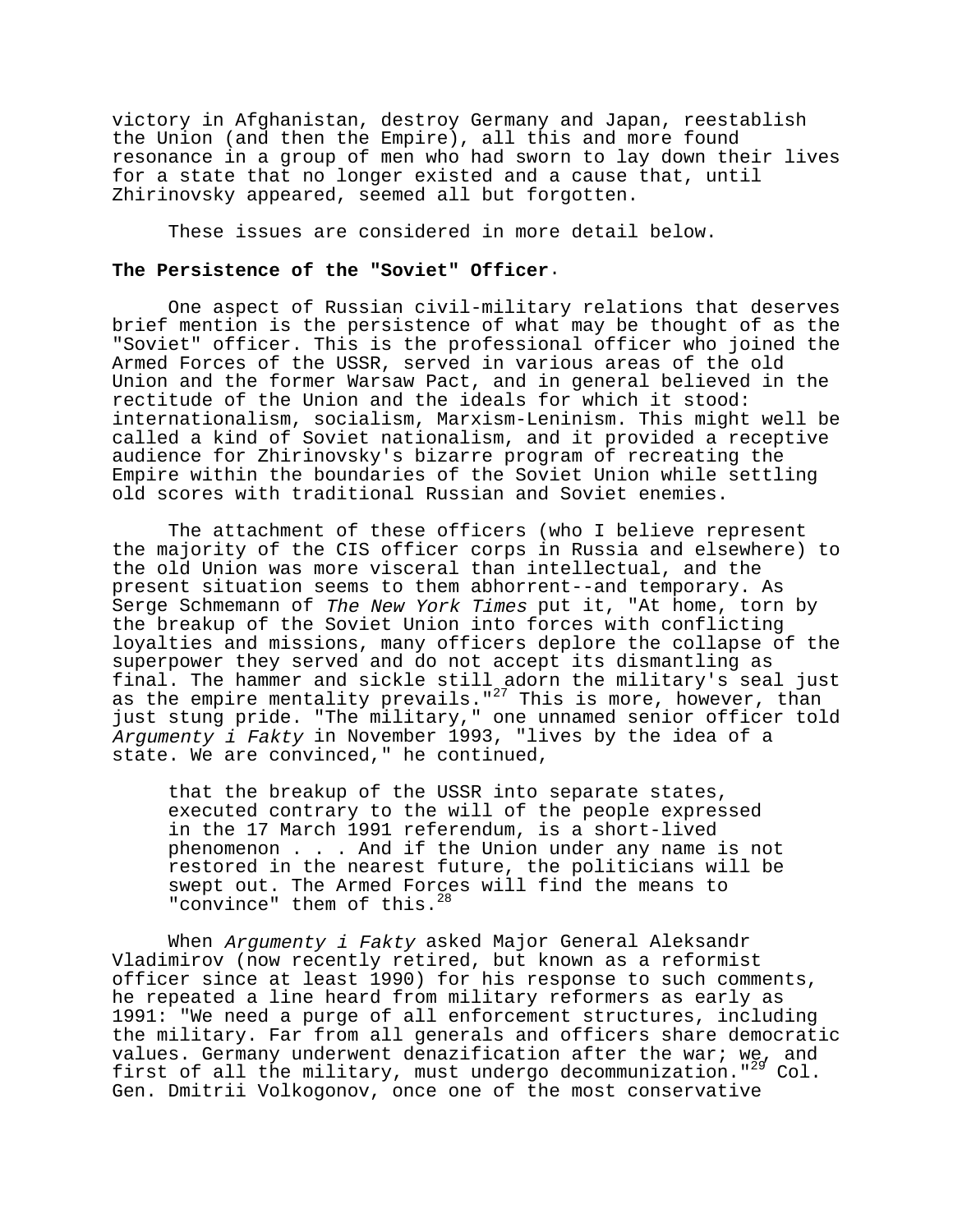members of the USSR Armed Forces Main Political Administration and now Yeltsin's military aide, said much the same thing in September 1991: "Military reform began only in August of 1991, with the departyization of the Armed Forces and the abolition of the military-political organs; that is, when deideologizing [of the army] began to take  $p\bar{1}$ ace."<sup>30</sup>

Some have suggested that this is little more than the institutional imperative supposedly typical among military organizations to seek a strong state that can provide the military with resources, while others argue that this is merely the resurgence of Russian imperial ambitions. But the rhetoric and actions of the senior Russian officer corps do not bear either of these hypotheses out. As Felgengauer has emphasized, "The military believes there will soon be some sort of reconstituted union. It's not just imperial nostalgia, and it could be very dangerous."<sup>31</sup> Then-CIS Commander in Chief Shaposhnikov reflected a common line of reasoning among many officers in early 1992 when he weighed in on the issue of national military oaths in the new CIS. "It seems to me," he said, "that the officer does not need to be tormented by any sort of oaths today. He's already sworn an oath to the Soviet people. And it's not the officer's fault if the people have come to be *called something else*."[emphasis added] $^{3^{\underline{2}}}$ 

Moreover, little interest seems apparent in reviving a great Russian empire; rather, the military seems to be seeking a restoration of the Union, not the Empire. In September 1993 it was leaked that Grachev had said during a September 14 internal briefing that a decision had been made not to pull back to Russia's borders, but to maintain old Soviet borders, especially in Central Asia and the northern Caucasus.<sup>33</sup> (This was acknowledged publicly shortly thereafter by Andrei Nikolaev, Border Troops chief, who told Krasnaia Zvezda that "on the current stage [sic] the reliable protection of the borders of the former USSR meets the common interests of the CIS member states and the national interests of Russia." $34$ )

It might have been expected that the inability of the Russian officer corps to accept the demise of the Soviet state would have led to greater military support for the successor to the Communist Party of the Soviet Union, the reconstituted Communist Party of the Russian Federation (CPFR). But the CPFR ran an incoherent campaign, and what few clear messages its leaders got across could not compete with Zhirinovsky's uncompromising rhetoric. When asked after the election whether the Communists would cooperate with the nationalist parties in the new Duma, the leader of the CPFR, Gennady Zyuganov, gave this muddled answer: "We have nothing in common with those who seek expansion for Russia as far as the borders of the former Soviet Union. . . . We do not wish to bring back the Russian empire, we simply want to prevent the system of links which held together the peoples of the Soviet Union from being scattered in the wind."<sup>35</sup> To an officer of the former Soviet Armed Forces, this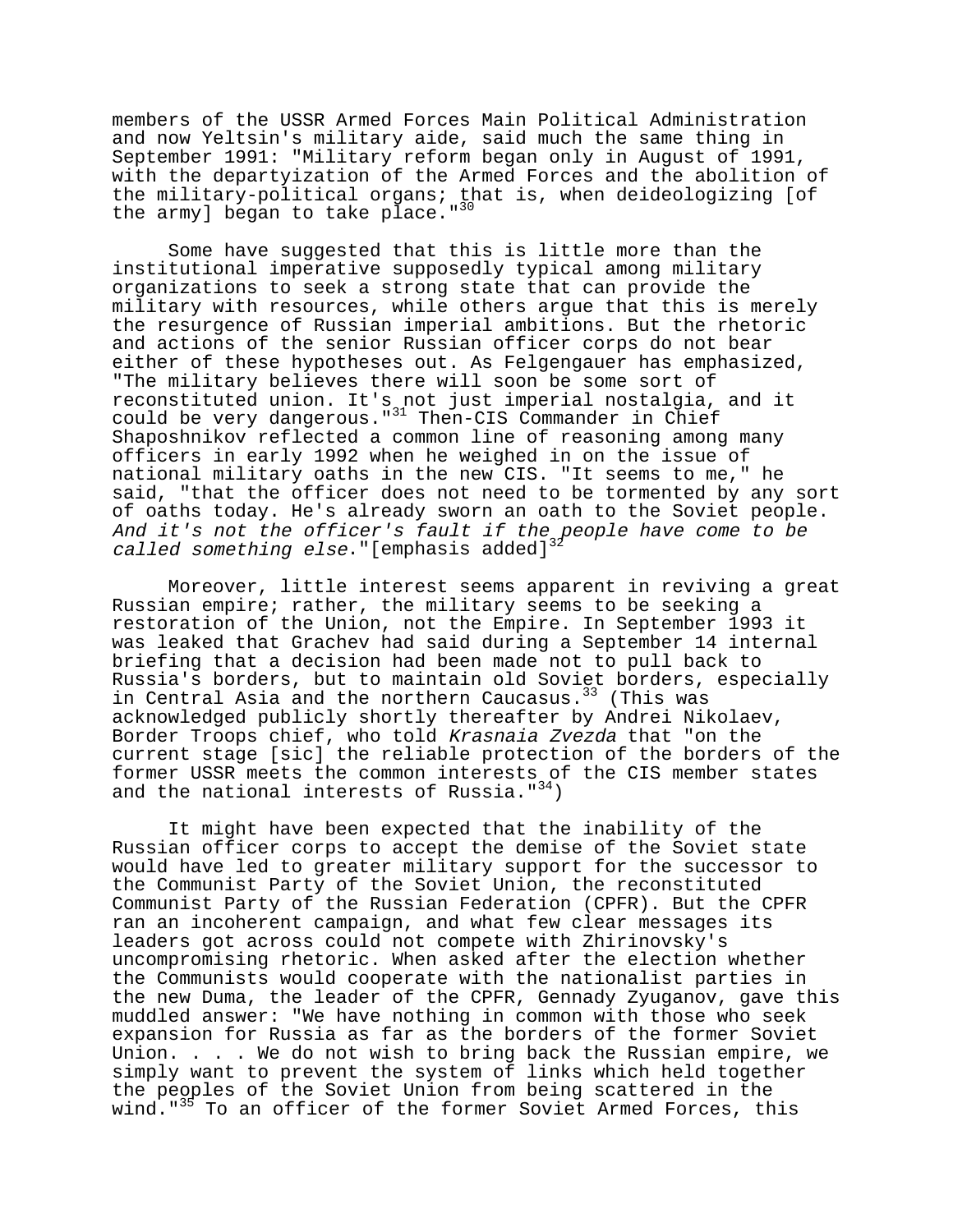can only sound like the kind of meaningless equivocations heard from CPSU officials in 1991 as the Union was falling apart.

The destruction of the Union is a passionate issue among the officer corps, and this almost certainly increased Zhirinovsky's support among the military. Consider the intense anger expressed in Pravda by Russian Army Lt. Col. S. Rodionov in late 1992:

For some of us our Motherland is simply "THIS" country [sic]. For me, and I know, not just for me alone, "THIS" country is my Fatherland--the Soviet Union. "THIS" people is my own, native Soviet people. We Soviet officers, as before, see no division of it in terms of nationalities. It is equally painful to us to see losses among Armenians, or Azerbaijanis, or Ingush, or Ossetians . . . It is precisely to crush this Soviet attitude that the "democrats" send us off to kill. . . . For this the Army has to be deprived of its Soviet moral backbone. [emphasis original]<sup>36</sup>

Numerous other examples of this kind of attitude exist among officers from Volkogonov (who has spoken of his "grief" over the end of the Union), to Airborne Forces commander Lt. Gen. Evgenii Podkolzin.37 Podkolzin claimed that he had "tears in his eyes" when he had to hand over a Soviet unit to Kazakhstan (where he himself was born); his men took it badly as well, even to the point "where guys have refused to take off their striped shirts and blue berets [the Soviet airborne uniform]," despite pleas from their own parents that they return home.<sup>38</sup> Other such stories abound.

These kinds of intense attachments should be less of a surprise given the inability--or unwillingness--of the Russian military to create new institutions to replace previous Soviet institutions. Training and education remain steeped in Soviet practices and beliefs; Defense Minister Grachev has admitted that the persistence of Soviet institutions in the Russian Army "is an anomaly that many ranking military men privately acknowledge," and Yeltsin himself complained in late 1992 that "up till now, men have been drafted into the Army of the Soviet Union, not Russia's."40

### **The October Parliament Attack**.

Another wedge between Yeltsin and the military, one that surely drove yet more servicemen into Zhirinovsky's arms, was Yeltsin's October 1993 decision to use force against the parliamentary opposition in the Russian White House. Earlier reports that the military was quick to support Yeltsin in his struggle with the Supreme Soviet (and his own vice-president) are now clearly erroneous; as Schmemann reported, the events leading to the attack "showed the generals to be far from united in their loyalties or their views."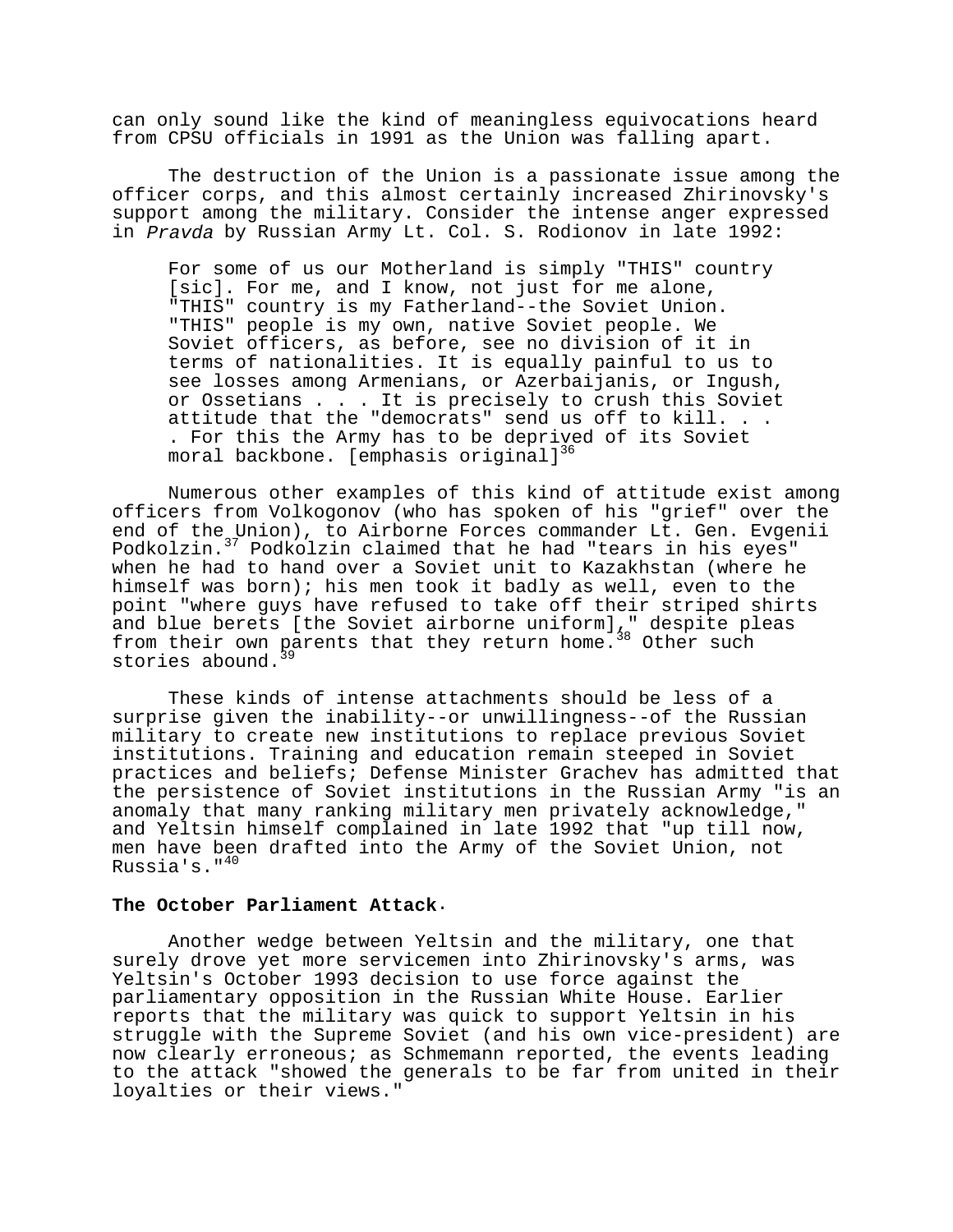Their initial reaction when Mr. Yeltsin cracked down on the Parliament was to shut off the Defense Ministry's outside telephone lines and to declare neutrality. . . . many reports have emerged of vacillation in the military and of heated midnight debates on the eve of the attack. Most startling was a recent interview in which Mr. Yeltsin openly accused General Grachev of wavering.

"My Defense Minister couldn't make up his mind," the President said. "There was a time of uncertainty when the troops did not arrive. Apparently he had been given too much responsibility, and he doubted whether the soldiers would follow his orders."<sup>41</sup>

Indeed, even before the attack against the Rutskoi-Khasbulatov group, military officers in the Moscow area were already voicing doubts about their earlier support for Yeltsin. One poll taken in early 1993 found that 73 percent of the officers of the Moscow Military District claimed that they were "crazy to decide against storming the White House" during the 1991  $coup.<sup>42</sup>$ 

These doubts surfaced forcefully during the debate within the military high command over whether to support Yeltsin. An unnamed "high-ranking General Staff officer" told Sovetskaia Rossiia, in terms that revealed years of Soviet indoctrination, that the order to attack was intuitively unacceptable to many officers:

Deplorable as it is to admit, the edict split the army. . . . The paradox is that we have stopped being the people's army, and become, as the foreign press says, government troops. When did we become government troops?! . . . . The only hope is that our people will be able to acquire a normal government that will express the interests of the working people and not a handful of the bourgeoisie. Then the Army will really become a people's army. And we will serve in it with pride, and I am confident that we will never permit the shame and disgrace of October 1993. .  $\cdot$ <sup>43</sup>

Several Russian sources, including Komsomolskaia Pravda and Obshchaia Gazeta, claim that a number of generals were sympathetic to Rutskoi and Khasbulatov, including the former commander of Soviet forces in Afghanistan, Col. Gen. Boris Gromov; and Air Force commander, Petr Denikin. General Staff personnel chief Valerii Mironov, and airborne commander Podkolzin were also accused of supporting the rebels.<sup>44</sup> Grachev denied any such sympathies, noting that Rutskoi and Denikin are old friends from their Air Force days, and that communications between the two were nothing more than an attempt on Denikin's part to get Rutskoi to give up. When asked on October 12 about Gromov's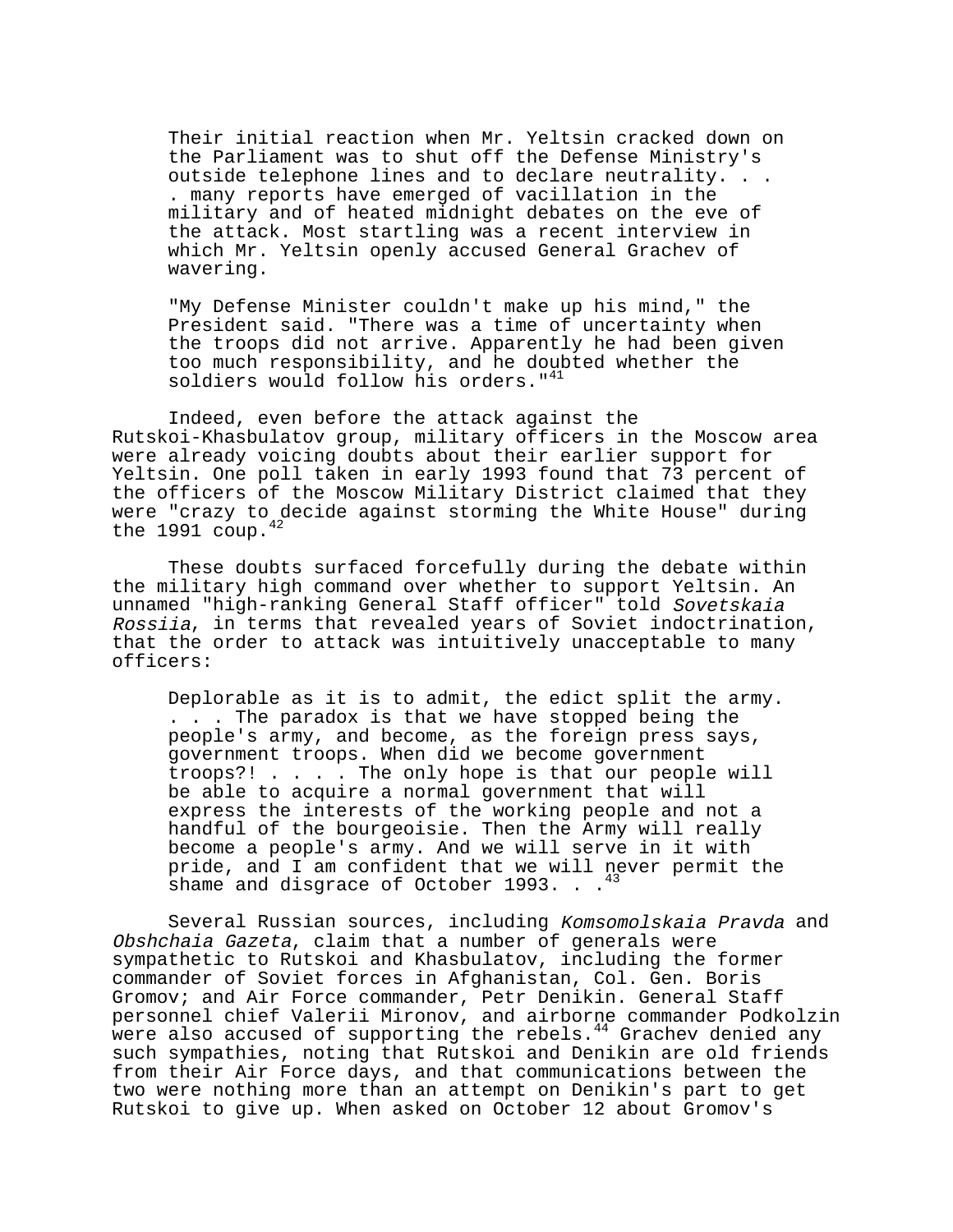loyalties, however, Grachev said only that there was "no confirmation" of any communication between Gromov and the White House leaders. $45 \text{ Two weeks later}$ , Gromov was made "assistant to the deputy defense minister for the affairs of internationalist servicemen," a slight demotion, but not a serious one. More disturbing is that, as one General Staff officer told the Russian press, among the "troika" of Grachev, Gromov and Deputy Defense Minister Konstantin Kobets, Grachev is unpopular with the other two and "Gromov has the greatest authority [among the army]."<sup>46</sup> More recent reports continue to imply that Gromov and Mironov are to be dismissed, and Mironov's directorate (personnel) is in fact being downsized. Also supposedly "hanging by a thread" are Denikin, Ground Forces commander Vladimir Semenov, Podkolzin, and Leonid Kuznetsov, Moscow Military District commander.<sup>47</sup>

This inclusion of Kuznetsov among those whose loyalties are in question would explain at least one strange postscript to the events of October 3-4: the appointment of an Interior Ministry officer, Gen. Kulikov, as commandant of the city of Moscow during the state of emergency. This was a break with precedent, in that only professional military officers had ever held that post, and it prompted Komsomolskaia Pravda to ask: "Does the president really not trust his own army?"<sup>48</sup>

Even in the field, there were scattered mutinies against the order to attack the White House. Grachev himself has admitted that there were attempts in various units to raise volunteers to defend the Parliament. Specifically, the Defense Ministry has acknowledged several events in which officers engaged in insubordination, including incidents in the Humanitarian Academy, the Frunze and Dzerzhinskii Academies, and at least three other Moscow-area military units, including one air defense unit whose colonel actually managed to raise 18 volunteers. The only indication of violence involved a junior officer from a Moscow-area unit who led 17 men to Moscow; when he was stopped at a military checkpoint outside the city, he shot himself to death a military theorgoing subsets the core of the more incidents, the MOD has not admitted to them as yet.

In the end, despite the moral support for the parliamentarians among several high-ranking officers, the calls from Rutskoi and would-be "Defense Minister" Achalov for a mutiny in the armed forces against Yeltsin may have been too much even for those predisposed to sympathize with their cause. Grachev seemed to warn the parliamentary group of this in a televised press conference a few weeks before the attack. "The point has come," he said, "where the army must not be made angry."

If they [Rutskoi and Khasbulatov] do not leave the army in peace and it [the army] blows up, if the army is provoked, there is not a single force that will be able to restrain the army then. Not one. If the blood of completely innocent people in Russia is shed, the army will have its say. And it will have its say in a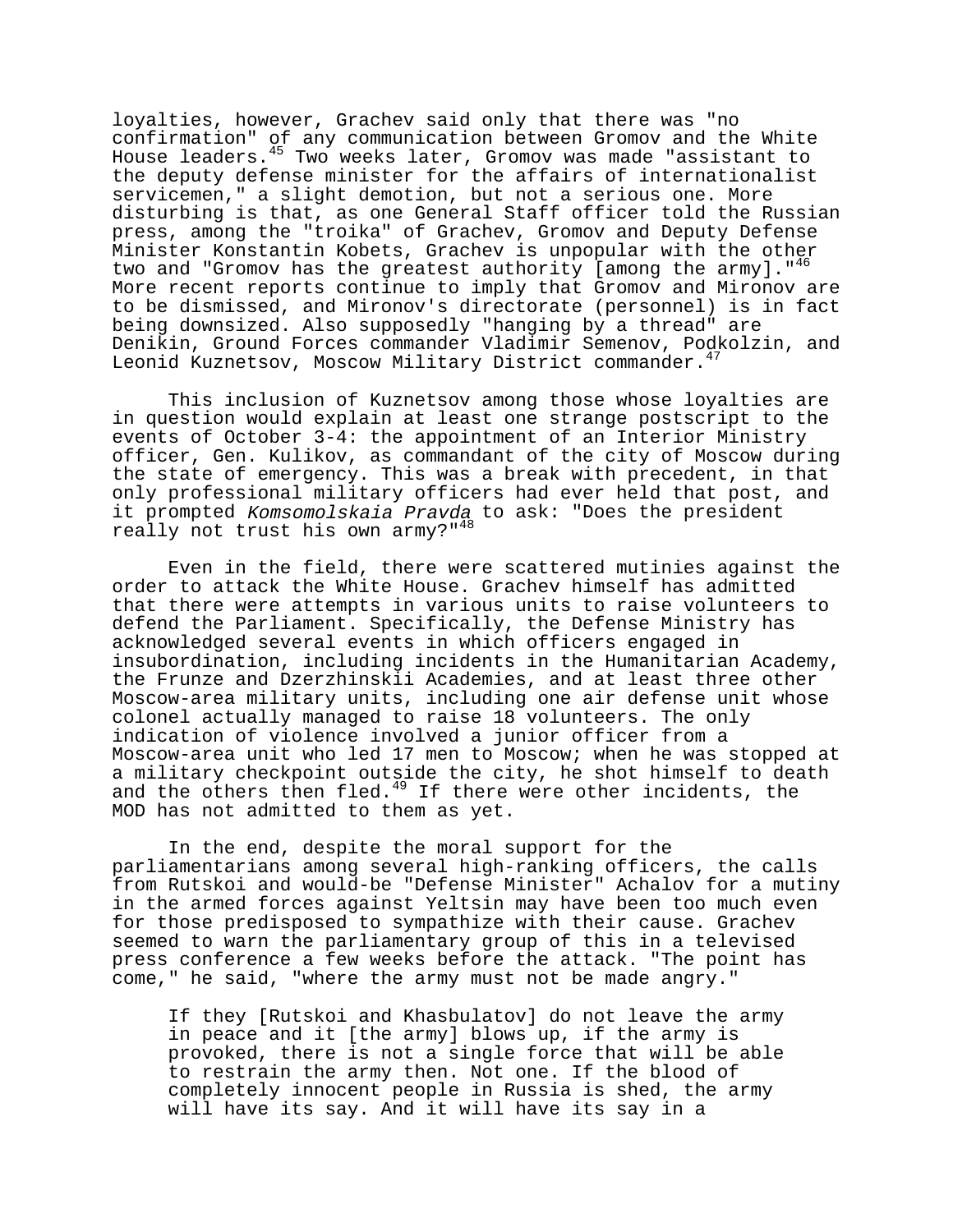decisive manner.<sup>50</sup>

He later excoriated Gen. Achalov personally, adding that he and the others in the White House "are once again attempting to make officers confront one another on the barricades." The result of such a confrontation would be "not a series of local conflicts, but the start of a real civil war." $51$ 

There have been both recriminations and rewards in the wake of the October attack. Two results seem clear enough: one is the damage done to the previously flexible relationship between Yeltsin and Grachev, while the other is the obvious material and political payoff to the military for its part in suppressing the Rutskoi-Khasbulatov group. These are not contradictory outcomes; Yeltsin may well resent Grachev's apparent indecision at the moment of truth while nonetheless recognizing that deals were made with the high command that he, as a president in an untenable situation, must now honor.

There have been other signs of tension between the President and the Defense Minister, none of which can inspire confidence among the military. Nezavisimaia Gazeta claims that Grachev told troops during a visit to Khodynskoe Field in Moscow (where many of the soldiers involved in the October 4 action were later based) that an order to go in earlier would have saved lives, thus implying that the hesitancy was Yeltsin's, not the Army's.<sup>52</sup> This account goes on to suggest that Yeltsin has retaliated by awarding higher medals--and promotion to four-star general--to Interior Minister Yerin in an attempt to dilute Grachev's influence by setting him in opposition to Yerin. In any case, at least one officer has claimed that Kobets was given command of the actual operation to suppress the revolt (with Volkogonov as his deputy) after discussions between Yeltsin and Kobets about Grachev.<sup>5</sup>

Whatever the tensions between the President and the Defense Minister, most observers agree that the attack on the White House has boosted the high command's power in the Kremlin to unprecedented levels. Interviewed by Moskovskoe Novosti, Col. Dmitrii Kharitonov was explicit about the growth of the Army's power: "Pavel Grachev has made the most of the 4 October victory. At present no one doubts that it is the army that controls the situation in the country. I think that as of now the period of endless compromises has finished, and an era of order begins, and it will be enforced by us, the military."<sup>54</sup> General Staff officer Col. Konstantin Ivanov concurred: "Never before have the power ministers [security, military and interior] moved so close to the helm of political power."<sup>55</sup>

Among the many results of this bargain, according to one account, was a "win" for the "hawks" on the new military doctrine, which is nothing less than a return to Soviet military doctrine--including the notion of preemptive nuclear strikes. Material resources for the military will also be increased in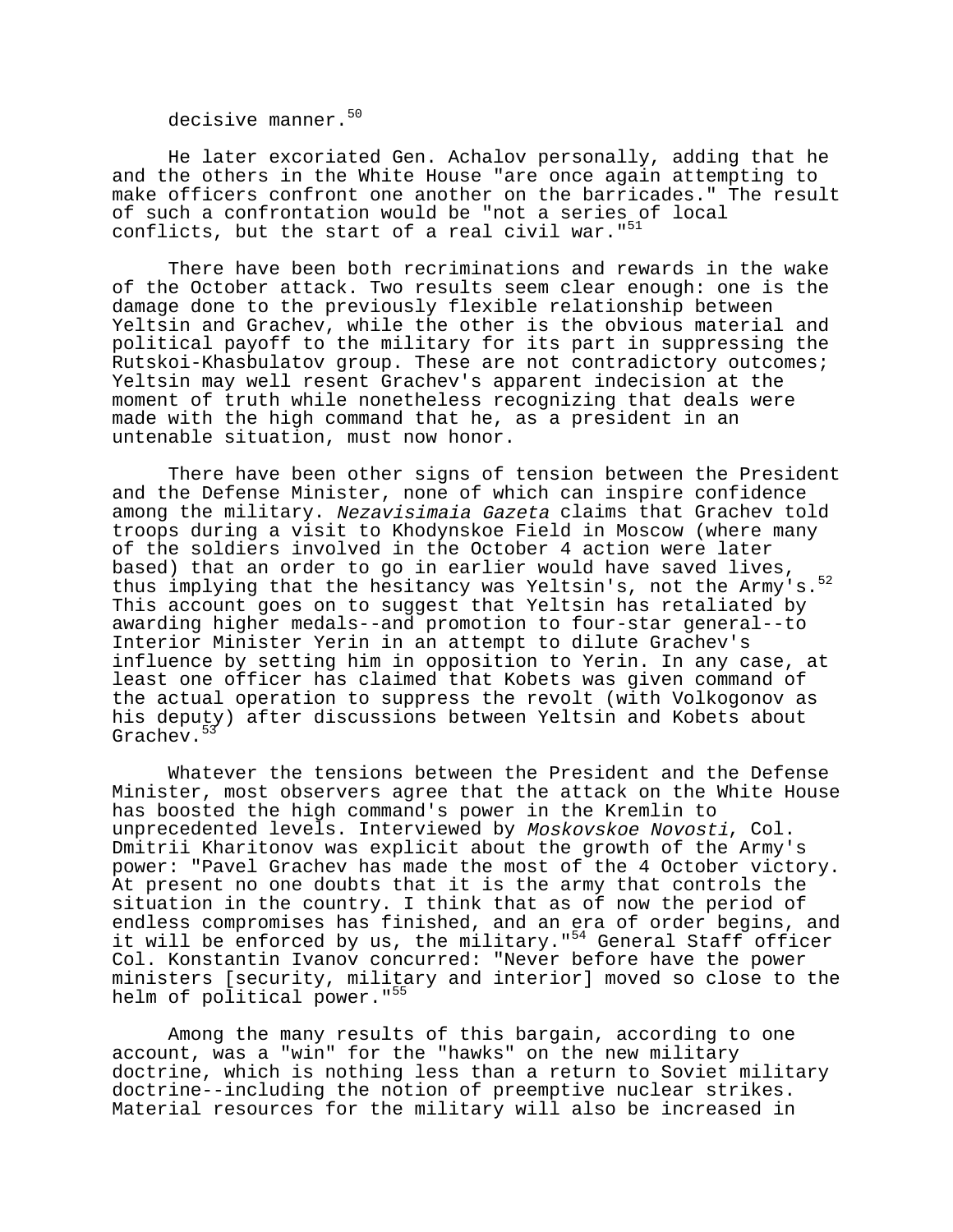1994; Kommersant-Daily has no doubt that the increase in defense outlays to 8.2 percent of GNP is a direct result of the "political renaissance the army is living through after the October events."56 Grachev later confirmed that the military would remain at 2.1 million men, rather than being reduced to the target of 1.5 million set by the former parliament.<sup>57</sup>

Maj. Gen. Dudnik practically boasted of this renaissance on Russian television a few weeks after the attack. After discarding the idea of the military's political neutrality, Dudnik alluded to the political and material payoffs demanded by the military after October 4:

The idea that the army, the Soviet Army, the Army of the Russian Federation, is outside politics is a false one to begin with. The army never was, cannot be, and never will be outside politics. This is the most powerful, most sharp, and most decisive argument in politics. The position being formulated now, that the army is the guarantor of stability and social order for the state, is a political one.

The army, he added, "never supports the weak; the army always supports real power. . . . Second, it will support the power that shows a real readiness to raise its status; third, it will support the power which is ready to implement a moral cleansing away of the dead weight it has inherited."<sup>58</sup> (What kind of "moral cleansing" was needed, or what it may involve, was left unelaborated.)

While Dudnik's rather mercenary evaluation of the situation may not reflect the full range of reasons the military has distanced itself from Yeltsin, there is no question that the suppression of the White House group carried a significant price. This, however, raises a further question: Why, if Yeltsin was apparently ready to meet that price, did the military abandon him at the polls on December 12?

### **Zhirinovsky's Appeal Among the Armed Forces**.

Certainly, the miserable living standards of service personnel (and in society at large) account for a number of protest votes, and it is tempting to ascribe Zhirinovsky's large margin among the military to material deprivation. However, several factors call this simplistic explanation into doubt. First, it is clear that Yeltsin was dedicated to courting the military with increased resources after October 4, and there could be little reason for any serviceman to think that his lot would be significantly better under Zhirinovsky. (As The Economist report noted, Zhirinovsky's call to stop the conversion of defense industries "may please some coup-minded soldiers. But it would not provide them with any more money. $159$ )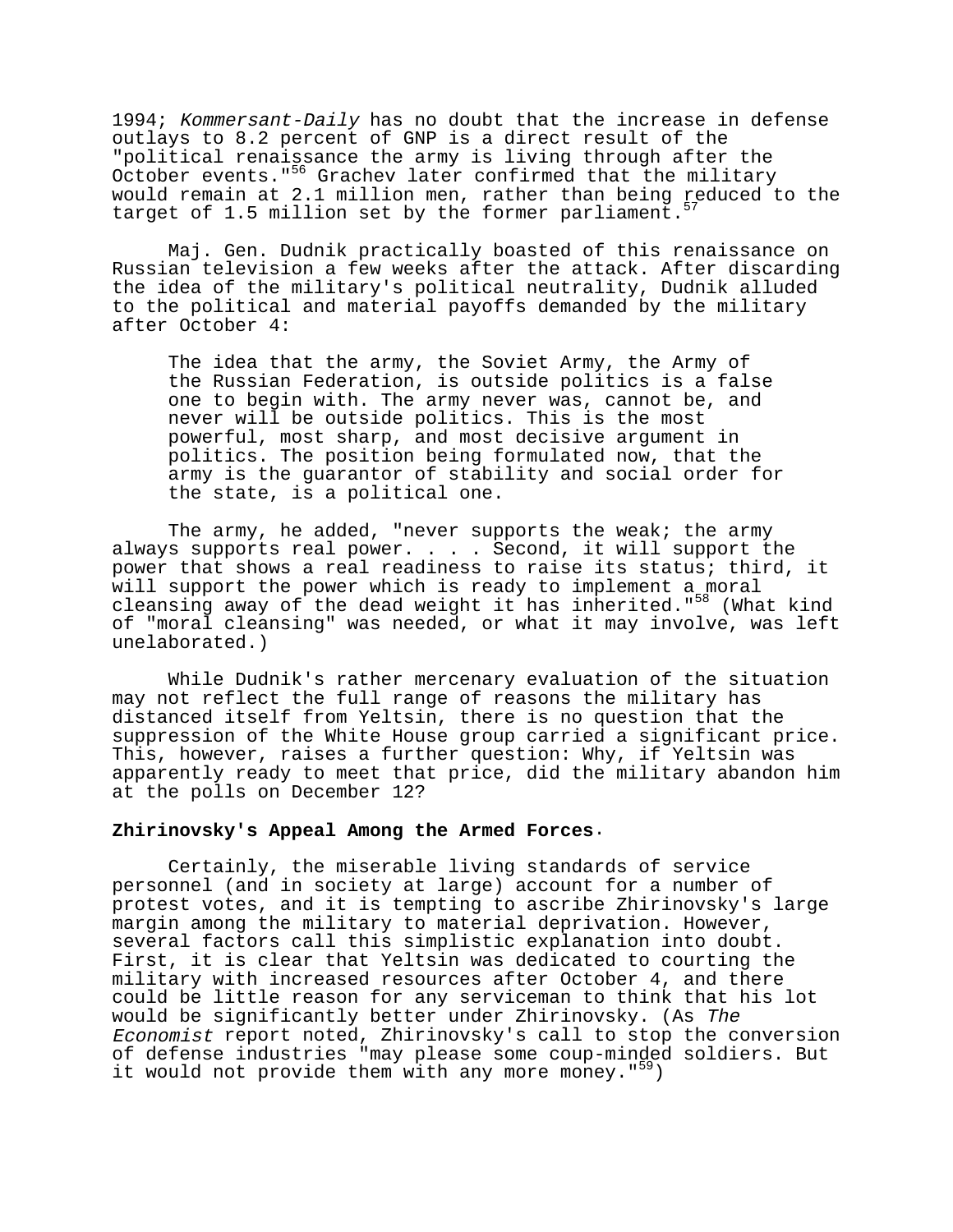Also, it is important to consider the sources of political rage among Russian servicemen. A major survey of military attitudes that appeared in November 1993 in Argumenty i Fakty said:

Despite the gravity of the accusations the military levels at the government and Yeltsin personally, all of this fades in comparison with the belief--common in the military (especially among higher-ranking officers)- regarding **. . .** [sic] **betrayal of the interests of the state--signing of the Belovezha agreements, which led to the disintegration of the USSR** [emphasis and ellipses original].<sup>60</sup>

"One can forgive Yeltsin our pauper salaries, the poor health of our children and wives, who are being evicted from warm housing into what nearly amounts to an open field," one senior officer recently withdrawn from the Baltics told the interviewers, "but one cannot forgive when for no reason whatsoever we give up the land our fathers and grandfathers fought for, as well as our people living in those lands." If this kind of opinion is at all representative of military attitudes, then the bases of support for Zhirinovsky become clearer, and more complex than a simple matter of housing or money. This corresponds with findings by the All-Russian Central Public Opinion Research Institute, which noted that the "backbone of the LDPR electorate consists of the active, able-bodied section of the population," whose "dissatisfaction with the reforms is most likely caused not by the deterioration of its own material base but by the growth of disorder and anarchy."<sup>61</sup>

Zhirinovsky's rantings have been well-publicized and need not be reiterated here in detail, especially since they seem to have little unifying theme except a generalized hatred. His appeal may well lie in his incoherence; because he is all over the political map, frustrated voters could find whatever they were looking for. At times he sounds like an anti-Communist, while at others he has said that communism forestalled Zionism in Russia, and that the KGB is the only force that can save the nation.<sup>62</sup> (He has also promised to look into securing the release of Communist generals Makashov and Achalov from Lefortovo). He is virulently anti-American (he repeatedly refers to the Russian Foreign Ministry as a nest of CIA spies), and boasts that the LDPR sent volunteers to Iraq to fight for Saddam Hussein.

In short, Zhirinovsky is a kind of extreme Russian nationalist, seeking to recreate the Soviet Union as a Russian empire within former Soviet borders; the new, expanded Russia, he says, will be a "fatherland" for all ethnic groups great and small. He promises a return to the draconian public morality of Soviet society (where only "good news" is reported by announcers with "kind, Russian faces"), but one in which the underlying racism and imperialism of the former Soviet empire are brought to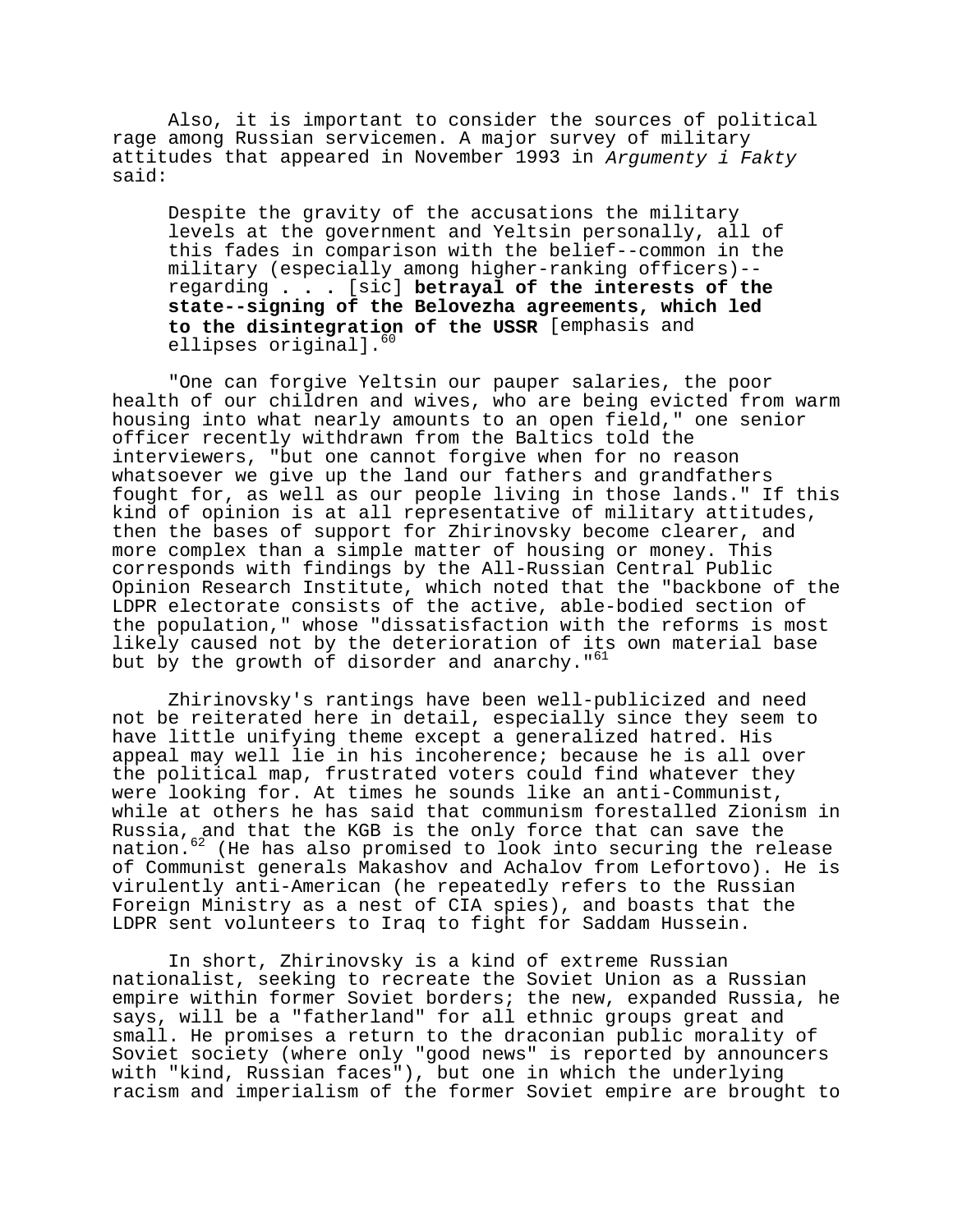the surface and embraced, finally, as virtues. This amalgam of Sovietism and fascism (of the same sort represented by the ill-fated parliamentarians) has come to be referred to as the "red-brown" axis.

It is important to note the congruence of military attitudes with many of the goals of the so-called "red-brown" movement- although I would argue that the military interest is more in the "red" than the "brown." These attitudes are no doubt what led many Russian officers to join Col. Stanislav Terekhov's "Officers' Union," a pro-Soviet group that later made common cause with the "National Salvation Front," a bizarre compact between far-left Soviet Communists and far-right Russian racists.63 This prompted repeated statements from Grachev warning that the Army "stands behind the president," and that pro-Communist officers must not be allowed to "split the army."<sup>64</sup> To what degree Terekhov's group did split the army is unclear, but in the end, Terekhov was not bluffing: he was later arrested in one of the first acts of violence related to the Parliament standoff, when he attempted to shoot his way through the gates of the CIS Joint Command Headquarters. Terekhov, although a violent extremist, was not alone in his beliefs. Shaposhnikov admitted in early 1993 that after the collapse of the USSR, "there were forces in Russia, in the Army and in the Commonwealth countries who would have liked the Army" to recreate the Union "through coercive methods."<sup>65</sup>

In any case, whatever the immediate loyalties of the officer corps or the enlisted men, there was some sense among the military as a whole that the "democrats" had gotten their just desserts in the aftermath of the Zhirinovsky victory. As Felgengauer pointed out, with some apprehension, after the election:

. . . there have been no signs of panic among [officers or enlisted men] following the publication of the election results. Rather, there is some malicious joy and satisfaction . . . Now, the strong factions of the LDP and the Communist Party will evidently be able to restrain somewhat those whom the army sees as 'radical democrats.'<sup>66</sup>

"Many things in Vladimir Zhirinovsky's campaign monologues," he concluded, "have undoubtedly elicited a favorable reaction from the Russian army's officer corps."

Even before the election, the anger among some members of the military was palpable, and it was an anger that played directly into Zhirinovsky's program. Resentment at the loss of material privilege, combined with humiliation of the loss of Soviet superpower status, led to a consequent hunger for revenge against the "reformers" who had brought about the division of the Soviet Armed Forces into what amounts to a series of Third World national guards. Lt. Col. Rodionov described the feelings of many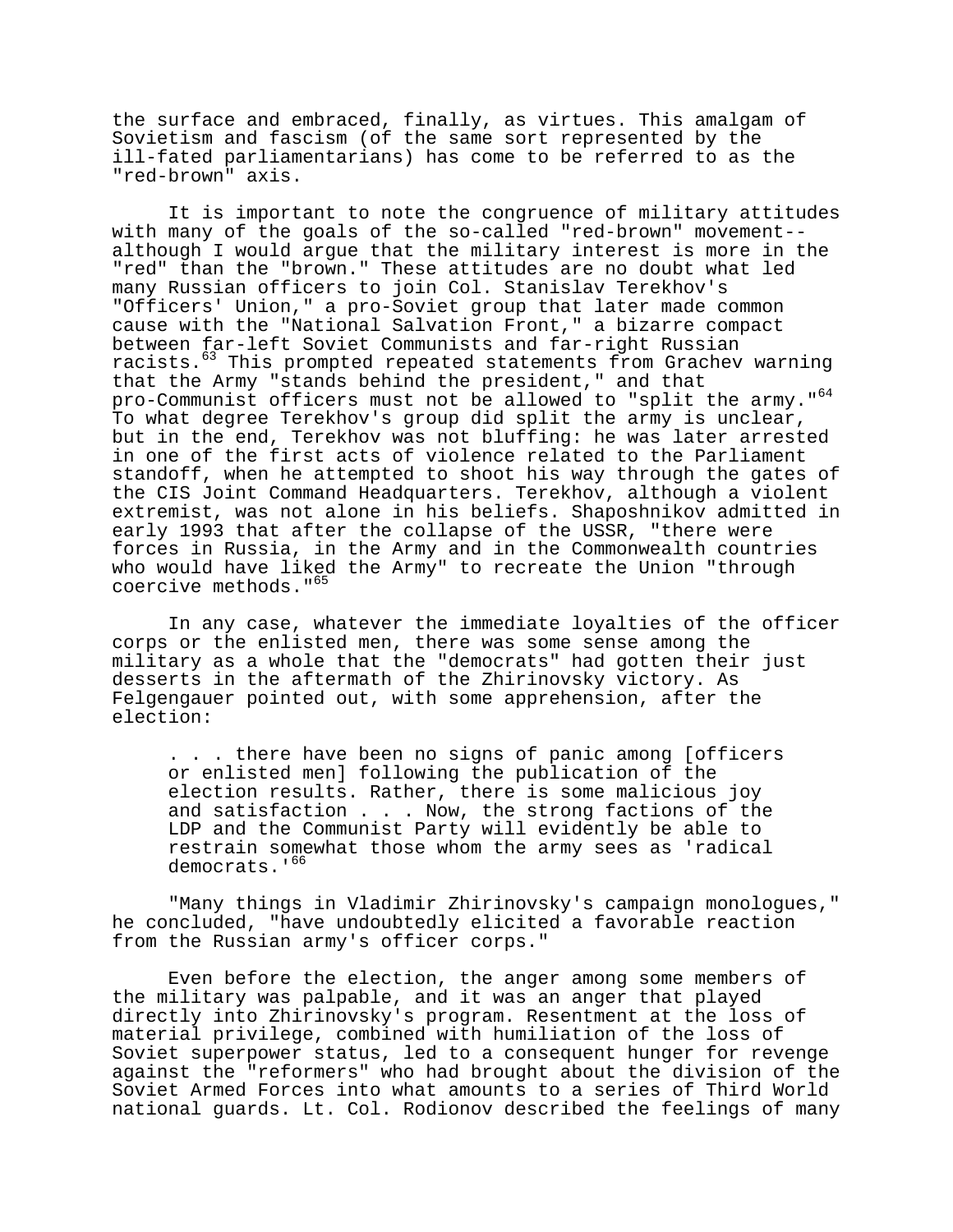# of his fellow officers now serving in new CIS armies:

Officers are now faced with the cruelest of moral choices: take the new oath or get lost. But there's nowhere to go; the country that you love and to which you swore an oath is gone. And you have a wife and children to look after. . . . And so the former Soviet officer mutters the words of the damned oath through his clenched teeth, vowing his allegiance while hiding his contempt.<sup>67</sup>

Rodionov claims identification with the USSR is so strong among the Russian officer corps that Grachev's attempt to introduce a new Russian oath in December 1992 was rejected "unanimously," forcing Grachev himself to repudiate it publicly. Like many officers, Rodionov does not trust Grachev's motives (Grachev, says Rodionov crudely, "wants to plunge us all into the crap [der'mo]"), and he accuses the Defense Minister of serving those who would turn the Russian Army into the defenders of the interests of the "nouveau riche."<sup>68</sup> He adds a final warning to the leaders of all of the CIS republics: "Do not think, gentlemen, that they will forgive you for THIS [sic]. Abandon the hope that trampled human dignity will turn into loyalty to your regime."

Former Soviet officers have responded to the destruction of the Soviet Union, the collapse of Soviet power abroad with a reawakened and outraged sense of Soviet nationalism. Stung by the dissolution of the Warsaw Pact and the loss of the Union, Zhirinovsky's call to reestablish the Russian empire understandably found resonance among men who had served the Soviet empire. Moreover, these Soviet officers seems to share a sense that Russian foreign policy since 1991 has been dishonorable and even cowardly; most officers, according to the Argumenty i Fakty report cited earlier, "do not accept Russia's current foreign policy," and "many are still convinced that Russia should have observed its treaty obligations with respect to old friends in Cuba, North Korea and Iraq."

Even the new Russian military doctrine shows the influence of a new, harder line in Eastern Europe; in a discussion of the issue of NATO membership for former WTO members, military commentator Maj.Gen. Gennadii Dimitriev sounded a warning that could not have been expressed better by Zhirinovsky himself: "Poland, the Czech Republic, Slovakia, Hungary and also Ukraine, which are dreaming about entering NATO, should realize that if they do that, they will immediately fall among the list of targets for Russian strategic forces with all the consequences this entails."69 In other areas, one might expect Zhirinovsky's neo-imperialism to be well-received by troops who are now fighting on formerly Soviet soil. Some reports, for example indicate that the Defense Ministry is "extremely reluctant to help Eduard Shevardnadze who, many people think, had a hand in breaking up the Army as USSR foreign minister," and it should be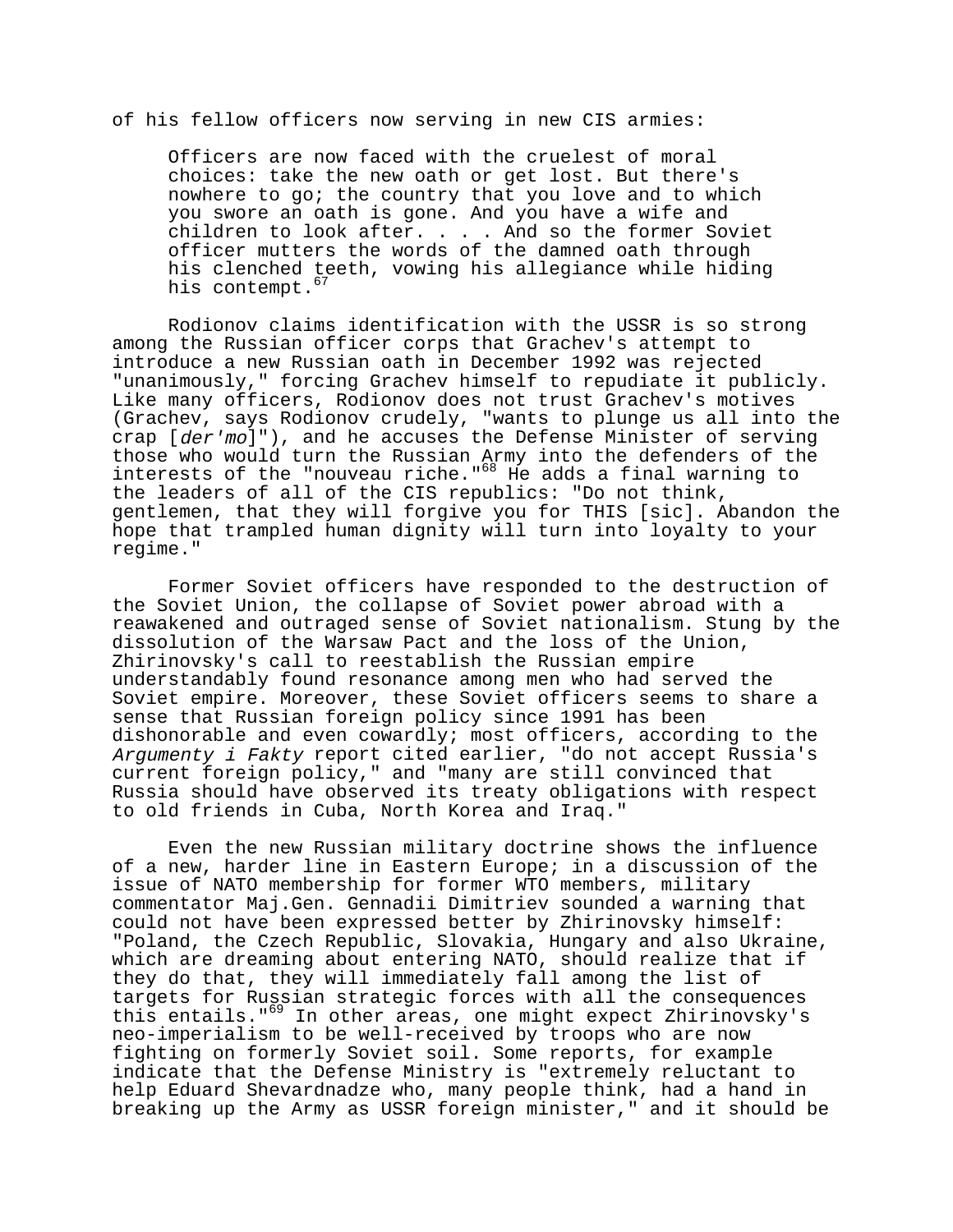no surprise that a call to reestablish the Union would be well-received by Russian soldiers fighting in Georgia for a man they hate and a cause they do not understand.

All of this is consonant with the analysis of the election results in the population at large, which indicate that the LDPR emerged clearly as the new "Soviet" party among middle and lower-middle class voters:

VTSIOM [All-Russian Central Public Opinion Research Institute] studies have shown that the LDPR electors stand apart from the others in their irritation and anxiety. Their misgivings primarily relate to Russia's losing its great power status, which was enjoyed by the USSR, and the weakness of state authority in the country. Sociologists also claim that identification with the 'Soviet people' is very essential for Zhirinovsky followers.

All this suggests that the LDPR is recruiting its allies from among the Soviet working class, in contrast to the Communists, whose [voters] have moved out of the working class by virtue of their age. $71$ 

In other words, voters who most strongly identified themselves as Soviet, rather than Russian, tended to vote LDPR, while many older and somewhat poorer voters returned to the Communists. The Army rewarded both parties by giving, in most cases, victory to the LDPR and second place to the Communists.

#### **Conclusions**.

If we accept that the majority (and probably the overwhelming majority) of Russian military officers and enlisted men voted for Zhirinovsky, and that they did so at least as much out of a sense of humiliated national pride as out of "protest" against current economic conditions, then what does this portend for the future of Russian civil-military relations and for the Russian political stability in the near future?

The most important fact of Russian political life for the next 3 years is that Boris Yeltsin has vowed to finish his term, which expires in 1996. This is not meant as an overly optimistic assessment of Yeltsin's capabilities as president; indeed, it could be well argued that Yeltsin's own indecisiveness and incompetence created the October 4 standoff, and his detachment from the political scene then allowed Zhirinovsky to grab the spotlight and move to center stage. However, it is obvious that Yeltsin is more committed to creating a docile and obedient military than Zhirinovsky might be, even if he is at present going about it in a rather desperate and haphazard way.

In fact, Yeltsin's attempt to manipulate key posts and units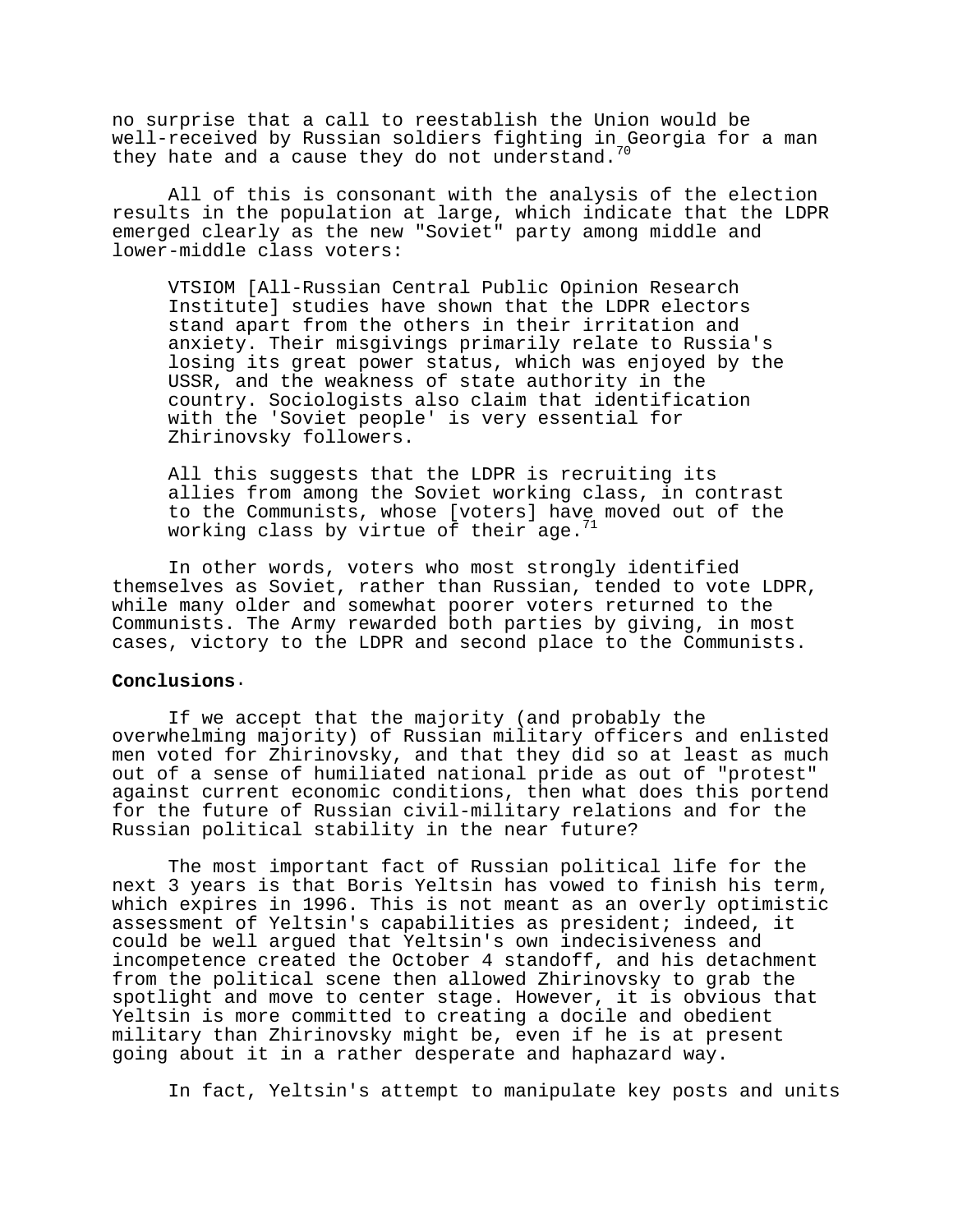in the military as he tries to outmaneuver Zhirinovsky and other opponents may do more harm than any other interference with the military in the next few years. Grachev and others are not above the art of the deal, and they have learned from the October events and the December election that deals are theirs for the making when society is adrift and politics are chaos. Continued tensions between Yeltsin and the new Duma (in which Zhirinovsky and his coreligionists may well be able to form a majority in alliance with the Communists and the Agrarian Party) will only strengthen the political position of the Russian Armed Forces, and encourage them to raise the specter of a divided army, of the "army card" being played (even as they themselves are the ones playing it).

This will almost certainly mean that Yeltsin will feel forced to turn to the right in the near future. Actually, this turn has already begun, as evidenced by the new Russian military doctrine, a reassertive military presence in former Soviet republics, attempts to reestablish Soviet borders (under the guise of CIS borders) and the bloated Russian military budget that was restored within weeks of the Parliament attack. In the future, it may mean more vigorous diplomacy with regard to Eastern Europe and NATO, slowed defense conversion, more rapid military integration in the CIS, and a slew of other questionable policies in which Yeltsin so far has shown little interest.

Zhirinovsky's success may also split the Ministry of Defense, and has the potential to split the military overall as well. Evidence suggests that Grachev, as Yeltsin's man in the Defense Ministry, is becoming increasingly isolated among senior colleagues whose political sympathies are with Rutskoi, Khasbulatov, Zhirinovsky, Makashov, Achalov, and other bitter Yeltsin foes. (Compounding the problem, of course, is the fact that relations between Yeltsin and Grachev are not exactly warm at this point, either.) As of this writing, rumors of a purge in the Defense Ministry--a purge, as mentioned earlier, which would ostensibly claim Gromov, Mironov, Denikin, Podkolzin and many others--are beginning to circulate. This would be the expected and understandable move on Yeltsin's part, but it could leave a vacuum of leadership in the military that the increasingly unpopular Grachev may not be able to fill. If that happens, the pro-Zhirinovsky forces may abrogate the chain of command and seek leadership elsewhere, a frightening possibility in the context of further domestic violence.

There is also the possibility that Zhirinovsky may overplay his military hand. He is, after all, the man who has called for re-invading Afghanistan, and one may hope that it is only a matter of time before Russian servicemen decide that Zhirinovsky is merely another politician, and sillier than most at that.

The most likely prospect for the near future, however, is that the military will seek to exploit tensions between the President and the Duma. At the least, it is clear that Yeltsin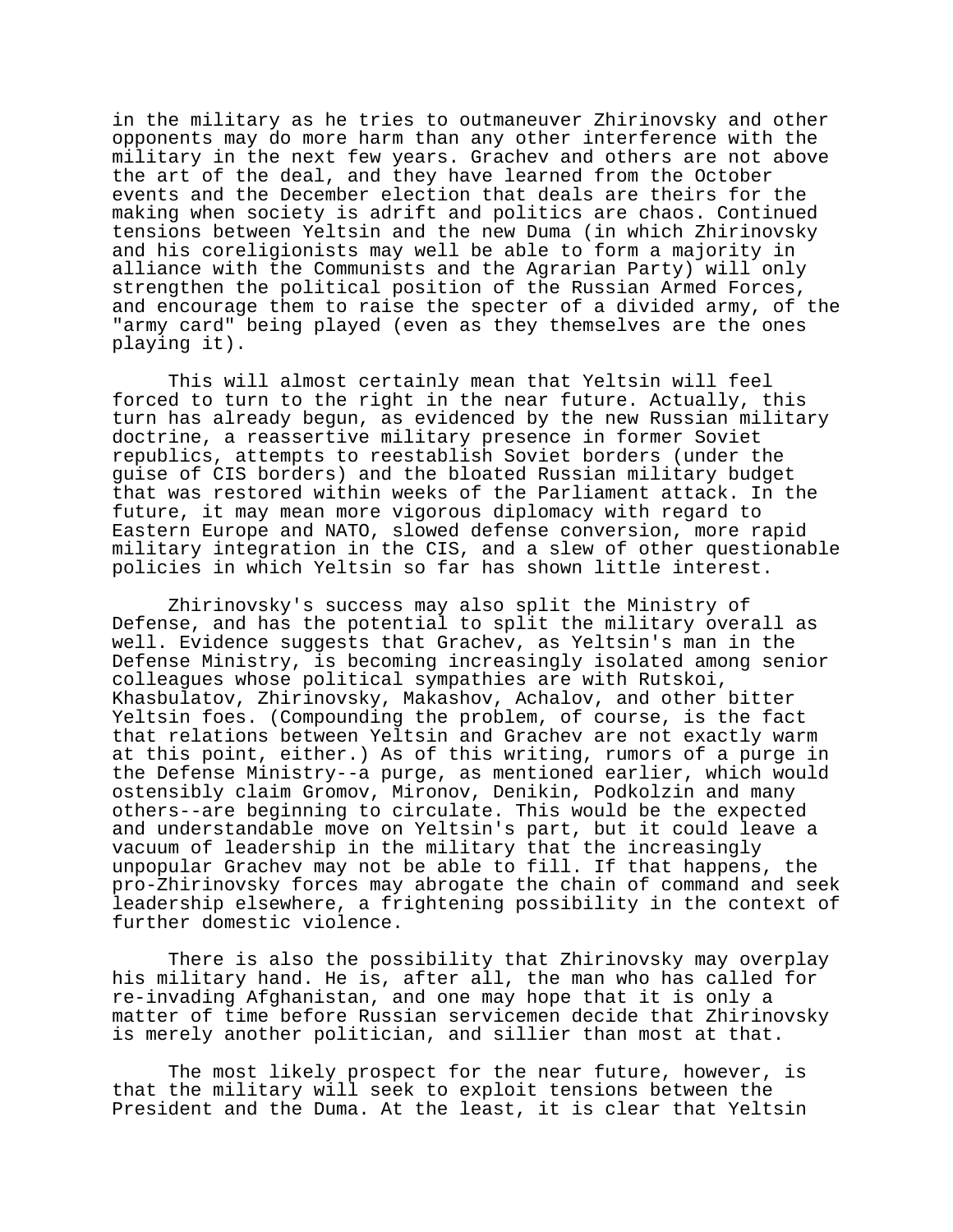can no longer take military loyalty for granted. Russian politics, and Russian civil-military relations will, for the next 2-3 years, be characterized by weakened civilian authority and the constant suspicion of an emergent praetorianism among the high command. Perhaps the last word here should go to Gen. Beltchemko, deputy commander of Russian troops in the Transcaucasus, who told the French journal Liberation in October 1993: "The Russian Army does feel stronger now; this is obvious. Each political upheaval strengthens our position. We are the defender of the motherland and the nation, as any army should be. We are the true patriots, and we know the value of human life."<sup>7</sup>

#### **ENDNOTES -- CHAPTER 4**

1. "Russian reform: At risk," The Economist, December 25, 1993- January 4, 1994, p. 63.

2. "Russian reform: At risk," p. 63. Shaposhnikov himself was a candidate for the Duma, but his party, the Russian Movement for Democratic Reforms, failed to clear the 5 percent benchmark for a seat.

3. Serge Schmemann, "An Army Adrift," Part III, The New York Times, November 30, 1993, p. A12.

4. Schmemann, p. A12.

5. "Expert Sees Hawks' Win on Military Doctrine," Foreign Broadcast Information Service (FBIS)-SOV-93-221, November 18, 1993, pp. 39-40.

6. American pollsters, it should be noted, routinely poll less than 1 percent of the electorate during national elections, with margins of error less than 4 percent. As long as it may assumed that the people who voted at military polling stations were generally representative of their comrades in the military at large (as Russian government spokesmen now admit they were), then a sample of 1-2 percent is significant indeed, especially considering the lopsided margins reported at those stations.

7. "Russian reform: At risk," p. 63. The SRF press office denied these numbers, arguing that 99 percent of missileers voted in public stations, thus making their vote unknowable. "Missile Forces Deny Reports of Pro-Zhirinovsky Vote," FBIS-SOV-93-248, December 29, 1993, p 18.

8. This report, according to FBIS, appeared in the December 21, 1993 issue of Sovetskaia Rossiia, which turn cited the Moscow Times. "More on Army Voting Patterns," FBIS-SOV-93-243, December 21, 1993, p. 14. A reporter for the Moscow Tribune later told me that his interviews at a polling station near another Moscow military school indicated somewhere between 70-80 percent of the cadets' vote went to Zhirinovsky.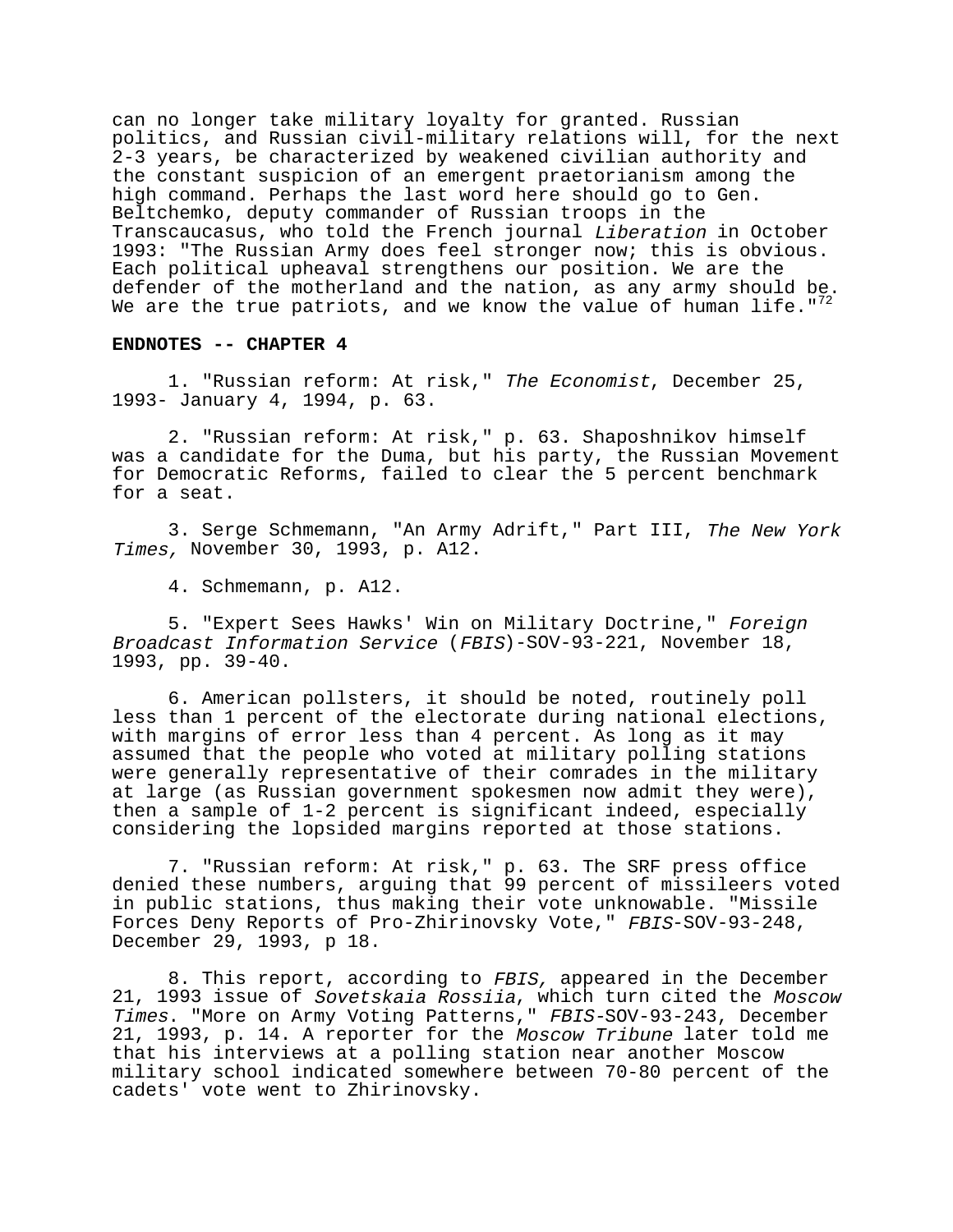9. One senior officer of the academy told me in Moscow in mid-1993 that wrenching the students away from the belief that they still served the Soviet Union was proving to be one of the academy's most difficult tasks. "They still think they are Soviet officers," he said. "They have no idea what it means to serve 'Russia' rather than the Soviet fatherland."

10. "Zhirinovskiy Appears 'Clear Winner' in Far East," FBIS-SOV- 93-237, December 13, 1993, p. 61.

11. "More on Army Voting Patterns," p. 14.

12. "Servicemen in Georgia Back LDPR," FBIS-SOV-93-239, December 15, 1993, p. 9.

13. "Military's Participation, Choices in Election Viewed," FBIS-SOV- 93-240, December 26, 1993, p. 5.

14. "More on Army Voting Patterns," p. 14.

15. "Support from Military Noted," FBIS-SOV-93-239, December 15, 1993, p. 46.

16. "Defense Minister Aide on Speculation About Army Vote," FBIS-SOV-93-241, December 17, 1993, p. 8.

17. "Yeltsin Aide on Army Participation in Politics," FBIS-SOV-93-234, December 8, 1993, p. 43.

18. "Admiral on Need for More Servicemen in State Duma," FBIS-SOV- 93-227, November 29, 1993, p. 48. There is little evidence to suggest that Chernavin is himself very different from his pro-Soviet colleagues; when noting the return of St. Andrew's Flag to Russian ships, he denied that the change in ensigns was motivated by shame for the old Soviet flag. "Soviet seamen," he said, "bore it with honor and glory and won worldwide recognition." The reason, then, for the change? "It is simply that the emblems of the Soviet flag do not correspond to the present Russian navy." See "I snova--Andreevskii flag," Krasnaia Zvezda, July 25, 1992, p. 1.

19. These and following figures are taken from candidate lists published in FBIS-SOV-93-220, November 17, 1993; 93-219, November 16, 1993; and 93-234-S, December 8, 1993. These figures correspond to the figures given by the Russian MOD (that is, 25 active-duty military men ran as candidates); I have assumed that the appellation "serviceman" denotes an enlisted man, since officers were listed with ranks specified.

20. "Official: Most Servicemen Voted for Zhirinovsky," FBIS-SOV- 93-246, December 27, 1993, p. 2.

21. "Reasons for Reorganization Viewed," FBIS-SOV-93-247, December 28, 1993, pp. 10-11.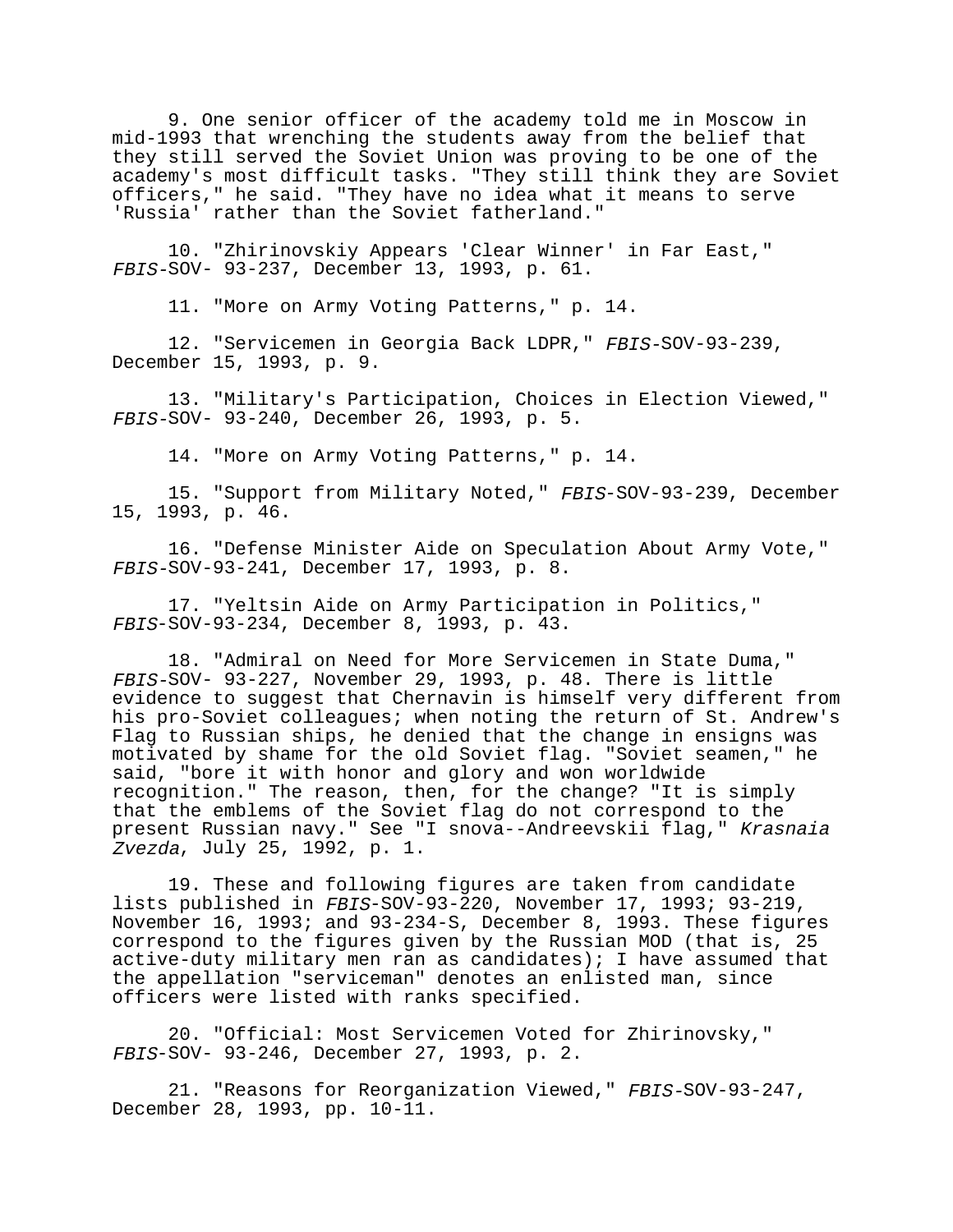22. LTG Aleksei Smirnov, in this account, concurred, claiming that Yeltsin no longer has any support in the Army. "More on Army Voting Patterns," p. 14.

23. "Expert Sees Hawks' Win on Military Doctrine," pp.  $39-40.$ 

24. Stephen Meyer,"How the Threat (and the Coup) Collapsed: The Politicization of the Soviet Military," International Security, Winter 1991/1992, p. 6, and p. 6n.

25. "Grachev's Future Assessed," FBIS-SOV-93-249, December 30, 1993, p. 39.

26. I have discussed the effects of ideology on Soviet civil-military relations at length in T. Nichols, The Sacred Cause: Civil-Military Conflict over Soviet National Security 1917-1992, Ithaca: Cornell University Press, 1993.

27. Serge Schmemann, "An Army Adrift," Part I, The New York Times, November 28, 1993, p. 18.

28. "Article Examines Armed Forces View of Yeltsin," FBIS-SOV- 93-216, November 10, 1993, pp. 60-62.

29. Ibid., p. 63.

30. See "Voennaia reforma nachalas' tol'ko v avguste," Krasnaia Zvezda, September 25, 1991, p. 1.

31. Schmemann, Part I, p. 18.

32. "Vstrecha s Nazarbaevym vseliaet nadezhdy," Krasnaia Zvezda, January 15, 1992, p. 1.

33. Serge Schmemann, "An Army Adrift," Part III, The New York Times, November 30, 1993, p. A12.

34. "ITAR-TASS Carries Press Review for 16 Sep," FBIS-SOV-93-178, September 16, 1993, p. 2.

35. "Zyganov Rules Out Alliance With Nationalists," FBIS-SOV-93-249, December 30, 1993, p. 32.

36. "Sovetskaia armiia: tragediia raspada, " Pravda, December 5, 1992, p. 2.

37. "Rossiiu spaset nasha neizbyvnaia liubov'," Krasnaia Zvezda, June 12, 1992, p. 2.

38. "Airborne Commander on Peacekeeping, Status," FBIS-SOV-92-200, October 15, 1992, p. 20.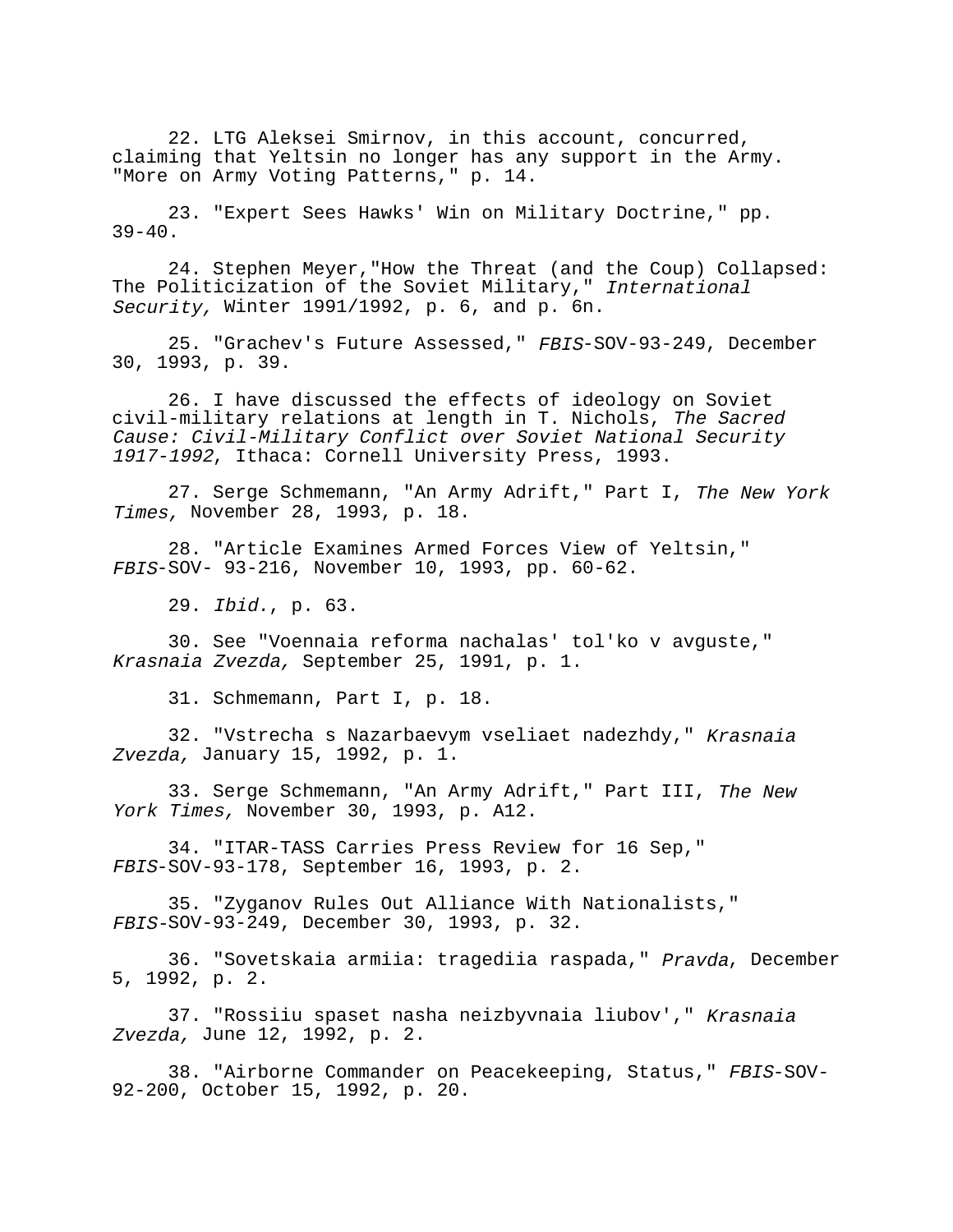39. Perhaps most revealing is that CIS officers in Russian and elsewhere have continued to maintain that the oath taken to the USSR is still valid and in force--suggesting that these officers still see the Soviet Union as the state to which they owe allegiance. As one senior Black Sea Fleet officer said after a conflict aboard a submarine: "Look, why create difficult conditions for people--people with access to weapons? . . . Anyway, I have taken a blood oath of allegiance to Ukrainians, Belarusians, Russians--I have pledged myself to all our peoples and ethnic groups to protect and defend them." "Black Sea Submarine Mutiny Reported," FBIS-SOV-92-098, May 20, 1992, p. 9. See also "Iz obrashcheniia ofitserskogo sobraniia moskovskogo garnizona," Krasnaia Zvezda, January 15, 1992, p. 1; "Komanduiushchie vystupili protiv priniatiia ukrainskoi prisiagi," Krasnaia Zvezda, January 11, 1992, p. 2.

40. "Grachev Discusses Military Reform," FBIS-SOV-93-003, January 6, 1993, p. 24, and "Yeltsin Addresses Defense Ministry Collegium, Discusses Military Reform," FBIS-SOV-92-227, November 24, 1992, p. 18.

41. Schmemann, Part I, p. 18.

42. "Poll Shows 73 percent Regret Not Storming White House," FBIS-SOV-93-028, February 12, 1993, p. 33.

43. "Staff Officer on 'Shame' of October Events," FBIS-SOV-93-243, December 21, 1993, p. 40-42.

44. "Military Doctrine May Trigger Defense Ministry Purge," FBIS-SOV-93-205, October 26, 1993, p. 41.

45. [Grachev] "Says Generals Backed Yeltsin," FBIS-SOV-93-195, October 12, 1993, p. 50.

46. See "Gromov Given Responsibility for Internationalist Servicemen," FBIS-SOV-93-208, October 29, 1993, p. 42; and "Article Examines Armed Forces View of Yeltsin," pp. 60-62.

47. "Generals Seen Imperiled," FBIS-SOV-93-247, December 28, 1993, p. 10.

48. "Papers Report Grachev Hesitant in Committing Army," FBIS- SOV-93-192-S, October 6, 1993, p. 24.

49. "Grachev Says Army Acted 'Resolutely, Bravely'," FBIS-SOV- 93-194, October 8, 1993, p. 35.

50. "Grachev Holds News Conference on Yeltsin's Actions," FBIS- SOV-93-182-S, September 22, 1993, pp. 15-16.

51. "[Grachev] Reaffirms Support for Yeltsin," FBIS-SOV-93-182-S, September 22, 1993, p. 16.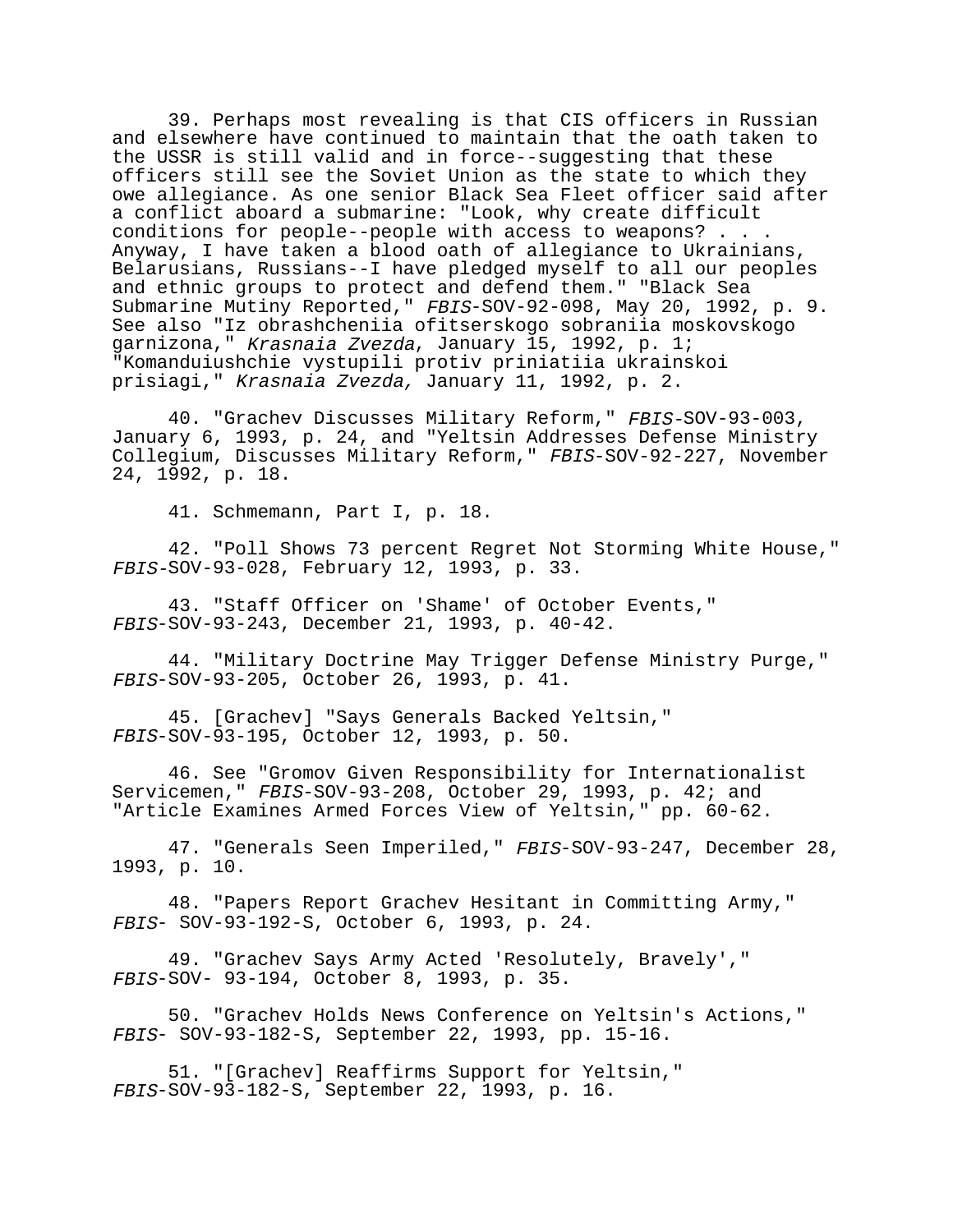52. "Yeltsin Tries to Counterbalance Grachev's Influence," FBIS-SOV- 93-195, October 12, 1993, p. 55.

53. "Staff Officer on 'Shame' of October Events," p. 40-42.

54. "Expert Sees Hawks' Win on Military Doctrine," p. 40.

55. Ibid.

56. "Defense Outlays Increased to 8.2 Percent of GNP," FBIS-SOV- 93-206, October 27, 1993, p. 45.

57. On December 31, 1993, Grachev told Krasnaia Zvezda that the Army's reduction to 1.5 million men was "clearly at odds with the scale of the tasks that [the military] is resolving;" a week later, a report on National Public Radio confirmed that the 2.1 million-man figure was now official. See "Grachev Holds Meeting With Journalists," FBIS-SOV-94-001, January 3, 1994, p. 38, and "All Things Considered," National Public Radio broadcast, January 7, 1994.

58. "General Defends Political Role of Army," FBIS-SOV-93-201, October 20, 1993, p. 48.

59. "Russian reform: At risk," p. 63.

60. "Article Examines Armed Forces View of Yeltsin," pp. 60-62.

61. "Profile of LDPR Voters Outlined," FBIS-SOV-93-249, December 30, 1993, p. 33.

62. "Ostankino Carries Zhirinovskiy Film," FBIS-SOV-93-237, December 13, 1993, p. 16.

63. Shortly before the October attack, Terekhov represented the Officers' Union at a "Congress of Soviet Nations" that called for the restoration of the USSR. "Participants Demand Restoring USSR," FBIS-SOV-93-181, September 21, 1993, p. 3.

64. See "Communists, nationalists rally against Yeltsin," The Boston Globe, February 24, 1992, p. 2; and FBIS-SOV 92-212, p. 43.

65. "CIS Armed Forces Commander Shaposhnikov Interviewed," FBIS-SOV-93-017, January 28, 1993, p. 7.

66. "Support from Military Noted," p. 46.

67. "Sovetskaia armiia: tragediia raspada," p. 1.

68. Ibid.

69. "Expert Sees Hawks' Win on Military Doctrine," p. 39.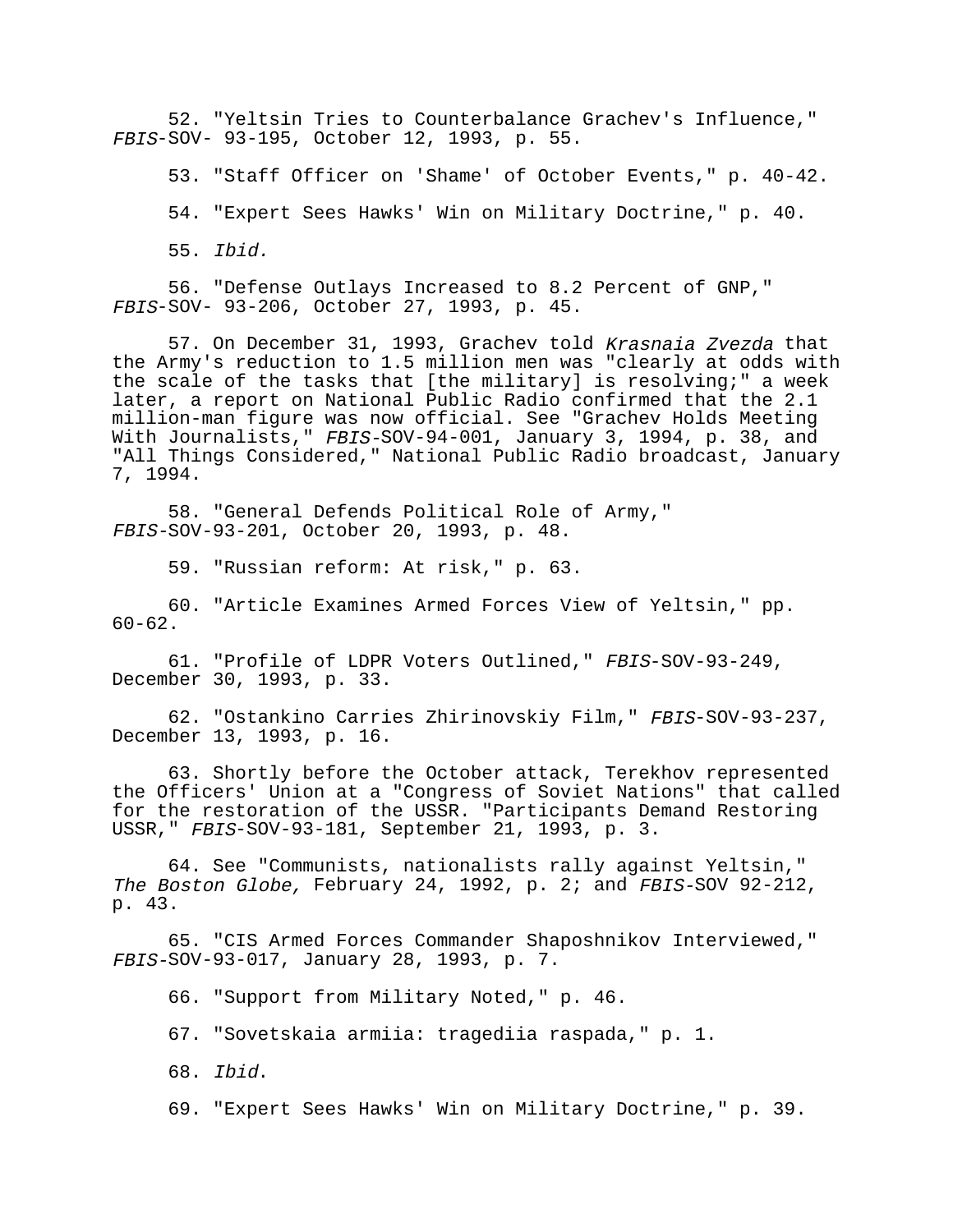70. "Paper Launches New Feature on Military Issues," FBIS-SOV- 93-211, November 3, 1993, p. 36. William Odom has argued that Shevardnadze's reliance on Moscow's help means that "the Russian military has trapped the man whom they blame for destroying the Soviet position in Central Europe." William Odom, "Moscow's Two Foreign Policies," The Washington Post Weekly Edition, December 13-19, 1993, p. 24.

71. "Composition of Zhirinovskiy Base Analyzed," FBIS-SOV-93-246, December 27, 1993, p. 13.

72. "General Outlines Russian Interests in Georgia," FBIS-SOV- 93-201, October 20, 1993, p. 7.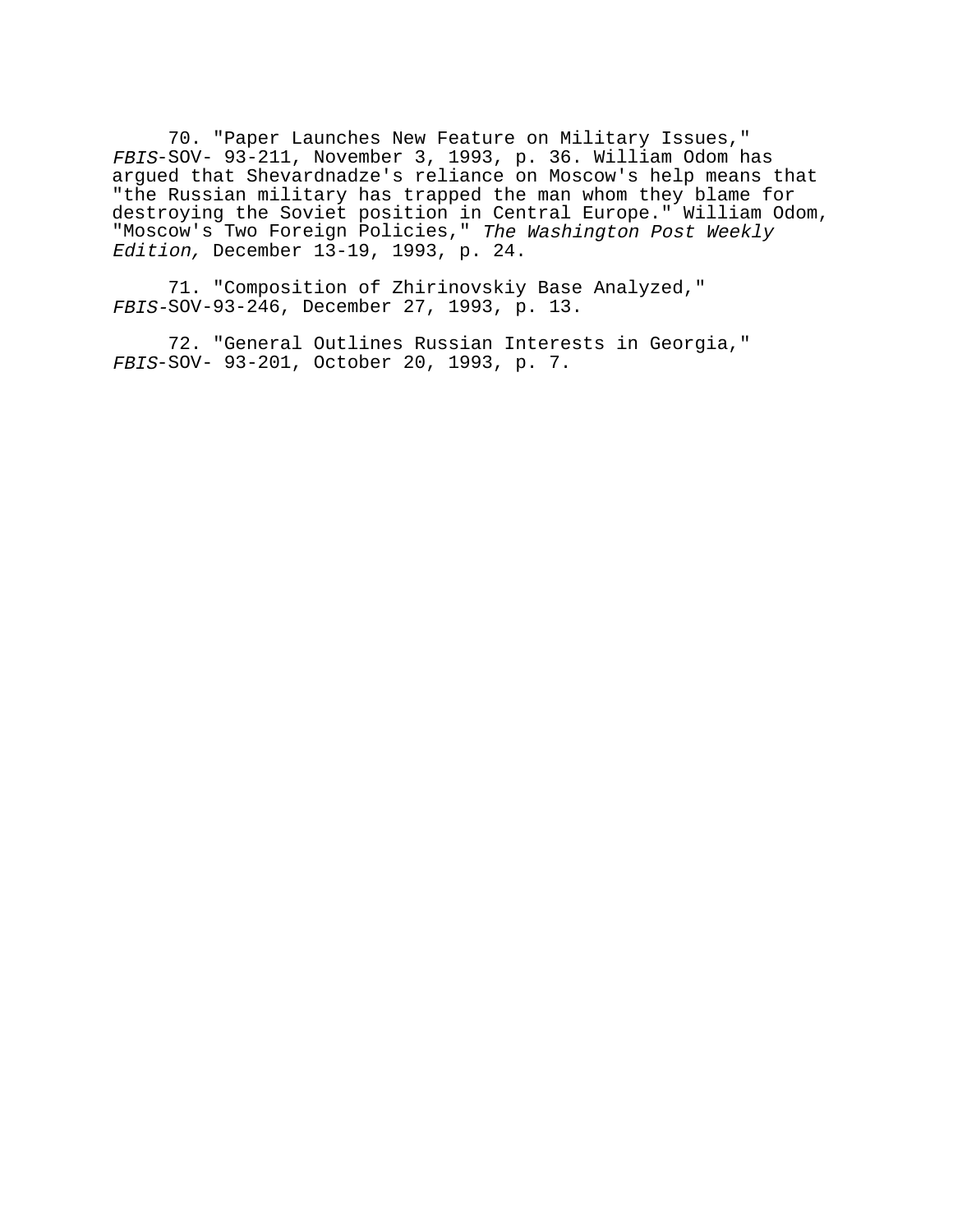### **CHAPTER 5**

# **RUSSIA'S CRISIS OF EVOLVING STATEHOOD: THE IMPACT OF THE NEW CONSTITUTION AND OF THE PARLIAMENTARY ELECTIONS**

Jessica Eve Stern

I would like to thank Deborah Yarsike Ball, Charles Ball, Jerry Dzakowic, and Jeffrey Frankel for comments on this chapter.

Russia is undergoing a crisis of evolving statehood. Its faltering metamorphosis from authoritarian empire to law-based federal state will profoundly affect not only Russian citizens, but also Russia's neighbors to the west, south, and east. The new Russian state is simultaneously losing control over the peoples within its current geographical boundaries, and inappropriately intervening in the affairs of the newly independent states. These developments are likely to emerge as the most serious threats to international security in the coming decade.

In December 1993, Russia held elections to a new two-chamber parliament. Many Western observers hoped for the emergence of a truly democratic society willing to implement a nonimperialist foreign policy consistent with Western interests. Precisely the opposite obtained. The victory of Nationalists and Communists in the lower house of parliament has encouraged Yeltsin's government to assert a far more aggressive policy toward the nations Russians revealingly refer to as the "near abroad." Since the election, Moscow's complaints about poor treatment of Russians living abroad in the former Soviet republics have turned increasingly to intimidation and threats. Russians' humiliating sense that they were defeated in the cold war, and their desire to recover the empire they lost, are increasingly likely to lead to violence.

A referendum on a new federal constitution was also held in December 1993. This constitution, which replaces the Communist-era Russian constitution adopted in 1978, was passed by a narrow margin in the nation over-all, but was rejected in over a third of Russia's territorial units. Russia's electoral law does not require that Russia's subjects approve the constitution, so the text was adopted. The constitutional assembly's difficulty in crafting a constitution acceptable to Russia's 89 "subjects" (the term used for Russia's territorial units), and the electorate's lukewarm endorsement of the text, do not bode well for Russia's peaceful transition to a law-based state.

Yeltsin and the drafters of the newly adopted constitution were strongly motivated by the desire to prevent the disintegration of Russia, and the constitution they crafted reflects this. The constitution gives the executive exceptionally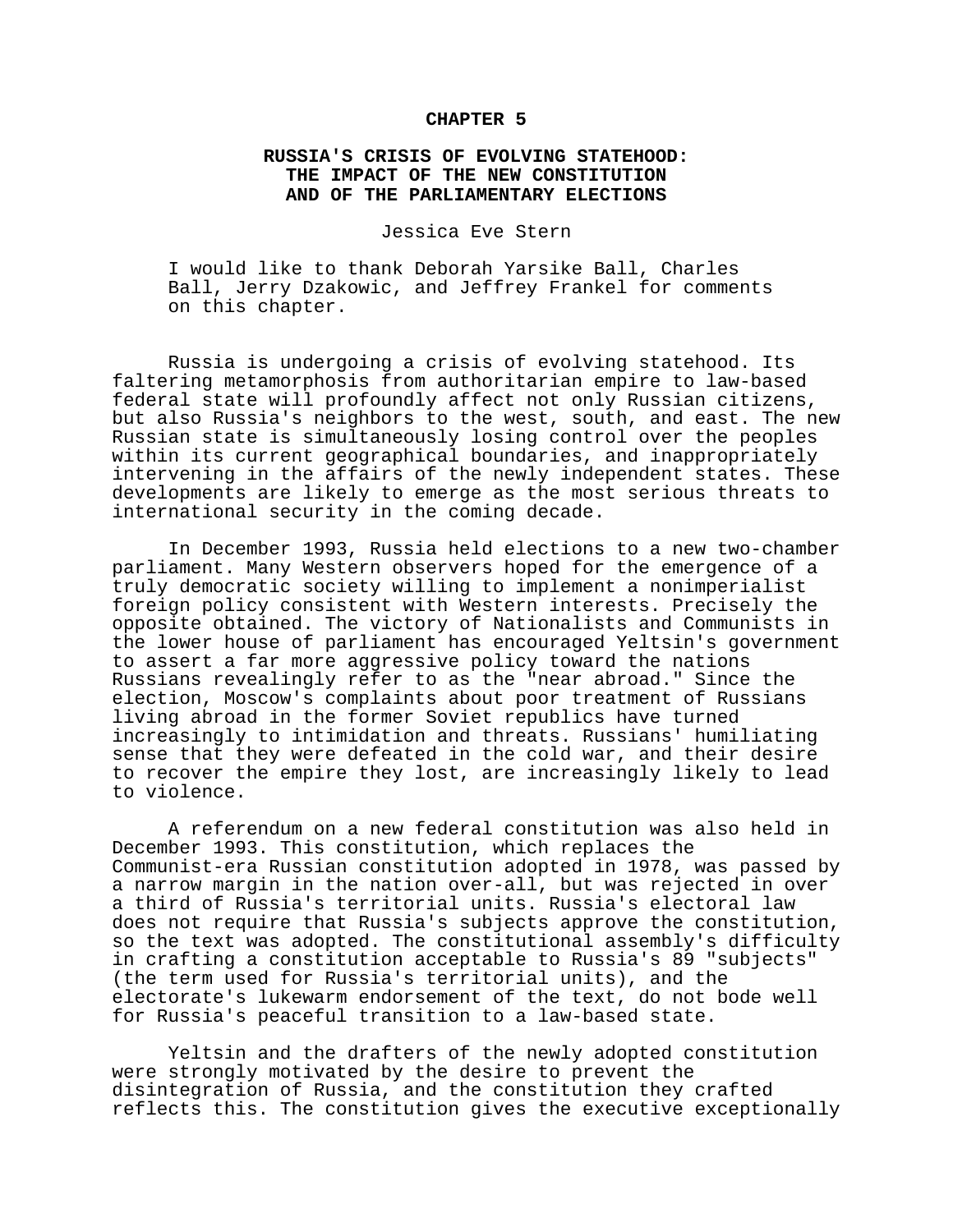strong powers--not only over the parliament and the judiciary, as has been widely noted, but over the periphery as well. It attempts to ameliorate some of the most pressing center-periphery ethnic, economic, and juridical tensions: It asserts the equality of Russia's 89 subjects; affirms the supremacy of federal laws over regional ones; and allows republics to maintain constitutions. But Yeltsin may have gone too far in the direction of a unitary state. There is a danger that the subjects will rebel, for instance, by demanding concessionary bilateral treaties that allow them greater control over budgets, taxes, and regional laws. The result will be a patchwork of contradictory legislation, which will deepen the budget deficit and exacerbate Russians' immanent distrust of lawmakers and the law.

This chapter first discusses the evolution of ethnic tension in Russia and its implications for Russia's territorial integrity; next, it analyses the dangerous implications of Moscow's uncertainty about the legitimacy of its current borders. It then discusses juridical and economic impediments to the evolution of a Russian state. I conclude that these four factors, coupled with the absence of legal culture in Russia, make the evolution of a law-based federal state in Russia unlikely in the near future.

Russian history demonstrates that it is possible to maintain state order without law--but order without law requires tyranny. Under Communist rule, the party enforced order by terrorizing the population into submission; the constitution and the law were niceties to which leaders paid heed only when it served their interests. Under post-Communist rule, the KGB no longer serves its traditional order-enforcing function, and Russians' innate disdain for the law inhibits the development of democratic society. Two possible outcomes seem likely: increasing chaos or authoritarian rule, probably the first followed by the second.

The West should pay closer attention to Russia's crisis of evolving statehood for four interrelated reasons. First, continued disintegration of the Russian state could ravage Russia's already fragile economy, increasing the prospect that Russia will succumb to forces whose policies could threaten international security, including fascism, war-lordism, civil war, or renewed attempts to expand militarily. Moscow's increasingly aggressive policy toward the newly independent states, especially toward Ukraine and the Baltics, could lead to a war in which the West might be called upon to intervene.

Second, nuclear, biological, and chemical weapons are located in some of the most volatile regions within Russia. If Russia were to fragment, thousands of weapons and tons of toxic materials could be inherited by new states with inadequate safeguards, infrastructure, and minimal experience in controlling borders--a situation potentially far more dangerous than the breakup of the Soviet Union.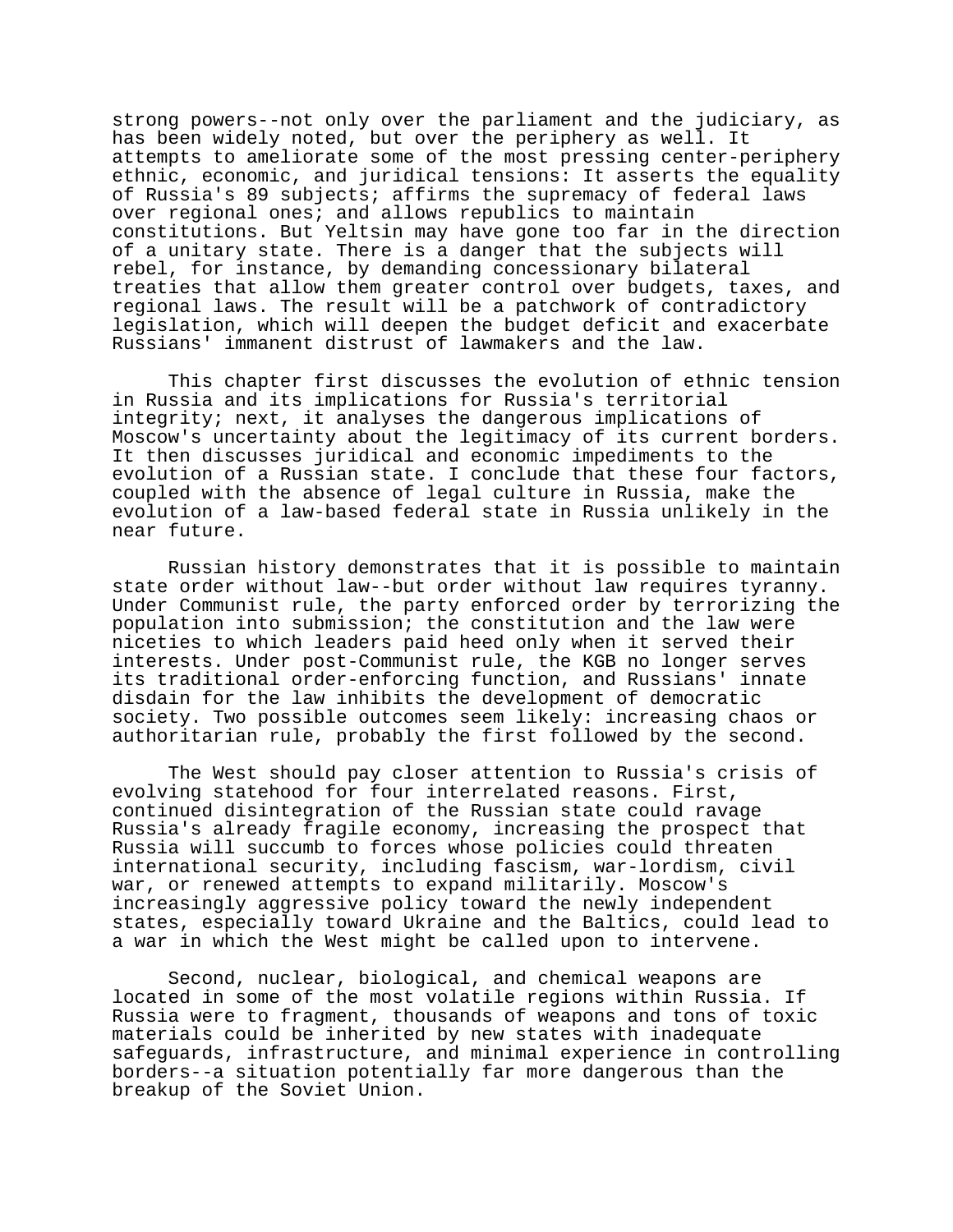Third, central control of the armed forces is eroding. Russian military leaders were reportedly split over whether to support Yeltsin during his siege of the ousted parliament in October 1993. Because of military leaders' indecision and manpower shortages, the forces that were eventually used for the assault on the White House had to be assembled from a number of different divisions.<sup>1</sup> Several military districts, including the Volga and Ural Military Districts, were reportedly prepared to support the ousted parliament in its confrontation with Yeltsin in October 1993, although Grachev later played down the significance of these reports.<sup>2</sup> Support for Zhirinovsky was higher among military personnel than among civilians, and unconfirmed reports suggest that Zhirinovsky has met with Moscow area military commanders to request their support for certain parliamentary factions.<sup>3</sup> A reported triple alliance among regional commanders, regional administrators, and industry leaders, together with reports that unit commanders are selling weapons, sometimes to local police forces, to finance recruitment of troops, does not bode well for Moscow's ability to reign in renegade regions, or to control weapons exports.

Finally and most importantly, a spontaneous privatization of the former Soviet military is now under way. Troops increasingly desperate for hard currency are selling their weapons abroad, often with the assistance of organized crime. The Russian "mafia" has reportedly infiltrated law enforcement agencies, commercial banking, and the political and military leadership, especially outside urban centers. Organized criminal networks are reportedly now coordinated at the regional level.<sup>5</sup> Yeltsin admitted last year that mob activity has "acquired such scale and character" that it threatens the future of the Russian state.<sup>6</sup> The networks established between military units and organized crime could eventually lead to proliferation of materials used to manufacture nuclear, chemical or biological weapons, or even the weapons themselves.

# **Evolution of Ethnic Tensions in Russia**.7

Ethnic Groups. Twenty-five million ethnic Russians live in former Soviet republics outside the Russian Federation (RF). Thirty million non-ethnic Russians (comprising over 100 ethnic groups) live within the RF out of a total population of 150 million. Of these, Tatars are the most numerous, followed by Ukrainians, Chuvash, Bashkirs, Byelorussians, Mordovans, and Chechens.

The Russian Federation is comprised of 49 administratively defined oblasts (provinces) and 6 similarly defined krais (territories), 21 ethnic republics, 10 ethnic okrugs (areas), 1 ethno-religiously defined autonomous oblast, and 2 city-subjects. (See Figure 1.) Many of the 21 republics pose grave threats to the integrity of the RF by virtue of their escalating demands for economic and political autonomy. They are peopled by Finno-Ugric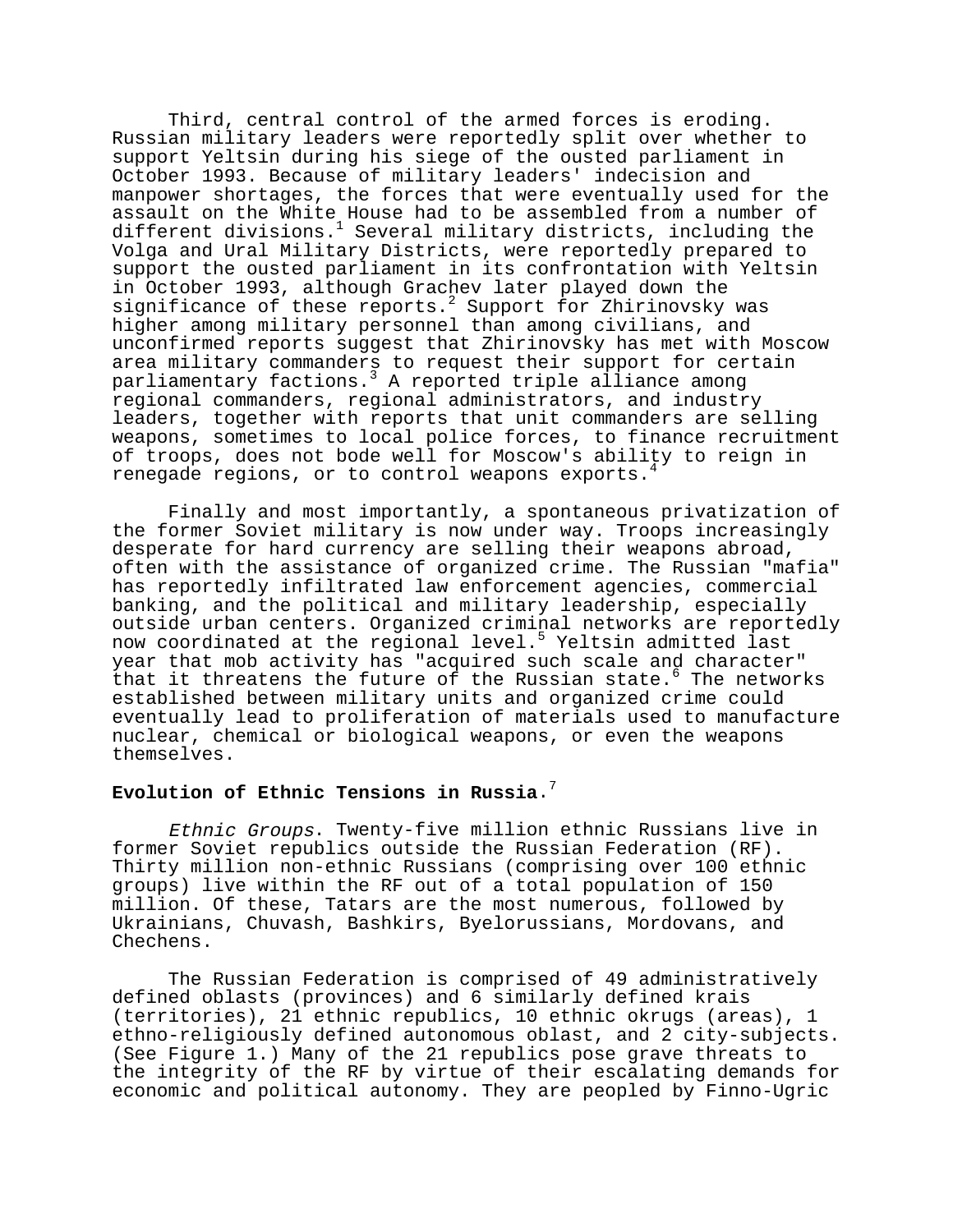(Karelian, Komi, Udmurt, Mari, Mordvin); Caucasian (Adygey,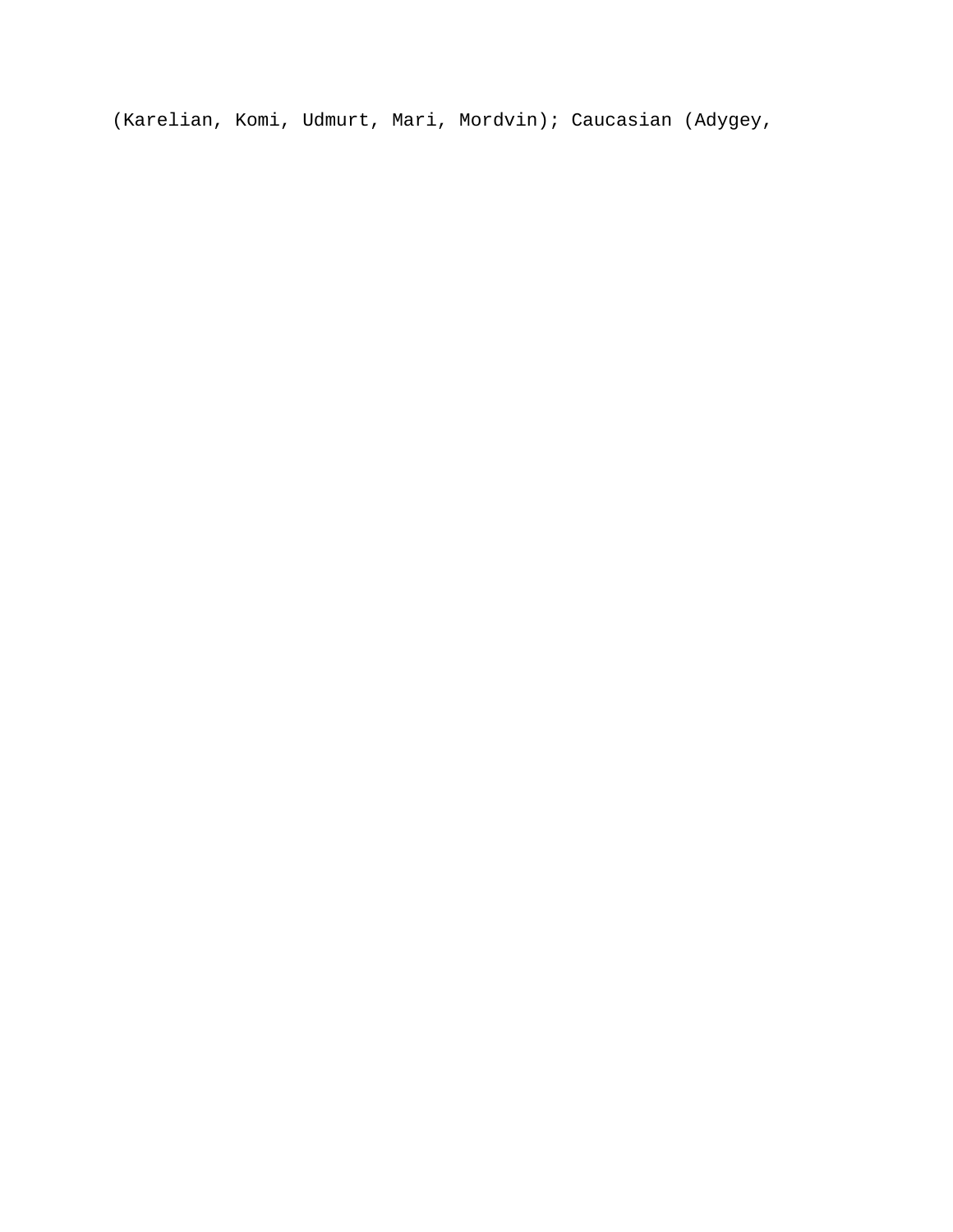

|--|

Chechen, Cherkess, Dagestani, Ingush, Karbardin); Mongolian (Kalmuk, Buryat); Turkic (Altay, Bashkir, Balkar, Chuvash, Karachay, Khakass, Tatar, Tuvan, Yakut) and Iranian (Ossetian) peoples. Four religions are represented among them: the Finno-Ugric ethnic groups are a mix of Eastern Orthodox and Shamanist; the Caucasian and Turkic groups are predominantly Muslim;<sup>8</sup> the N. Ossetians are Eastern Orthodox; and Tuvans and the Mongolian group are predominantly Buddhist. Those ethnic groups that profess Christianity tend to be the most assimilated in Russia.9

 Contrary to popular conception, ancient, ingrained animosity is not the motivating force behind ethnic nationalism in Russia.<sup>10</sup> In the Soviet Union, ethnic consciousness was intensified by deliberate policies, including conflation of ethnic and political divisions in the federal structure of the state (both at the union and republic level); by intermittent promotion of national cultures and languages; by preferential treatment of ethnic minorities within their own autonomous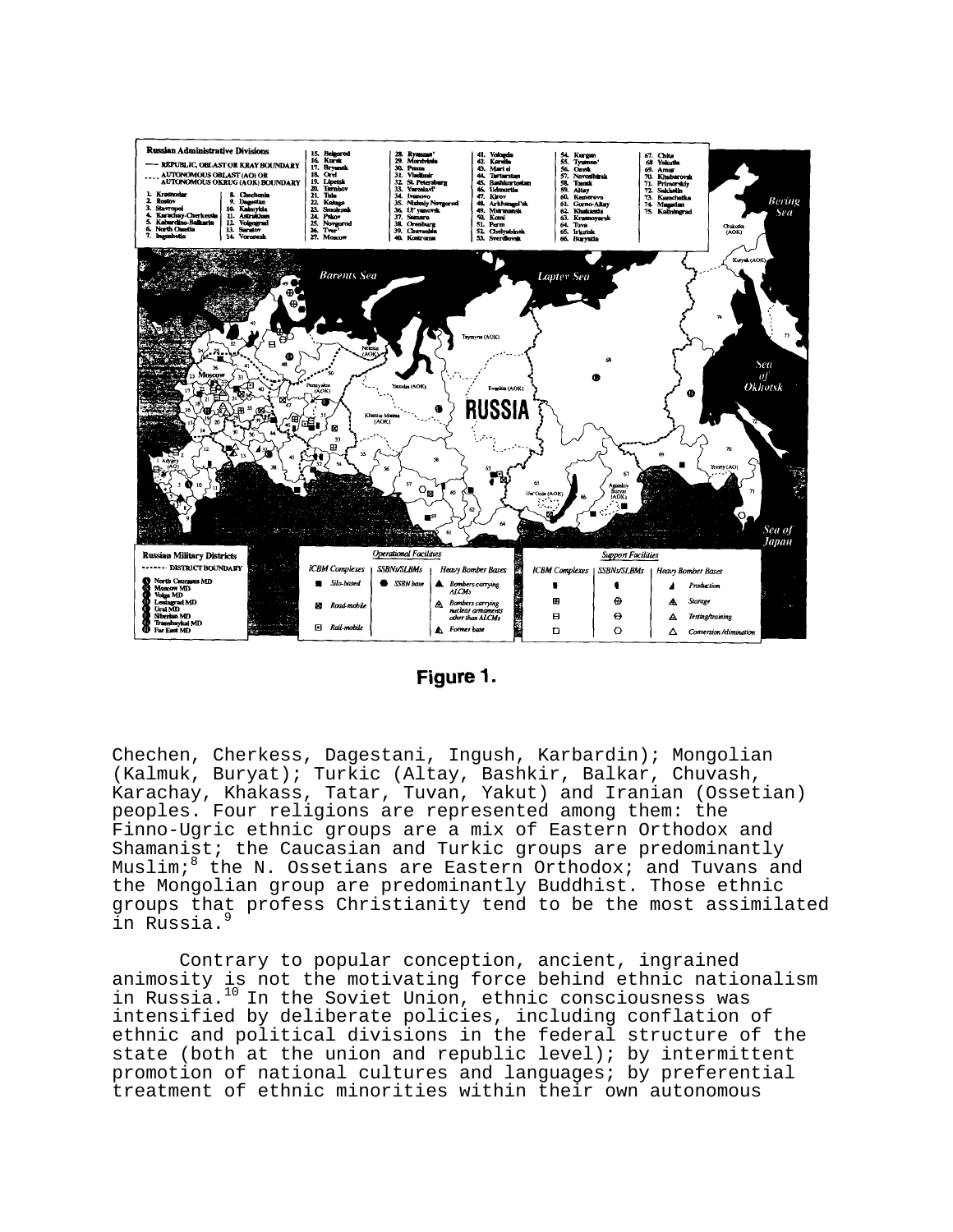republics-- including ethnic quotas in regional administrations and in higher education; by deportation of entire ethnic groups; by arbitrarily combining groups with no common language into a single autonomous republic, or by splitting single ethnic groups into two or more ethnic regions; and by the practice of identifying citizens by ethnic group on internal passports. The government's essential role in politicizing ethnic groups is not unique to Russia. Scholars note the decisive role of the state in politicizing ethnicity among Muslim Chinese and among many of the national groups in India.<sup>11</sup>

The creation of autonomous republics within Russia was intended as an instrument of consolidation to crush separatism.<sup>12</sup> The policy turned out to have serious drawbacks. Minorities that were not granted their own autonomous republics were resentful. Quotas that favored titular nationalities in republican administrations resulted in the rise of "parasitic attitudes and the diminishing prestige of productive work." $13$  National groups living in ministates with their own political infrastructures have been the most effective lobbyists for regional autonomy and, in the case of Tatarstan and Chechnya, independence from the RF. Stalin's most pernicious ethnic policy was his 1944 deportation of seven ethnic groups from their native territories en masse: the Volga Germans; the Kalmyks; the Crimean Tatars; and the Chechens, Ingush, Karachai, and Balkars of the Northern Caucasus. Robert Conquest estimates that the total number of people dispatched into exile was approximately  $1,250,000$ .<sup>14</sup> Many thousands of deportees perished en route.

Khrushchev's 1956 edict to allow most of the deported nationalities to return created new problems, which were aggravated by the Law on the Rehabilitation of the Repressed Peoples passed by the Supreme Soviet in 1991. This law allowed the deported nationalities to claim their former territories. The conflict over land formerly held by Ingush on the territory of N. Ossetia has become especially fierce. Russia's apparent pro-Ossetian stance resulted in extraordinarily low support for Yeltsin in Ingushetia in the April 1993 referendum, and in Ingushetia's decision to hold a referendum on secession from the RF.<sup>15</sup> Russia's Choice, the party most closely associated with Yeltsin, received only 1.5 percent support in Ingushetia, $16$  and because less than the required 50 percent of the electorate turned out to vote, the constitution failed in that republic.<sup>17</sup> Yeltsin's later decree supporting the return of the Ingush to the Prigorodnyi Raion of North Ossetia was strongly opposed by the North Ossetians.18 Similar problems have arisen for other deported nationalities, although no other conflict is as violent.<sup>19</sup>

# **Will Russia's Borders Change?**

Russia is simultaneously suffering disintegrative pressures in some areas inside Russia and attempting reintegration with other former union republics. Belarus's currency union with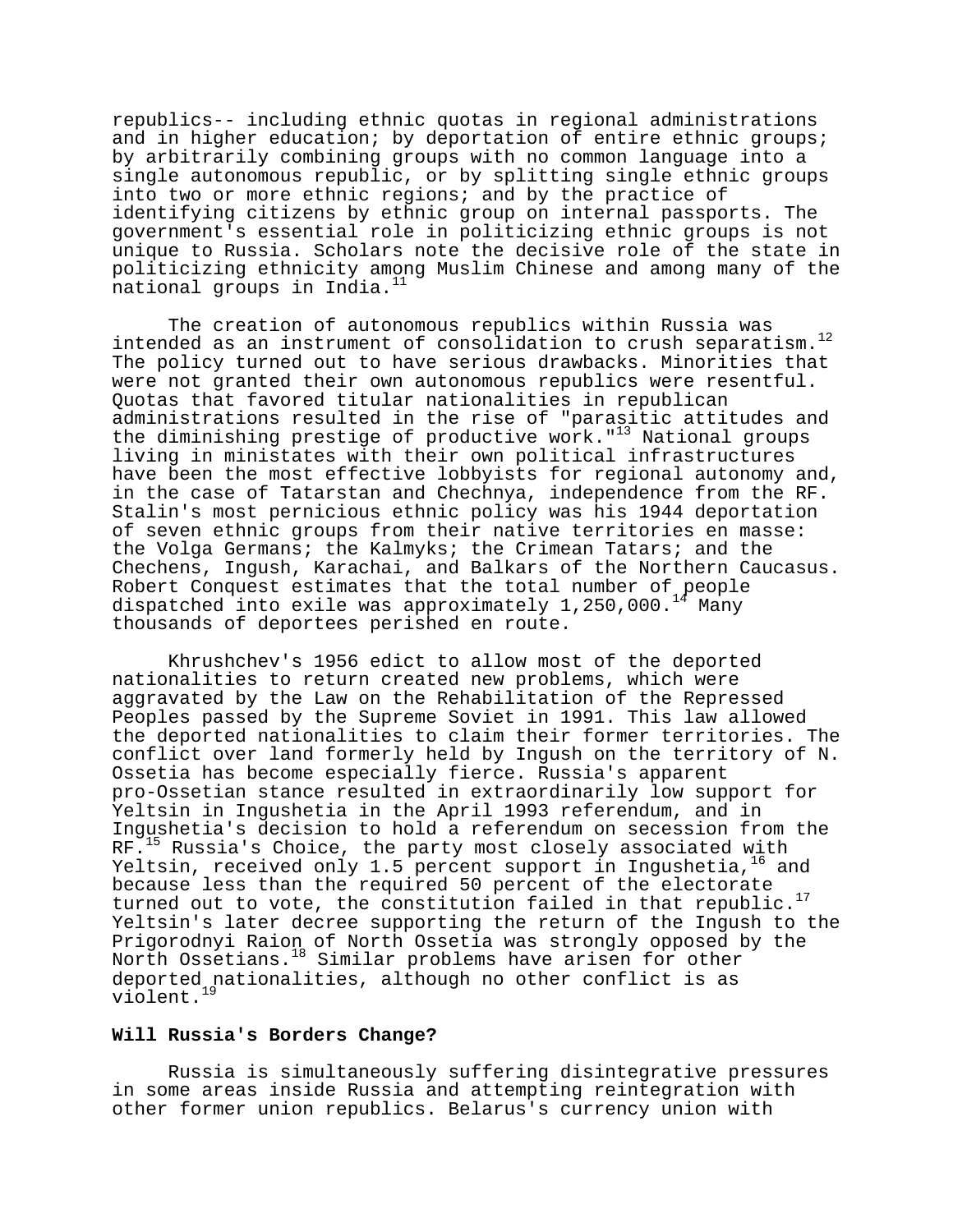Russia expected to be concluded in 1994 will make that country once again essentially a Russian province. Russia has bases in all former Soviet republics except Lithuania and Azerbaijan, and is likely soon to reach agreement with all but Ukraine and the Baltics about maintaining (or in the case of Azerbaijan, reestablishing) those bases.<sup>20</sup> Russian forces guard most of the borders of the newly independent states; and Russian troops are involved in "peace-keeping operations" in Georgia, Azerbaijan, Moldova, and Tadjikistan. Russians' confusion about the legitimacy of Russia's current boundaries and Russian troops' involvement in regional conflicts in the "near abroad" are likely to pose difficult questions for the makers of U.S. foreign policy in the near future. Is Russia's interest in the newly independent states the legitimate prerogative of a great power, or is Russia abridging these new nations' rights to territorial integrity and nonintervention, which are protected by the U.N. Charter?

Russian Foreign Minister Andrey Kozyrev claims that he is concerned about the danger of "losing geopolitical positions it took centuries to conquer."<sup>21</sup> At a Foreign Ministry conference on Russian foreign policy in January 1994, Kozyrev claimed that defending the rights of the 25 million ethnic Russians living in former Soviet republics is one of Russia's principal foreign policy goals. He also said that it is necessary for Russian troops to remain in the former Soviet republics to prevent forces hostile to Russia from filling the "security vacuum." Were Russian troops to withdraw, he said, these regions would "inevitably be filled by other forces ... . in many cases directly hostile to Russian interests."<sup>22</sup> While the Baltic states and Western countries strongly objected to Kozyrev's remarks, many Russians applauded Kozyrev's courage in ceasing to kowtow to the West.<sup>23</sup> Russians' anxiety over loss of empire partly explains Zhirinovsky's success in the December elections. Support for Zhirinovsky was highest among military officers--some of whom find Zhirinovsky's call for a "march to the south" appealing.<sup>24</sup>

While some former Soviet republics are acquiescing to or, in some cases, inviting Russian intervention into their affairs, parts of the Russian Federation are demanding increasingly more independence. Although the December constitution received the requisite number of votes to be adopted--over 50 percent of the national electorate voted and a majority of those who voted accepted the constitution--it was rejected in over a third of Russia's regions, either because too few people turned out to vote, or because too few voters voted in favor.<sup>25</sup> Thus, if Russian election law had required that 70 percent of subjects ratify the constitution (such as provided for in Article 7 of the U.S. constitution), the Russian constitution would have failed to be adopted. Moreover, a significant fraction of the electorate are believed to have supported the constitution out of deference for Zhirinovsky, who repeatedly called on his supporters to vote for it, in part to fend off attacks by Yeltsin.<sup>26</sup> Zhirinovsky, who plans to run for president, is apparently pleased with the extraordinary powers of the president and the executive branch.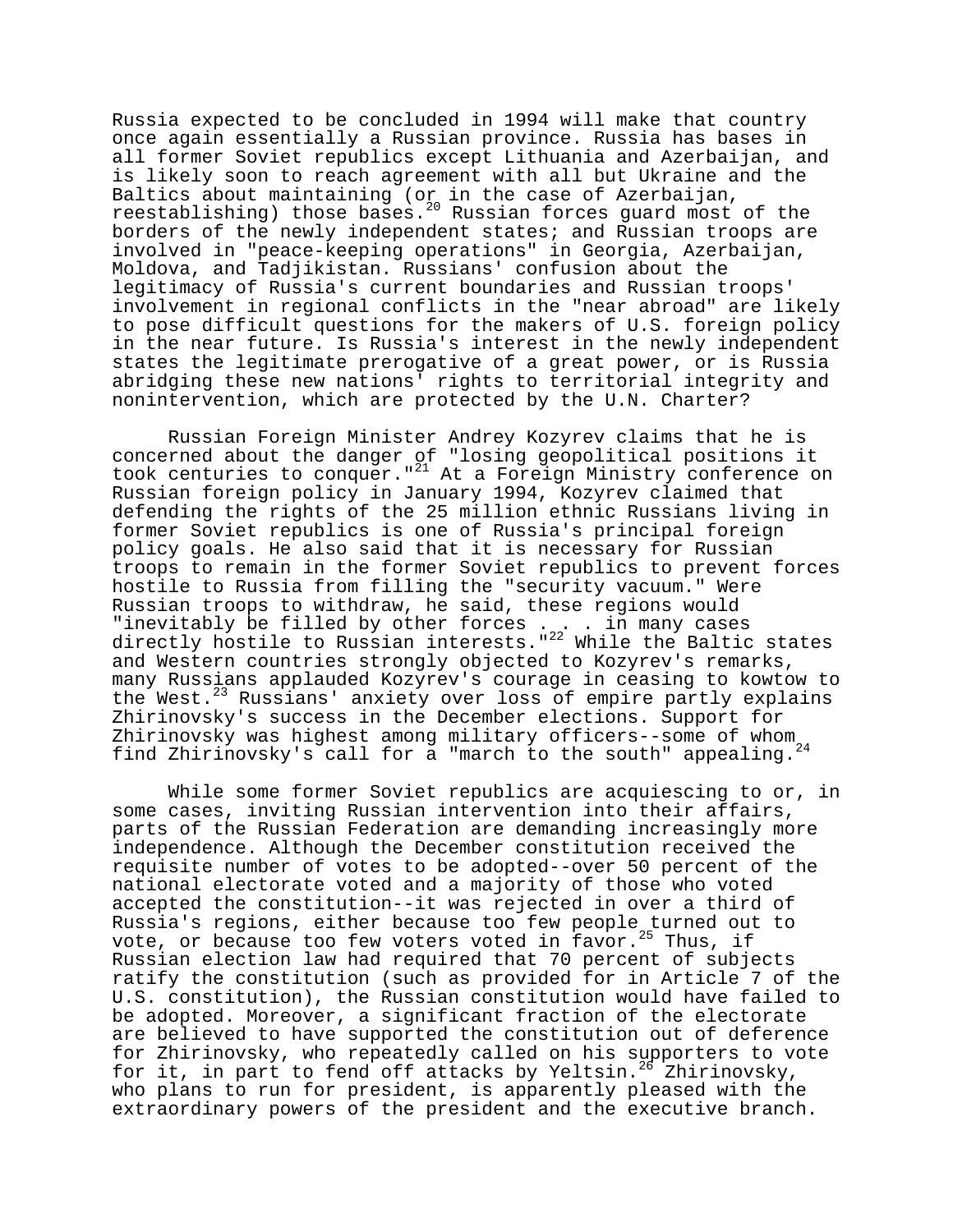### **Legal Impediments to Creation of a Federal State**.

The strongest impediments to the creation of a law-based federal state are legacies of Russia's past, which have not been reversed by the present constitution. Principal among these are the lack of legal culture, incompletely defined property rights, and the lack of understanding of the concept of public goods, which for instance proscribes stealing from the state. Russia inherited from its Soviet past a people with little or no respect for the law. Soviet courts were given extraordinary leeway in determining what constituted crime and in meting out punishment. The first Soviet criminal code defined crime not as a breach of the law but as any activity harmful to the state. $27$  Contrary to the popular view that Stalin violated the norms of "Soviet legality" when he carried out his appalling massacres, "his actions were in fact well within the terms of Lenin's Criminal Code," Richard Pipes argues. $^{28}$  The idea that crime involved a legal transgression was introduced in the revisions of the 1926 legal code issued in an attempt to protect citizens from future abusive leaders. Citizens could still be found guilty of broadly defined "counter-revolutionary" actions or omissions, even after the legal code was revised. $^{29}$ 

The idea of a law-based state, which was imported from the West in the late 19th century, was considered bourgeois by the Soviet leadership. The first open publication of a multivolume collection of Soviet laws did not occur until 1980, and there remained a significant body of law intended for internal bureaucratic use only.<sup>30</sup> The Brezhnev constitution contained stronger guarantees of citizens' rights than does the U.S. Bill of Rights, but Soviet citizens quickly learned that their legal system provided little protection from government abuses in practice. Vasily Vlasihin, head of U.S. legal studies at the Moscow Institute of the U.S.A. and Canada, explains:

True, all too many people in Russia think that once you get the right statutes on the books, you automatically create an operative rule of law. But Russians still do not trust law itself: the old Russia saying, 'The law is like the shaft of a wagon, it goes wherever you turn it,' remain firmly embedded in the public consciousness. This reality simply reflects the past failure of the legal system to provide ultimate protection to the people against government abuses.<sup>31</sup>

When Yeltsin was elected president in 1991, the operative constitution was the 1978 Russian Republic constitution. This highly flexible document was amended by over 300 oftenconflicting measures. $3^2$  The uncertain division of powers between executive and parliament resulted in the "war of laws" of 1992-93, with each side vying to control fiscal, monetary, and industrial policy. The regions took advantage of the tensions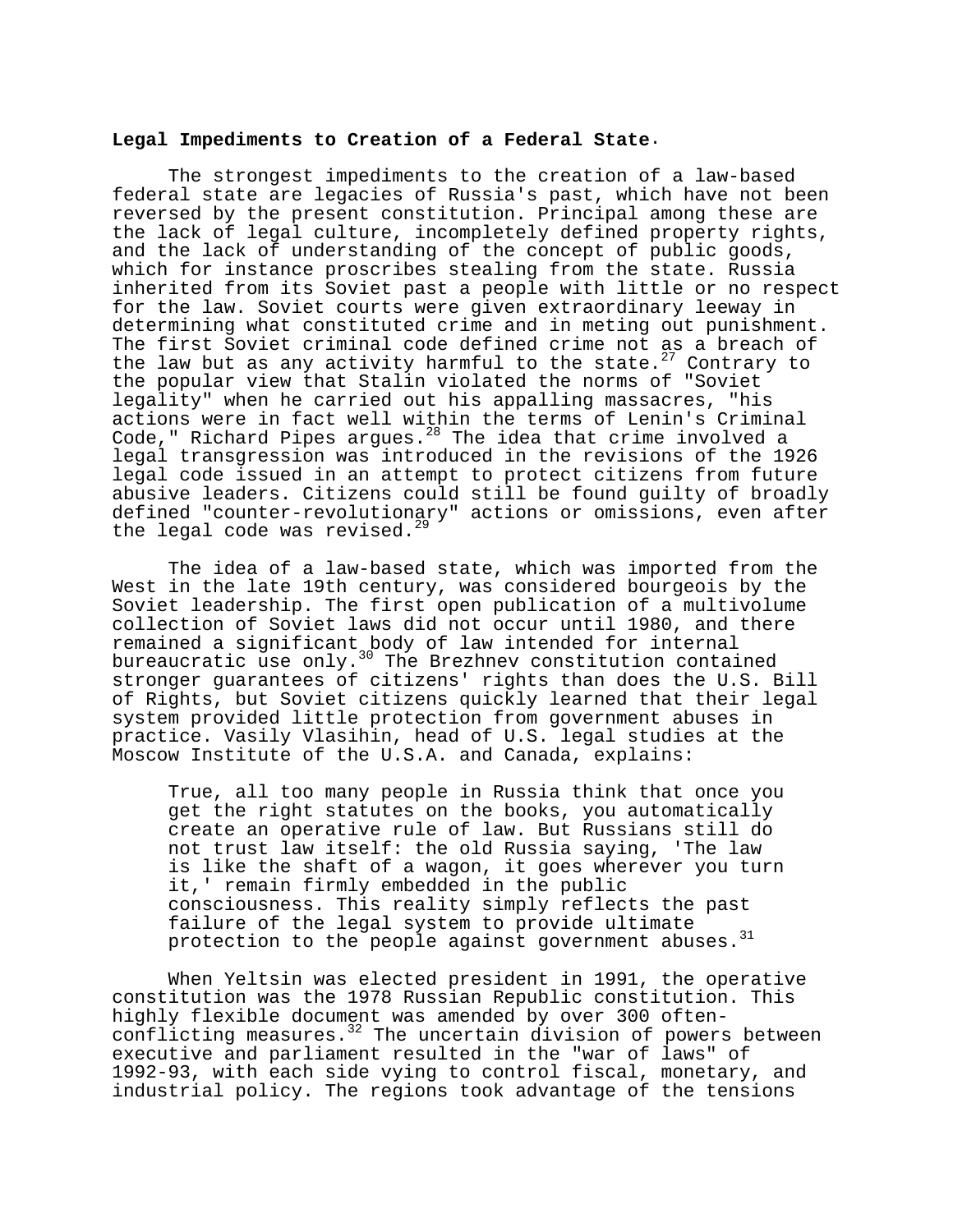between executive and parliament by accelerating their demands for greater autonomy, as is discussed further below. The war of laws and Yeltsin's final remedy in October 1993--dissolving the parliament and subordinating the 1978 constitution to his decree- -aggravated Russians' already deep distrust of lawmakers and the law.

Many of the arguments for and against stronger central government in Russia are reminiscent of the arguments between American Federalists and anti-Federalists in the late 1780s. The anti-Federalists considered central government and liberty to be antithetical propositions. The American Revolution was against authority--against Kings as Thomas Paine put it in Common Sense. Seven of the 13 colonies printed their own money. The colonies imposed interstate tariffs against one another and other protectionist policies. Nine states had their own navies, which periodically seized other states' ships. Benjamin Franklin wrote, "we have been guarding against an evil that old states are most liable to, excess of power in the rulers, but our present danger seems to be defects in obedience in the subjects."<sup>33</sup>

Even though the United States began as 13 separate colonies, and the new Russian state began as part of a larger empire, Yeltsin's position with respect to the regions during the constitutional deliberations was remarkably similar to that of Benjamin Franklin and other Federalists toward the colonies. The colonies saw themselves as independent, sovereign states and delegated authority to the Continental Congress, the colonies' single-body legislature, accordingly. The Continental Congress had no power to impose federal taxes or to regulate interstate or international commerce. Similarly, while Yeltsin's Constitutional Assembly was deliberating, many of Russia's "sovereign" republics asserted the supremacy of local laws; declared themselves subjects of international law; and arrogated to themselves the authority to delegate powers to the center. Many subjects were conducting trade with non-ruble currencies, including dollars or Chinese yuan; substituting locally produced goods such as bricks or trucks for money; or printing "coupons" for intraregional payments.34 At least 30 territories were withholding taxes from the center, and many demanded to keep a greater share of export earnings. In June 1993, five republics demanded of Finance Minister Federov the exclusive right to levy taxes and to mint their own currencies.<sup>35</sup> Many regions, especially those located on Russia's borders, established bilateral trading agreements or free trade zones, often without Moscow's approval. Some regions set up trading blocs with other regions or refused to allow goods to be transferred outside their borders.

Yeltsin's advisors believed it was necessary to assert control over the regions to stem the escalating disintegration of the state, especially in light of the regions' weak support for Yeltsin in his confrontation with the parliament in September-October 1993. After the October parliamentary siege, Yeltsin changed the composition of the constitutional assembly to reduce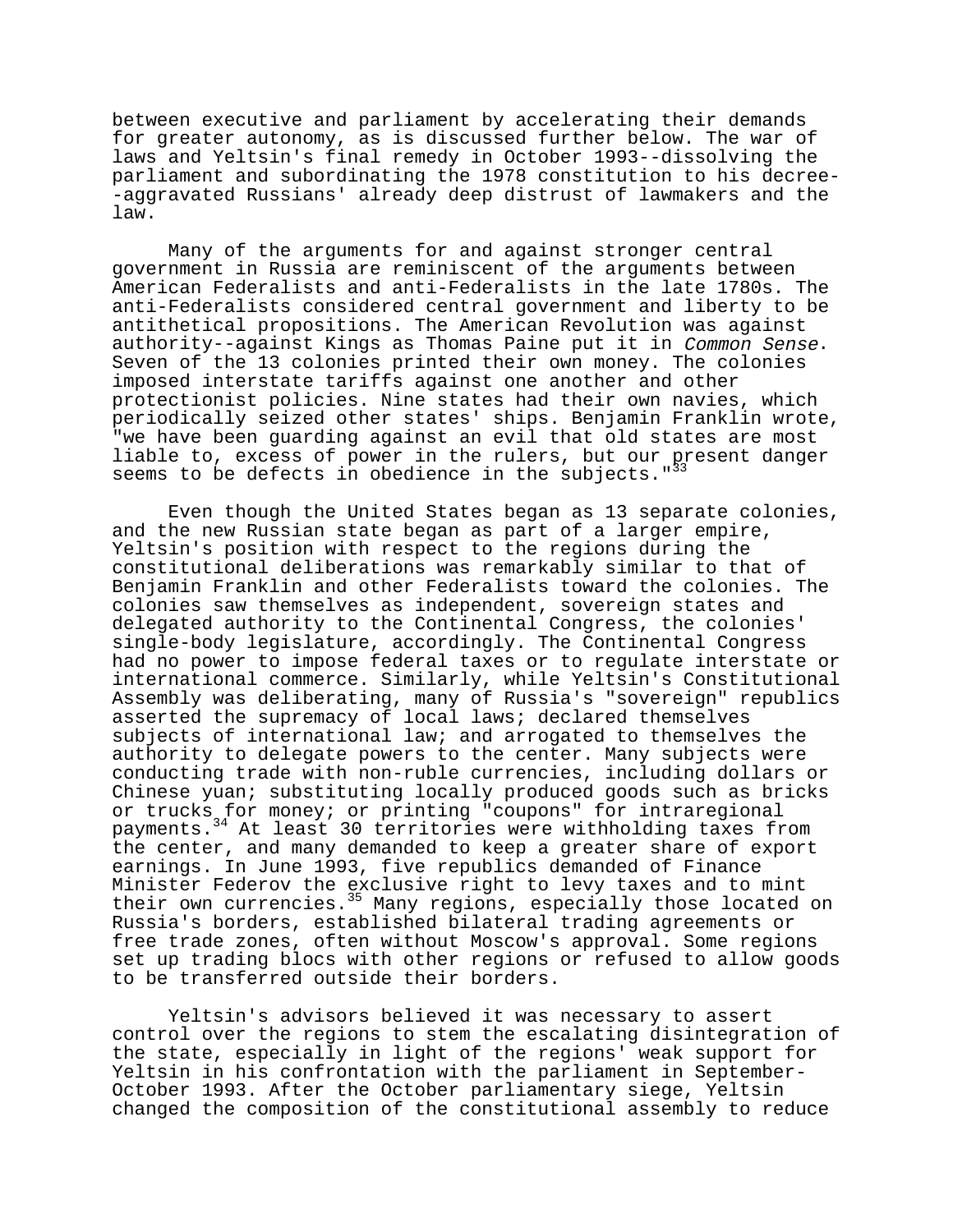the influence of the regions; sacked several especially defiant regional administrators; encouraged regional soviets to disband themselves; and decreed that elections for the new federal parliament would be held in December 1993, and for local parliaments later. He also greatly increased the power of the executive in the proposed constitution as compared with the previous draft accepted by the Constitutional Assembly in July 1993.

Many constitutional provisions address centrifugal pressures in Russia: federal law is declared supreme throughout the territory of the RF; republics are no longer referred to as sovereign states; interregional tariffs are forbidden; and non-ruble currencies are banned. The 1992 Federal Treaty, which codified inequalities between ethnic republics and other RF subjects and had been incorporated in the existing constitution as well as an earlier draft of the new one, was removed from the text presented to the electorate.<sup>36</sup> Inequalities among Russia's subjects contributed to at least 28 regions' decisions to declare or consider declaring themselves republics beginning in 1993.<sup>3</sup> The December constitution proclaims all 89 subjects equal, but in one of its many internal inconsistencies allows only republics to maintain constitutions (the other subjects are allowed charters) and declares that in cases where the Federal Treaty does not contradict the constitution, the Federal Treaty is still operative.

There is a danger that the regions will ignore the constitution which, although it gives them the semblance of self-rule, is arguably a foundation for a unitary state. Article 11.3 proclaims that the state power of the subjects shall be exercised by the government organs formed by them. Article 73, similar to Article 10 of the U.S. Constitution, gives the subjects residual powers; any power not explicitly given to the center devolves to the regions. Articles 71 and 72 distinguish areas under joint juridical control from those controlled by the center alone. Article 76 declares supremacy of federal laws in fields exercised in joint jurisdiction; and article 78.1 allows the federal government to install representatives of federal authority. Yeltsin has continued to remove and emplace not only presidential representatives but also heads of regional administration even after the constitution was adopted; article 78.1 may be the legal basis for his actions.<sup>38</sup> Soon after its adoption, several republican leaders demanded that the constitution be amended to give them more autonomy-- necessary, they argued, because of the ultranationalists' success in the elections.<sup>39</sup> Although Yeltsin would probably not use the powers granted him by the constitution to mistreat the non-ethnic Russian republics, his successors might.

A number of Russian republics have adopted their own constitutions that clearly contradict the federal constitution. Tyva and Bashkortostan adopted constitutions that contradict the federal one even after the final draft had been published and, in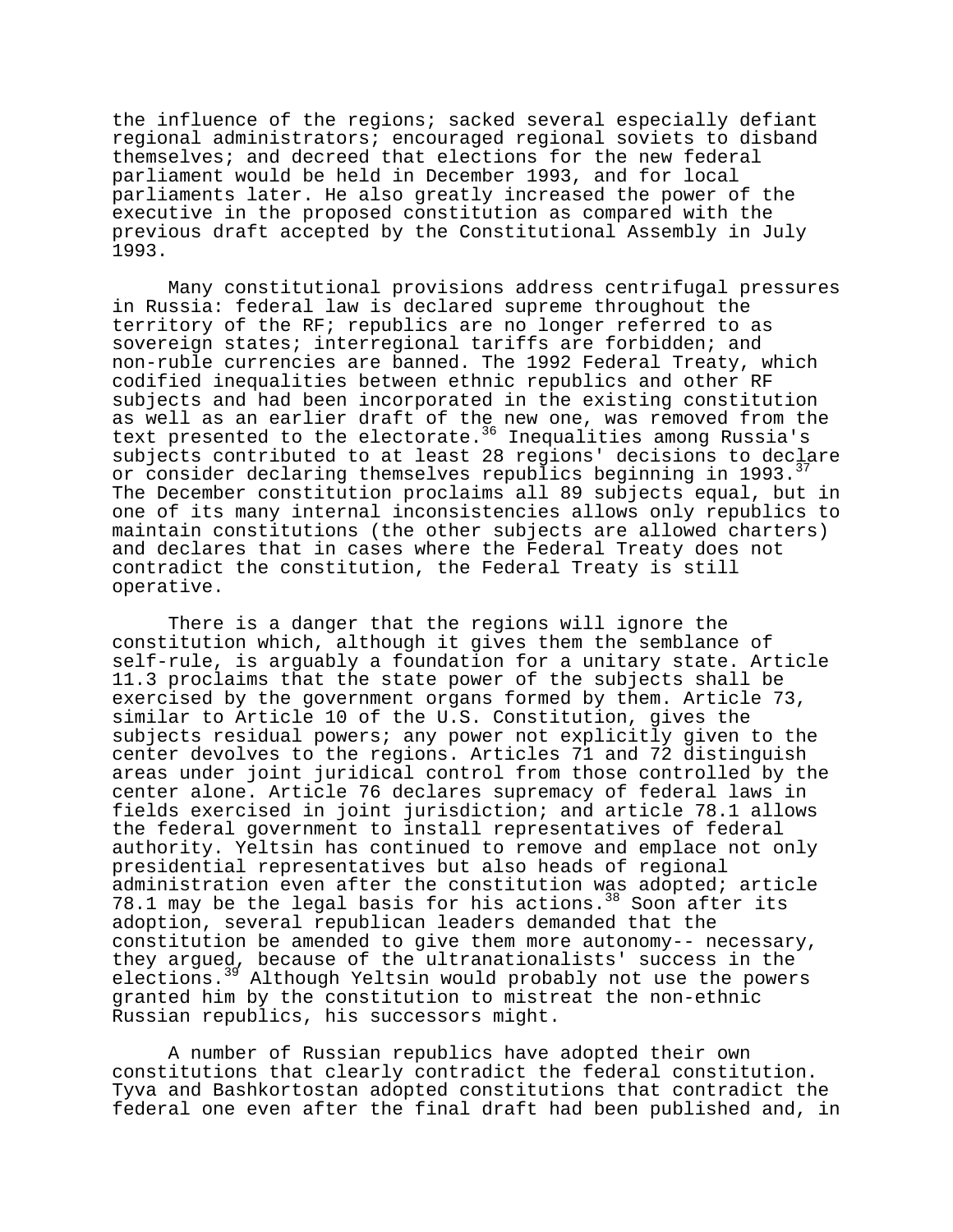the case of Tyva, after the December draft had been adopted nationwide. Tyva's constitution proclaims the republic's authority to make decisions on virtually everything--including to declare war; to change frontiers; and to suspend legislative and government acts of the Russian Federation.<sup>40</sup>

Tatarstan, which along with Chechnya is one of the most vocal opponents of central rule, signed a bilateral agreement on mutual delegations of powers with Moscow in February 1994 that allows it to maintain its constitution, even though the republican constitution contradicts the new federal one materially. This bilateral treaty, for which Tatarstan has been lobbying for several years, sets a dangerous precedent for Russia's future as a federal state. Although Tatarstan's demand to decide unilaterally the share of locally raised taxes sent to Moscow was denied, the federal government will reportedly receive a relatively small share. Tatarstan President Shaymiyev admitted that agreement with Moscow was possible only after Finance Minister Boris Fedorov resigned, presumably because the Minister objected to the financial terms of the treaty. $41$  The Tatarstan Constitution declares the supremacy of local laws over federal ones; forbids Tatar citizens from serving outside the territory of Tatarstan; makes Tatarstan a sovereign state subject to international law; and declares that Tatarstan controls its domestic and foreign policies. It also gives the Tatar president the power to conclude international treaties and to establish diplomatic representation in foreign countries.<sup>42</sup>

An important question that arises is whether the new constitution will squelch secessionist aspirations. Yeltsin's claim that "this is not a constitution for secessionists," may in principle be true. The text explicitly makes customary international law and international legal norms a "component part of the RF legal system," however, which leaves open the possibility that republics will continue to demand greater independence--or even to secede--based on the principle of national self-determination.<sup>43</sup>

Questions of secession can only be decided by resolving the tension between several fundamental but conflicting principles of customary international law. On the one hand, the principle of territorial integrity is fundamental to the concept of the modern state. The United Nations Charter declares that any deliberate disruption of territorial integrity is incompatible with the purposes of the United Nations. Respect for this principle is essential to peace among states. Under certain conditions, however, other principles may take precedence over those of territorial integrity and of noninterference. Among these are the idea that consent is a necessary condition for legitimate political authority, and the principle that all peoples have the right of national self-determination.44 Both principles of noninterference and of national self-determination are fundamental United Nations norms and may be considered customary international law.45 One scholar argues that when "the associated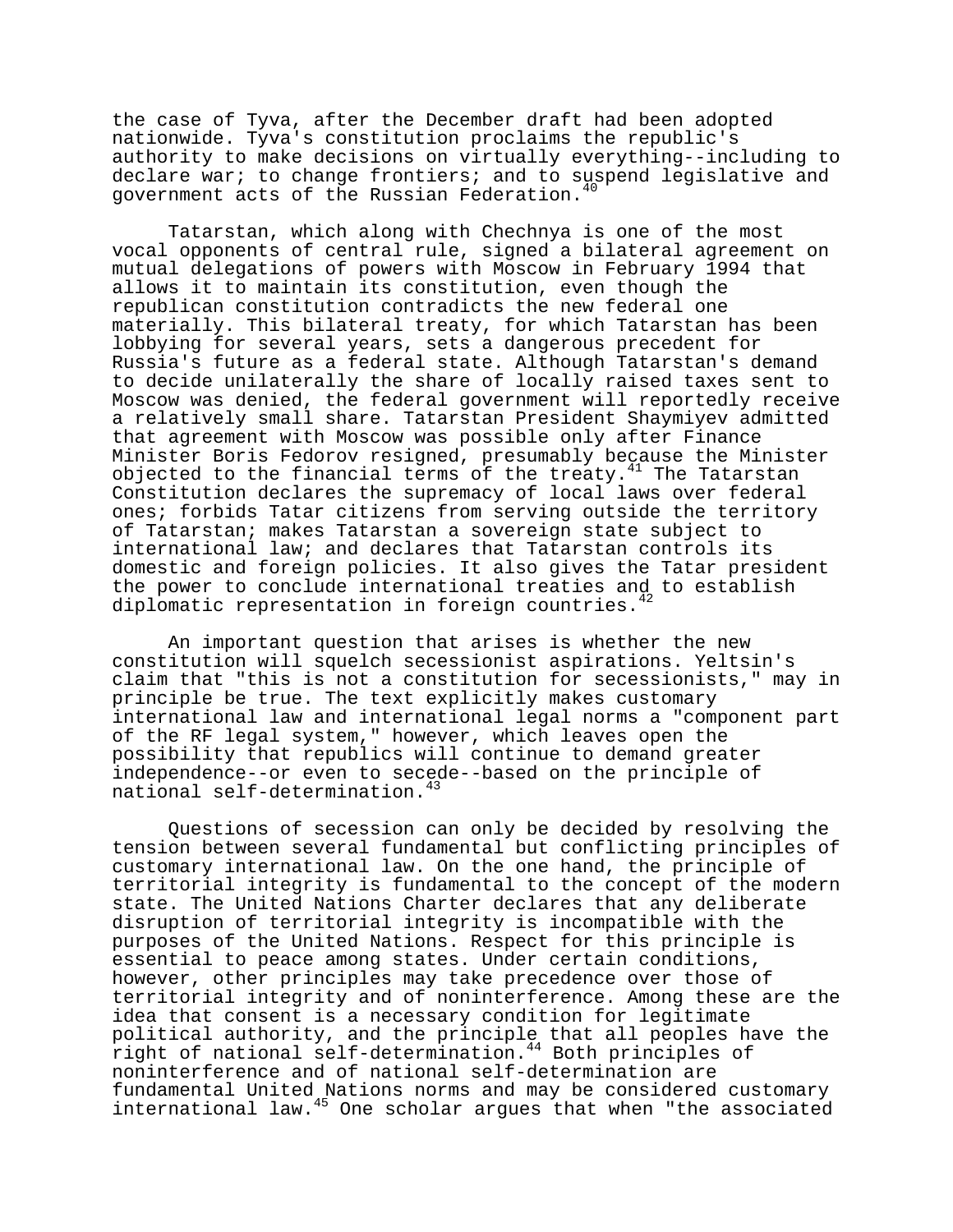right of a group to determine its political existence conflicts with an existing state's right of noninterference, the right of secession is paramount, so long as that exercise of self-determination does not abridge the rights of other groups to self-determination."<sup>46</sup> Even if this view were accepted by the Russian court (and the prospects for that are slim), the difficulty lies in determining whose rights are most abridged: the secessionist group, minorities within the secessionist unit, the larger political unit, or other groups within the larger political unit.

In 1991 the constitutional court determined that Tatarstan's proposed referendum on independence was unconstitutional. The court made this ruling on the basis of the existing 1977 constitution, but it also made use of international law. The court ruled that the right of national self-determination does not necessarily provide a legal basis for secession and that other principles of international law--including the principle of territorial integrity--must also be observed.47 At the time the Tatarstan case was considered, the existing Russian constitution did not include an explicit reference to international law. This is no longer case. Because the new constitution makes customary international law a component part of the Russian legal system, international legal norms can now be expected to play a larger role in judicial proceedings. Moreover, the Tatarstan decision does not necessarily preclude the possibility that the observance of national self-determination might take precedence over territorial integrity in future cases. Perhaps the most interesting question is whether economic incentives (as distinct from ostensible ethnic ones) will result in future separatist claims.

# **Economic Tensions**.

Russia is increasingly divided into rich and poor regions. Those regions that have benefitted the most from economic reform tend to be located in the North and the East. Average living standards have increased in the North and the East, including the oil-rich areas in the Urals, but declined in the center and in the Northern Caucasus.<sup>49</sup>

Political geographers studying voting patterns in the former parliament note that support for Yeltsin and economic reform follows a similar pattern. Yeltsin's support in the parliament was weakest below the 48th parallel, in the areas where living standards are lowest.<sup>50</sup> Yeltsin's support in the April 25, 1993 referendum was also weakest here. $5^1$  In the December elections, support for the antireform parties (Liberal Democratic Party, the Communist Party and the Agrarian Party) was reportedly strongest below the 48th parallel, especially in the "rust belt" and the "corn belt."<sup>52</sup>

The differing economic objectives of Russia's diverse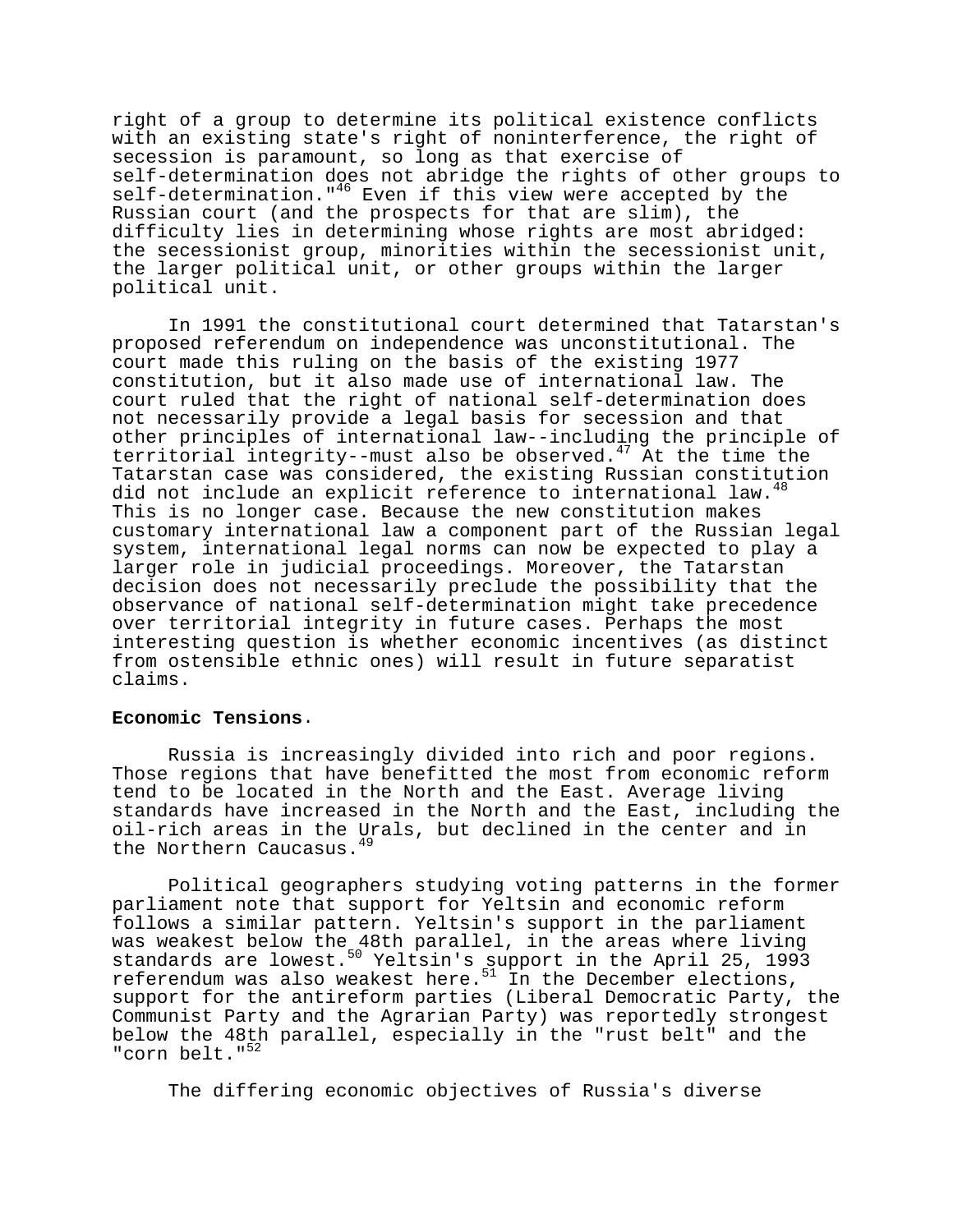economic regions create strong centrifugal pressures. Areas rich in exportable natural resources will be better off if commodity prices are determined on a market basis, if the ruble is competitively priced on foreign exchange markets, and if the government stops subsidizing industry. Industrial regions favor continued administrative pricing, over-valued exchange rates, and continued subsidies for industry. A survey conducted by the sociology departments of two Siberian universities suggests that separatism has more supporters in resource-rich regions, such as Krasnoyarsk Krai, and fewer supporters in subsidized regions, such as Altai Krai.<sup>53</sup> Distortionary trade policies, especially export quotas and administrative pricing of commodities, could exacerbate separatist tendencies in the resource-rich areas. This is especially the case for parts of Siberia and the Far East, whose most natural trading partners are Pacific Rim countries.<sup>54</sup>

It is not unprecedented for divergent objectives on the issue of free trade or monetary policy to result in secessionist aspirations. The United States provides two famous examples: the 1776 secession of the colonies from Britain; and the 1860 attempt by the Southern states to secede from the Union. The 13 colonies seceded from Britain because they believed themselves to be taxed unfairly.<sup>55</sup> The colonies concluded that they had no other recourse to protect themselves from Britain's prejudicial economic policies because they had no representation in parliament. Some historians attribute the U.S. Civil War, in large part, to what the South referred to as discriminatory tariffs. The North favored tariffs on manufactured goods, while the South favored free trade.

Moscow has handled the problem of conflicting regional objectives by simultaneously subsidizing and protecting domestic industry, and by negotiating deals with resource rich areas such as Sakha, which wrested from Moscow the right to keep over half its hard currency earnings from diamonds and to retain all federal taxes collected on its territory in 1994.<sup>56</sup> Special deals such as tax concessions and subsidies flourished while Yeltsin and the now-ousted parliament were competing for provincial support. The republics in particular took advantage of the executive-parliamentary rift to wrest concessions from the center, resulting in what Ned Walker calls a "war of the budgets," in which central authorities tried to "out-bid each other in currying favor with the territories."<sup>57</sup>

Economic tensions are likely to be further intensified by the new government's highly inflationary policies. Prime Minister Chernomyrdin has declared his determination to fight inflation and budget deficits by nonmonetary means--a policy that most economists claim is doomed to fail. The inflation rate nearly doubled in the first month after economic reformers Federov and Gaidar resigned.<sup>58</sup> State enterprises, often referred to as the "state dinosaurs," are demanding seven trillion rubles to cover their debts.<sup>59</sup> First Deputy Economic Minister Jakov Urinson told the Duma in February 1994 that the new government is "in a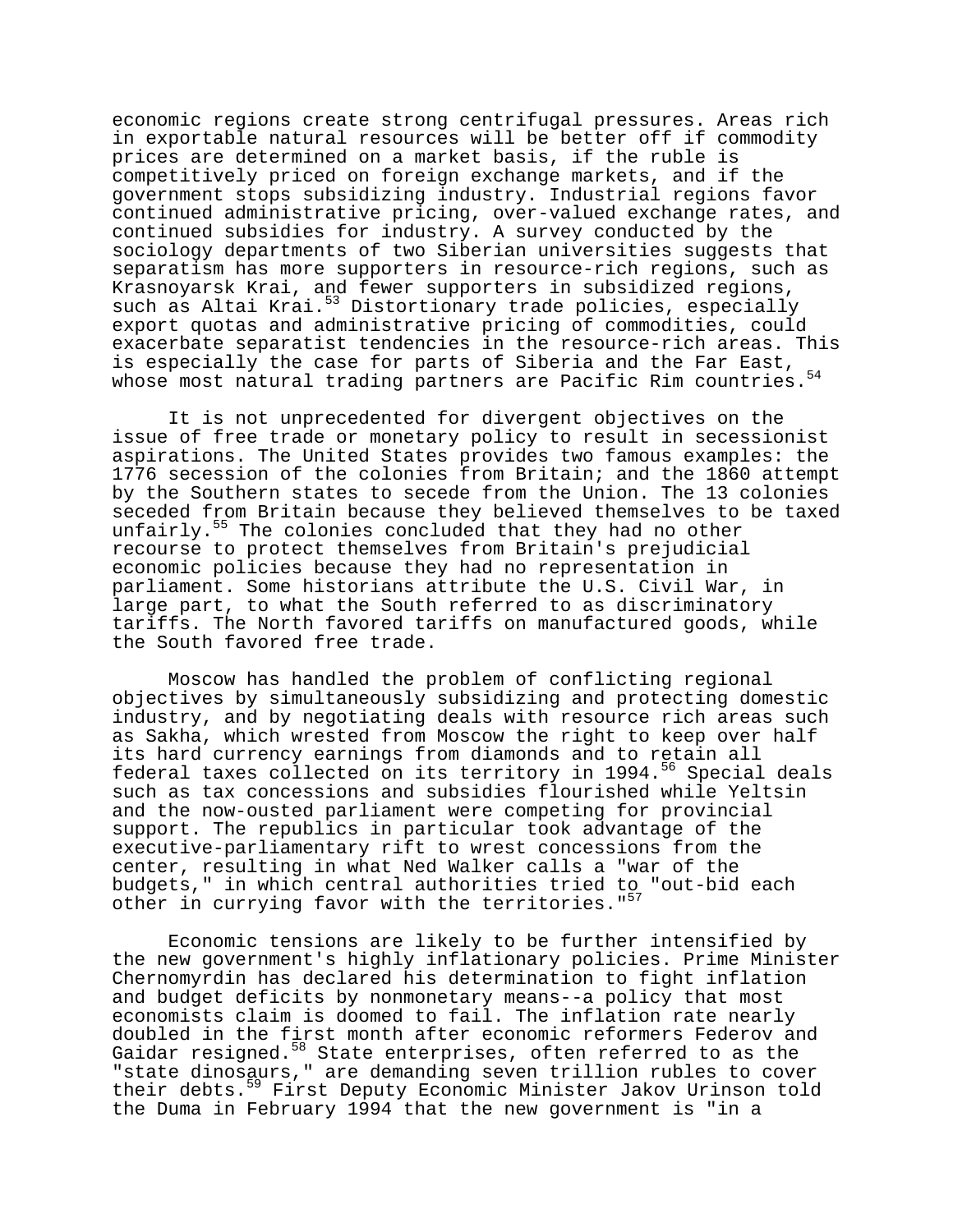critical financial position and will have to print vast quantities of money to avoid financial collapse."<sup>60</sup> Sergei Shakrai warns that the fall of the ruble will lead to increased interregional tensions and ethnic conflicts in 1994. The result will be economic separatism and ultimately, reliance on primitive interregional barter.<sup>61</sup>

Yeltsin's establishment of the Federation Council, which provides each territory with two representatives, is likely to worsen budgetary battles. The government is likely to find it needs the Federation Council to hold the Duma (a more national body dominated by anti-Yeltsin forces) in check. In the long run, kowtowing to the territories' budgetary demands, although politically expedient, will exacerbate economic tensions by aggravating inflation and increasing the budget deficit.

## **Conclusion**.

The new political regime, including the democratically elected parliament and the new constitution, will not resolve Russia's crisis of evolving statehood. On the contrary, the December 1993 elections exposed the Russian state's tenuous foundations. Four interrelated problems remain: ethnic tensions among and within regions; Russians' desire to reestablish more expansive borders; legal impediments to the creation of a federal state within Russia's current borders; and center-periphery economic tensions.

In drafting the December constitution, Yeltsin was faced with the challenge of finding the precise balance in reigning in the separatist regions: too little, and the regions will bankrupt the center by refusing to contribute to federal coffers; too much, and regions will rebel by demanding greater independence or concessionary bilateral fiscal arrangements--with similar results. The newly adopted constitution fails in the second direction. It provides the Constitutional Court little with which to protect the subjects from the national center; on the contrary, the constitution lays the foundation for a unitary state.

To create the legal culture essential to Russia's future integrity, Yeltsin and his successors must make it clear that the law takes precedence over immediate political objectives. First, it is not enough to adopt a constitution: Russia requires a new legal code to replace the often contradictory, Communist-era laws currently on the books. Second, making federal and regional laws consistent is essential to the creation of a law-based state in Russia. Finally, the infiltration of organized crime into federal and regional government damages not only the economy, but more important, Russia's nascent legal culture. Reducing the influence of organized crime must be one of Yeltsin's paramount objectives.

Ironically, the main threats to Western security now stem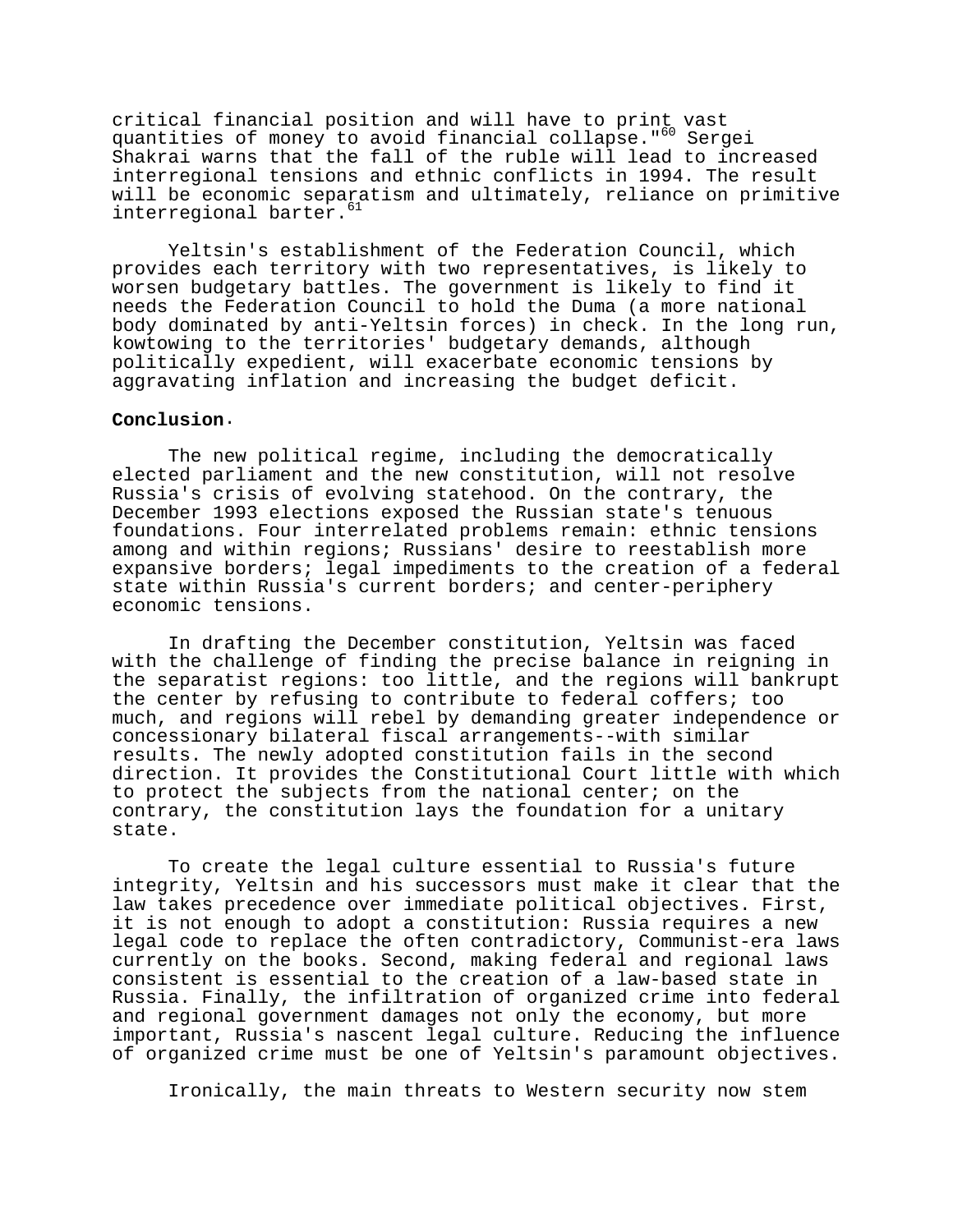not from Russia's strength, as was the case during the cold war era, but from Russia's weakness. Two threats stand out: the danger of "loose nukes" stemming from loss of central control, and the possibility that Moscow will behave rashly in an attempt to assuage Russians' humiliating sense of loss of empire. The possible outcomes discussed in this chapter do not represent the universe of possible futures for Russia, but they would impose sufficiently grave costs and are of sufficiently high probability that the United States ignores them at its peril. Sadly, U.S. policymakers are doing just that. Analysis of Russia's internal instability has been all but ignored at a time when the most pressing item on the administration's agenda is to convince Ukraine and Kazakhstan to send their nuclear weapons back to Russia, under whose stewardship these weapons may be even more threatening to Western security interests than they are now.

There is little the U.S. Government can do to influence significantly Russia's future. Economic aid can only go so far toward fostering democracy in a country where contempt for the law is rampant. But policymakers can try to reduce the fall-out for the West from Russian decay. Economic assistance should be continued, but it should be made conditional on Moscow's behavior, including both anti-inflationary economic policies and peaceful relations with the newly independent states. And assistance should be targeted to projects that directly affect the West, such as dismantling or deactivating weapons located in politically volatile regions in Russia; reducing the influence of organized crime; and jointly developing nuclear emergency response teams.

Two possible outcomes for Russia's future seem most likely: increasing chaos or authoritarian rule, neither of which is in the interest of Western security. It is important to face the facts: Zhirinovsky's victory in the December elections may be a harbinger of terrors to come. At the same time it is important to maximize the probability of a third, more hopeful outcome. The G7 should be ready to provide a greater amount of aid to alleviate foreign exchange shortages and to improve Russians' standard of living, but only if Russia implements policies acceptable to the West. Although the probability of a positive outcome in Russia looks much lower than it did in 1992, the West should continue to maximize that probability by supporting forces consistent with the evolution of a law-based, democratic state.

## **ENDNOTES -- CHAPTER 5**

1. Stephen Foye, "Military Leadership Was Reluctant Supporter of Yeltsin," RFE-RL Daily Report, October 6, 1993.

2. Stephen Foye, "Confrontation in Moscow: The Army Backs Yeltsin--For Now," RFE-RL Research Report, October 13, 1993.

3. Stephen Foye, "Secret Zhirinovsky Meeting With Military Leaders?" RFE-RL Daily Report, January 28, 1994.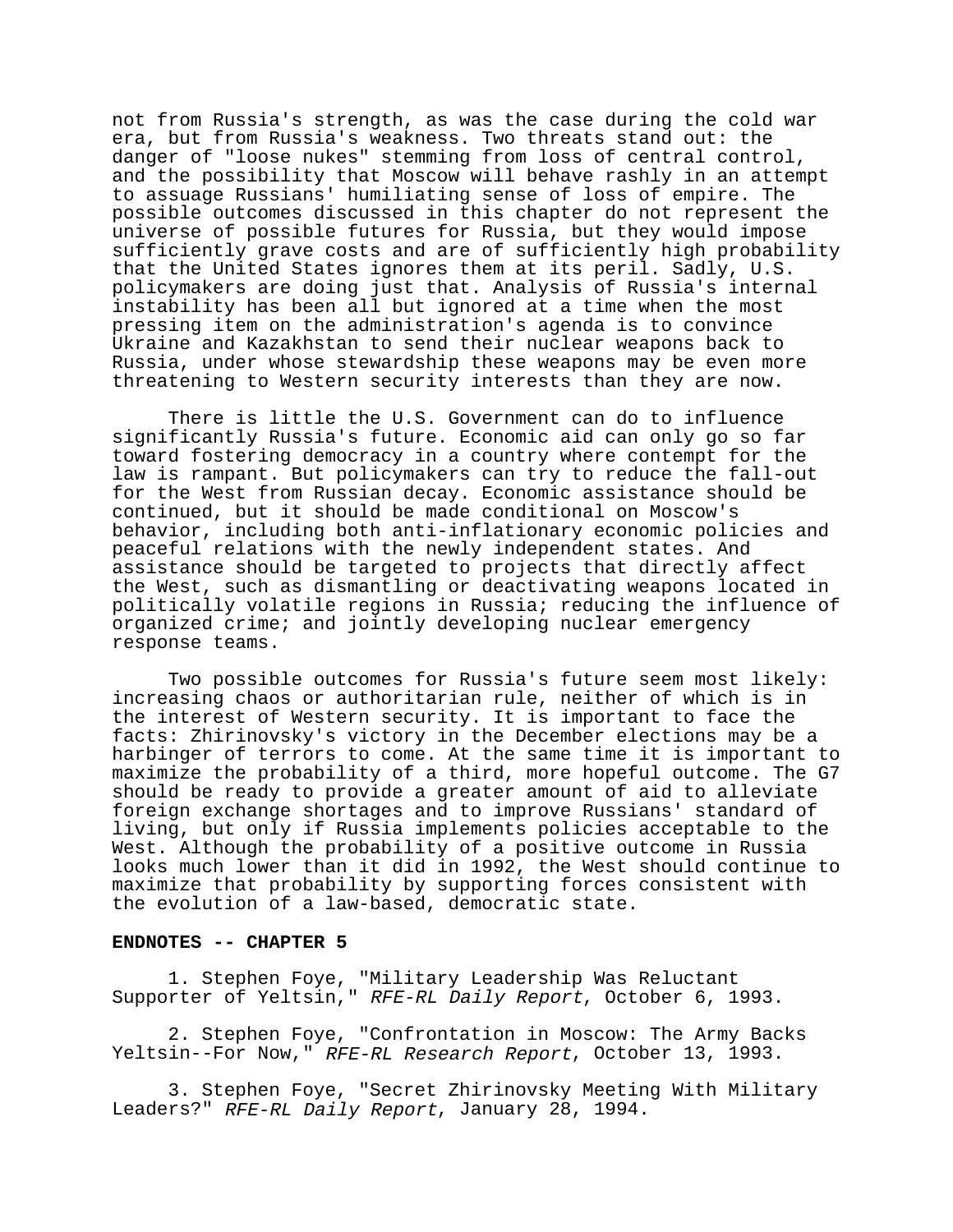4. J. Sapir, "Differences economiques regionales, transition et politique de stabilisation en Russie," Revue d'Etudes Comparatives Est-Ouest, Vol. 24, No. 1, March 1993, pp. 5-56.

5. "Rossiiskaya Mafiya Sobiraet Dosiye," Izvestiya, January 26, 1994, p. 1.

6. Stephen Handelman, "The Russian 'Mafiya,'" Foreign Affairs, Vol. 73, No. 2, March/April 1994, p. 88.

7. This section is based on Jessica Eve Stern, "Moscow Meltdown: Can Russia Survive?" International Security, Spring 1994.

8. Exceptions include Chuvash, who are Christian, and Tuvans, who are predominantly Buddhist.

9. Ann Sheehy, "Russia's Republics: A Threat to Its Territorial Integrity?" RFE-RL Research Report, May 10, 1993.

10. See Jack Snyder, "Nationalism and the Crisis of the Post-Soviet State," Survival, Vol. 35, No. 1, Spring 1993, p. 12.

11. See for example, Paul Brass, "Language and National Identity in the Soviet Union and India," in Alexander Motyl, Thinking Theoretically About Soviet Nationalities, New York: Columbia University Press, 1992; and Dru Gladney, Muslim Chinese; Ethnic Nationalism in the People's Republic of China, Cambridge: Harvard University Press, 1991.

12. Richard Pipes, The Formation of the Soviet Union, Cambridge: Harvard University Press, 1954, p. 247.

13. Victor Zaslavsky, "Success and Collapse: Traditional Soviet Nationality Policy," p. 39.

14. Robert Conquest, The Soviet Deportation of Nationalities, New York: St. Martin's Press, 1960, p. 54.

15. 2.3 percent of Ingush voters supported Yeltsin. For referendum results, see Philip Smucker, "Russia; Regions Voted for More Autonomy From Moscow," Financial Times, April 27, 1993, p. 27. See also Ann Sheehy, "Ingushetia to Hold Referendum on Secession," RFE-RL Daily Report, September 14, 1993.

16. "Results Analyzed by Region," FBIS-SOV-93-242, December 20, 1993, p. 2.

17. Ann Sheehy, "Elections and Referendum Boycotted in Tatarstan," RFE-RL Daily Report, December 13, 1993.

18. Ann Sheehy, "North Ossetian Reaction to Yeltsin's Decree on Ingush Refugees," RFE-RL Daily Report, December 15, 1993.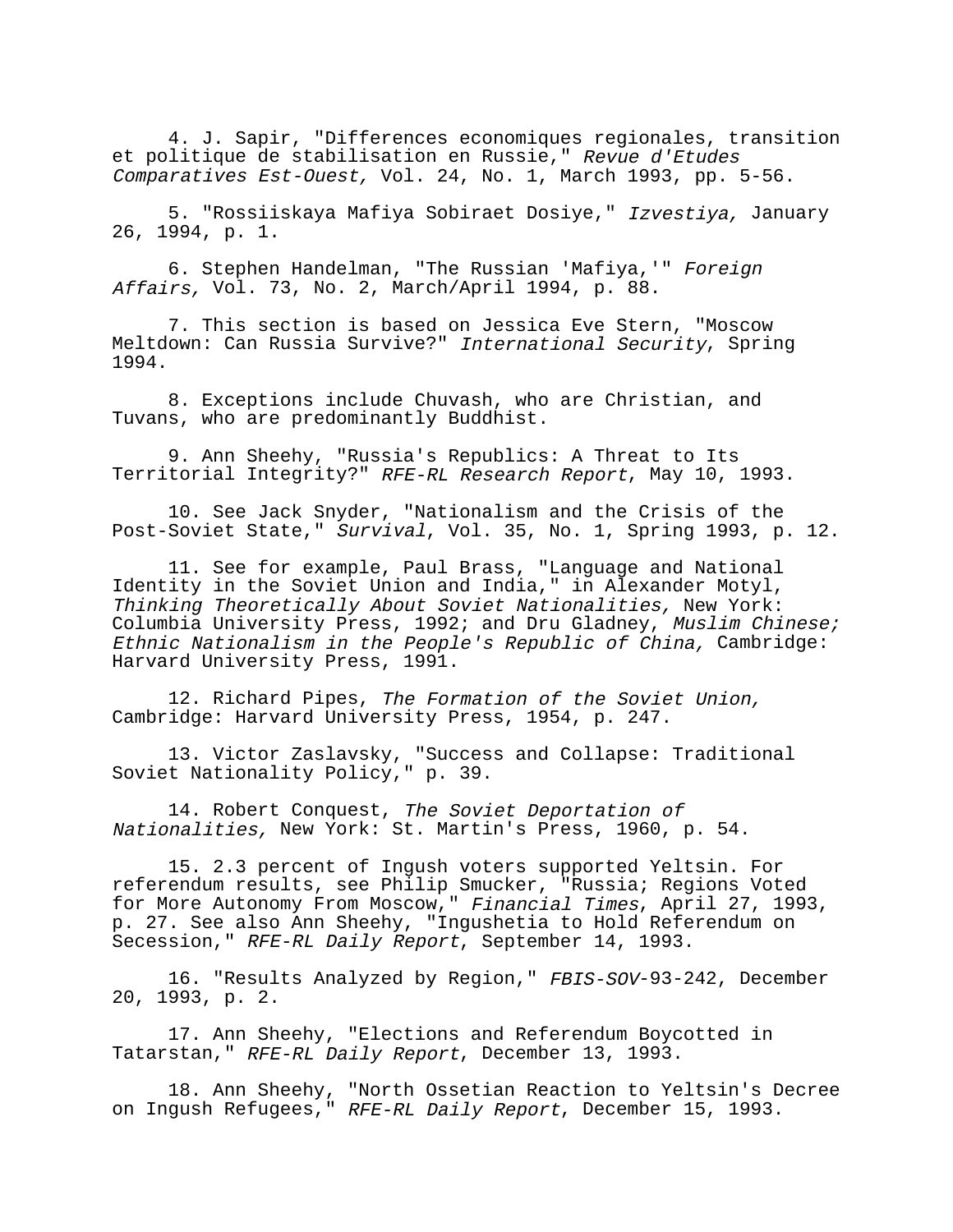19. See Vera Tolz, "Russia's Kalmyk Republic Follows Its Own Course," RFE-RL Research Report, May 21, 1993.

20. Stephen Foye, "General Staff Chief on Bases Outside Russia," RFE-RL Daily Report, March 1, 1994. See also John Lloyd, "Beware the Sickly Russian Bear," Financial Times, March 19-20, 1994, Section II, p. 1.

21. Suzanne Crow, "Kozyrev on Maintaining Conquests," RFE-RL Daily Report, October 8, 1993.

22. "Kozyrev Stresses Need for Military Presence in Baltics," FBIS-SOV-94-012, January 19, 1994, p. 8. After strong objections from the West, Kozyrev denied that he intended his remarks to be applied to the Baltic states.

23. Aleksei Bogaturov, "If there is No National-Democratic Thinking in Russia, Somebody Had Better Come Up With it as Soon as Possible," Nezavisimaya gazeta, December 29, 1993, p. 4. Cited in Current Digest of the Post-Soviet Press, Vol. XLV, No. 52, 1993, p. 3.

24. See Chapters 3 and 4 in this volume. See also "Weimar on the Volga," Economist, December 18, 1993, p. 45; "Russian Reform: At Risk," Economist, December 25, 1993, p. 63; and "Composition of Zhirinovsky Base Analyzed, FBIS-SOV-93-246, December 27, 1993, p. 13.

25. Biulleten' Tsentral'noi Izbiratel'noi Kommissii Rossisiiskoi Federatsii, No. 1, 1994.

26. "LDPR: Slagaemiye Pobedi," Nezavisimaya Gazeta, February 17, 1994.

27. Richard Pipes explains that the antecedents of this principle can be found in Imperial Law, as well in the law that prevailed among 19th century peasants. Peter I issued the following decree in 1714: "Many, as if in their self-defense, claim that [an act] was not forbidden, not considering that everything that can bring harm and loss to the state is a crime." Richard Pipes, Legalized Lawlessness: Soviet Revolutionary Justice, London: Institute for European Defence and Strategic Studies, 1986, pp. 16, 22.

28. Ibid., p. 20.

29. Ibid.

30. Bruce L. R. Smith, "Constitutionalism in the New Russia," in Bruce L. R. Smith and Gennady M. Danilenko, eds., Law and Democracy in the New Russia, Washington: Brookings Institution, 1993, p. 2.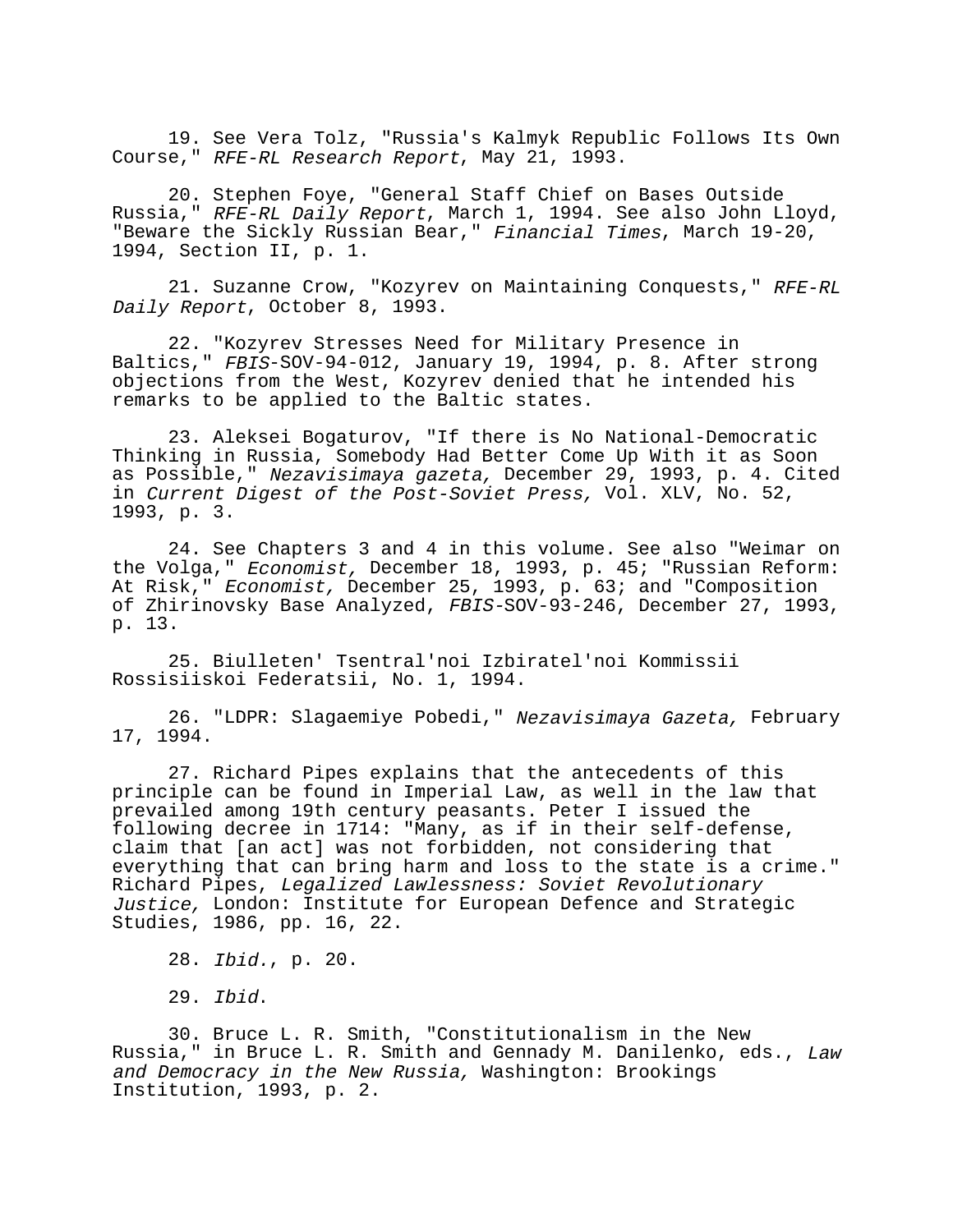31. Vasily A. Vlasihin, "Toward a Rule of Law and a Bill or Rights" in Bruce L. R. Smith and Gennady M. Danilenko, eds., Law and Democracy in the New Russia, p. 46.

32. "Preliminary Analysis of the Draft Constitution of the Russian Federation," Washington: American Bar Association, December 1993.

33. Preceding paragraph based on Isaac Kramnick, "Introduction," in James Madison, Alexander Hamilton and John Jay, The Federalist Papers, London: Penguin, 1987. Franklin cite, p.17.

34. Dmitri V. Olshansky, "Alternative Scenarios of the Disintegration of the Soviet Union," Potomac Papers, McLean, VA: Potomac Foundation, 1993.

35. Ann Sheehy, "Deputy Premier Federov on Demands of Republics," RFE-RL Daily Report, June 4, 1993.

36. The earlier draft, which the Constitutional Assembly approved on July 12, 1993, referred to the republics as "sovereign states," infuriating other subjects. For a detailed discussion of the Federal Treaty and its ambiguities, see Ned Walker, "Moscow and the Provinces: Economic and Political Dimensions of Russian Regionalism, Eurasian Report, Vol. 3, No. 2, 1993.

37. The following territories declared themselves or declared their aspiration to become republics in 1993: Sverdlovsk, Chelyabinsk, Perm, Orenburg, Kurgan, Vologda, Amur, Kaliningrad, St. Petersburg city, Primorski Krai, Stavropol, Krasnodar, Rostov, Archangelsk, Tyumen oblast, including Khanti-Mansi and Yamalo-Nenets okruga, Krasnoyarsk Kray, including Evenkiyskiy and Taymirskiy okruga, Omsk, Tomsk, Novosibirsk, Kemerovo, Irkutsk, Altai Krai, Amur, and Chita.

38. See "'Ural Republic President Fired" and "Yeltsin Appoints Samara Oblast Representative," FBIS-SOV-94-012, January 19, 1994, p. 47; and "Yeltsin Dismisses Omsk Head for Exceeding Authority," FBIS-SOV- 94-018, January 27, 1994, p. 31.

39. Ann Sheehy, "Sakha, Bashkortostan Presidents Want Constitution Amended," RFE-RL Daily Report, December 17, 1993; "Election Results Seen Bolstering Regions' Hand," FBIS-SOV-93-245, December 23, 1993, p. 11.

40. Ann Sheehy, "New Tuvin Parliament Elected," RFE-RL Research Report, December 17, 1993.

41. John Lloyd, "Moscow Devolves Power to Tatarstan Republic," Financial Times, February 17, 1994, p. 2.

42. These provisions appear in the following articles in the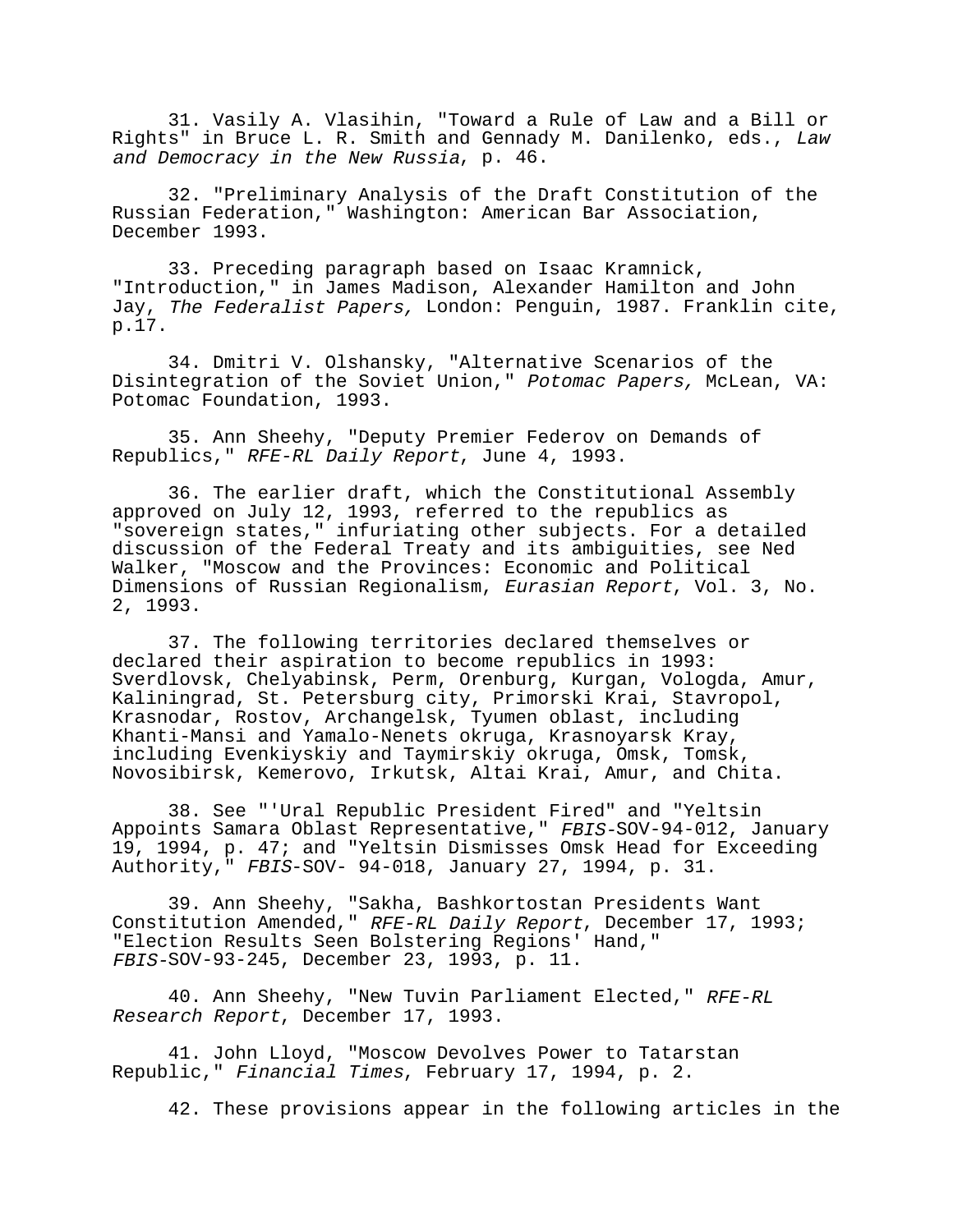order I have listed them: Article 59; Article 58; Article 61; Article 89.3; and Article 111.9. "Constitution of the Republic of Tatarstan," JPRS Report, FBIS-USR- 93-024, March 4, 1993.

43. U.N. Charter articles 1 and 55; the U.N. International Covenant on Economics, Social, and Cultural Rights; U.N. Declaration on the Granting of Independence to Colonial Countries and Peoples, U.N. GA Resolution 1514, U.N. Doc A/4684 (1960); Advisory Opinion on Western Sahara (1975) International Court of Justice 12 (holding application of principle of self-determination and Resolution 1514 to Western Sahara paramount).

44. "The Logic of Secession," Yale Law Journal, Vol. 89, 1980, pp. 802-824.

45. Ibid., p. 803.

46. Ibid.

47. Vedomosty RF, no. 13, item 671 (1991). Cited and discussed in Gennady M. Danilenko, "International Law and Rechsstaat," in Smith and Danilenko, eds., Law and Democracy in the New Russia, p. 102.

48. In April 1992 the Declaration of the Right and Freedoms of Man and Citizen, which incorporates international norms for human rights, became part of the existing Russian constitution. Ibid., p. 100.

49. Denis Shaw, "Russia's Division into 'Rich' and 'Poor' Regions," Post-Soviet Geography, Vol. 35, No. 5, 1992, pp. 323-325.

50. Elizabeth Teague, "North-South Divide: Yeltsin and Russia's Provincial Leaders," RFE-RL Research Report 2, No. 47, November 26, 1993, pp. 7-23.

51. Ralph S. Clem and Peter R. Craumer, "The Geography of the April 25 Referendum," Post-Soviet Geography, Vol. 34, No. 8, 1993, pp. 481-496.

52. "The World Sends NATO Back to the Drawing Board," Economist, December 25, 1993-January 7, 1994, p. 62.

53. Vera Tolz, "Regionalism in Russia: The Case of Siberia," RFE-RL Research Report, Vol. 2, No. 9, February 1993, p. 5.

54. The material on economics above is based on conversations with Barry Eichengreen, Jeffrey Frankel, and Jaques Sapir.

55. Allen Buchanan, "Toward a Theory of Secession," Ethics 101, January 1991, pp. 322-342.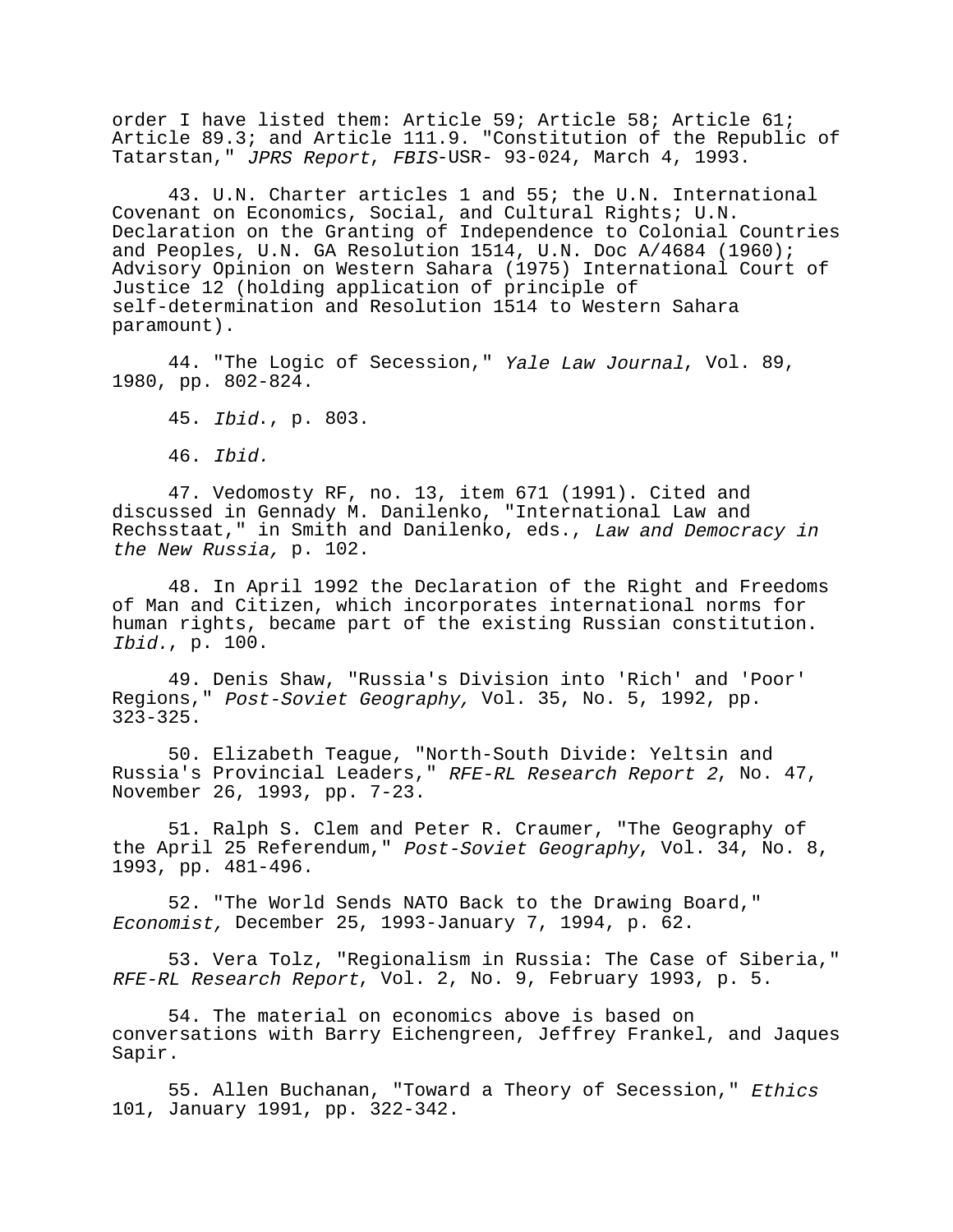56. Ann Sheehy, "Yakutia to be Allowed to Retain Federal Taxes in 1994," RFE-RL Daily Report, October 27, 1993; Vera Tolz, "Regionalism in Russia: The Case of Siberia," RFE-RL Research Report, Vol. 2, No. 9, February 1993, p. 7.

57. Edward Walker, "Moscow and the Provinces: Economic and Political Dimensions of Russian Regionalism," to appear in Eurasian Report, Vol. 3, No. 2, 1993.

58. Peter Passell, "Economic Scene," The New York Times, February 17, 1994, p. C2.

59. Peter Passell, "Economic Scene," The New York Times, February 17, 1994, p. C2. For further discussion of industrial and agricultural regions' demands for subsidies, see Chapter 2 in this volume.

60. John Lloyd, "Russia 'Must Print Money or Face Crisis'," Financial Times, February 11, 1994.

61. Ann Sheehy, "Shakrai Warns Fall of Ruble Will Encourage Separatism," RFE-RL Daily Report, January 25, 1994.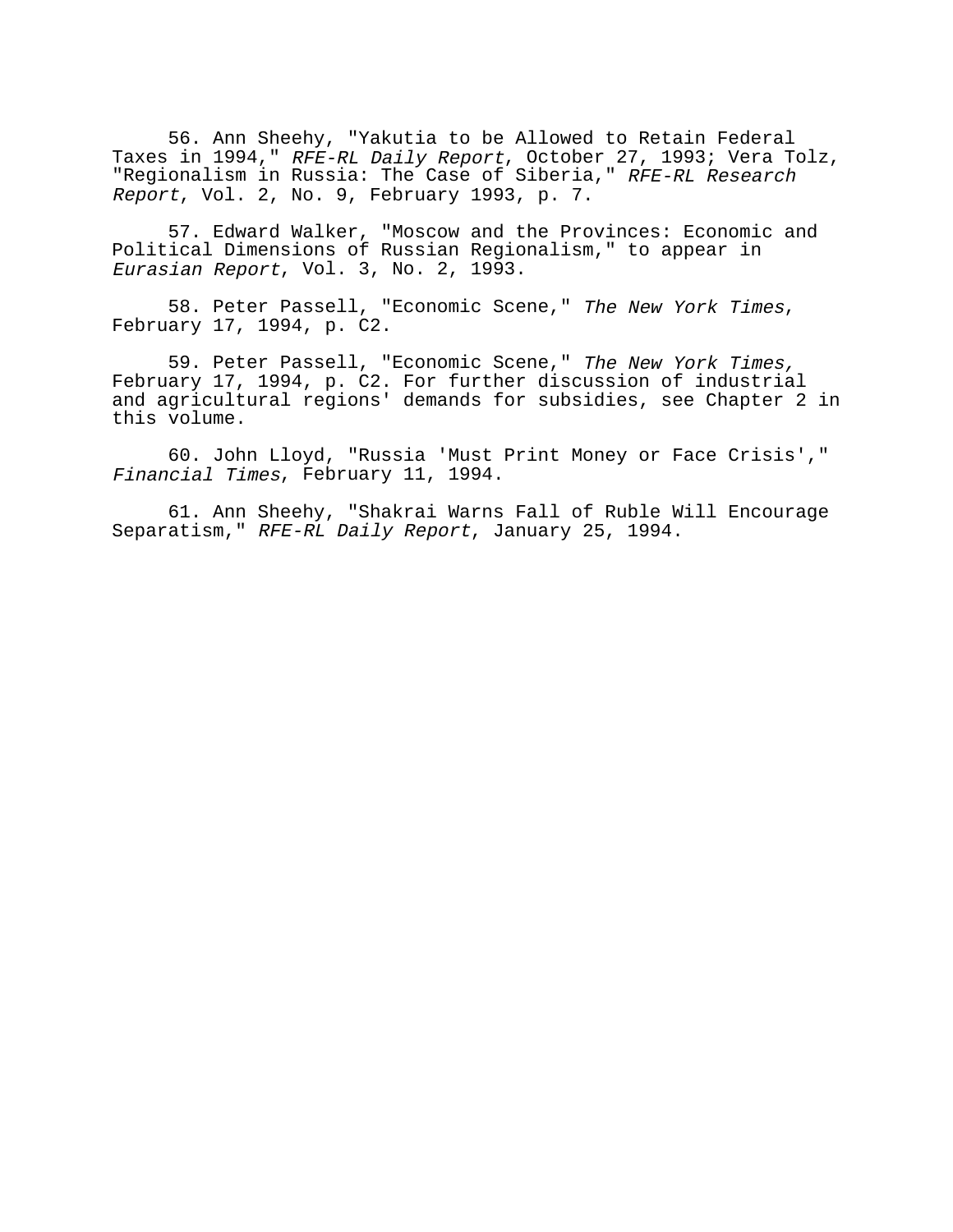### **CHAPTER 6**

# **THE UNITED STATES AND A RESURGENT RUSSIA: A NEW COLD WAR OR A BALANCE OF POWER RECAST?**

### Ilya Prizel

John Lukacs in his controversial book The End of the Twentieth Century and the End of the Modern Age, $^{\rm 1}$  observed that despite the fact that much of this century was consumed by a struggle between communism and pluralist democracy, the truth is that the 20th century was not a century of universalist ideas, but rather a century of nationalism. Universalist ideas, such as socialism or Marxism, perished in August 1914 when Europe's workers ignored their notions of class solidarity and took up arms against each other in the name of nationalism. Although a Bolshevik regime came to power in Russia, and in the aftermath of World War II managed to expand to Central Europe and the Balkans, the survival of all these regimes (in addition to coercion) remained heavily dependent on their ability to co-opt and harness the appeal of nationalism.

While ardent Bolsheviks, East European leaders ranging from Poland's Wladyslaw Gomulka to Romania's Nikolai Ceausescu built their legitimacy on the basis of their claims to being the embodiment of their countries' nationalist agendas, the USSR's record, given its multinational character, was far more complex.<sup>2</sup> Nevertheless as the appeal of communism began to wane, Stalin during the Zhdanovchina (1947-53) reversed his assessment of Russian nationalism from absolute evil to absolute good,<sup>3</sup> and Brezhnev throughout his long stewardship, by tolerating publications such as Molodaia gvardiia, attempted to reconcile Russian nationalism with Marxist ideology, as a means to bolster the regime's legitimacy.<sup>4</sup> However, as Milovan Djilas, the Yugoslav Stalinist turned dissident, observed, "communism could strangle all anti-communist manifestations and could cope with democratic and liberal feelings, but never with nationalist ones . . ."<sup>5</sup>

While there was almost a universal attribution of the collapse of the Soviet Union to its flawed economic model, or the incompatibility of totalitarian regimes with an educated living through the "third industrial revolution,"<sup>6</sup> relatively little attention was devoted to the fact that ultimately Bolshevism's greatest failure was its inability to meet the aspirations of nationalism. In Eastern Europe, especially as the perception of the German threat receded, Soviet style communism was increasingly perceived as a foreign imposition which was an affront to these countries' dignity. In Russia itself Bolshevism increasingly was characterized by Russian nationalists as a foreign ideology which was "denationalizing" Russia. While Western scholarship focused its attention on Russia's westernizing dissidents such as Sakharov, Bukovsky, and Brodsky, and while, during the Gorbachev era, much attention was paid to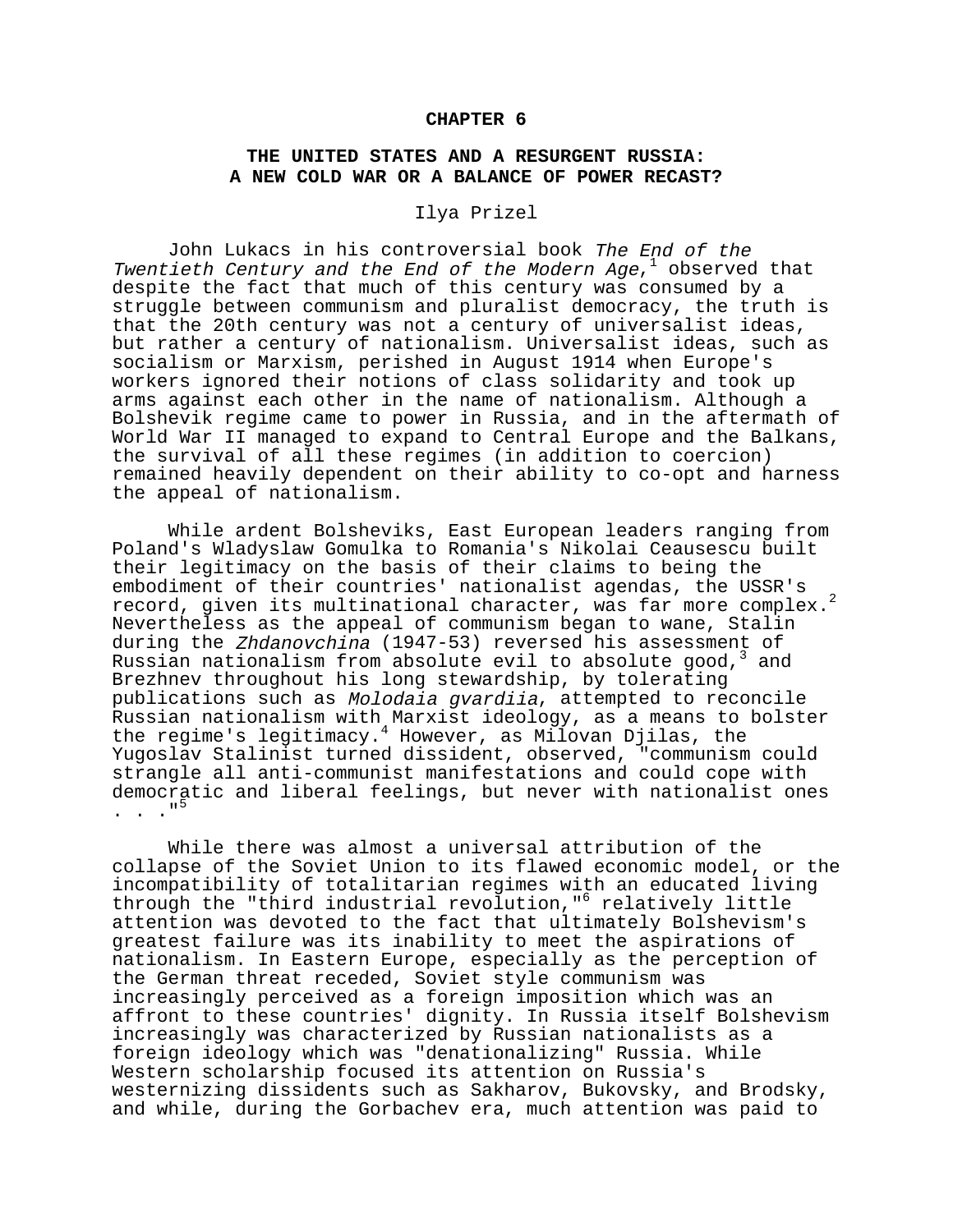the "liberals" in Gorbachev's retinue, relatively little attention was paid to increasingly failing attempts by the Soviet regime to harness Russian nationalism, and to the growing challenge to the regime from the "Slavophile" camp. Although some outstanding pioneering studies of Russian nationalism by scholars such as Alexander Yanov, John Dunlop, Darrell Hammer, and Stephen Carter<sup>7</sup> were published in the West over the last 15 years, the focus of western attention remained concentrated on the liberal challenge to Bolshevism. Even, when a Russian nationalist such as Solzhenitsyn did manage to capture the attention of the West, his nationalist political agenda was dismissed as romantic and anachronistic.

#### **The CIS as Russia Writ Large**.

It is noteworthy to observe that, with the sole exception of the Baltics, it was in Russia where the question of participation in the Union was raised first, and it was Yeltsin's highly effective articulation of Russia's dissatisfaction with Russia's place within the USSR that catapulted him to political leadership. However, despite the westernizing liberals' opposition to the dictatorial methods of the communist nomenklatura, and despite the nationalist opposition to communist "denationalization" of Russia, neither group contemplated the disintegration of the Russian empire.

In fact when Russia's Boris Yeltsin, Ukraine's Leonid Kravchuk, and Belarus' Stanislau Shushkevich met outside Brest and decided to form the CIS, westernizing liberals rejoiced seeing in its formation the remaking of the Soviet state along democratic lines. As Andrei Kortunov noted, Russian liberals (knowing the depth of the economic interdependence of the former Soviet Republics and adopting Francis Fukuyama's notion of the "End of History" where liberal economic interests shape national policy) felt that the prospect of an actual disintegration of the USSR was very remote. According to the liberal vision, the Commonwealth founded in December of 1991 was going to mutate into an entity similar to a "post Maastricht" Europe in which Russia would inevitably be the senior partner. Analyzing the formation of the CIS, Len Karpinsky, editor of the liberal Moscow News, optimistically noted: "The treaty signed in Brest looks good because it launches, at long last, the real process of integration . . . "<sup>8</sup> Galina Staravoitova, Yeltsin's advisor on nationality affairs, echoed this view stating that "The Brest agreement gives us the hope for a future confederation."<sup>9</sup>

### **The Russian National Idea and the Empire**.

Similarly, Russian nationalists' rejection of the Soviet Union in no way constituted a rejection of the Russian empire. While there may have been "nativists" such as Igor Shafarevich<sup>10</sup> who actually celebrated the demise of the Soviet Union seeing in it an opportunity to free Russia from the burden of the empire,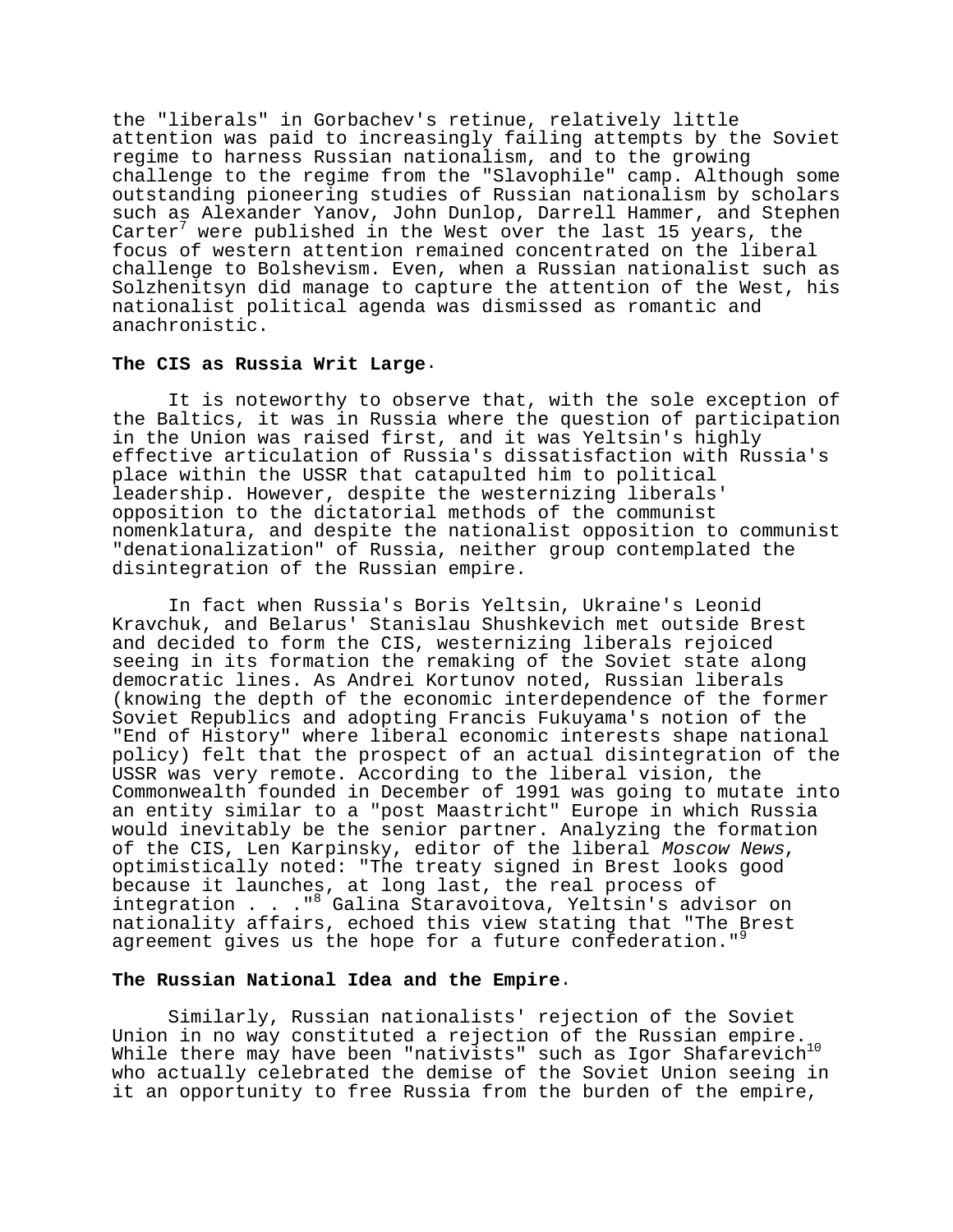others such as Solzhenitsyn welcomed the prospect of ridding Russia of Central Asia--"the folly of Alexander II." However, even Solzhenitsyn continued to assume that the fraternal links among the East Slavic peoples of the USSR would continue to  $exist.<sup>11</sup>$  In fact the complaint of Russian nationalists against the USSR was not a complaint against the empire, but rather a complaint about the status of the Russians within that empire. Since the October Revolution a substantial stream within the Russian intellectual community perceived Bolshevism as an "apocalyptic" imposition of an alien idea on Russia that reduced the Russian people to "cannon fodder" for a universalist idea with no regard for either the material or spiritual well-being of the Russians.<sup>12</sup> Thus, while the Soviet version of the Russian empire may well have been rejected by both the Russian left and right, the notion of the empire itself was far from rejected by Russia's political class. Roman Szporluk in his path breaking article, "Dilemmas of Russian Nationalism,"13 observed that there is no correlation between the degree of "liberalism" and degree of commitment to the preservation of the empire. Thus, while some westernizers par excellence remained committed to the preservation of the USSR, some extreme nationalists were sufficiently Russocentric to support the idea of the dismantlement of the empire. Furthermore, even among those whom Professor Szporluk designated as "nation builders," few equated the boundaries of "Russia" with those of the Russian Federation, assuming that at the very least "Russia" would include Ukraine, Belarus, the Caucasus, and much of Kazakhstan.

The concept of the "Russian idea" covers an extremely broad specter of thinkers ranging from the moderate academician Dmitri Likhachev,  $14$  who is careful to distinguish patriotism from xenophobia, to fascists such as Dmitrii Vasil'ev who seem to be taking an ideological cue from German naziism; however, the center of gravity of Russian nationalism did not shift very much from its "slavophile" predecessors of the 19th century. The eternal question as to whether Russia is European or Asian continued to be debated on the pages of Samizdat and later in the open with the same vigor as in the 19th century, and the powerful link between Orthodox Christianity and Russian national identity remained intact. Beyond these rather vague notions of Russianness, Russian nationalists, much as their 19th century predecessors, continued to believe that with the exception of Poles, Finns, the Baltic peoples, and perhaps some other groups with a highly developed sense of national identity, most groups can be sufficiently Russified to create a Russian identity which transcends the borders of Russia or even the areas where ethnic Russians constitute a majority. In a sense the Russian nationalists' attempt to mold a diverse people into a single entity followed the pattern launched by France a few centuries earlier, where a rather diverse collection of people was blended into a single national entity through the centralization of a cultural policy.

Given this generally nonracial, although paradoxically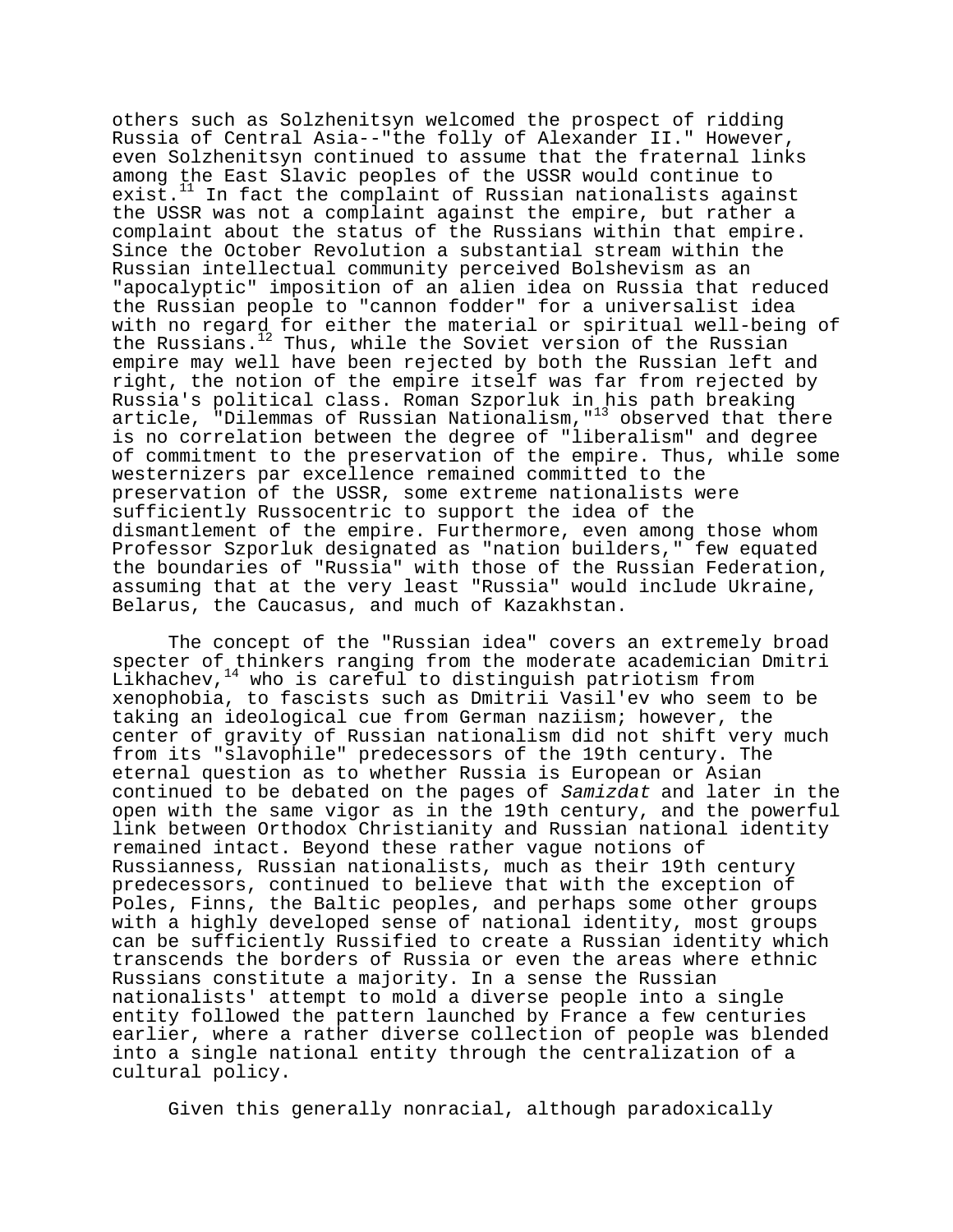anti-Semitic notion of the Russian identity, most Russian nationalists paid scant attention to the fact that by raising Russia's national agenda they were invariably raising the entire national question of other national groups, even groups such as the Ukrainians and Byelorussians whom the Russians perceived as parochial branches of the Russian people. Most Russian nationalists, while rejecting the Soviet Union, falsely assumed that what held the polyglot people of the USSR was not the universalist ideology of Marxism which the Russian nationalists rejected, but rather the inclusionist nature of Russian nationalism.15 Consequently, as Walter Laqueur pointed out, while Russian nationalist intellectuals spent their energies seeking to identify the culprits of Russia's spiritual decline, they remained oblivious to the growing separatist turmoil in the Caucasus, Ukraine, Tatarstan, and among other peoples with whom the Russians perceived their link as insoluble.

Alain Besancon's prophetic observation that in the absence of an "ideological magic" the colonial legitimacy of the Russian empire will evaporate and the Russian empire will break  $up^{16}$  was ignored by Russia's nationalist thinkers. Thus, the breakup of the USSR was an event which the Russian nationalists, let alone the Narod, had neither anticipated nor were psychologically prepared to face. Even the various referenda in Ukraine, Belarus, the Baltics, and other republics where Russians voted with convincing majorities in favor of independence were presumed (wrongly) by many Russians as a step to dismantle the hated sclerotic Brezhnevism rather than a fundamental breakup of the "lands of Rus'." Russia's political elite continued to treat the overwhelming Ukranian vote in December 1991 in favor of independence as a "misunderstanding." Even after the December 1991 Minsk summit, where the three leaders agreed to dissolve the USSR and replace it with the CIS, upon his return to Moscow Yeltsin construed this accord as an act of preservation of a single "economic and strategic space" rather than an act of dissolution. Although Russia's nationalists despised the role of Russia within the Soviet Union, it was the Russian philosopher (of Ukrainian origin) Alexander Tsipko who encapsulated the inherent limitations even of a nonimperial Russian "nation builder" when he noted that without Ukraine, "there can be no Russia in the old, real sense of the word."<sup>17</sup>

In short, while Russian nationalists decried what they perceived as Russia's inferior position vis-a-vis both the "exterior" and the "core" of the Soviet empire, they did not really question the fundamental legitimacy of the empire; therefore the collapse of the USSR, and especially the "loss" of what most nationalists perceived as the historic "lands of Rus" was an event for which the Russian body politic was not psychologically prepared, and initially could not internalize its full implications. Much as their predecessors in the 19th century, Russian liberals, while bitterly opposed to the autocratic nature of the empire, never really questioned the validity of the empire as such. As Roman Szporluk noted, for many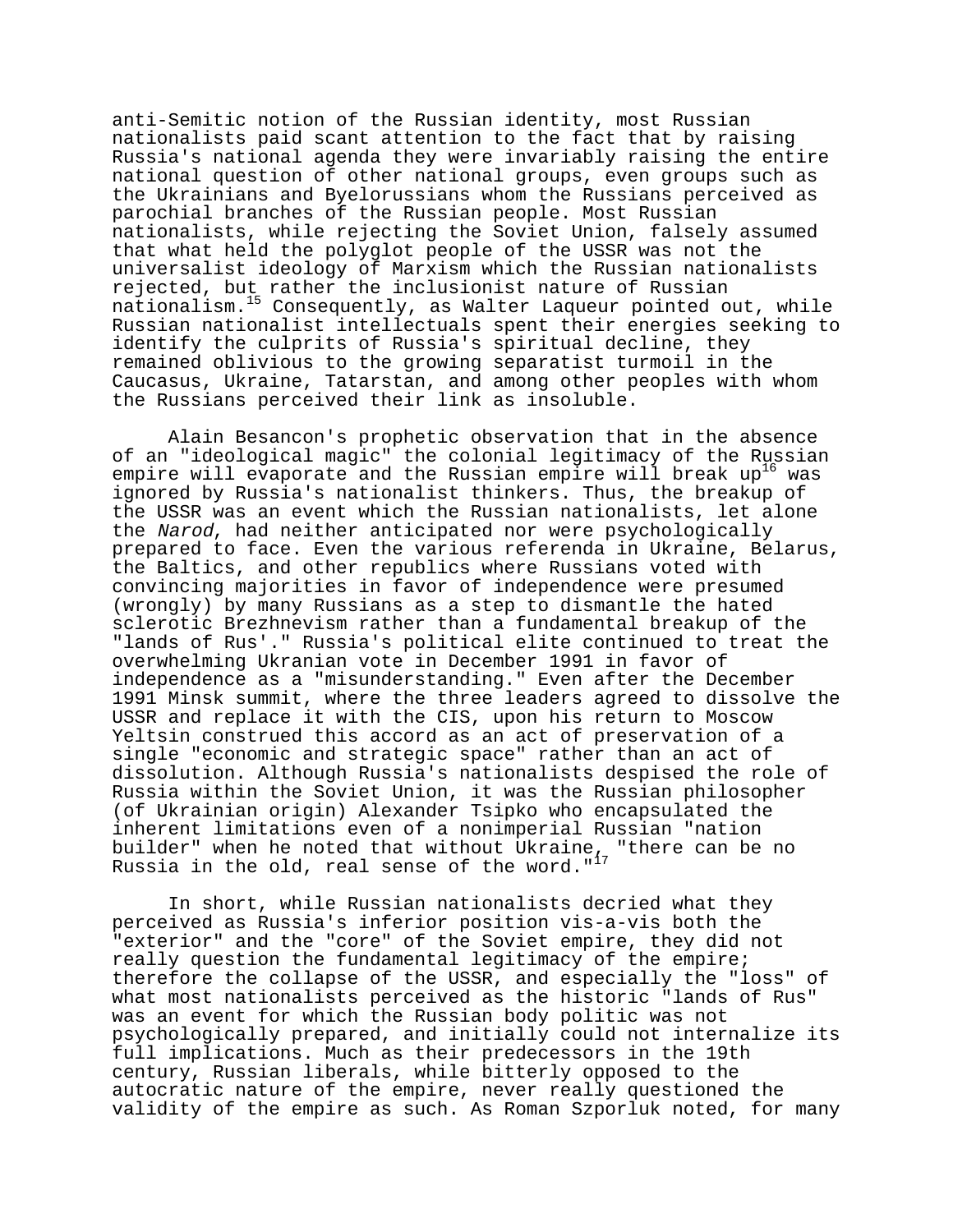Russians it was the mighty Russian state that was the embodiment of the Russian national idea.<sup>18</sup> Therefore, when it became clear that the Brest agreement was not a step toward a "more perfect union" but rather a return of Russia to a position it occupied in Europe before the reign of Peter I ("the Great"), a profound crisis of national identity befell Russia--a process which is yet to be resolved.

Liberals, while stunned by the disintegration of the USSR and, indeed, finding it hard to accept Ukraine, Belarus, or Kazakhstan as foreign countries, nevertheless, were resigned. Despite the patent unfairness resulting from Stalin's truncation of the territories of Russia, the process of disintegration could not be reversed and Russia's national interest would be best served by rapidly "returning Russia to the West" via a continuation of Gorbachev's conciliatory policy. At the same time, by pursuing a friendly policy toward the "Near Abroad," the minority rights of the 25 million Russians "abroad" could be secured. Even among the liberals, only a minority felt that the disintegration of the USSR would finally free the Russians from what John Dunlop called "the mentality of an oppressed minority." Others saw in the breakup of the USSR the opportunity for Russia finally to mature into a normal country which pursues its own national interest.<sup>19</sup>

### **The New Russia and the CIS**.

The speed and the depth of the change that occurred in December 1991 forced Russia's foreign policy invariably by sheer inertia not to change very much from that of the former Soviet Union. The Gorbachev doctrines from the era of "New Thinking" continued to be the official dogma of the Russian state. Asserting itself as the successor of the USSR and operating under the assumption that Russia was not threatened by the West, while the new states were far too weak to be taken seriously, Moscow continued to champion "universal human values," nuclear disarmament, and possible rapprochement with Japan as the main foreign policy goals of Russia. The foreign policy dominated by westernizing liberals argued strenuously that Russia, shorn of its empire had finally become a normal country that would readily take its place among the civilized nations of the West. This policy of strong affiliation with the West resulted in a very rapid disassociation of Russia from its troublesome Third World clients, as well as a reorientation of policy in favor of supporting the existing international order.<sup>20</sup> Kozyrev's initial policy was strongly derived from a firm belief in economic determinism and universal values, with historic and geostrategic considerations playing a far more secondary role.

In terms of its relationship with the CIS, Russia's initial policy toward the "near abroad" can be best described as denial.<sup>21</sup> The foreign ministry was slow in developing a coherent attitude toward the new neighbors, while other political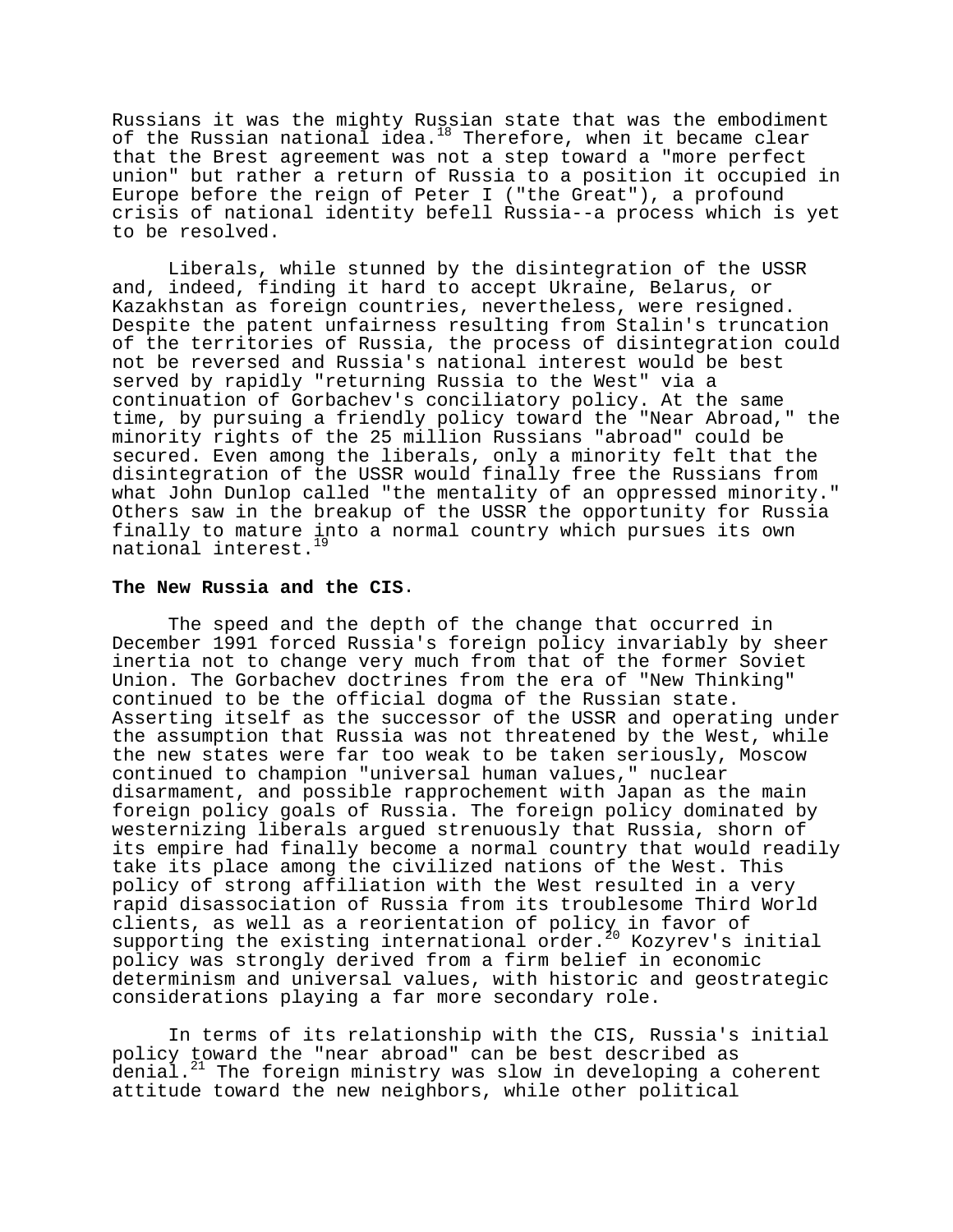institutions acted as if the change in the relationship between Russia and its former empire was more apparent than real. Given this state of mind, long after Ukraine and other republics established their own armed forces, the Kremlin continued to cling to the fiction of a common "defense space," refusing to establish a Russian defense ministry or distinct Russian armed forces. In economic terms Moscow continued to supply grossly subsidized energy and minerals to the republics, even though according to the Swedish economist Anders Aslund this subsidy cost Russia between 10 and 15 percent of its gross domestic product (GDP). Even more significantly Russia continued to allow republican central banks to issue ruble denominated credits, which allowed Ukraine and other republics to avoid the economic contraction imposed on Russia following Yegor Gaidar's freeing of prices in Russia, which contributed mightily to fueling inflation in the Russian Federation. In fact, despite the growing violence along the periphery of the Russian Federation and the growing acrimony between Russia and the Baltic States and between Russia and Ukraine, the Russian foreign ministry did not establish a "near abroad" bureau within the ministry until May 1992.

This twilight relationship between Russia and its CIS partners, whereby the newly independent states simultaneously continued to draw heavily on Russia's meager resources while assertively insisting on their independence, was soon challenged from both the left and the right. To the liberal economists clustered around Gaidar the situation where Russia allowed other countries to issue ruble denominated credits meant that Russia abdicated control over the sources of its money supply making any anti-inflationary policy unattainable. To the nationalist right-wing camp, the breakup of the Soviet army; squabbles over the future of the Black Sea fleet; the loss of Crimea with its historic symbolism to Russia; and the real as well as perceived discrimination against Russian speakers in the Baltics, Western Ukraine, and Central Asia; fueled a sense of resentment and humiliation which will have to be redressed.

While both Russia's liberals and nationalists realized that the current relationship with the CIS states is unsustainable, the solutions offered by the two camps were radically different. Liberals, many of whom by now mutated to a more statist-pragmatic orientation, asserted that Russia cannot reverse the breakup of the Soviet Union; however, it must retain very close and intimate links to the CIS. To regain a position of centrality within the CIS, liberal pragmatists argued that Russia must become a political, cultural, and economic magnet which will draw the other republics into the orbit of Russia. However, unlike the initial policy where Moscow attempted to preserve the link with its CIS partners via continued mass subsidies and insistence on the fiction of "common economic and defense space," the new approach of the liberals turned pragmatists was substantially different. Led by people such as Deputy Foreign Minister Fedor Shelov- Kovedayev, Alexander Shokhin, and others, this group asserted that the only way that Russia can become a centerpiece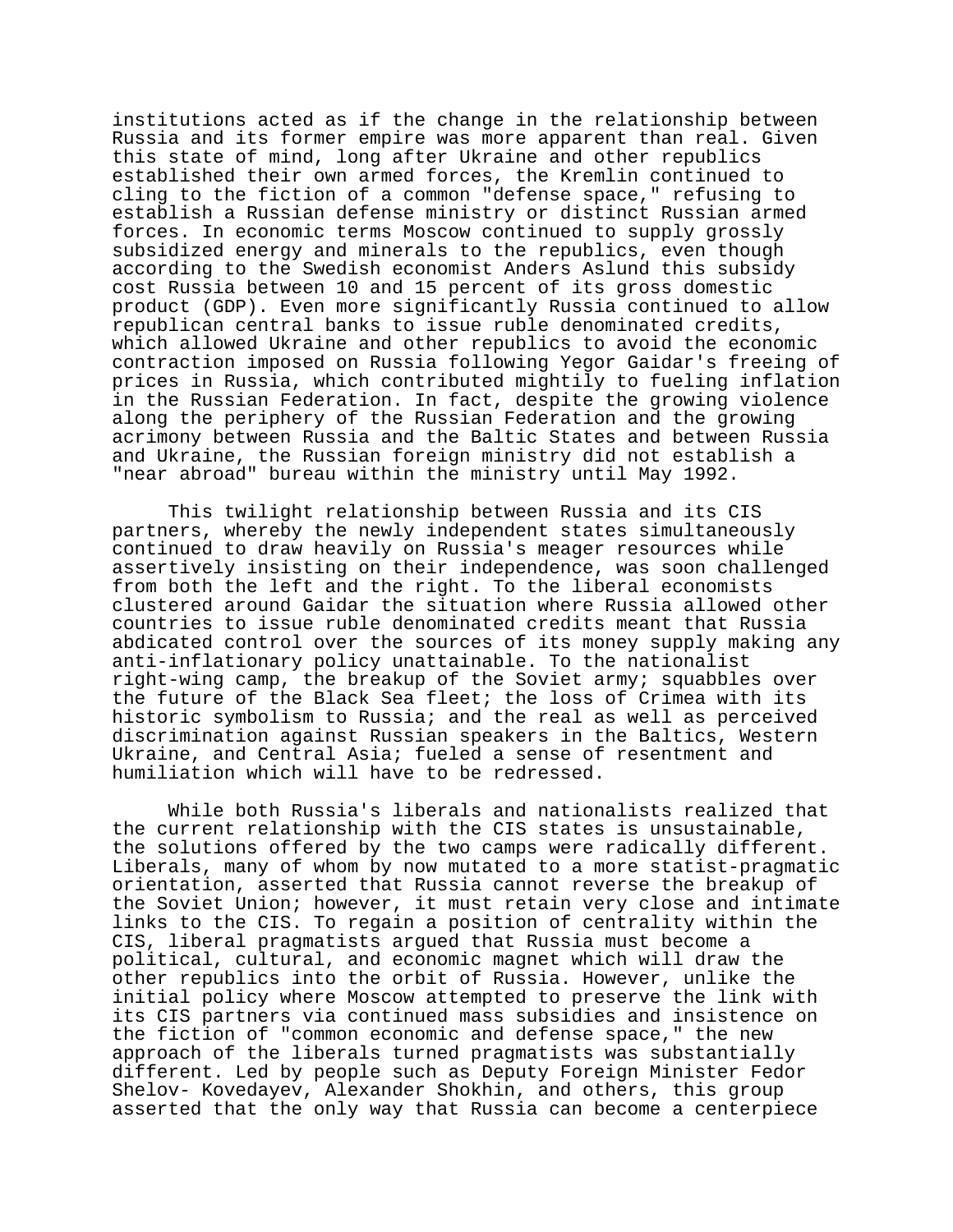of the CIS is if it would manage to become a leader within the group in economic and political terms by restructuring Russia. To attain the needed restructuring, Russia must cut all its costly links with other CIS states which, while impoverishing Russia, do little to enhance its position within the Commonwealth. It was under the influence of this group that Russia first ejected Ukraine from the ruble zone and then proceeded to create a financial system which is exclusively under Russia's control; demanding that any other state that wants to participate in the system abdicate its financial independence to Russia. Russia's deliveries of subsidized energy, other minerals, and industrial components were phased out and CIS states were required by Moscow to pay nearly world prices. Russia's foreign policy doctrine published in late 1992 overtly stated that Russia does not intend to "pay for the development of relations (with the CIS states) with unilateral concessions to he detriment of its own state interest."<sup>22</sup>

As Sergei Karaganov, director of Russia's Council for Foreign and Defense Policy, asserted, by following an unpatronizing and enlightened policy toward the CIS countries Russia will help both parties to identify their mutual interests which is a prerequisite to any normal relationship. The notion of "Russia first" among this group was so deeply ingrained that they opposed integrative steps with such palliative countries as Kazakhstan and Belarus, believing that integration of any sort will result yet again in the transfer of resources from Russia to the periphery.

This shift of policy by Moscow in spring 1992 had a profound effect on the "correlation of forces" between Russia and its "near abroad." All of the former republics of the USSR (with the exception of the Baltics) started to run huge deficits in their trade with Russia with the Russian ruble easily emerging as by far the strongest currency. Republics of the former Soviet Union, which initially sought to minimize the importance of their relationship with Russia, soon discovered that Russia remains vital to the new states' well-being. Ukraine's President Leonid Kravchuk, who, in May 1992 predicted that Poland would soon surpass Russia as Ukraine's trade partner,  $^{23}$  by early 1993 emphatically noted that Russia is vital to the survival of Ukraine.

Despite the fact that Russia's foreign ministry by mid-1992 was finally developing a coherent foreign policy toward the republics of the former Soviet Union, by that time other players within the Russian body politic emerged with vastly different agendas toward the "near abroad." On the one hand Soviet-era industrialists led by the "Red director" Arkady Vol'skii insistently argued for an economic reunification of the former USSR as the means of salvation for the ailing CIS economy. The Russian army, while withdrawing from the former Warsaw Pact countries, undertook an increasingly aggressive (and at times seemingly autonomous) policy in the former USSR. Russia's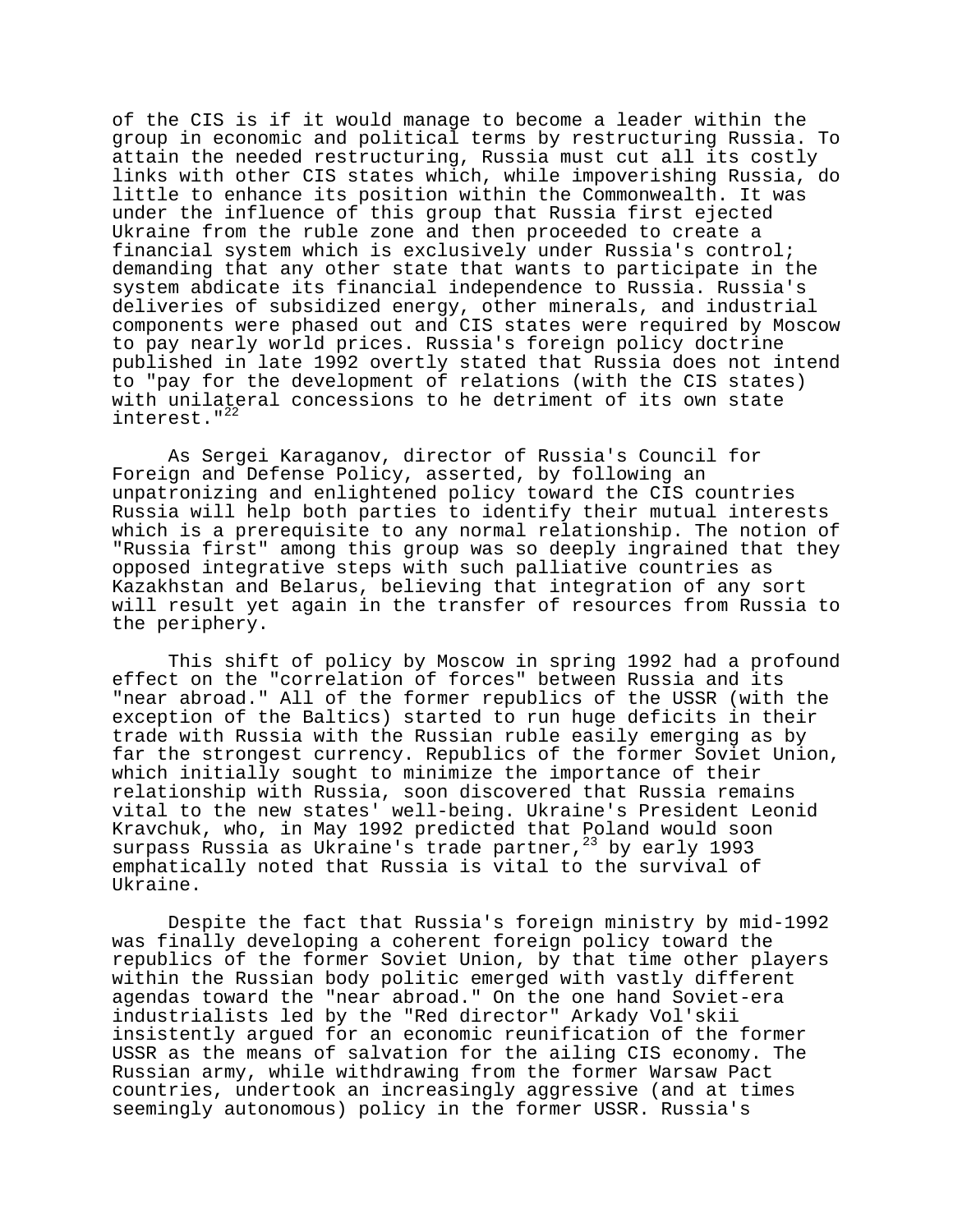Fourteenth Army led by General Alexander Lebed' defied the government of Moldova and threw its weight behind the separatist republic of Transdniester. In the deepening civil war in Georgia, elements of the Russian army supplied the Abkhaz side with arms and other means of support making the secession of Abkhazia possible. In the war between Armenia and Azerbaijan, Russia's army skillfully managed to play both sides against the other, thereby installing a pro-Russian government in Baku while making both sides depend on Russia as an arbiter.

Finally, Russia's right, which initially was too shell-shocked to react forcefully to the Brest accords, regrouped by challenging the validity of the CIS accord altogether. The nationalist leaders of Russia, many of whom were former nomenklatura apparatchiks, felt that the price of their effort to come to terms with the West led to the demise of the USSR, a price that turned out to be far too high. Along with traditional Russian imperialists who made no secret of their desire to reestablish "one and indivisible Russia" even if the means necessary were to require violence, even moderate Russians became increasingly responsive to what Fritz Stern referred to as the "politics of despair." As Alexei Pushkov, currently deputy editor of Moskovskiye Novosti, observed:

Russia inherited not only the USSR's seat in the UN Security Council and the internal treaties signed by Moscow--but the frustration and bitterness as well. Russia alone gained nothing from the disintegration of the Soviet Union. It lost lands joined to it by czars dating to Peter the Great. The fall of the USSR left Russia with shattered self esteem and a feeling of humiliation. A fallen empire syndrome haunts Russia.<sup>24</sup> (Emphasis in original)

Right wing politicians were quick to capitalize on this sentiment. Nikolai Travkin, a founder of Yeltsin's Democratic Russia who since joined the nationalists, observed that the demise of the USSR was the worst calamity in Russia's millennium-long history and that the birth of the CIS was a defeat of Russia and a victory for Ukraine. Sergei Baburin went further asserting that: "Either Ukraine will reunite with Russia or there will be war."<sup>25</sup> Vladimir Zhirinovsky, the leader of the Liberal-Democratic party, expanded his irredentist agenda to include all territories controlled by the Russian empire in 1867.

Even Yeltsin's close associate, Sergei Shakhrai, sensing the popular reaction to the breakup of the USSR conceded: "Our national identity does not coincide with Russia's borders . . . We have grown used to thinking on a union scale. With the breakup of the Soviet Union our great nation feels cheated."<sup>26</sup>

In strict economic terms the policy advocated by Yeltsin's young associates was the most suitable for Russia, given the fact that any deepening of the relationship between Russia and other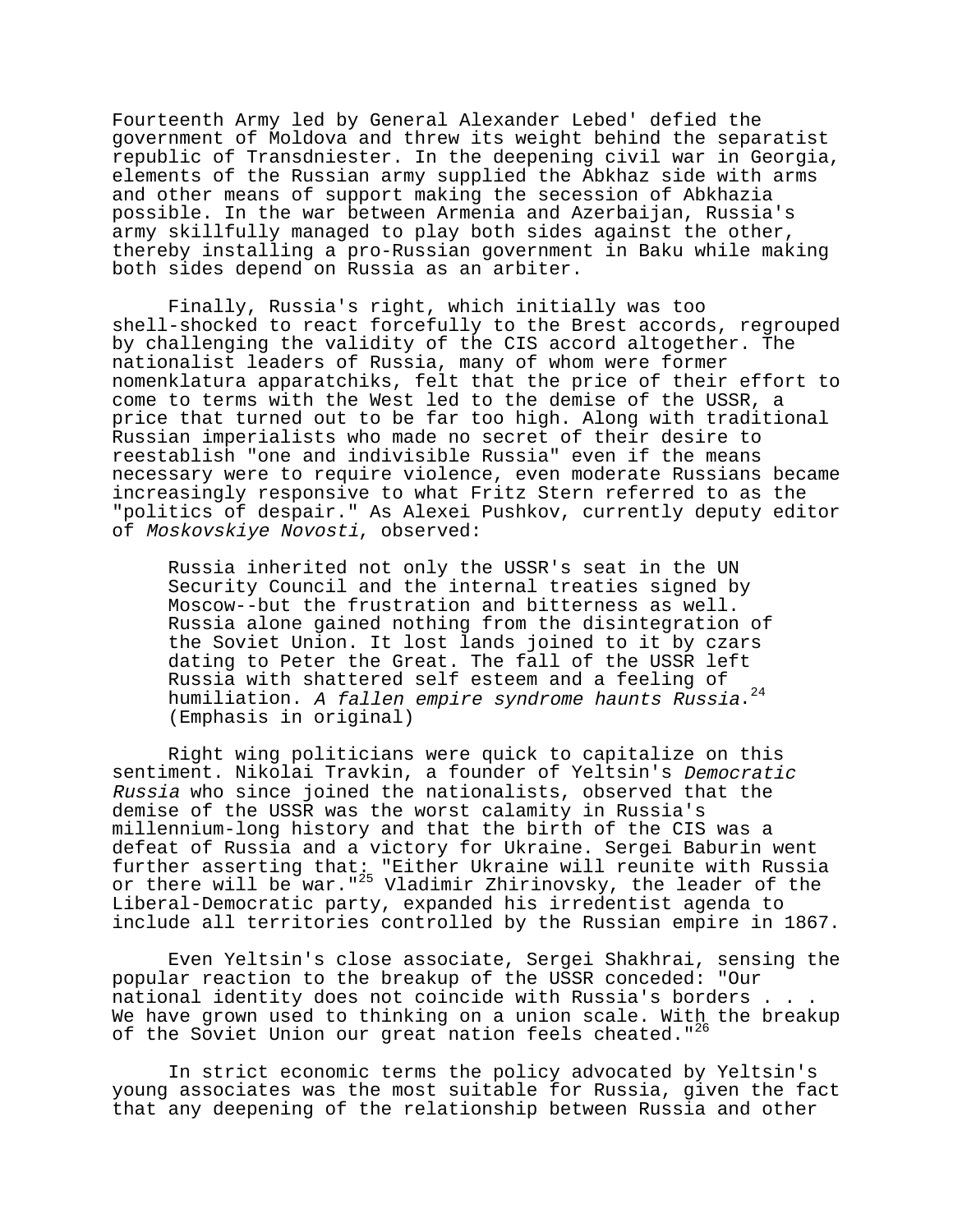former Soviet republics would entail an economic transfer from Russia which Moscow could not afford; however, as liberal Russian journalist Dmitrii Furman observed, Russia's policy toward the CIS has by now attained a far larger symbolism, where a tolerant policy toward the CIS versus an expansionist policy has become an arena for struggle between liberalism and authoritarianism. Furman noted that: "The fate of Russia's democracy will be determined in the near abroad." $27$ 

# **Towards a Policy of Russian Self-Assertion**.

The Russian elections of December 1993, which saw a sharp swing toward the communists and nationalists, confirmed a trend which was visible in Russia, as well as in the rest of Eastern Europe, for more than a year. In economic terms Gaidar's "shock therapy," which was never fully implemented in any event, saw the collapse of Russian industrial output and rapid impoverishment of much of the Russian population. Western aid, which was heralded by the Yeltsin-Kozyrev team as the fruit of their pro-Western policy, never approached the amounts of transfers promised by President George Bush and the "Group of Seven," let alone the amount to which the Russians assumed they were entitled. In terms of foreign policy the accommodation with Washington increasingly was perceived by ever larger segments of the Russian population as one of capitulation to Western patronization and arrogance. The West's insistence on sanctions against the pro-Russian Serbs, while refusing to impose similar sanctions against the pro-German Croats whose intrusion into Bosnia is no less blatant than that of the Serbs, was perceived by Moscow's nationalists as a symptom of orchestrated "Russophobia." The high-handed manner in which Washington forced Moscow to cancel its rocket engine export deal to India, at a time when the United States's own arms exports were capturing an unprecedented share of the world arms market, was seized by the opponents of Kozyrev's policy as yet another proof of the West's duplicity when it came to dealing with Russia. Yet perhaps nothing undercut more the West's credibility in the Russian polity than the suspicion of Western acquiescence to a policy of discrimination against Russian speakers in Estonia and Latvia.

Economic hardship, along with a perception that the foreign policy pursued by the Kremlin since 1988 had resulted in the continuous marginalization of Russia with no visible benefits whatsoever, led to an erosion of the meager political base which the policy had enjoyed since August 1991. Several traditional Russian notions which initially were the preserve of the Russian right have become popularized to the point that they embody today the consensus of the Russian polity. The traditional Slavophile notion that Russia is a "civilization" rather then an ethnic nation, and therefore not bound by the territories of the Russian Federation, has become commonplace even among people who in the past were considered liberals. While there are those among Russia's nationalists such as Ksenia Mayalo who insist that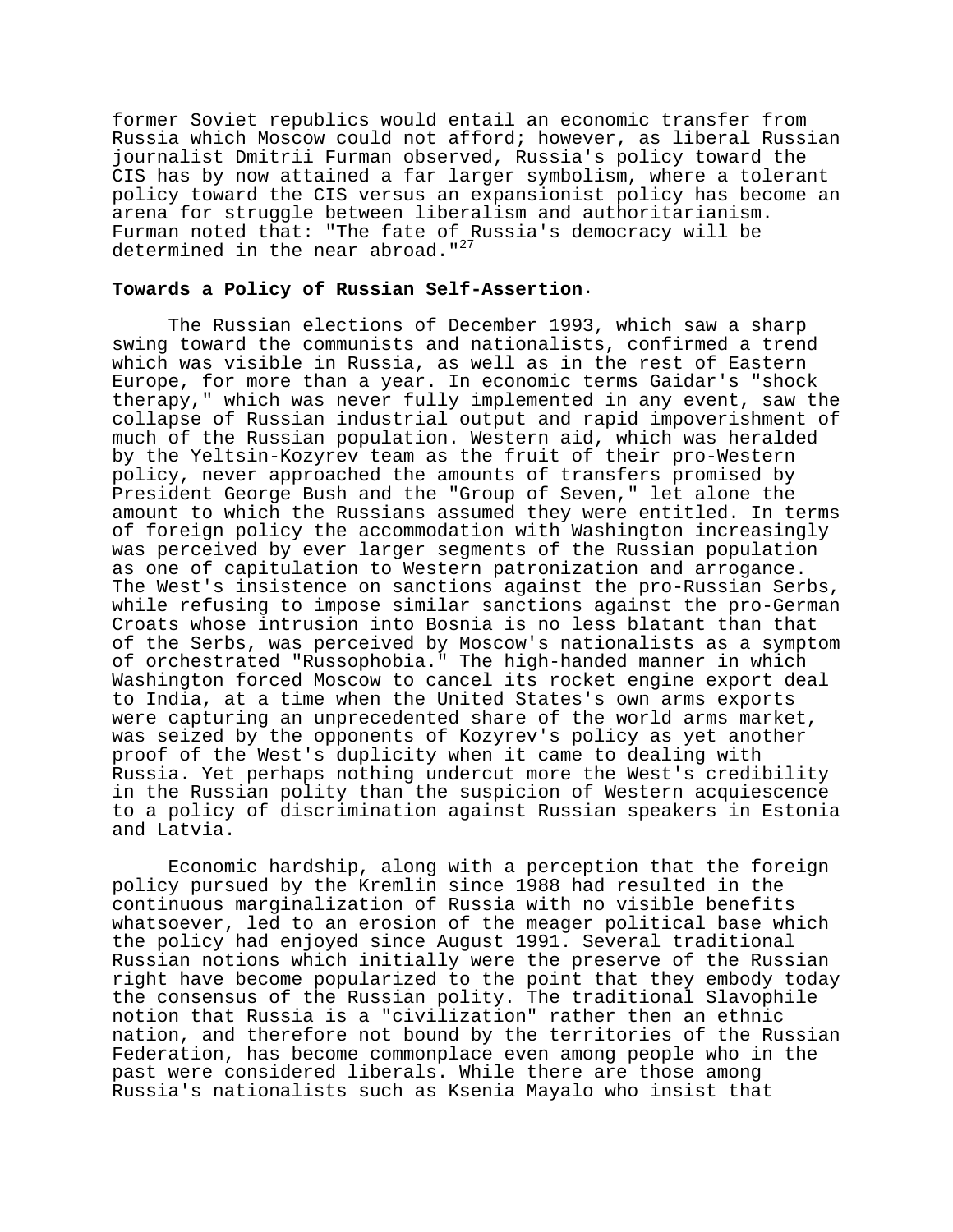Russia is neither "Atlantist" nor "Eurasian"; the intellectual center of gravity is shifting yet again to the "Eurasian" camp. These thinkers consider themselves the moral heirs to the "Slavophile" thinkers of the 19th century, and the Asia-oriented intellectuals, who during the 1920s popularized the "Eurasian" idea in emigration. The Eurasian idea is based on the following principles:

• That Russia is a distinct multi-ethnic civilization--any attempts to try to westernize Russia will at best reduce Russia to a "poor relative" of the West, "another Romania albeit larger," or at worst accentuate the fissures within that civilization and lead to the breakup of Russia's cultural space and possibly cause a civil war. Furthermore, Russia by virtue of being a great power will receive the international recognition that is its due. Elgiz Pozdnyakov writing in the Foreign Ministry's publication, Mezhdunarodnaia zhizn', emphatically stated that "westernizers" are people to whom Russian traditions mean nothing, and that Russia's role as a great power is "genetic" and "inborn," and that only by retaining a strong centralized state will Russia avoid becoming "an object of history."<sup>28</sup>

• That an attempt to impose from above yet another western model (this time liberal capitalism) will be no less disastrous than the imposition of Marxism. Russia's historic power was based on its being an "organic polity" to whom western individualist traditions are alien and dangerous.

In terms of foreign affairs, the consensus appears to be that it would be folly for Russia to attempt to play a global role, and thus compete with maritime powers; however, Russia must retain its status as a great power and that can be accomplished if Russia will continue to insist upon a Great Power presence in both Central Europe and the heart of Asia. To accomplish the goal of remaining a great continental power, most "Eurasians" favor retaining a tight grip on the territories of the former Soviet Union as well as a substantial degree of influence in countries littoral to the former Soviet Union: namely, Central Europe, Turkey, Iran, the Subcontinent and China. Some exponents of the "Eurasian" idea, such as Petr Savitsky and Shamil Sultanov, argue that there is a fundamental incompatibility between "Eurasian Spirituality" and "Atlantist Consumerism." Given this fundamental schism, and their belief that the current world economic order is structured to serve the insatiable appetite of "Atlantic Consumerism," Russia ought not to side with the West in the imminent clash between the West and Islam. In general "Eurasians" seem to embrace Nikolai Karamzin's feeling that "By becoming citizens of the world, Russians will cease being Russians." It is noteworthy to observe that according to a sociological study published by Obshchaya Gazeta, the foundation for Zhirinovsky's support was frustrated Russian nationalism rather than a reaction to impoverishment.<sup>29</sup>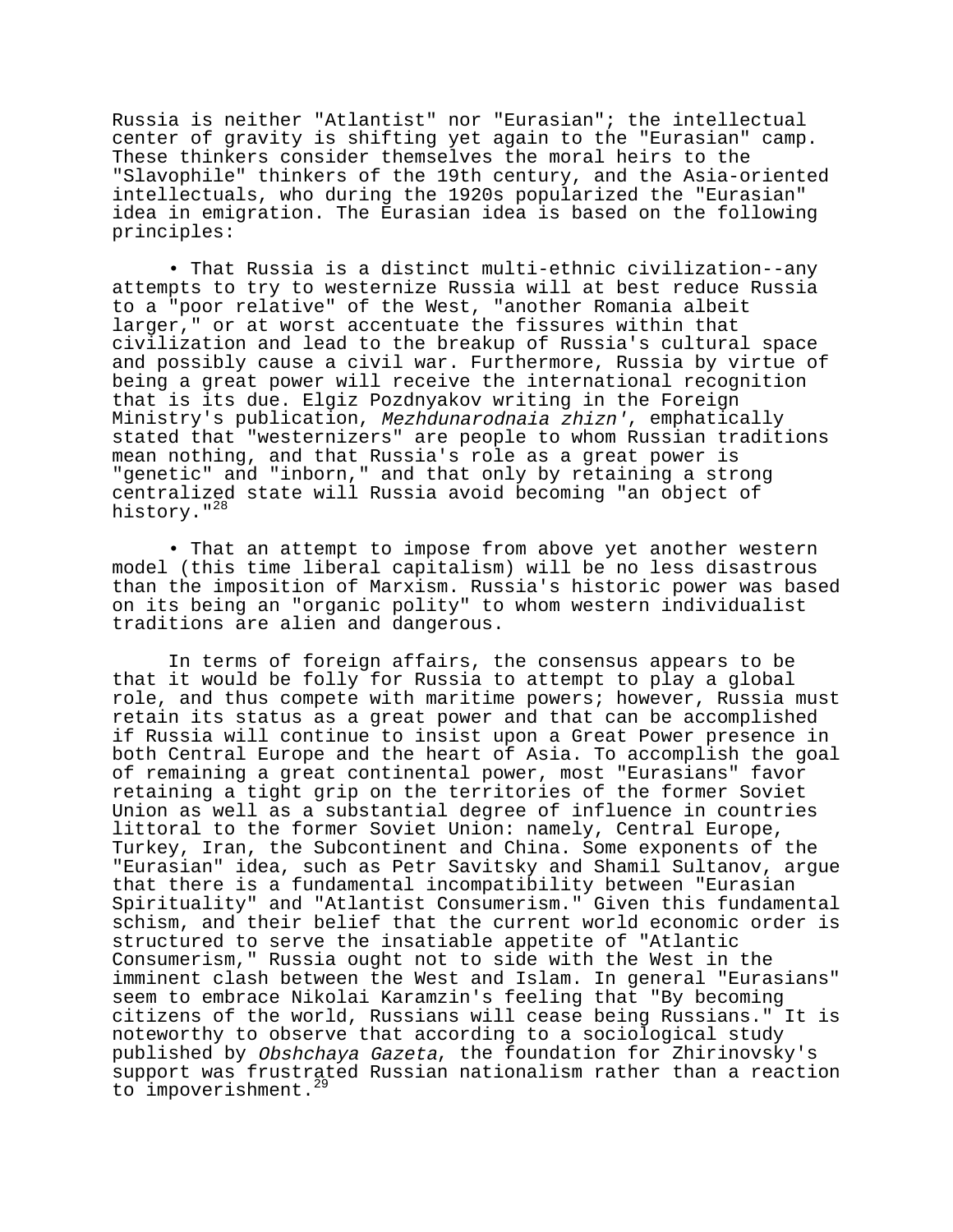While the views of the extremist "Eurasians" do not represent the view of the majority of the Russian public, we are clearly witnessing a mutation of Russian nationalism similar to the three phase process envisioned by Alexander Yanov whereby Russian nationalism moved from the first phase which was a struggle against the Soviet Union, to a second phase of "isolationism," and now is embarking once again on supporting imperialist-militarism.<sup>30</sup>

### **Russia's New Objectives**.

Zhirinovsky's geopolitical ideas of expansion to the Indian Ocean continue to be rejected by the overwhelming majority of Russia's political elite;  $31$  however, after nearly 2 years of turmoil and disorientation, Russian foreign policy has ceased to be the purview of liberal "Atlantists" and has passed to the hands of so-called *Statist-Democrats (Demokraty- Derzhavniki)*.<br>Dominated by men such as Lukin, Sobchak, Stankenvich, Arbatov, Karaganov, and others, the underlying foundations of their orientation are the following:

• While not anti-American, their belief is that Russia can enter an intimate relationship with the United States only as a client, therefore such a relationship is not acceptable to Russia. Therefore, Russia will not be interested in membership in either the European Union or NATO since such membership will only accentuate Russian economic weakness and blunt its military strength.

• Russia must insist on complete parity of rights with the United States.

• It is not beyond the United States to try to utilize Europe and the near abroad as leverage against Russia. Therefore, Moscow must retain its sphere of influence.

• Russia's sole means to retain its status as a great continental power is to reestablish a strong sphere of influence in the CIS and its littoral countries.

• The independence of Eastern Europe and the new CIS states can be accepted by Russia only if these states become bridges for Russia to engage with the rest of the world, rather than an anti-Russian cordon sanitaire moving from the banks of the Elbe to the banks of the Bug (the Polish-Ukrainian border) or even the Don (Ukrainian-Russian border). Therefore, any expansion of Western security or economic multinational organizations is counter to Russian interests.

• Russia is the sole power able (and willing) to maintain order along its periphery. Russia will assert that right, with or without the West's blessing.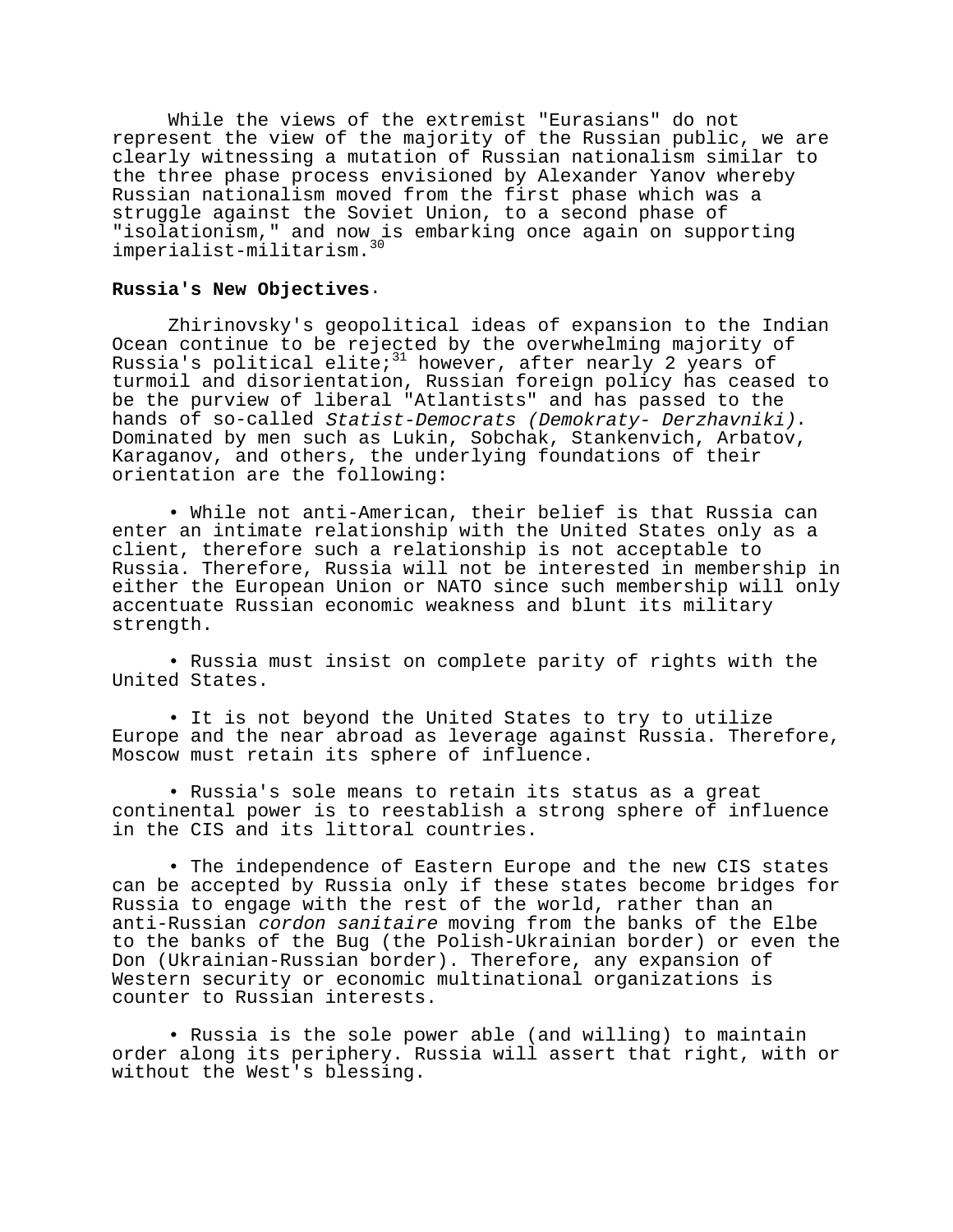• Russia's eagerness to accommodate the West led to the loss of its external empire, the breakup of the Soviet Union, and the threatened integrity of the Russian Federation; only Russia's willingness to assert itself again will preserve Russia's integrity.

• Russia's borders consist of three layers: a) the current political borders of the Russian Federation; b) the lands outside the Russian Federation where ethnic Russians and Russian speakers predominate; and, c) the Russian cultural sphere which essentially covers the entire former USSR--in all these areas Russia has an enduring right to assert its interests.

Even, Russian liberals such as Dmitrii Furman have now accepted the notion that Russia will have to live through an "authoritarian spasm" if it is to arrest the process of continuous disintegration.

Given these new values, since the spring of 1993 Moscow's foreign policy has undergone a profound reorientation in its policy toward the rest of the Commonwealth and its former outer empire. Russian foreign policy today reflects two doctrines in terms of Russia's relationship with the former republics of the USSR: Russia has adopted a notion of a "manifest destiny" whereby Russia has a natural right to expand and reacquire the lost "lands of Rus'"; in terms of its policy toward its former satellites in East Central Europe, the Kremlin had revived the Kvitisnisky Doctrine under which Moscow, during the last days of the Soviet Union, insisted as a price for a Treaty of Friendship and Good Neighborliness, a commitment by the Central European countries not to enter into any alliance which Moscow might perceive as "unfriendly" to the USSR. With the exception of Romania, all other former Warsaw Pact countries spurned this demand and signed treaties with the Russian Federation which omitted this clause. Nevertheless, despite the scuttling of the clause stating the Kvitsinsky Doctrine by Moscow following the August coup, the same position was resurrected by the Kremlin when the Visegrad group attempted to join NATO this winter. Russia aborted that application by direct pressure on the NATO states themselves. While the Russian Foreign Ministry was engaged in a campaign to discourage NATO members from admitting the Poles, Czechs, Slovaks, and Hungarians, Russia's Defense Ministry published its own new doctrine which clearly placed the former Warsaw Pact states within Russia's sphere, threatening to use nuclear weapons against any state that possesses nuclear weapons or is allied with states which possess such weapons.<sup>32</sup>

If there was a metamorphosis in the Kremlin's policy toward Eastern Europe, a far more pronounced metamorphosis occurred in Moscow's policy toward the former CIS states. During 1993 the Kremlin moved from declaring unqualified recognition of sovereignty of the CIS states to overt proclamation of a "Russian Monroe Doctrine." Yeltsin's spokesman Vyacheslav Kostikov openly declared that all members of the CIS will reintegrate with Russia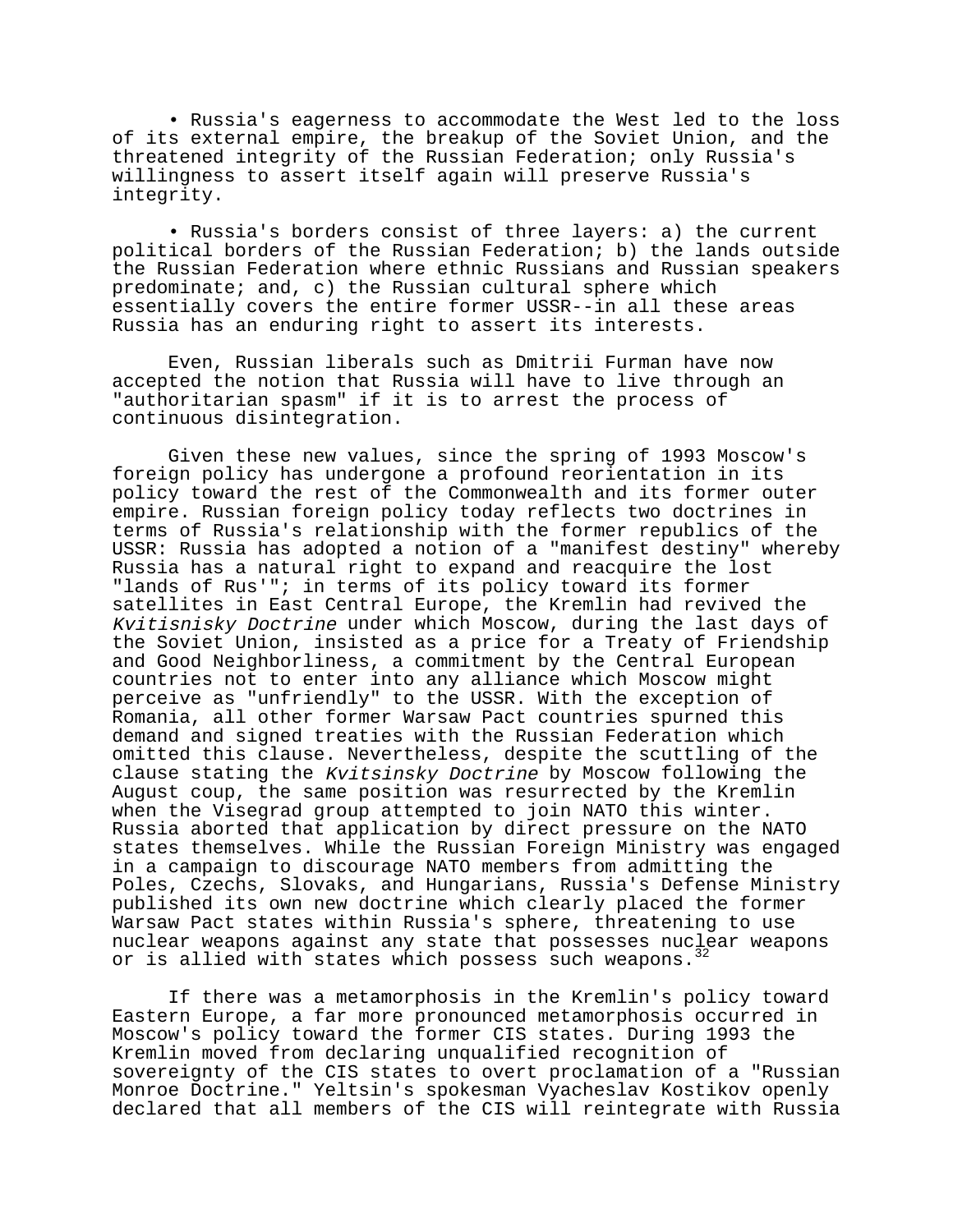"once the prickly nationalist weeds are uprooted." Russia's "westernizing" foreign minister Andrei Kozyrev reasserted that Russia should cease to fear the words "sphere of influence" and reassert its geopolitical interests in the former Soviet Union, apparently including the Baltics.<sup>33</sup>

Even Yeltsin, who during the first year as the president of the Russian Federation argued that Russia "does not want to be anyone's older brother," reversed himself demanding that Russia become "first among equals" within the CIS.

The watershed of Russia's CIS policy could be dated to the December 1993 elections in Russia and the subsequent CIS meeting in Ashgabad. Even before the meeting in late December, Yeltsin's spokesman Kostikov made it clear that Russia's first foreign policy priority is the Russian Diaspora. Kostikov told ITAR-TASS that "Undisputed emphasis in foreign policy will be given to protection of Russia's national interests and the rights of Russian and Russian speaking people . . . on the basis of pan-national solidarity."34 Presidential counselor Sergei Stankevich declared that ". . . a process of bridging gaps is clearly visible. Russia's historic task is the gradual historic task of cultural and economic expansion into the new foreign countries."35 It is noteworthy that Russia's new assertiveness is not limited to the "new countries." The government of Finland was startled this January when the Russian embassy in Helsinki handed a note to the Finnish foreign ministry stating that the participation of extreme right-wing parties in the Finnish presidential elections violates the 1947 Paris Peace Agreement between the USSR and Finland, an accord which strictly limited Finland's independence. Moscow was clearly reminding Finland that Russia has no intention of abandoning its sphere of influence. Similarly, Russia let it be known that it would oppose Turkish efforts to create a "Turkic Bloc" out of former Soviet republics in Central Asia.

The emerging new relationship between Russia and other member states of the CIS was formulated at the Ashgabad summit conference convened in late December of 1993. Not only was Yeltsin elected unanimously as the Chairman of the CIS, but Russia managed to sign defense accords with several CIS members and even traditionally reluctant Ukraine resumed military contacts with Moscow.

Turkmenistan became the first CIS member to capitulate to the Kremlin's demand that its ethnic Russian population be granted dual citizenship, that of the Russian Federation as well as that of the host country, while Belarus became the first CIS state to agree to abandon its independent currency making the Russian ruble the sole legal tender of that republic. It is noteworthy that the Kremlin made no secret that the Byelorussian-Russian relationship was a model for Russia's relationship with the other CIS members.<sup>36</sup> In the case of Kazakhstan and Azerbaijan, Russia forced the local governments to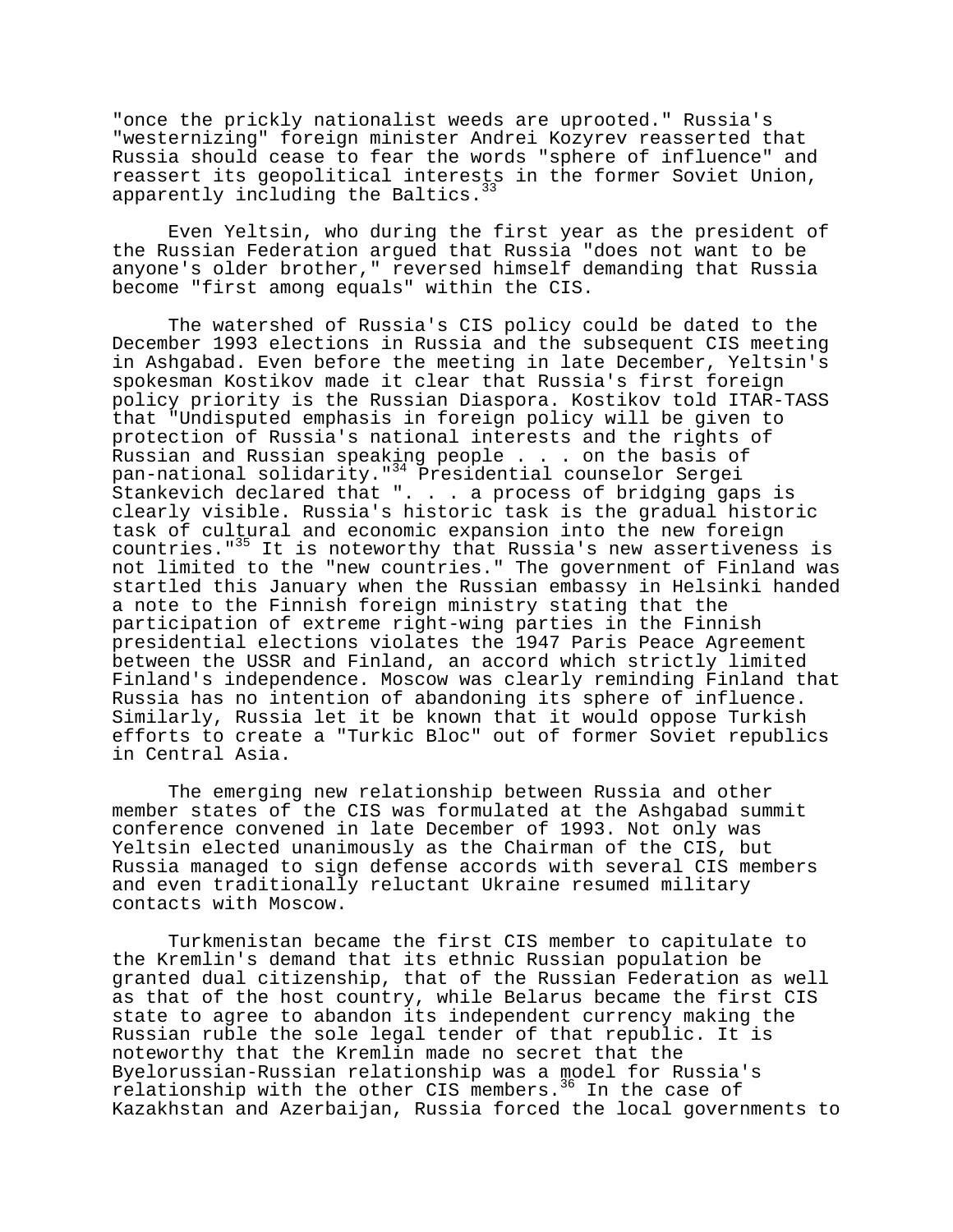turn over 20-30 percent of the shares in joint petroleum exploration ventures with Western oil companies.<sup>37</sup> As Izvestia observed, the elections in Russia and the Kremlin's new hegemonic policies in the "near abroad" have induced two parallel reactions within the CIS: on the one hand all CIS leaders, fearing the resurgence of aggressive Russian nationalism, have rallied around Yeltsin; on the other, to check Russia's seemingly insatiable expansionary appetite,<sup>38</sup> the leaders of the CIS scrambled to arrange more bilateral deals to check the growing power of Moscow. Thus, Kazakhstan's Nursultan Nazarbayev traveled to Kiev to establish firmer links with Ukraine, while at the same time raised the pursuing of an economic pact with Uzbekistan.

However, despite these efforts, few of the Commonwealth leaders entertained many illusions about the new phase in Russian-Commonwealth relations. In New Year's messages broadcast on Moscow's Radio Mayak, one CIS leader after another declared his fidelity to the CIS and to a closer relationship with Russia.<sup>39</sup>

The reemerging links between Russia and the former republics of the USSR led 22 percent of the Muscovites polled to believe that all 15 republics of the USSR will reintegrate, while an additional 39 percent expected "most" to reintegrate. $40$ 

### **Towards a New Relationship with the West**.

Although the Russian leadership is aware that its expansionism along its periphery will not go unnoticed by the West, the prospect of a major western response thus far draws a nonchalant response in Moscow. Foreign minister Kozyrev overtly stated in an interview in Moskovskiye Novosti that if the West thought that it would be better off dealing with a weak Russia, it was in fact ignoring realities since pushing Russia to the wall would merely hasten the rise of Russian nationalist xenophobic reaction.41 Although Kozyrev did not say so explicitly, it was clear from the tenor of his remarks that the West will have to either accommodate Yeltsin's assertive foreign policy or face the risk of dealing with a far more difficult Russia. Another reason that the Russian leadership paid scant attention to a possible Western reaction is the enduring Russian belief that the areas in which Russia is expanding are of little interest to the West, and given the inability (and more important, unwillingness) of the West to fill the vacuum created by the defunct USSR; the West actually tacitly supports Russian reassertion along its littoral. As Alexei Pushkov of Moscow News noted, the West needs Russia to remain a part of the "North" rather than see it joining the "South," hence the West will not object to Moscow's policy of confronting and checking the tidal wave of instability emanating from the Islamic world.

Clearly Russia has returned to its traditional policy of asserting certain hegemonic rights on the Eurasian mainland. In a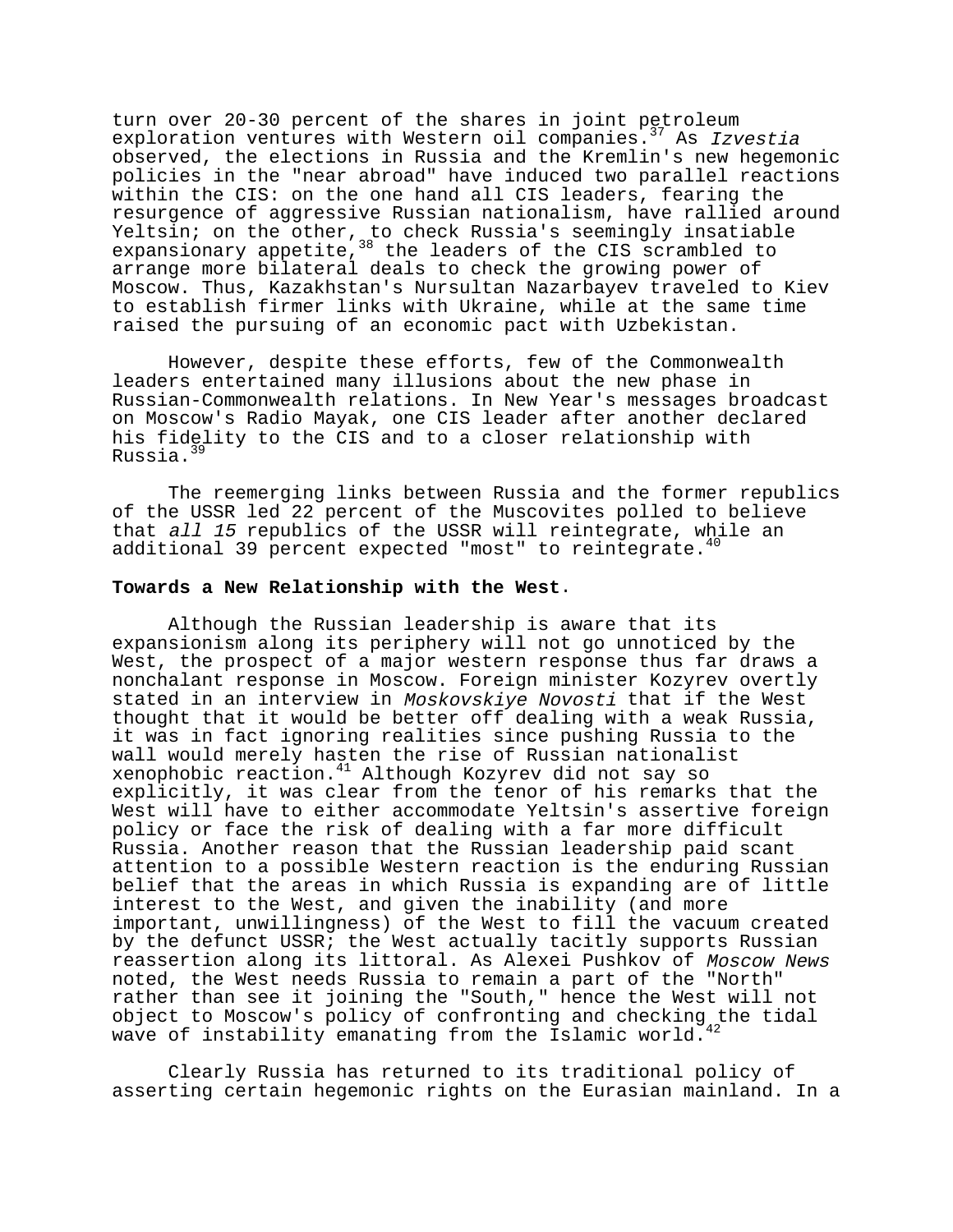sense 19th century history has repeated itself much as after the Crimean War (1854-1855) when Russia reduced its global presence yet continued to expand its influence along its periphery, seeing in such expansion its sole means to preserve its status as a great power and believing that the area of its sphere of influence will serve as a vital outlet to Russia's antiquated industry. Should the Western response to this wave of expansion be similar to that of Victorian Britain, which through a combination of alliances with regional powers and direct presence managed to contain the Russian march to the south? Or, should the West resign itself to Russian expansionism as a historic inevitability?

First, it is obvious that Moscow's renewed expansion is an adverse process for the world as well as for Russia itself. In global terms Russian expansion is bound to renew tensions with Pakistan, Iran, and most important, Turkey, where some Russian nationalists advocate adopting the cause of the Kurds as a means to tame Turkey's expansionist ambitions in what used to be Soviet Central Asia.

In Central Europe, growing Russian ambition along with regional ethnic turmoil is ultimately bound to induce a German reaction. Whether this reaction takes the form of a Russo- German "Cold War" or a Russo-German "condominium," the impact on these Central European states will be adverse, since it will stymie their transformation to normal post-industrial polities and accentuate again the forces of ethnic tribalism in the region.

Finally, the reemergence of Russian expansion portends dire consequences to Russia itself. Much of this expansion can be accomplished only through the coaptation of the old "nomenklatura" elites, and can only be done through the resumption of resource transfers from Russia to its former empire. To sustain this process will be possible only at the price of aborting the process of democratization of Russia, thus setting the stage for the reemergence of a Russian-led empire which is inherently at odds with the international status quo, and with the national interests of Russia's masses.

### **The Western Response**.

The West's ability to respond to these developments is limited but not insignificant. It is true that there is no clear American interest in Central Asia and the Caucasus which will sustain public support for a major economic, let alone military commitment. Equally true is the idea that bringing Poland, Hungary, the Czech and Slovak states into NATO is not feasible given the certainty that the U.S. Congress will not endorse deployment of U.S. troops east of the Elbe; without such a deployment NATO's protection of these countries would be of dubious credibility. Nevertheless, historic lessons should not be ignored. Although Russia's statecraft is based on centuries of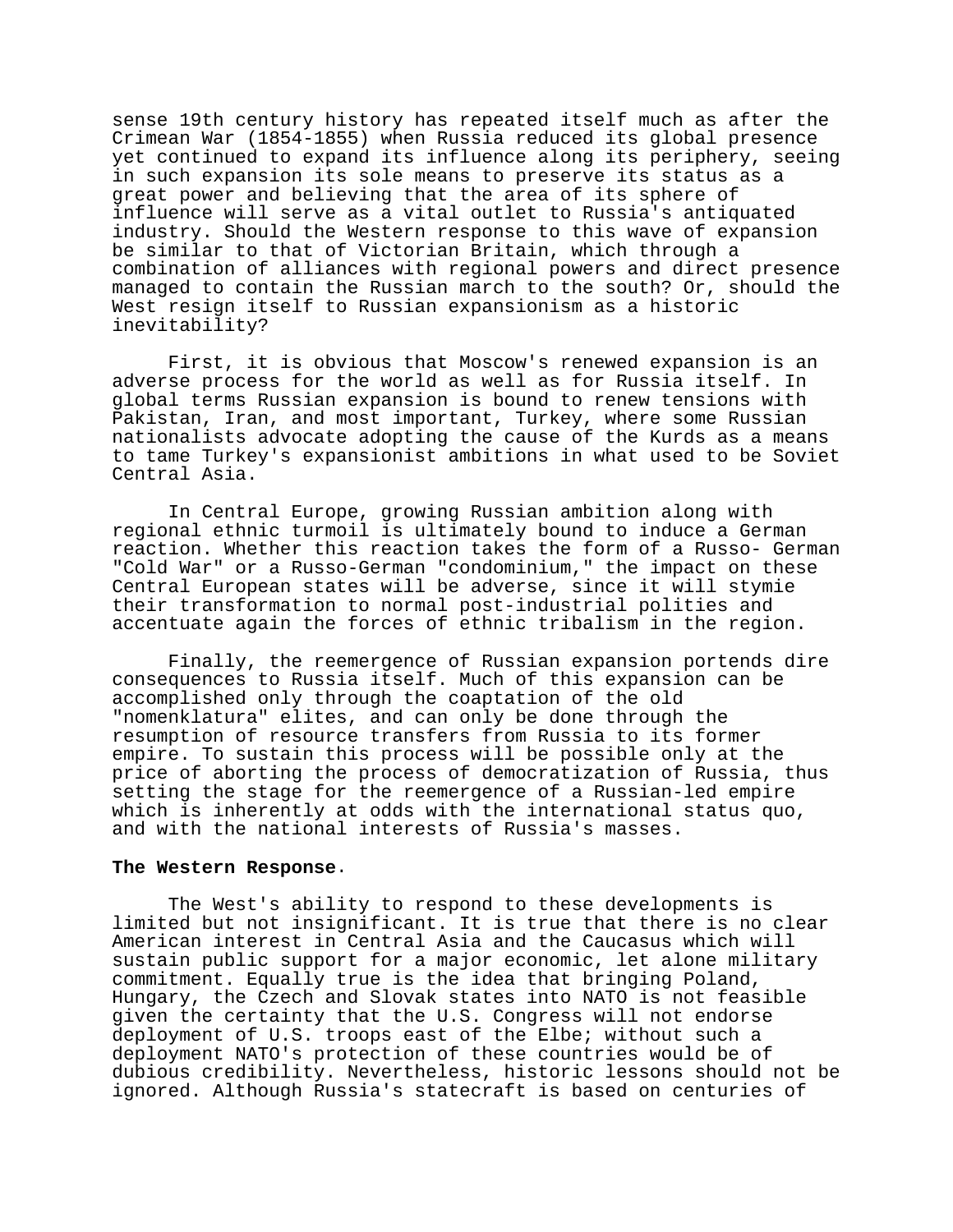relentless expansion against its neighbors, Russian imperialism is qualitatively different than that of France in the 19th or Germany in the 20th centuries. Russia always expanded against political vacuums, and rarely challenged the existing international order. Thus Russian expansion east was almost always against weak and disorganized entities in the sparsely populated areas of Siberia and Central Asia. In the case of Europe, the core of the international system, Russia limited its expansion to times when major vacuums occurred and even then in the context of a coalition with other great powers, as it did in 1815 and 1945. In situations where it encountered major resistance or approbation of other great powers, Russia historically tended to avoid confrontation. Thus when faced with Europe-wide opposition to its ambitions in the Balkans as manifested in the San Stefano accord with Turkey, Russia swallowed its pride and accepted the humbling terms of the Congress of Berlin in 1878. Similarly, in 1944 when Finland sued for peace with the USSR, the Finns were in no position to resist any Soviet demand; however, the mere fact that the Finnish polity exhibited a certain degree of cohesion and the knowledge that the fate of Finland was of interest to the West persuaded Stalin not to force upon that country the status of a satellite.

While the imperial urge will continue to dominate the foreign policy formation of Russia, Moscow will continue to temper that urge if it knows that it will run into a solid polity on the ground and the approbation of the West. Thus, the response of the West should follow a twin-track approach. First, the West should make it clear to Moscow that it cannot have both acceptance into the international community and imperial expansion. The Munich declaration of Chancellor Helmut Kohl and U.S. Defense Secretary William Perry warning Russia not to resume its imperial drive will no doubt slow the momentum of Russia's imperial assertiveness.43 A more important element of Western policy to rein in the resurgence of Russian imperialism must be a far bolder initiative to prevent countries along the periphery of Russia from turning into "vacuums." While it is doubtful whether the West can do much about highly Russified countries where the old nomenklatura is deeply entrenched, such as Belarus or parts of Central Asia, the situation is very different when it comes to the Visegrad group, the Baltic States, Kazakhstan, and possibly Ukraine. If these countries are to become "vacuums," this will happen not because of an imminent Russian military threat but because of inordinate economic turmoil which will delegitimate the independent regimes and therefore permit Moscow to fish in the turbulent political waters of economic collapse. We should bear in mind that even in the "successful" economies of Poland, Hungary, and the Czech lands, if the current IMF-inspired policies are to be carried out to their logical conclusion, unemployment will soar by the mid-1990s to 20 percent of the labor force. In the absence of a social safety net it will be difficult for these young democracies to survive such turbulence without offering Moscow irresistible opportunities to meddle in the internal politics of its neighbors. If the West is serious in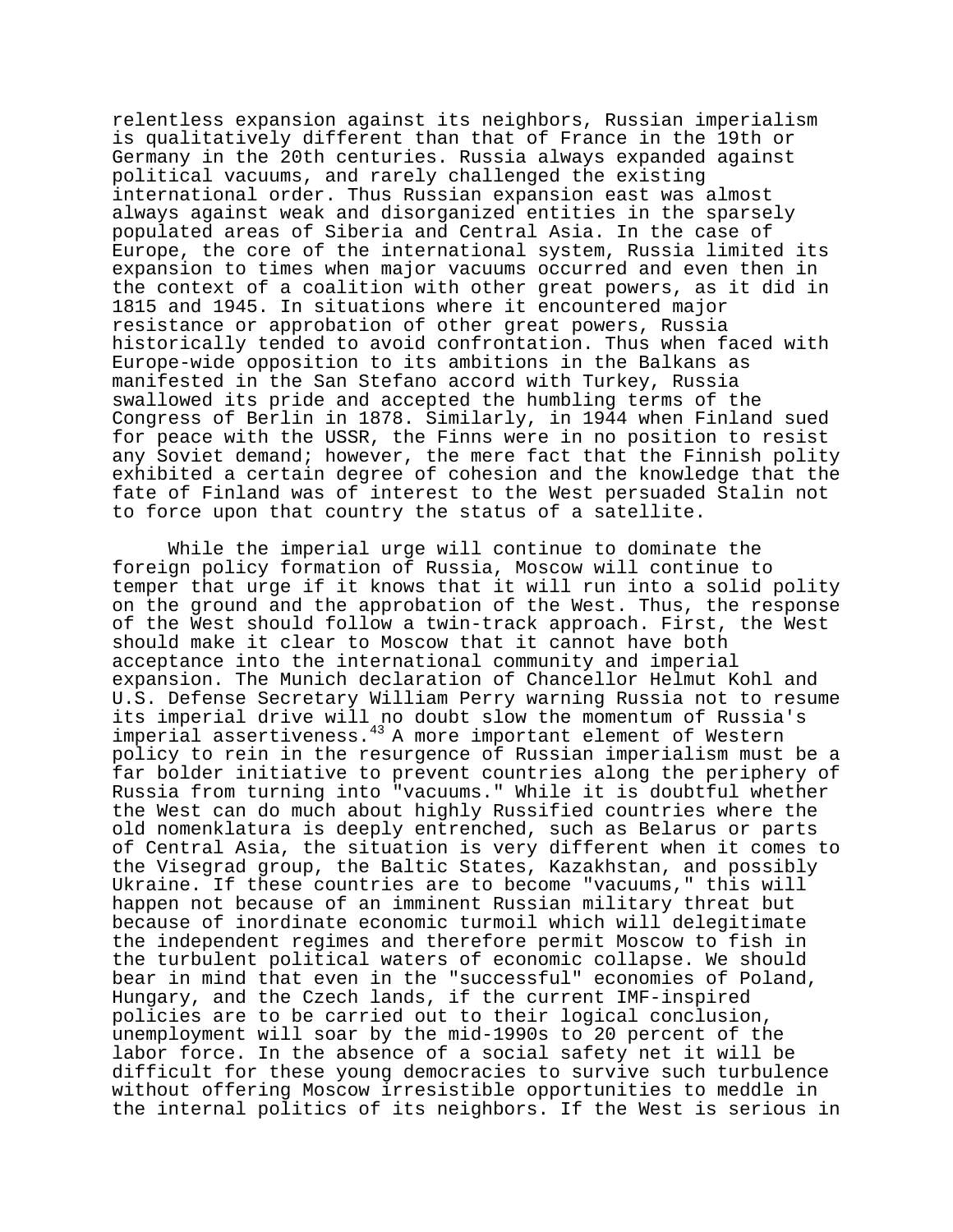its desire to prevent the resurgence of Russian imperialism (and thus spare itself enormous defense expenditures), the oppression of the smaller states along Russia's rim, and the imposition of an imperial cross on the backs of the long- suffering Russian people, the course is clear. Instead of continuing with its intellectual acrobatics about possible membership in NATO for Central Europe, the West should adopt a genuinely stabilizing economic policy for the region. This policy will have to entail the following:

• As in the Marshall Plan, a significant economic transfer must be made to enable these economies to upgrade their infrastructure and establish a modicum of economic security. Although such a policy might contribute to the region's inflationary problem, I believe that the region's politics can tolerate inflation far more easily than deepening unemployment.

• The region's economic problems will not show any significant improvement unless the wealthy economies of the West dramatically ease access to their markets. Again it is noteworthy that the "German economic miracle" as well as the "Italian economic miracle" were accomplished to a significant degree because of the U.S. willingness to tolerate an overvalued dollar and a massive inflow of European goods.

The United States should not, as Paul Wolfowitz noted, "make its Central and European policy hostage to Yeltsin's success."<sup>44</sup> However, the West, with the United States at the lead, should make substantial investment in Russia's grass root organizations, supporting small business, private agriculture, etc., while eschewing Moscow's corrupt bureaucracy, if indeed our interest is not to leave Russia's political arena to the "Red-Brown" alliance capitalizing on the growing demoralization of Russian society.

The industrial West has basically two options, either to make the economic investment to create a string of solid political entities in the Baltics, Central Europe, and perhaps Central Asia, or be prepared to face a new Russian resurgence to the chagrin of the West, the littoral countries, and the Russian people themselves.

A complacent reaction of "victor" in the cold war will condemn us to the fate of post-World War II Britain, where former glory blinded the polity to the challenges of the future.

### **ENDNOTES -- CHAPTER 6**

1. John Lukacs, The End of the Twentieth Century and the End of the Modern Age, New York: Ticknor and Fields, 1993, p. 5.

2. See Zbigniew K. Brzezinski, The Eastern Bloc: Unity and Conflict, Cambridge, MA: Harvard University Press, 1971.

3. See Yves Hamant, "Soviet Ideology and the Russian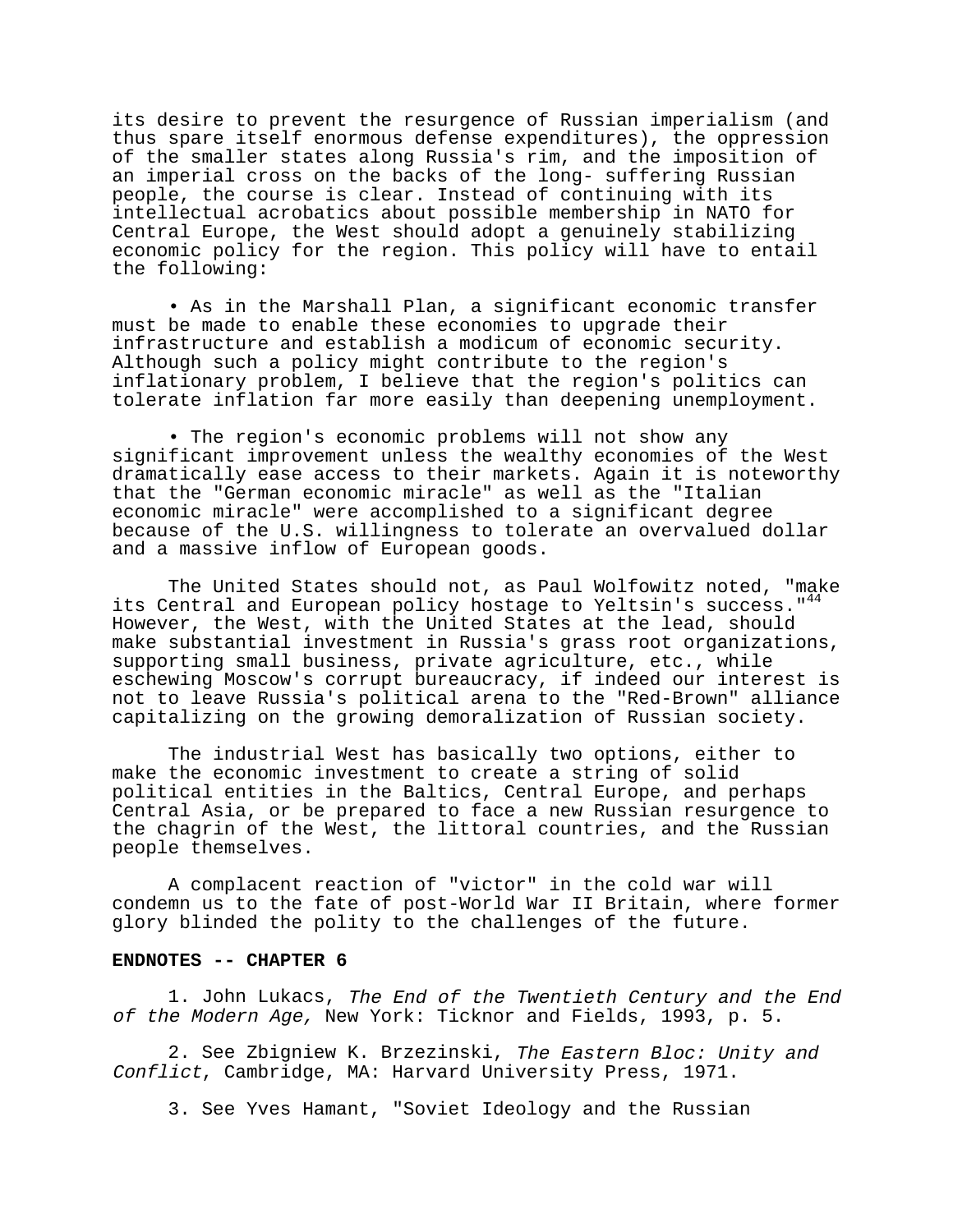National Idea," in Michel Niquex, ed., La Pensee Russe, Paris: 1989.

4. Frederick C. Barghoorn, "Russian Nationalism and Soviet Politics: Official and Unofficial Perspectives," in Robert Conquest, ed., The Last Empire: Nationality and the Soviet Future, Stanford, CA: Hoover Press, 1986.

5. Moskovskiye novosti, April 29, 1992.

6. See Moshe Lewin, The Gorbachev Phenomenon, Berkeley: University of California Press, 1988; also Martin Malia, "Z [Martin Malia], "To the Statin Mausoleum," Daedalus, Winter 1990, pp. 295-344; Zbigniew K. Brzezinski, The Grand Failure, Bloomington, IN: Indiana University Press, 1990; Charles Gati, The Bloc that Failed, New York: Scribner, 1989.

7. See Alexander Yanov, The Russian Challenge, New York: Blackwell, 1987; John B. Dunlop, The Rise of Russia and the Fall of the Soviet Empire, Princeton: Princeton University Press, 1993; Stephen Carter, Russian Nationalism: Yesterday, Today, Tomorrow, New York: St. Martin's Press, 1990.

8. Moscow News, December 18, 1991.

9. Ibid.

10. Igor Shafarevich, "Rossiya naedine s soboi," Pravda, November 2, 1991.

11. Alexander Solzhenitsyn, "Kak nam obustroit' Rossiiu," Literaturnaia gazeta, 1990.

12. See, Dunlop, The Rise of Russia, and Yanov, The Russian Challenge.

13. Roman Szporluk, "Dilemmas of Russian Nationalism, "Problems of Communism, July/August 1989.

14. Dimitri S. Likhachev, The National Nature of Russian History, New York: Columbia University Press, 1990.

15. Ibid.

16. Alain Becanson, "Nationalism and Bolshevism in the USSR" in Conquest, The Last Empire, p. 11.

17. Quoted in Vera Tolz and Elizabeth Teague, "Russian Intellectuals Adjust to Loss of Empire," RFE/RL Research Report,<br>Vol. 1, No. 3, February 21, 1992.

18. Roman Szporluk, "History of Russian Nationalism," Survey, Vol. 24, No. 3, Summer 1979.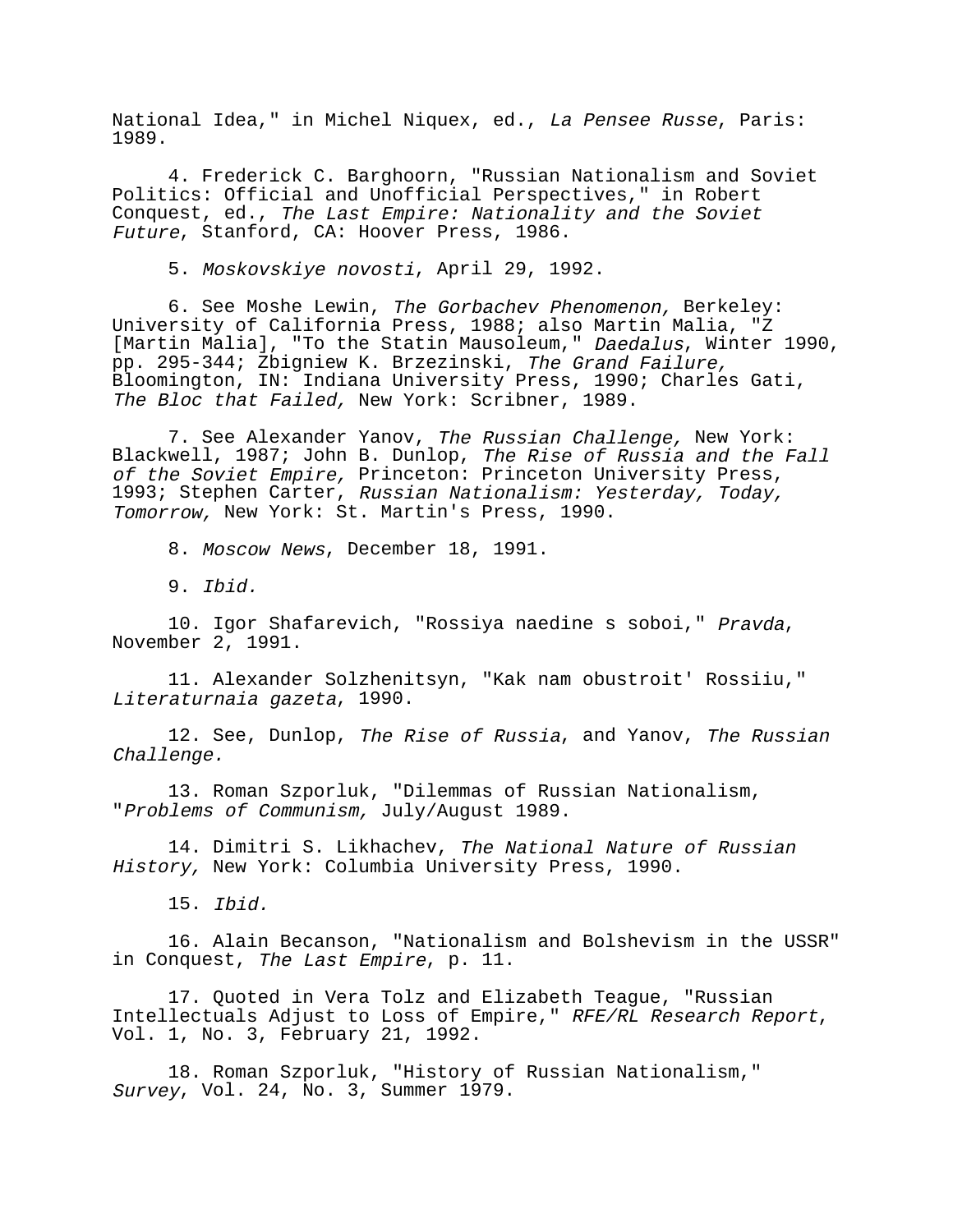19. Dimitri Simes, "Russia Reborn," Foreign Policy, Winter 1992.

20. See Alexei Arbatov, "Russia's Foreign Policy Alternatives," International Security, Vol. 18, No. 2, Fall 1993; Andrei V. Kortunov, "The Soviet Legacy and Current Foreign Policy Discussions in Russia," Russian Littoral Project Working Paper No. 4, University of Maryland, College Park, and the Johns Hopkins School of Advanced International Studies, May 1993; also Richard Sakwa, Russian Politics and Society, New York: Routledge, 1993, Ch. 8.

21. See Arbatov, "Russia's Foreign Policy Alternatives"; Kortunov, "The Soviet Legacy"; Dimitri Simes, "The Return of Russian History," Foreign Affairs, 1994, Vol. 73, No. 1.

22. Moskovskiye novosti, December 2, 1992.

23. Zycie Warszawy, May 15, 1992.

24. Alexei Pushkov, "Is Yeltsin Becoming a Dictator?" Christian Science Monitor, December 31, 1993.

25. Izvestia, May 26, 1992.

26. Daniel Sneider, Russian Nationalities Decry Loss of Greatness," Christian Science Monitor, July 14, 1992.

27. Quote by Elizabeth Teague, "The CIS: an Unpredictable Year," RFE/RL Research Report, Vol. 3, No. 1, January 7, 1994.

28. Elgiz Pozdnyakov, "Rossia velikayai derzhava, "Mezhdunarodnia Zhizn', January 1993.

29. Andrei Lipsey, "Liberalismus and His Guard," Obshchava Gazeta, January 21, 1994, p. 7.

30. Alexander Yanov, The Russian New Right: Right Wing Ideologies in the Contemporary USSR, Berkeley: Institute of International Studies, University of California, 1978.

31. See Vladimir Zhirinovsky, Poslednyi brosok na iug, Moscow, "LDP," 1993.

32. For the text of the doctrine see Voennaia mysl', May 1992.

33. Reuters, January 18, 1994.

34. Leyla Boulton, "Yeltsin Pledges Tough Foreign Policy to Please Nationalists," Financial Times, January 4, 1994.

35. Richard Boureaux, "In Russia the Empire Strikes Back," Los Angeles Times, November 7, 1993.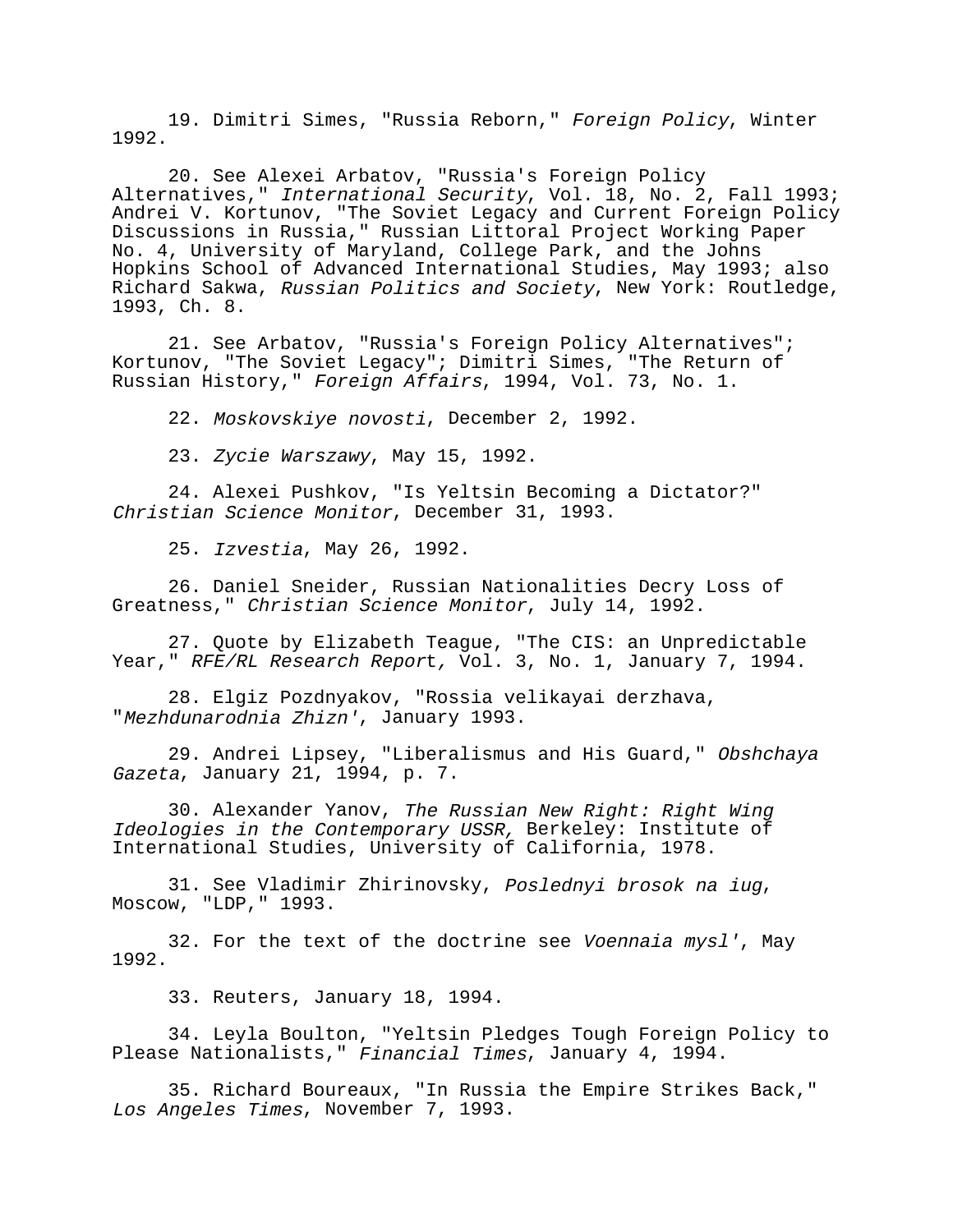36. Radio Moscow, January 17, 1994; reported by the BBC Summary of World News, January 19, 1994.

37. Financial Times, January 21, 1994.

38. See Izvestia, December 26, 1993.

39. See BBC Summary of World Broadcasts, January 3, 1994.

40. Agence France Press, December 29, 1993.

41. Moskovskiye Novosti, October 21, 1992.

42. Alexei Pushkov, "Is Alliance with West Feasible?" Moscow News, February 26, 1992.

43. Quentin Peel, "Russia Urged to Curb Ambition," Financial Times, February 7, 1994.

44. Paul D. Wolfowitz, "Clinton's First Year," Foreign Affairs, Vol. 73, No. 1, January 1994.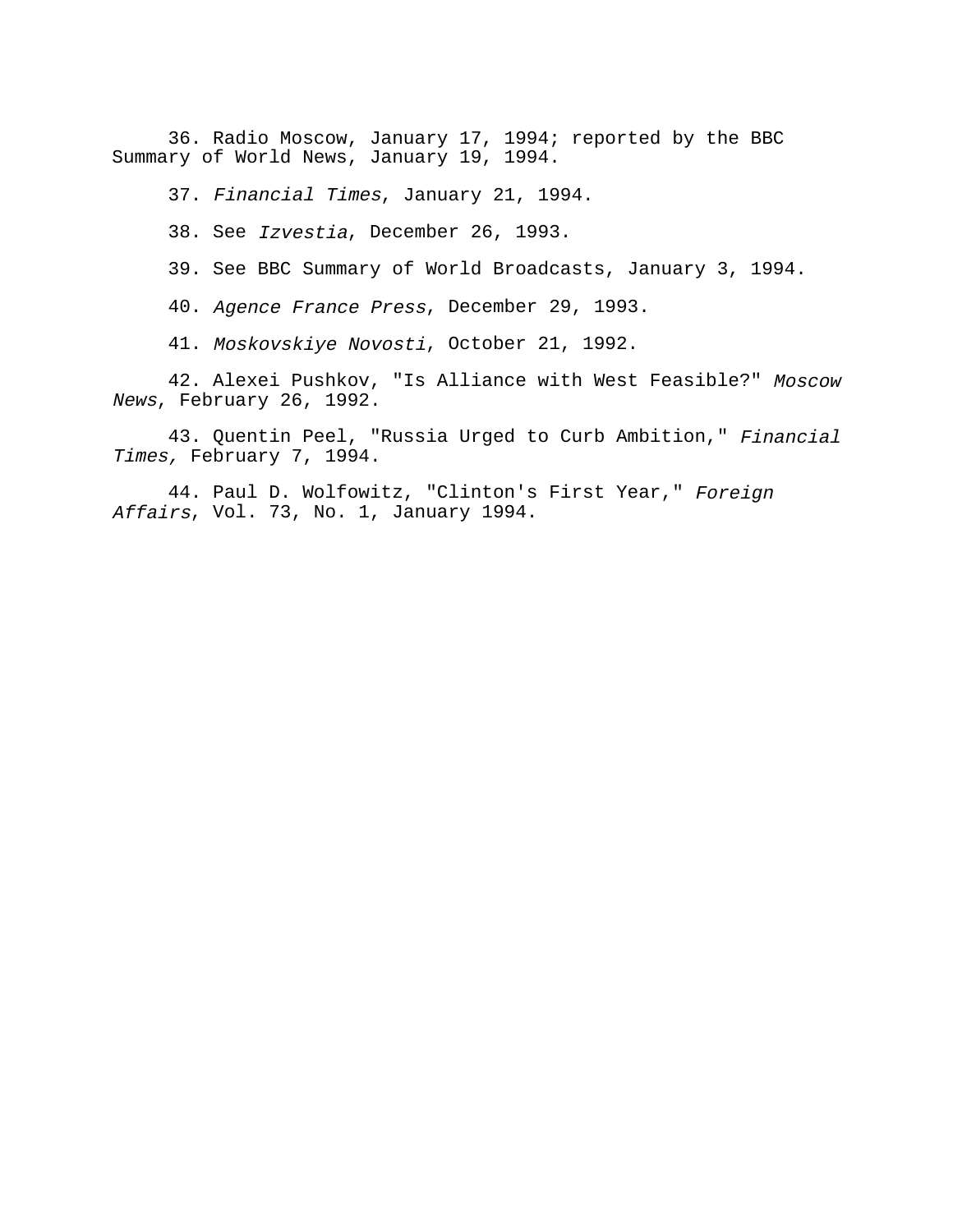## **ABOUT THE AUTHORS**

STEPHEN J. BLANK is Associate Professor of Russian and East European Studies at the Strategic Studies Institute. He is the author of numerous studies of Soviet/Russian nationality, foreign, and military policies. He is the editor, along with Jacob Kipp, of The Soviet Military and the Future, Greenwood Publishing Group, 1992, and of The Sorcerer as Apprentice: Stalin as Commissar of Nationalities, 1917-1924, Greenwood Publishing Group, 1994.

JACOB W. KIPP is Research Coordinator at the Foreign Military Studies Office of the U.S. Army Command and General Staff College. He has edited and written numerous works on Tsarist, Soviet, and Russian military history, thought, and policies. Most recently he coedited The Soviet Military and the Future, Greenwood Publishing Group, 1992, with Stephen Blank, and is the author of a forthcoming article on Zhirinovsky that will appear in Foreign Affairs. Dr. Kipp is also the editor of the journal, European Security.

THOMAS M. NICHOLS is Assistant Professor of Government at Dartmouth College, Hanover, New Hampshire. He is the author of several works on the Soviet and Russian military, the most recent being, The Sacred Cause: Civil-Military Conflict over Soviet National Security, 1917-1992, Cornell University Press, 1993.

ILYA PRIZEL is Associate Professor of Government at the Nitze School of Advanced International Studies of Johns Hopkins University. He has written many articles and books on Soviet foreign policy in Latin America and Eastern Europe after Communism (co-authored with Andrew Michta of Rhodes College), and is currently working on a study of the development of national identities and self-consciousness in Russia, Ukraine and Poland.

JESSICA EVE STERN is a Post-Doctoral Fellow at the Center for Security and Technology Studies, Lawrence Livermore National Laboratory, Livermore, California. Her most recent publication is "Moscow Meltdown: Can Russia Survive?" in the Spring 1994 issue of International Security.

EARL H. TILFORD, JR., is the Director of Research at the Strategic Studies Institute. A former Air Force officer and professor at the Air Command and Staff College and Airpower Research Institute, Dr. Tilford has written many works on U.S. military history and is the author of Crosswinds: The Air Force's Setup in Vietnam, Texas A&M University Press, 1993.